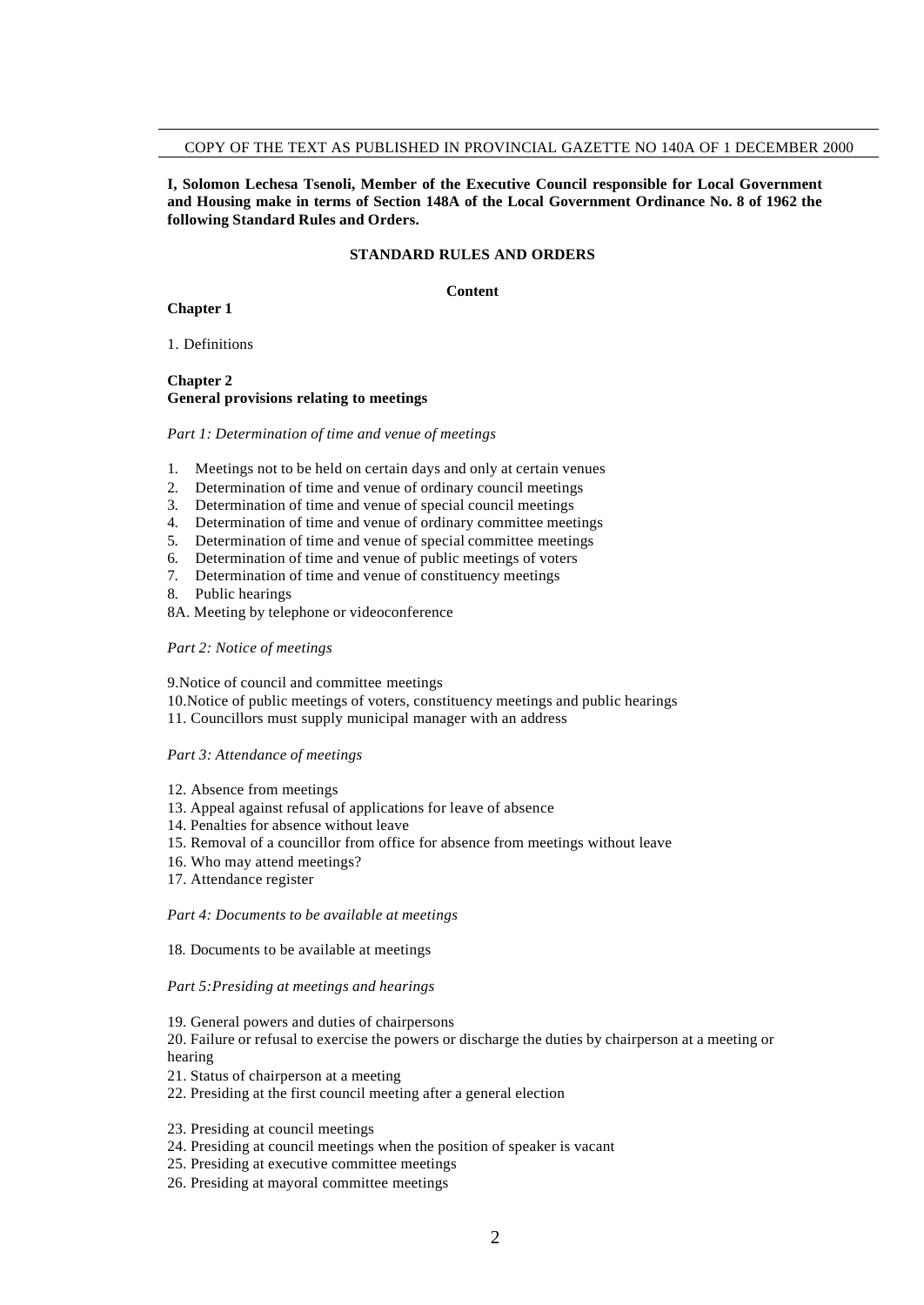- 27. Presiding at section 79-committee meetings
- 28. Presiding at public meetings of voters, constituency meetings and public hearings

#### *Part 6: Conduct of persons at meetings*

- 29. Conduct of members of the public at council or committee meetings
- 30. Recording of proceedings during meetings
- 31. Conduct of councillors during meetings
- 32. Dress code
- 33. Person speaking to address the chairperson
- 34. Councillor to stand while speaking
- 35. Duration and reading of speeches
- 36. Councillor to speak only once
- 37. Relevance
- 38. Councillor's right to information
- 39. Personal explanation, point of order and clarification
- 40. Right of municipal manager to have advice recorded in minutes

## *Part 7: Adjournment and continuation of meetings*

- 41. Adjournment of meeting in absence of a quorum
- 42. Adjournment of meeting before it completed its business
- 43. Continuation of an adjourned meeting
- 44. Temporary adjournment of meeting

#### *Part 8: Agendas and minutes of meetings*

- 45. Only matters included in agenda are dealt with
- 46. Minutes of meetings and summary of evidence at hearings
- 47. Declaration of personal or pecuniary interest

#### *Part 9: Deputations, petitions, objections and representations*

- 48. Deputations
- 49. Attendance of council meeting by Auditor-General
- 50. Petitions
- 51. Objections and representations

#### *Part 10: Questions*

- 52. Questions of which notice had been given
- 53. Questions during meetings

#### *Part 11: Motions*

- 54. Motion must be in written form
- 55. Submission and limitation of motions
- 56. Withdrawal and amendment of motions

## *Part 12: Subject matter and consideration of motions and proposals*

- 57. Right of introducer of motion to speak and reply
- 58. Motion or proposal regarding the budget
- 59. Motion or proposal regarding legislation
- 60. Eligible motions
- 61. Amendment of motion or proposal
- 62. Referring the matter back
- 63. Deferring consideration of the matter
- 64. Suspending a debate
- 65. Putting the matter to the vote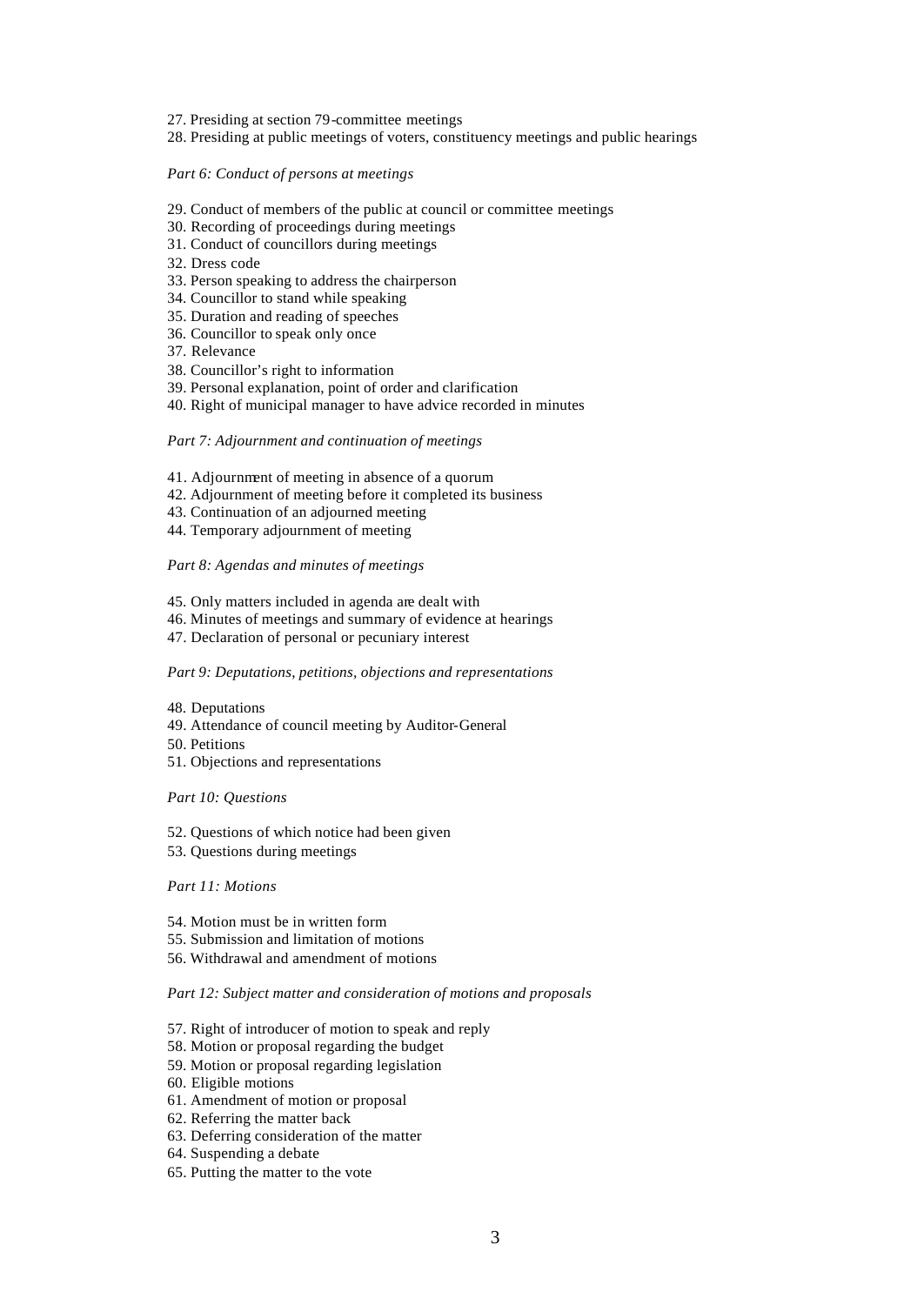#### 66. Proceeding to the next business

#### *Part 13:Applications by councillors*

- 67. Applications by councillors to obtain financial interest in council business
- 68. Disclosure of declared interests
- 69. Resignations of councillors and vacancies in offices

## *Part 14: Full-time councillors*

- 70. Designation of full-time councillors
- 71. Report of the municipal manager with regard to full-time councillors
- 72. Applications by full-time councillors to undertake paid work
- 73. Leave of full-time councillors

# **Chapter 3**

# **Language policy of the municipality**

- 74. Determination of language policy
- 75. Differentiation between languages for different purposes
- 76. Factors to be taken into account
- 77. Review of language policy

# **Chapter 4**

# **Order of business at meetings**

78. Order of business at ordinary council meetings

- 79.Order of business at first council meeting after a general election of councillors
- 80. Order of business at ordinary committee meetings

## **Chapter 5 Voting and decision-making**

- 81. Voting at public meetings of voters and constituency meetings
- 82. Decision only taken in certain circumstances
- 83. Voting at council and committee meetings
- 84. When a division is called
- 85. Voting by secret ballot
- 86. Equality of votes

# **Chapter 6 Removal of office-bearers from office**

- 87. Removal of speaker
- 88. Removal from office of one or more executive committee members
- 89. Abolishing the executive committee during the term of the council
- 90. Removal from office of the executive mayor
- 91. Abolishing of office of executive mayor during the term of the council
- 92. Removal of members of section 79-committees
- 93. Removal from office of chairperson of section 79-committee in mayoral executive system

# **Chapter 7 Closing of meetings**

- 94. Circumstances that must be present to close a meeting
- 95. Procedure for closing meetings
- 96. Rules governing closed meetings
- 97. Opening a closed meeting
- 98. Supplying information to the media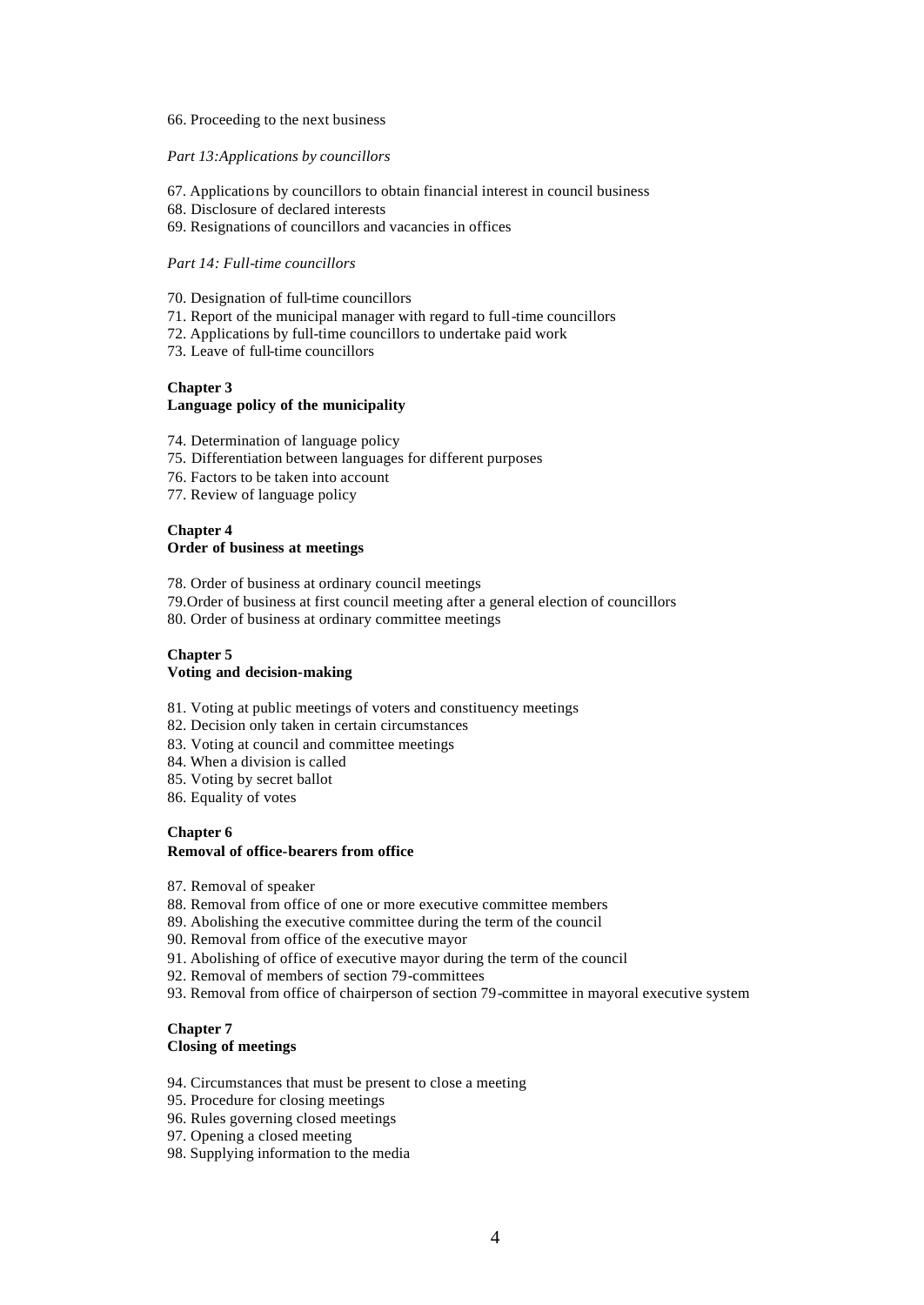# **Chapter 8 Application of the code of conduct**

96. Investigating suspected breaches of the code

- 100. Consideration of the speaker's report by the council
- 101. Implementing the result of the vote
- 102. Investigating the matter further
- 103. Consideration of further report by council
- 104. Effect of appeal on a resolution
- 105. Breaches of these rules and orders and legislation relating to privileges and immunities

# **Chapter 9**

# **Dissolution of the council**

- 106. Conditions for dissolution 107. Procedure for considering the dissolution
- 

## **Chapter 10 Committees**

*Part 1: Section 79-committees*

- 108. Report of the municipal manager before establishment of a committee
- 109. Consideration of municipal manager's report
- 110. Determining the size of a committee
- 111. Election system and election of members of a committee
- 112. Term of a committee and filling of vacancies
- 113. Quorum and decision-making

# *Part 2: Executive Committee*

- 114. Application of this part
- 115. Making the decision to establish an executive committee
- 116. Report of the municipal manager about an executive committee
- 117. Considering the municipal manager's report

*Part 3: Executive mayor*

- 118. Application of this part
- 119. Making the decision to establish the office of executive mayor
- 120. Report of the municipal manager about an executive mayor
- 121. Considering the municipal manager's report
- 122. Mayoral committee
- 123.Term of office and vacancies
- 124. Quorum and decision-making

*Part 4: Audit committee*

- 125. Establishment of audit committee
- 126. Term of the audit committee and vacancies
- 127. Removal from office of member of audit committee
- 128. Objects of audit committee
- 129. Functions and duties of audit committee
- 130. Powers of the audit committee
- 131. Meetings, procedures and reporting of the audit committee
- 132. Quorum and decision-making
- 133. Facilitating the committee's work

*Part 5: Finance committee in plenary executive system*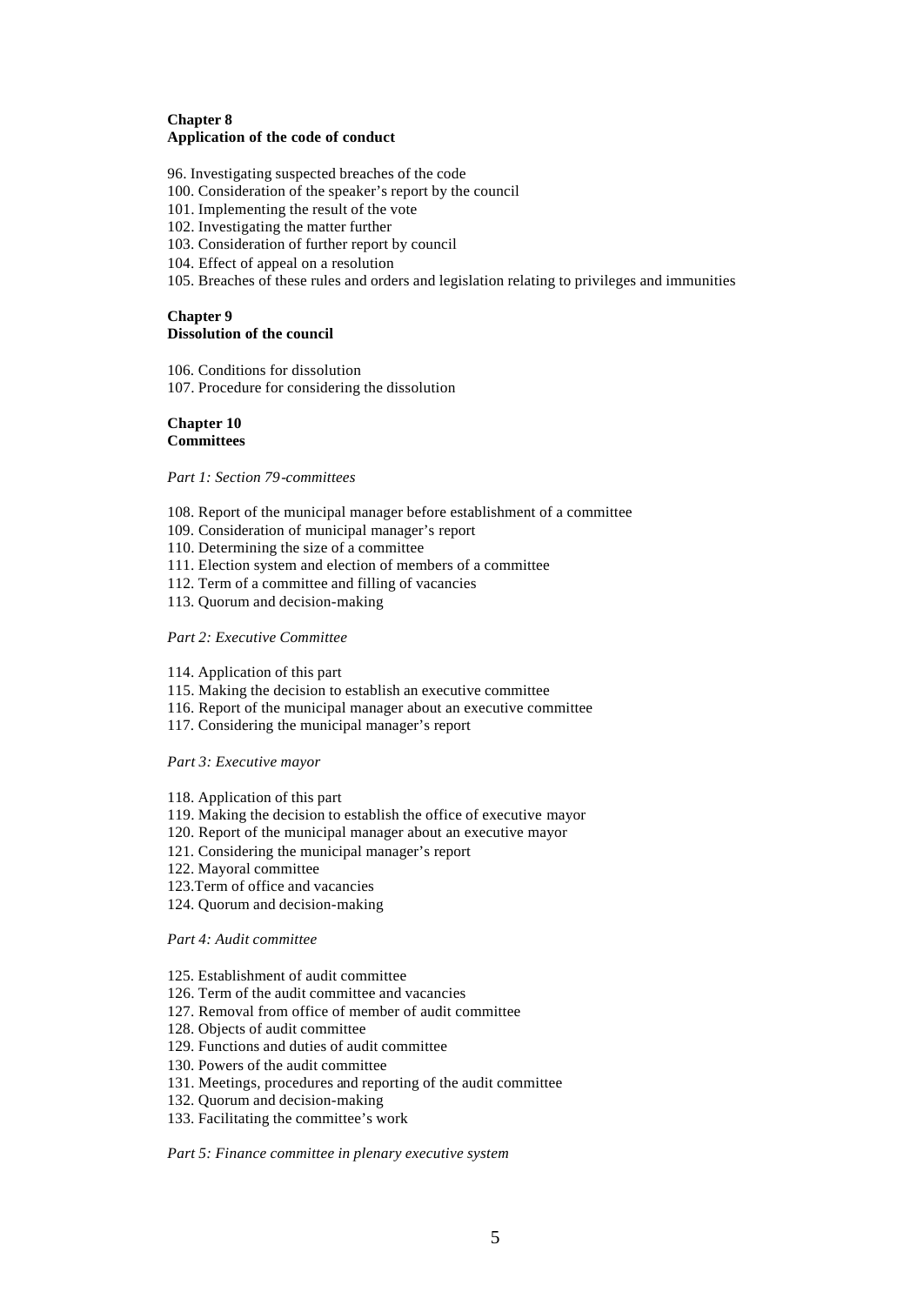- 134. Establishment of finance committee
- 135. Composition of finance committee
- 136. Object of the finance committee
- 137. Functions and powers of the finance committee
- 138. Term of office of members of the finance committee
- 139. Vacancies
- 140. Quorum and decisions

## *Part 6: Advisory committees*

- 141. Establishment and disestablishment of advisory committees
- 142. Report of municipal manager about proposed advisory committee
- 143.Consideration of the municipal manager's report
- 144. Term of office of members
- 145. Vacancies
- 146. Quorum and decision-making

# *Part 7: Ad hoc committees*

- 147. Establishment and disestablishment of ad hoc committees
- 148. Terms of reference of ad hoc committees
- 149. Removal from office of members of ad hoc committees

#### *Part 8: Ward committees*

- 150. Making the decision to establish ward committees
- 151. Considering the municipal manager's report
- 152. Object and objectives of ward committees
- 153. Determination of time, date and venue of meetings
- 154. Frequency of meetings
- 155. Meetings are open to the public and the media
- 156. Conduct of members of ward committees
- 157. Notice of ward committee meetings
- 158. Quorum and decision-making
- 159. Minutes of meetings
- 160. Election of members of a ward committee
- 161. Ward committee members to attend constituency and committee meetings
- 162. Term of office of ward committee
- 163. Functions and powers of a ward committee
- 164. Dissolution of a ward committee
- 165. Monitoring of ward committees
- 166. Facilitation of ward committee's work

*Part 9: Committee to draft integrated development plan*

- 167. Establishment of committee to draft integrated development plan
- 168. Making the decision to establish the committee
- 169. Determining the size of the committee
- 170. Election system and election of members of committee

*Part 10: Committee to draft performance management system*

- 171. Establishment of committee to draft performance management system
- 172. Making the decision to establish the committee
- 173. Determining the size of the committee
- 174. Election system and election of members of the committee

**Chapter 11 Reports**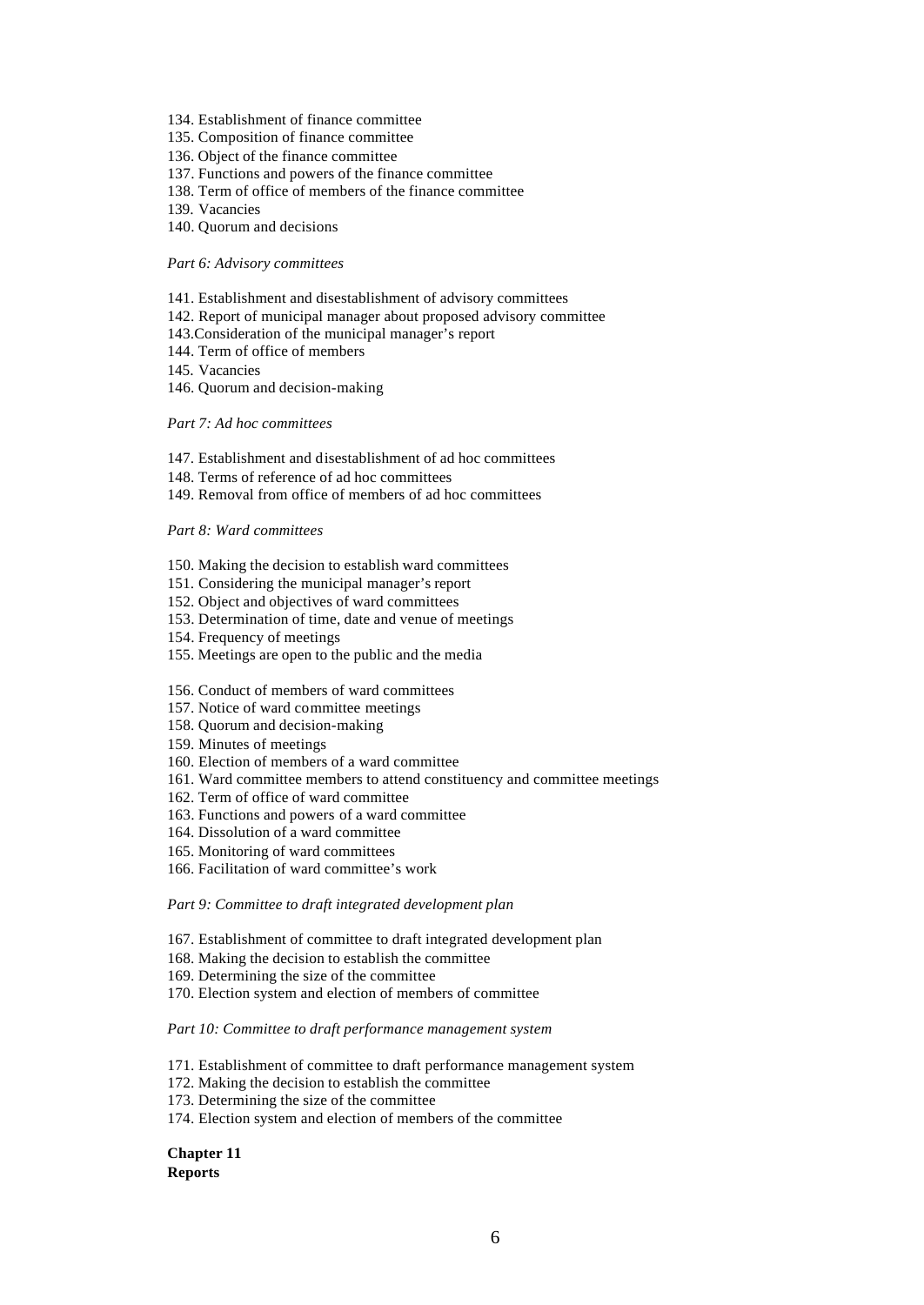175. Reports of the executive committee/exe cutive mayor/finance committee

- 176.Delivery of reports of committees
- 177. Submission of committee reports
- 178. Considering a committee report
- 179. Reports of the audit committee
- 180. Reports on the state of the budget
- 181. Reports on unauthorised expenditure
- 182. Information statement on intended debt
- 183. Monthly financial report
- 184. Report on virement
- 185. Report on inability to comply with reporting requirements or any other duty
- 186. Reporting about performance

# **Chapter 12 Delegated powers**

187. Reporting on the exercise of delegated powers 188. Review of decisions under delegated powers 189. Review of delegated powers

### **Chapter 13 Deputy mayor and deputy executive mayor**

190. Report of the municipal manager

# **CHAPTER 1**

# **DEFINITIONS**

## **Definitions**

1. In these rules and orders, unless the context otherwise indicates-

#### **"administration"-**

- (a) as an entity means the municipal manager and the other employees of the municipality;
- (b) as a functional activity, includes management and means the tasks that employees perform to enable the council to make and implement policies and bylaws;

**"agenda"** means a list of matters to be considered at a meeting including reports regarding such matters;

**"audit report"** means any report submitted to the council by or on behalf of the Auditor-General with regard to the auditing of the municipality's annual financial statements and accounting records;

**"chairperson"** means the chairperson of a meeting;

**"code of conduct"** means the code of conduct for councillors in Schedule 5 to the Structures Act;

**"collective executive system"** in relation to a municipality**,** means a municipality contemplated in section 2(a) or (b) of the Determination of Types of Municipality Act 2000 (Act No 1 of 2000);

**"Constitution"** means the Constitution of the Republic of South Africa 1996 (Act No 108 of 1996);

## **"constituency"** means-

- (a) for the purpose of a constituency meeting the residents in a ward in the municipal area;
- (b) for the purpose of a public hearing-
	- (i) a political party that contested a general election for councillors in the municipal area; and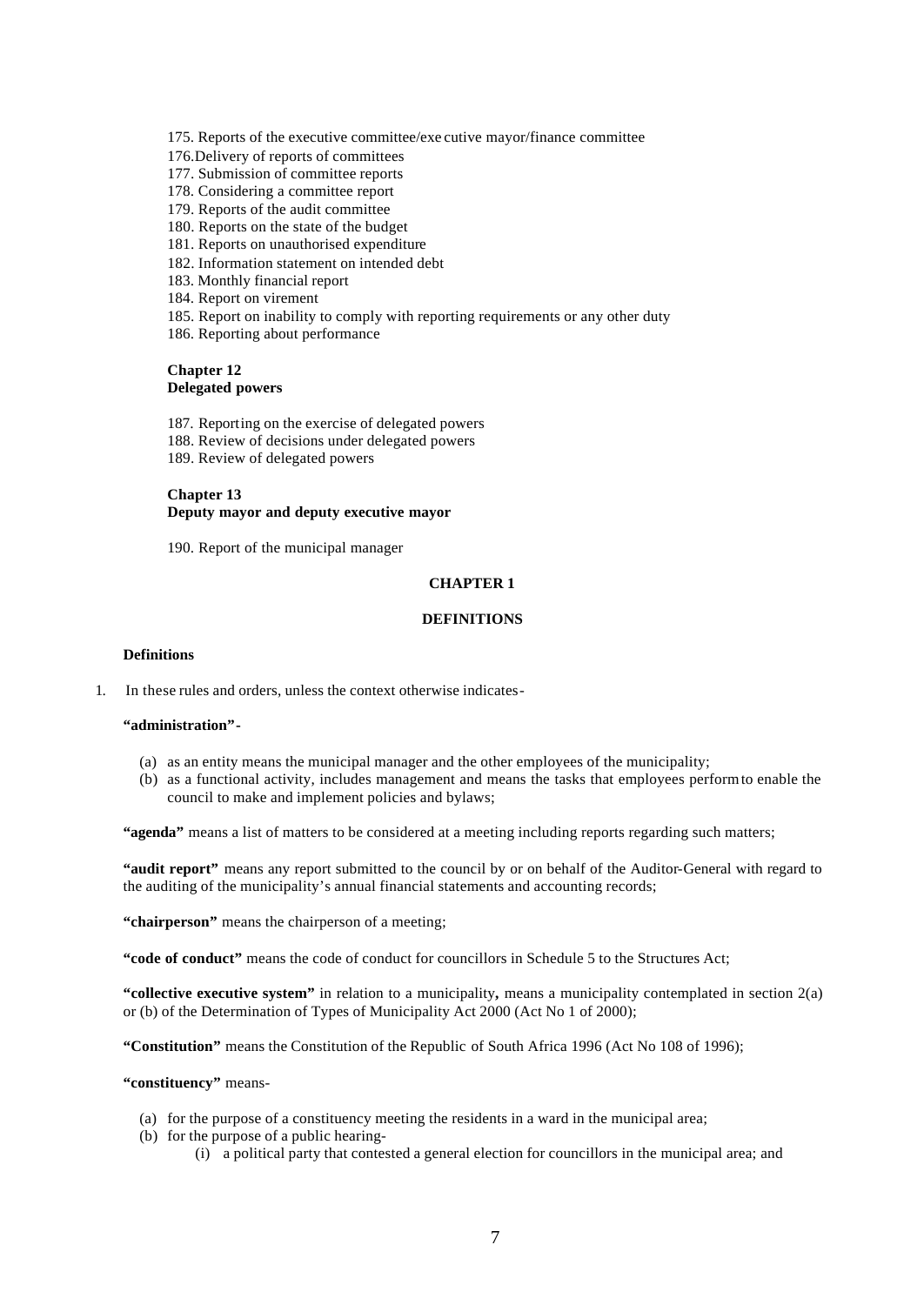(ii) any readily identifiable group of residents in the municipal area whether they are organised or not that share common economic or social interests or conditions;

**"constituency meeting"** means a meeting of the residents within a ward in the municipal area contemplated in rule 8;

**"continuation meeting"** means a council or committee meeting in terms of rule 43 that takes place to complete the unfinished business standing over from a meeting that had not been concluded;

**"council"** means the municipal council of the municipality;

**"councillor"** means an elected or appointed member of the council;

**"departmental head"** means an employee of the municipality appointed by the council as departmental head of a department and includes an employee acting in the stead of such departmental head;

**"executive committee"** means the principal committee of the council that has a collective executive system;

**"executive mayor"** means the councillor elected by the council as executive mayor of a municipality that has a mayoral executive system;

**"Finance Management Act"** means the Municipal Finance Management Act 2000 (Act No of 2000);

**"mayor"** means the chairperson of the executive committee and includes any member of the executive committee elected by the members of that committee to preside at meetings of the executive committee during the temporary absence or incapacity of the mayor;

**"mayoral committee"** means the committee of the council consisting of councillors appointed by the executive mayor in terms of section 60(1) of the Structures Act;

**"mayoral executive system"** in relation to a municipality, means a municipality contemplated in section 2(c) and (d) of the Determination of Types of Municipality Act;

**"MEC"** means the member of the executive council of the province responsible for local government;

"**motion**" means a written proposal;

**"municipality"** means a municipality to which these rules and orders apply;

**"municipal area"** means the area of jurisdiction of the municipality demarcated in terms of the Local Government: Municipal Demarcation Act 1998 (Act No 27 of 1998);

**"municipal manager"** means the head of the administration and accounting officer of the municipality appointed by the council and includes any employee of the municipality who acts in her or his stead;

**"newspaper"** means a newspaper registered in terms of any law, that is published at least weekly and that circulates within the municipal area and that had been determined by the council as newspaper of record;

**"petition"** means a written statement, proposal or grievance addressed to the municipality or an office-bearer or employee of the municipality and signed by more than five residents within the municipal area or a part thereof;

**"plenary executive system"** in relation to a municipality, means a municipality referred to in section 2(e) and (f) of the Determination of Types of Municipality Act;

**"Property Rates Act"** means the Property Rates Act 2000 (Act No of 2000)

**"proposal"** means a draft resolution submitted orally by a councillor during a debate on any matter at a meeting of the council or any structure of such council;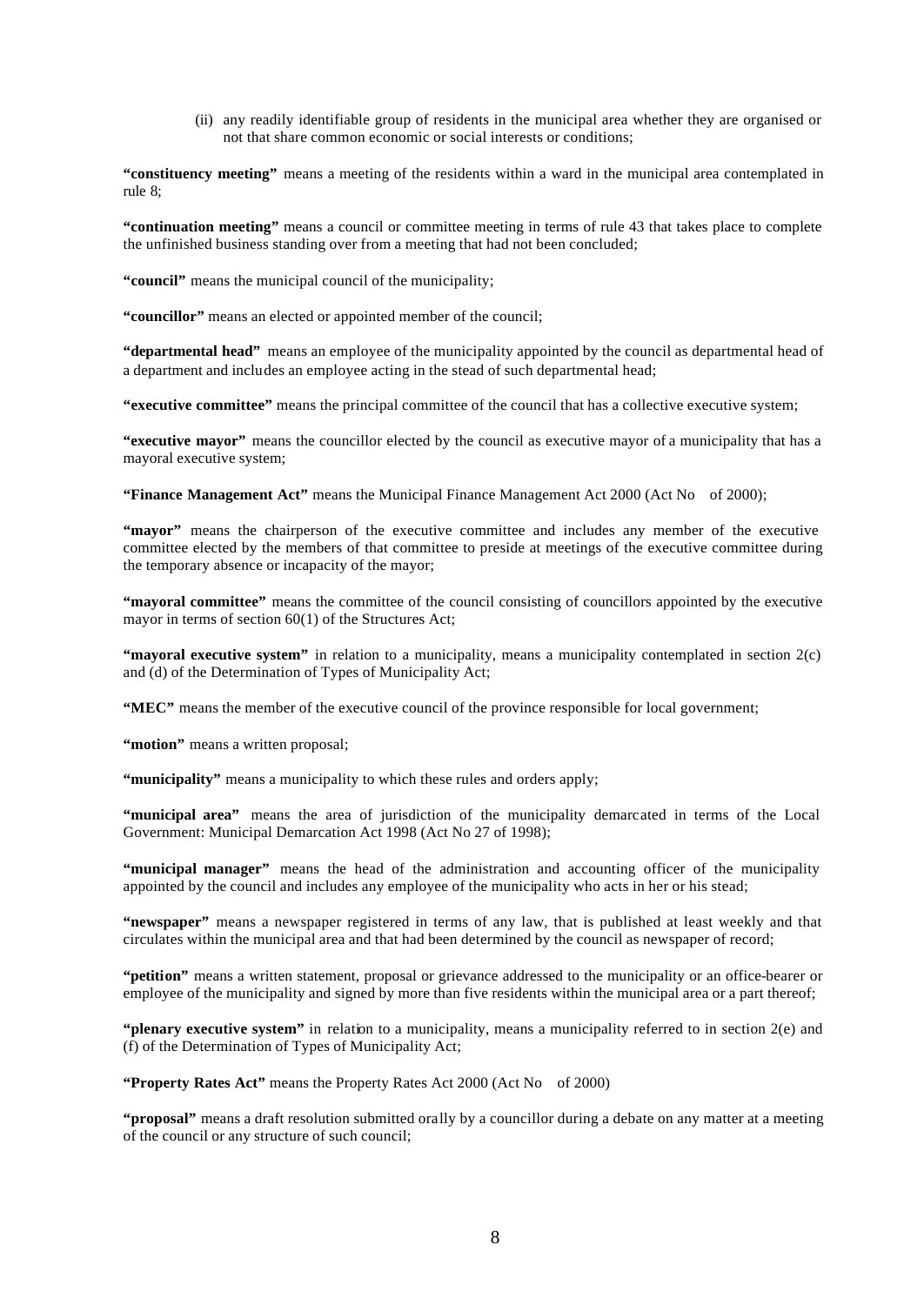**"public hearing"** means a meeting arranged by the council, executive committee or executive mayor to solicit the views and opinions of members of the public and specific constituencies on a matter affecting the interests of the residents within the municipal area;

**"public holiday"** means a public holiday contemplated in the Public Holidays Act 1994 (Act No. 36 of 1994);

**"public meeting of voters"** means a meeting of which public notice had been given and which are open for all voters registered in the municipal segment of the national common voters' roll relating to the municipality;

**"question"** means a question in terms of rule 52 or 53 asked during a meeting of the council or any of its structures;

**"quorum"** means the minimum number of councillors and other members, if any, that must be present at a meeting before it may commence or continue with its business;

**"remuneration"** in relation to a councillor, means the salary and allowances determined by the council with the consent of the MEC which is payable to a councillor;

**"section 79-committee"** means a committee contemplated in section 79 of the Structures Act and includes a committee appointed by the council to assist the executive committee or executive mayor, as the case may be, in terms of section 80 of that Act;

**"speaker"** means the councillor elected as speaker of the council and includes any councillor who had been elected by the council as acting speaker during the temporary incapacity or absence of the speaker;

**"sustainable"** in relation to the provision of a municipal service, means the provision of a municipal service in a manner—

- (a) aimed at ensuring that revenues from that service, including budgeted subsidies for the service, are sufficient to cover the cost of—
	- (i) operating the service; and
	- (ii) maintaining, repairing, and replacing the physical assets used in the provision of the service;
- (b) aimed at ensuring a reasonable surplus or, in the case of a service provided by a service provider that is a business enterprise, a reasonable profit;
- (c) aimed at ensuring that the municipality or other service provider generates sufficient capital requirements for the performance of the service;
- (d) that takes account of the current and anticipated future—
	- (i) level and quality of that service;
	- (ii) demand for the service; and
	- (iii) ability and willingness of residents to pay for the service;
- (e) aimed at ensuring that the risk of harm to the environment and to human health and safety is minimised to the extent reasonably possible under the circumstances;
- (f) aimed at ensuring that the potential benefits to the environment and to human health and safety are maximised to the extent reasonably possible under the circumstances; and
- (g) aimed at ensuring that legislation intended to protect the environment and human health and safety is complied with;

**"Structures Act"** means the Local Government: Municipal Structures Act 1998 (Act No 117 of 1998);

**"Systems Act"** means the Local Government: Municipal Systems Act 2000 (Act No of 2000)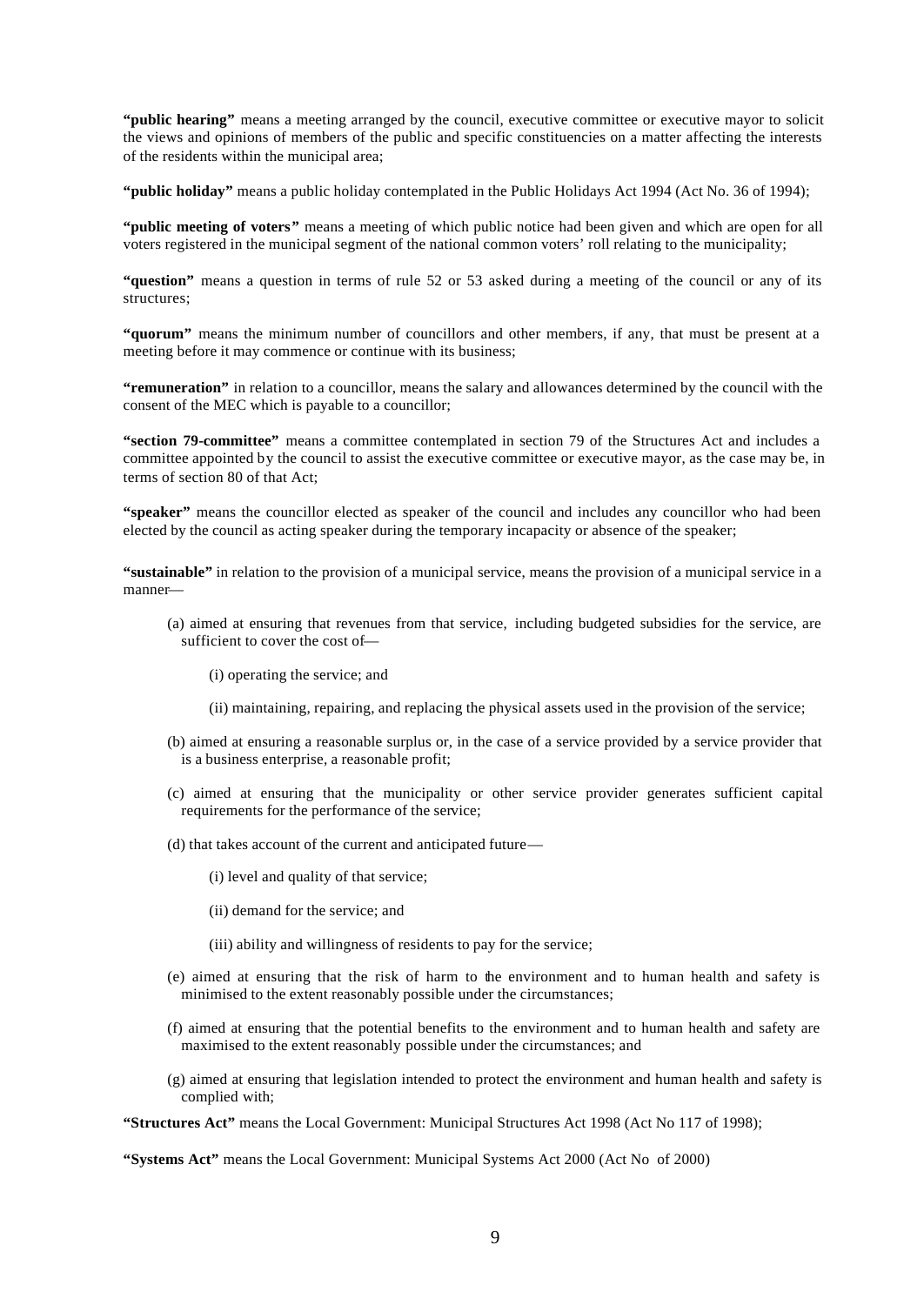"traditional authority" means the authority of a community within the municipal area that traditionally observes a system of customary law recognised in terms of a law; and

**"traditional leader"** means the leader of a traditional authority that had been identified by the MEC in terms of section 81(2) of the Structures Act to participate in the proceedings of a council.

# **CHAPTER 2**

# **GENERAL PROVISIONS RELATING TO MEETINGS**

# *Part 1: Determination of time and venue of meetings*

#### **Meetings not to be held on certain days and only at certain venues**

2(1) No meeting of the council or a committee of the council or a public hearing may be held on a Sunday or a public holiday.

(2) With due regard for the provisions of sub-rule (3) meetings and hearings of the council and its committees must be held at a venue within the municipal area.

(3) When determining the venue for a meeting or hearing the relevant person or body must take the following factors into account:

- (a) the availability of room at the designated venue for members of the public and the media who wishes to attend the meeting;
- (b) the accessibility of the designated venue for members of the public and the media; and
- (c) reasonable steps that can be taken to regulate public access to such venue.

### **Determination of venue and time of ordinary council meetings**

3(1) The municipal manager or, if there is not a municipal manager, a person appointed by the MEC, must determine the date, time and venue of the first meeting of the council after a general election of councillors for the municipality which meeting must be held within fourteen days after the council had been declared elected or, if it is a district municipality, after all the memb ers to be appointed by local councils had been appointed.

(2) The speaker must determine a schedule of the dates, times and venues of ordinary council meetings, other than the meeting referred to in sub-rule (1), for a period of at least twelve months in advance, provided that-

- (a) the council must hold at least one ordinary meeting every three months; and
- (b) not more than one ordinary council meeting may take place during any month.

(3) As soon as the speaker has determined the schedule referred to in sub-rule (2) he or she must inform the municipal manager thereof. The speaker may at any time, change the scheduled date, time or venue of a meeting and must immediately inform the municipal manager of any such change.

## **Determination of the time and venue of special council meetings**

4(1) The speaker may at any time convene a special meeting of the council on a date, time and venue determined by him or her.

(2) The speaker must, if a majority of the councillors of the council requests him or her in writing to convene a special council meeting-

- (a) convene a special council meeting on a date set out in the request and at a time and venue determined by him or her;
- (b) supply a copy of the request to the municipal manager.

(3) As soon as the speaker has determined the date, time and venue of a special council meeting, he or she must inform the municipal manager thereof.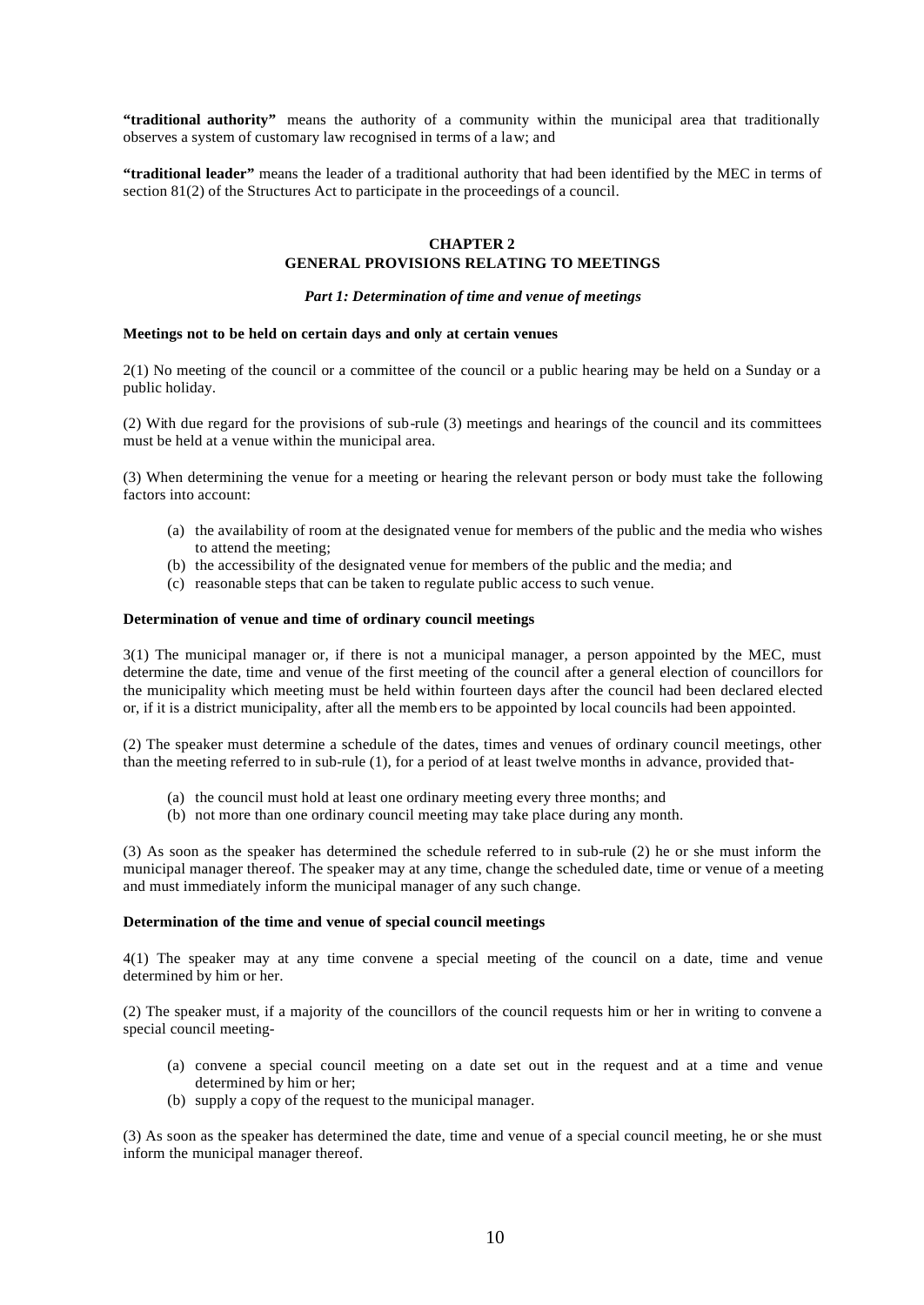(4) A request to call a special meeting must set out the matter to be dealt with at that special council meeting. No business other than that specified in the notice convening a special council meeting or set out in the request referred to in sub-rule (2) may be dealt with at a special council meeting.

(5) Should the speaker fail to convene a special council meeting in terms of sub-rule (2) the municipal manager must convene the meeting at the date set out in the request and at a time and venue determined by him or her.

# **Determination of venue and time of ordinary committee meetings**

5(1) The chairperson of a committee of the council must determine a schedule of the date, time and venue of ordinary meetings of the committee concerned for a period of at least twelve months in advance taking into account the schedule of ordinary council meetings referred to in rule 3(2) and after consultation with the municipal manager, provided that-

- (a) the executive or the mayoral committee, as the case may be, must hold at least one ordinary meeting during any month;
- (b) no committee meeting may take place during an ordinary or special council meeting except with the express approval of the council; and
- (c) no section-79 committee meeting may take place during an executive or mayoral committee meeting.

(2) As soon as the chairperson concerned determined the schedule of venues, dates and times, he or she must inform the municipal manager. The chairperson concerned may at any time change the date, time or venue of a scheduled meeting and must immediately inform the municipal manager of any such change.

## **Determination of venue and time of special committee meetings**

6(1) The chairperson of a committee may at any time convene a special meeting of the committee concerned at a venue, time and place determined by him or her.

(2) The chairperson of a committee must, if a majority of the members of the committee who are councillors requests him or her in writing to convene a special committee meeting-

- (a) convene a special committee meeting on a date set out in the request and at a time and venue determined by him or her;
- (b) supply a copy of the request to the municipal manager.

(3) As soon as the chairperson concerned has determined the date, time and meeting of a special committee meeting, he or she must inform the municipal manager thereof.

(4) A request to call a special committee meeting must set out the matter to be dealt with at that special committee meeting. No business other than that specified in the notice convening a special committee meeting or set out in the request referred to in sub-rule (2) may be dealt with at a special committee meeting.

(5) Should the chairperson concerned fail to convene a special committee meeting in terms of sub-rule (2) the municipal manager must convene the meeting at the date set out in the request and at a time and venue determined by him or her.

## **Determination of time and venue of public meetings of voters**

7(1) The speaker must-

- (a) when so requested by petition signed by at least 250 voters; or
- (b) in terms of a council resolution

convene a public meeting of voters to discuss and decide a matter affecting the interests of the residents within the municipal area**,** provided that when the signatories on a request referred to in paragraph (a) are all from the same ward, the speaker may-

(i) convene a public meeting of voters only in respect of that ward; or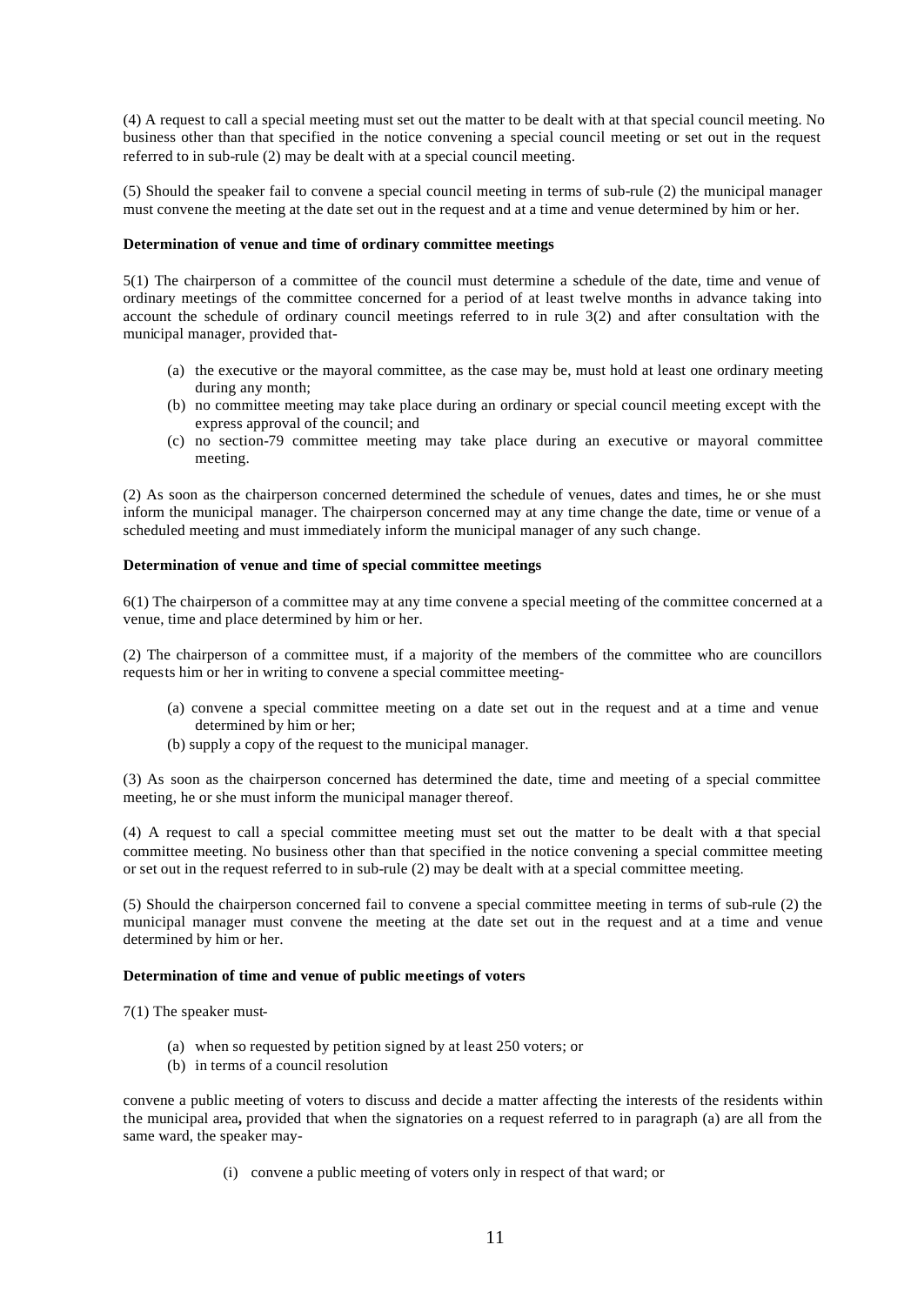(ii) direct the councillor for that ward to convene a public meeting of voters in such a ward.

(2) As soon as the speaker or the councillor contemplated in sub-rule (1)(ii) has determined the date, time and venue of a public meeting of voters, he or she must inform the municipal manager thereof. The date determined for a public meeting of voters may not be less than fourteen days after the date of publication of the notice in terms of rule 10.

(3) A request or resolution to convene a public meeting of voters must set out the matter to be dealt with at that meeting. No business other than that specified in the notice convening a public meeting of voters or may be dealt with at such a meeting.

(4) Should the speaker fail to convene a public meeting of voters in terms of sub-rule  $(1)(a)$  or (b) the munic ipal manager must convene the meeting and may determine the date, time and venue of such meeting.

## **Determination of time and venue of constituency meetings**

- 8(1) A councillor representing a ward must-
	- (a) in compliance with the schedule referred to in sub-rule (2) but at least once during every three month period; or
	- (b) when so directed by the speaker in terms of rule  $7(1)$ ; or
	- (c) upon receipt of a written request signed by not less than 50 voters in his or her ward

convene a meeting of residents in the ward she or he represents at a time, date and venue determined by him or her, provided that at least fourteen days notice of such meeting is given and that the venue of the meeting must be at a place within the ward concerned.

(2) Councillors representing wards must, within thirty days after they had been declared elected and thereafter as often as necessary, at a meeting called by the speaker, determine a schedule of dates for constituency meetings during the next twelve month period, provided that no such meeting may take place on a date scheduled for a council meeting in terms of rule 3 or 4.

(3) A councillor referred to in sub-rule (1) must at the first ordinary council meeting after a constituency meeting submit a written report regarding such a meeting to the council. Such a report must be submitted to the municipal manager at least ten working days before the scheduled date of such council meeting for inclusion in the agenda for that meeting.

(4) Should a councillor fail-

- (a) to hold a constituency meeting in terms of sub-rule (1);or
- (b) to submit a report in terms of sub-rule (3)

the provisions of items 13 and 14 of the code of conduct must be applied in respect of that councillor.

(5) The speaker must supply a copy of a schedule in terms of sub-rule (2) to the municipal manager. The councillor concerned must inform the municipal manager of every meeting to be held in terms of sub-rule (1)(b) or  $(c)$ .

## **Meeting by tele- or videoconference**

- 8A(1) The municipality may hold a council or committee meeting using telecommunications or video conferencing facilities.
- (2) A meeting in terms of sub-rule (1) may only be held if-
	- (a) all the councillors and traditional leaders who are required to attend the meeting concerned have access to the required facilities;
	- (b) practicable arrangements can be made for members of the public and the media to follow the proceedings of such a meeting;
	- (c) practicable arrangements can be made for keeping the minutes of the meeting; and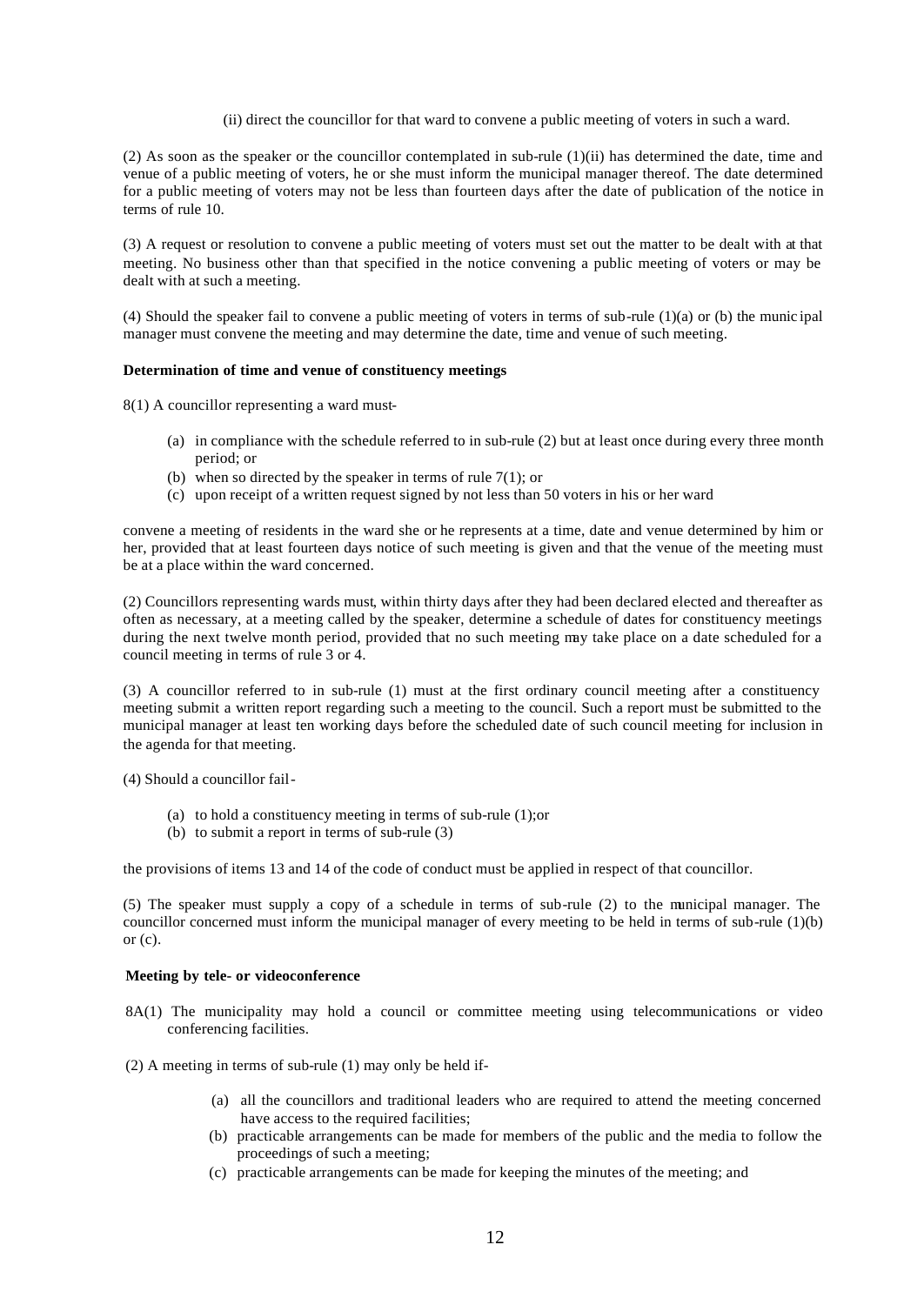(d) the chairperson of the meeting so directs.

(3) A meeting in terms of sub-rule (1) is subject to these rules and orders, provided that the venue stated in the notice of the meeting must be the places where councillors and traditional leaders can access the facilities required for the meeting.

# **Public hearings**

9(1) The municipality must, before it adopts a resolution-

- (a) for the adoption or amendment of the annual budget;
- (b) for the adoption or amendment of its integrated development plan;
- (c) for the adoption or amendment of its performance management system;
- (d) relating to the quality, level and range of services provided;
- (e) regarding an appropriate mechanism for providing municipal services;
- (f) determining a tariff, debt collection, indigent support or credit control policy; and
- (g) confirming a language policy in terms of rule 74

convene one or more public hearings.

(2) Despite the provisions of sub-rule (1) the council or the speaker or the executive committee or the executive mayor, as the case may be, may at any time convene a public hearing on any matter affecting the interest of the residents within the municipal area.

(3) Whenever a public hearing is to be convened, the councillor or body convening the hearing must determine the date, time and venue of such hearing. If more than one public hearing is to be held at different venues in the municipal area or with different constituencies or with different constituencies at different venues, the councillor or body convening the hearing must determine a schedule of hearings setting out the different venues and dates for those hearings.

(4) No public hearing may be convened on the same day as a council meeting.

(5) As soon as the date, time and venue of a public hearing or a schedule of dates, time and venues for hearings had been determined, the councillor or body convening the hearing must inform the municipal manager.

(6) The councillor or body convening a public hearing must determine the subject matter of that hearing and may identify the constituencies that must be specifically invited to attend or to make representations at the hearing and supply their particulars to the municipal manager. Any person so invited must be invited in writing and attends and participate in the hearing at his or her own cost.

# *Part 2: Notice of meetings*

#### **Notice of council and committee meetings**

10(1) The municipal manager must, unless otherwise provided in these rules, at least forty-eight hours or the last workday before the stipulated time, whichever is the earlier, give notice in writing of the date, venue and time for the holding of an ordinary or special meeting-

- (a) of the council, including a continuation meeting in terms of rule 43, to every councillor, traditional leader and departmental head;
- (b) of a committee, including a continuation meeting in terms of rule 43, to every member of the committee concerned and departmental head;
- (c) must publish particulars thereof in a newspaper in the manner determined by the council; and
- (d) must place a copy thereof on the municipal notice board.

(2) A councillor, traditional leader and departmental head to whom notice had been given in terms of sub-rule (1) is, until such date, venue or time is changed and written notice of such change has been given, required to attend the meeting stipulated in the notice without further notice.

(3) A notice referred to in sub-rule (1) given to a councillor, traditional leader and a departmental head must contain the agenda for the meeting concerned (except in the case of a continuation meeting in terms of rule 43).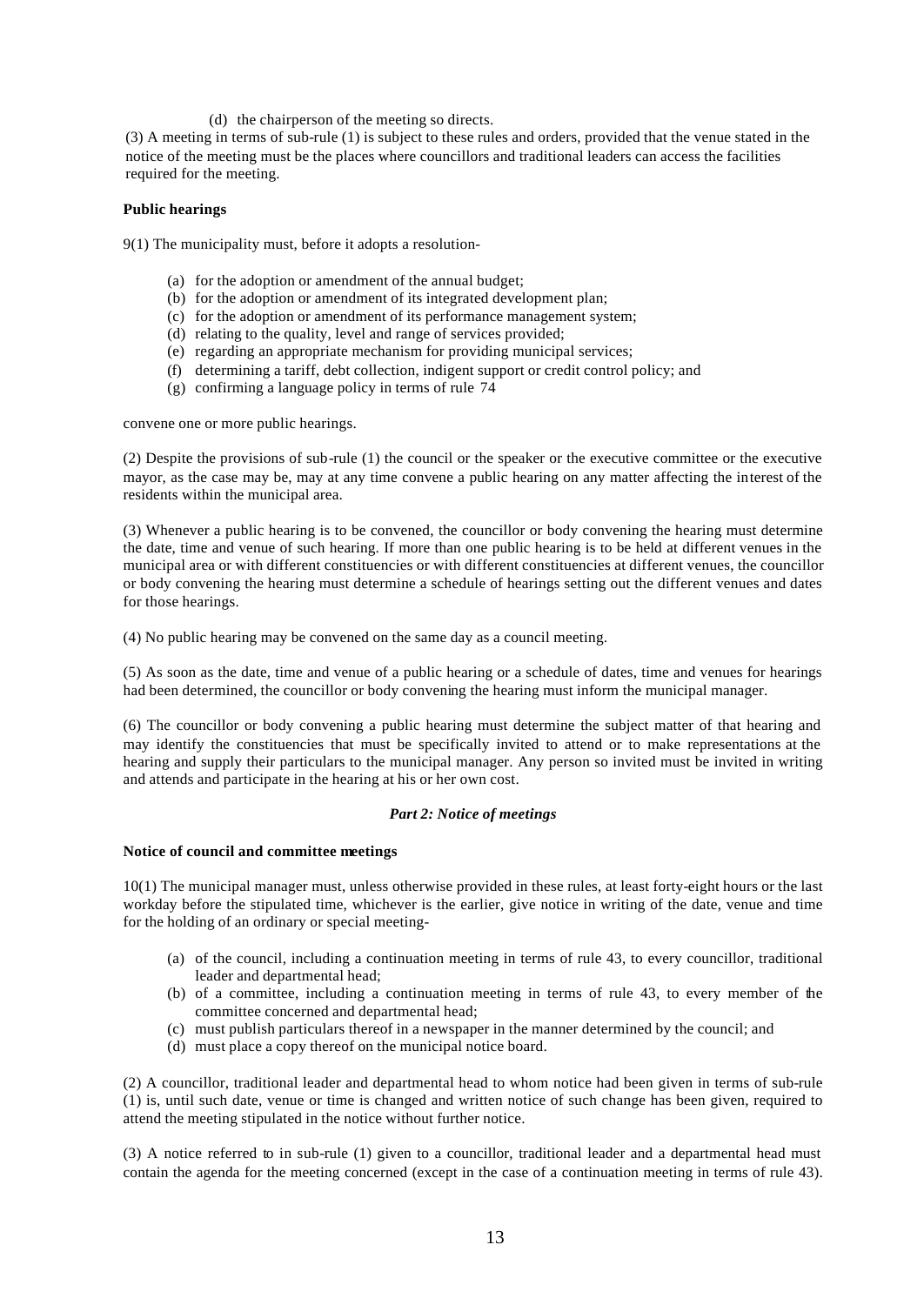In the case of a special meeting in terms of rule 4 or 6, the agenda may contain only the matter that must be dealt with at the meeting.

(4) A notice given in terms of sub-rule (1) to a councillor, traditional leader and departmental head is deemed read for the purpose of the meeting to which it applies.

(5) The municipal manager must supply of copy of the schedules referred to in rules 3(3), 5(2) and 8(2) to every councillor, traditional leader and departmental head.

#### **Notice of public meetings of voters, constituency meetings and public hearings**

11(1) The municipal manager must, with due regard for sub-rules (3) and (4) after receipt of the particulars of a meeting referred to in rule 7(2),  $8(1)(b)$  or (c),  $8(2)$  or  $8(5)$  by notice in the press and placed on the municipal notice board convene the meeting or hearing at the time, date and venue determined by the councillor or body convening the meeting or hearing, as the case may be, and send a copy of such notice to every councillor, traditional leader and departmental head.

(2) A notice in terms of sub-rule (1) must state the purpose of the meeting or hearing.

(3) The municipal manager must, not later than fourteen days before the date of a constituency meeting contained in a schedule referred to in rule 8(2), confirm the date and venue with the councillor concerned and give notice in a newspaper of such meeting.

(4) The municipal manager must, with due regard for the provisions of rule 9(5), give notice in a newspaper of the date, time and venue of a public hearing at least fourteen days before the hearing takes place and supply a copy thereof to each councillor, traditional leader and departmental head.

(5) A councillor, traditional leader and departmental head to whom notice had been given in terms of sub-rule (1) or (4) is, until such date, venue or time is changed and notice of such change has been given, required to attend the meeting or hearing stipulated in the notice without further notice.

#### **Councillors must supply municipal manager with an address**

12(1) Every councillor must, within two days after he or she had been declared elected or appointed, as the case may be, and thereafter as often as is necessary, supply the municipal manager in writing with an address within the municipal area or an electronic mail address to which official communications and notices must be sent.

(2) Every traditional authority must supply the municipal manager with the name, address and other particulars of the traditional leader identified in terms of section 81(2) of the Structures Act who will represent that traditional authority in the council within fourteen days after the municipal manager requested those particulars.

(3) The municipal manager may deliver a notice contemplated in rule 10 or 11 to a person that appears to be over the age of sixteen at the address supplied in terms of sub-rule (1).

(4) Non-receipt of any official communication or notice sent to an address referred to in sub-rule (1) or delivered in terms of sub-rule (2)-

- (a) does not affect the validity of any meeting or proceedings of the council or its committees and
- (b) is not sufficient reason to be absent from the meeting concerned without leave of absence.

# *Part 3: Attendance of meetings and hearings*

#### **Absence from meetings**

13(1) A councillor or traditional leader who-

- (a) is unable to attend a meeting or hearing of which notice had been given; or
- (b) is unable to remain in attendance at a meeting or hearing; or
- (c) will arrive after the stipulated time for a meeting or hearing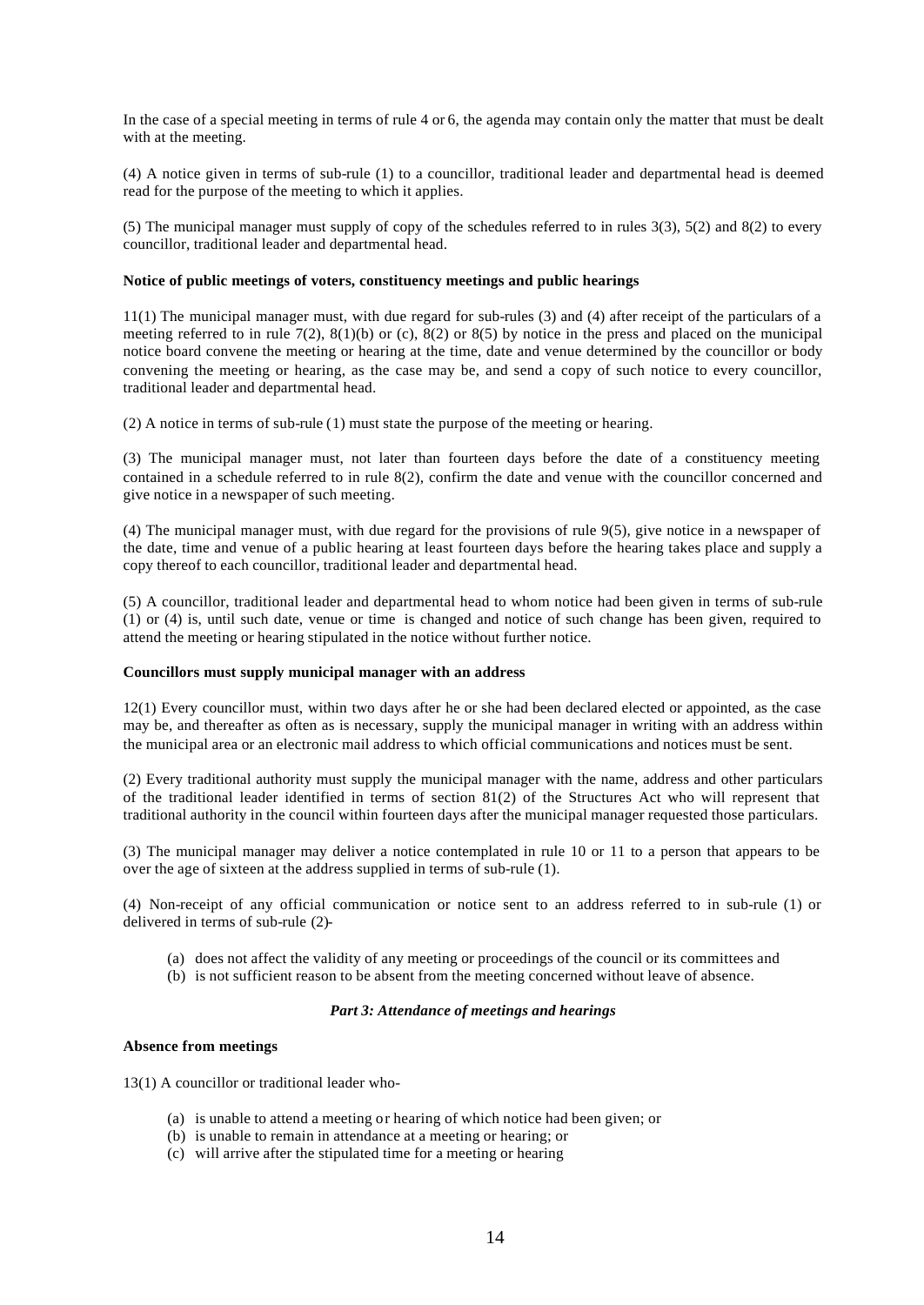must, at least six hours before the commencement of the meeting or hearing, lodge with the municipal manager an oral or written application for leave of absence from the whole or any part of the meeting or hearing concerned.

(2) As soon as it is possible for him or her to do so, a councillor or traditional leader who did not apply for leave of absence in terms of sub-rule (1) and who was absent from a meeting or hearing or a part thereof may, after that meeting or hearing, lodge with the municipal manager a written application for leave of absence from that meeting or hearing. Such a late application for leave of absence must-

- (a) state the reasons for the late submission of the application; and
- (b) the reasons for his or her absence from the meeting or hearing.

(3) The municipal manager must inform the chairperson of the meeting or hearing concerned of any application for leave of absence.

(4) An application in terms of sub-rule (1) or (2) is considered and granted or refused by-

- (a) the speaker, in the case of a council meeting or public meeting or hearing;
- (b) the mayor, in the case of an executive committee meeting;
- (c) the executive mayor, in the case of a mayoral committee meeting; or
- (d) the relevant chairperson in the case of any other committee meeting.

(5) Whenever an application for leave of absence in terms of sub-rule (1) or (2) was refused-

- (a) the relevant functionary must supply the reasons for the refusal; and
- (b) the municipal manager must immediately after the meeting or hearing in writing inform the councillor or traditional leader concerned accordingly and supply the reasons for the refusal.

(6) A councillor or traditional leader-

- (a) who fails to apply in terms of sub-rule (1) or (2) and is absent from a meeting or hearing he or she is required to attend; or
- (b) whose application for leave of absence has been refused and is absent from the meeting or hearing he or she is required to attend; or
- (c) whose application for leave of absence had been refused and who does not appeal in terms of rule 14; or
- (d) whose appeal had been turned down; or
- (e) who did not sign the attendance register contemplated in rule 17

is deemed absent without leave from the meeting concerned.

(7) A councillor contemplated in sub-rule (6) must pay to the council a fine equal to 10 per cent of that councillor's monthly salary, which fine must be deducted from the first next payment due to the councillor by the municipality unless that councillor had paid the fine in cash before such payment is made A fine in terms of this sub-rule escalates at a rate of 5 per cent for every subsequent absence without leave. The municipal manager must inform the councillor concerned in writing of the imposition of such fine.

(8) The municipal manager must keep a record of all cases in terms of sub-rule (6) and must submit a written report thereon the speaker at least once during every three month period.

# **Appeal against refusal of applications for leave of absence**

14(1) A councillor and a traditional leader whose application for leave of absence had been refused in terms of rule 13(6) may appeal against the refusal. Such an appeal must be-

- (a) in writing; and
- (b) lodged with the municipal manager

within fourteen days after the date of the decision, provided that the council or the committee who must consider the appeal may condone the late submission of an appeal in exceptional circumstances.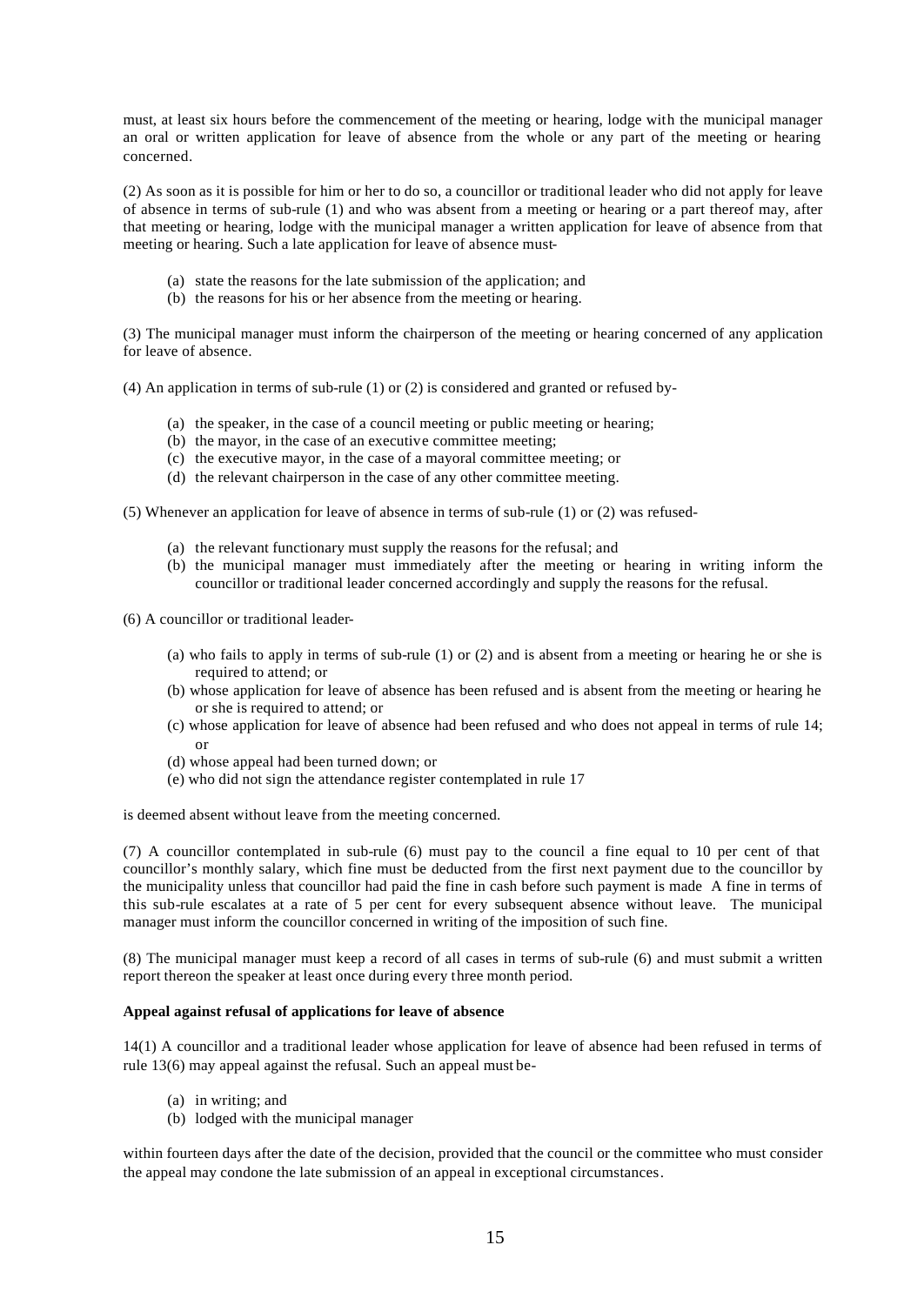(2) The council considers an appeal in terms of sub-rule (1) in the case of absence from-

- (a) a council meeting or a public meeting or hearing; or
- (b) an executive or mayoral committee meeting; or
- (c) any committee if the municipality is a municipality with a plenary executive system,

as the case may be. In all other cases the executive committee or the executive mayor considers the appeal.

(3) A decision with regard to an appeal in terms of sub-rule (1) is final.

## **Removal of a councillor from office for absence from meetings without leave**

15(1) Whenever a report submitted to the speaker in terms of rule 12(8) identifies a-

- (a) councillor that had been absent from three or more consecutive council meetings or three or more consecutive committee meetings which that councillor was required to attend; or
- (b) a traditional leader had been absent from three or more council meetings that he or she was required to attend,

 the speaker must in writing report the matter to the council at the first ordinary council meeting next ensuing. The speaker must, in the case of a traditional leader, also report the matter in writing to the traditional authority whom that traditional leader represents.

(2) The council must consider the report of the speaker in terms of sub-rule (1) and mu st give the councillor or traditional leader concerned an opportunity to state his or her case. As soon as a councillor or traditional leader has stated his or her case, he or she must leave the meeting whilst the council considers the matter.

(3) If, after consideration of the matter, the council is of the opinion that the councillor was absent without a good reason, the municipal manager must in writing request the MEC to remove the councillor from the council. If the council finds that the reason for the absence from any of the meetings was a good reason, the council may issue a formal warning to the councillor or traditional leader and determine the period during which the warning will be valid.

(4) The councillor ceases to be a councillor on the date that the MEC informs the municipal manager that the councillor had been removed from office.

(5) The removal of a councillor from office or a warning does not exempt that councillor from paying any fine in terms of rule 12(7).

#### **Who may attend meetings**

16(1) Until the council or a committee closes a meeting, a meeting may be attended by members of the public, employees of the council and the media, provided that a public meeting of voters or a constituency meeting or a public hearing may not be closed. An employee may only attend a council or committee meeting with the express prior approval of his or her departmental head.

(2) Every councillor and traditional leader must, from the time stipulated in the notice convening the meeting, attend every meeting of the council and every public meeting of voters and public hearing and remain in attendance at such meeting or hearing unless leave of absence had been granted to him or her or he or she must leave a meeting or hearing in terms of the code of conduct.

(3) Every member of a committee must, from the time stipulated in the notice convening the meeting, attend every meeting of the committee of which he or she is a member and remain in attendance at such a meeting unless leave of absence had been granted to him or her or he or she must leave the meeting in terms of the code of conduct.

(4) The speaker, mayor and executive mayor, as the case may be, may by virtue of their offices, attend and participate in any committee meeting, provided that-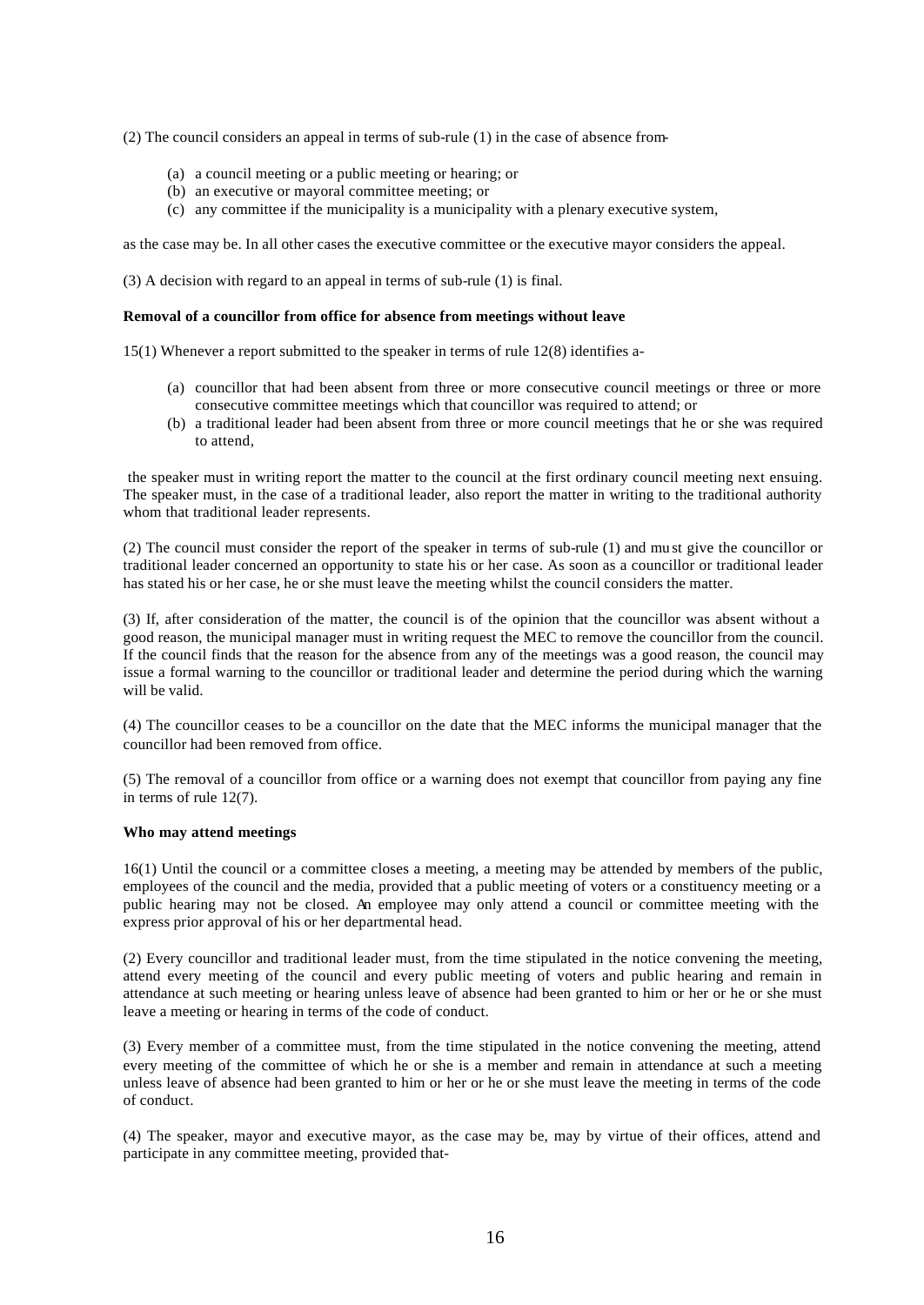- (a) the speaker may not vote on any matter at a committee meeting;
- (b) the mayor may only vote at an executive committee meeting;
- (c) the executive mayor may only vote at a mayoral committee meeting.

(5) Any councillor who is not a member of a committee or a traditional leader may only attend a meeting of a committee with the express prior permission of the chairperson of that committee, which permission may not be unreasonably withheld.

(6) The speaker or the chairperson of a committee, as the case may be, may invite any person to attend a meeting of the council or that committee, as the case may be.

(7) The municipal manager and departmental heads of the municipality must attend public meetings of voters, public hearings, council and committee meetings, provided that the chairperson of a committee may after consultation with the municipal manager exempt the municipal manager or any departmental head from attending any meeting of the committee concerned or, if he or she is not exempted, grant leave of absence to him or her from any meeting of that committee.

#### **Attendance register**

17(1) The municipal manager must supply an appropriate attendance register at every meeting and hearing.

(2) Every councillor and traditional leader who is present at a meeting or hearing must sign the attendance register.

(3) Any councillor or traditional leader who had been present at a meeting or hearing but who failed to sign the attendance register, is deemed absent without leave from the meeting concerned.

# *Part 4: Documents to be available at meetings*

#### **Documents to be available at meetings**

18. The municipal manager must ensure that a copy of the municipal code referred to in section 19 of the Systems Act, is available at every meeting. The municipal code must include-

- (a) these rules and orders;
- (b) the Constitution;
- (c) the Structures Act;
- (d) the Systems Act;
- (e) the Property Rates Act;
- (f) the Finance Management Act;
- (g) the bylaws of the municipality; and
- (h) such other legislation as the council may determine from time to time.

#### *Part 5: Presiding at meetings and hearings*

## **General powers and duties of chairpersons**

19(1) The chairperson at a meeting must-

- (a) ensure that the meeting or hearing at which he or she presides is conducted in accordance with these rules and orders;
- (b) when requested to do so, interpret these rules and orders;
- (c) reject any motion, proposal or question which in his or her opinion-
	- (i) may lead to the discussion of a matter already contained in the agenda for that meeting;
	- (ii) advances arguments, expresses opinion or contains unnecessary tactless, incriminating, disparaging or improper suggestions;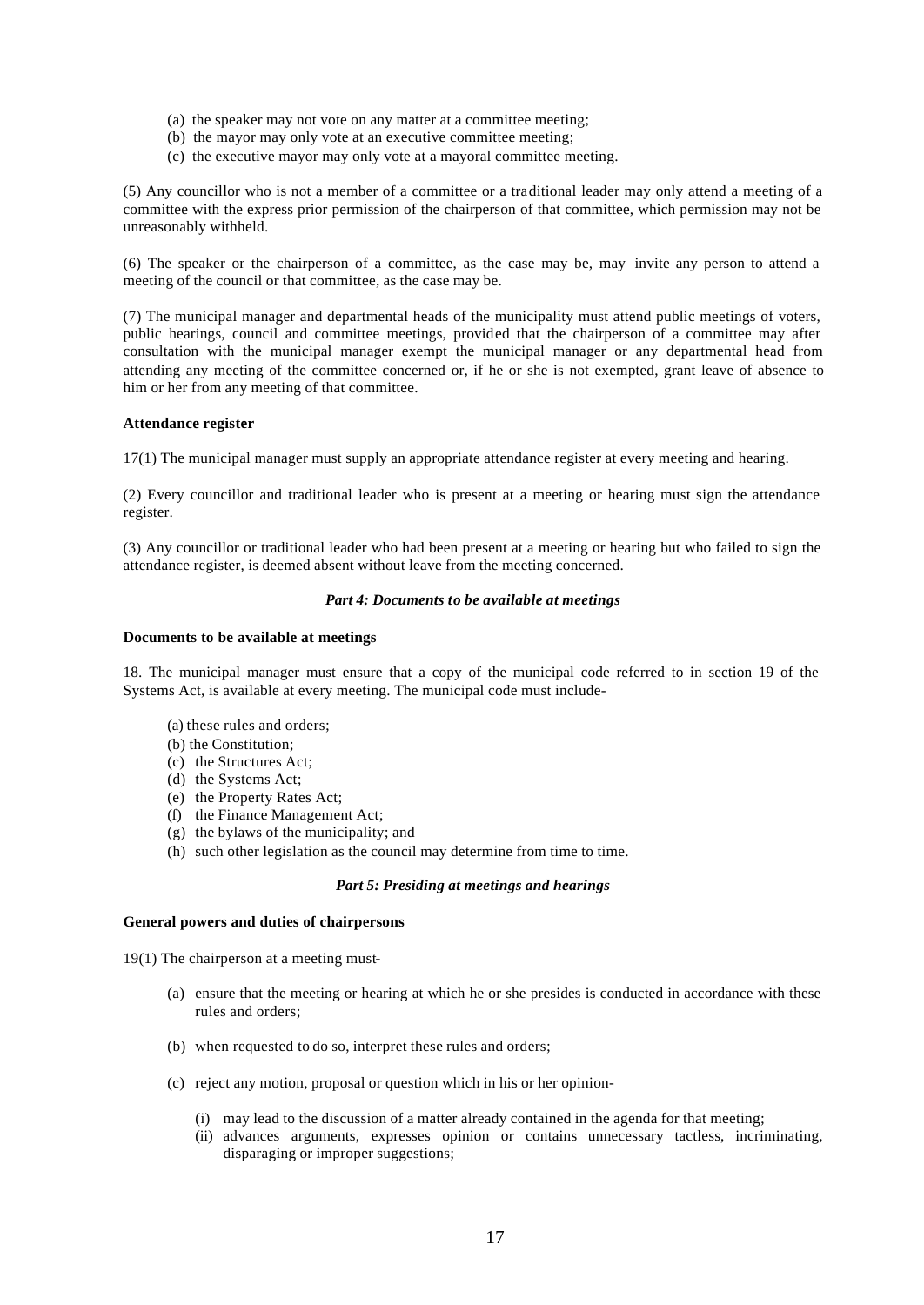- (ii) may encourage, engender, advocate or aggravate hatred, discrimination, exclusion, restriction, ridicule, contempt or preference based on colour, descent, race, ethnicity, gender or religion so as to cause harm, hostility, degradation, violence or which insults, degrades, defames or encourages abuse of any racial, ethnic, gender or religious group, through the uttering of words, whether in writing or orally, or the performance of deeds;
- (iii) contains unwelcome suggestions, innuendoes, remarks or hints of a sexual nature, sexual advances, comments with sexual overtones, sex-related jokes or insults or unwelcome graphic comments of another person's body;
- (iv) contains threatening, abusive or insulting language towards an employee which causes that employee harassment, alarm or distress due to any alleged, suspected or proven act, omission or statement by that employee in the exercise of any of his or her rights or the discharge of any of his or her duties so as to harass or cause or advocate unfair treatment of that employee;
- (vi) does not pertain to the governance, administration or management of, or the conditions in, the municipality;
- (vii) may be contrary to these rules and orders or any other law, including a bylaw of the municipality, or against the values generally existing in the community;
- (viii) may have an impracticable result or cause uneconomical, inefficient or ineffective use of resources or will be incapable of execution; or
- (ix) may result in unauthorised expenditure;
- (d) reject any motion, proposal or question regarding a matter-
	- (i) beyond the municipality's executive or legislative authority unless, on the face of it, the proposal intends to convince the meeting to make representations with regard to that matter to a body or institution which has such authority; or
	- (ii) which a decision of a judicial or quasi-judicial body is being awaited;
	- (e) reject any motion, proposal or question which-
		- (i) is not properly seconded;
		- (ii) on the face of it, may threaten or affect a fundamental right of any person; or
		- (iii) is unclear;
- (f) reject any proposal that a part of a meeting or a meeting be closed that does not comply with rule 94(2);
- (g) call the attention of any person at the meeting to-
	- (i) irrelevance, tedious repetition or language unbecoming; or
	- (ii) any breach of order by a councillor or such other person;
- (h) submit every motion and proposal made and seconded to the vote;
- (i) declare the result of any vote in terms of paragraph (h); and
- (j) instruct any member of the public or media and any employee of the council who may be present at a meeting to leave the meeting when the meeting resolved to close any part of its session and not to return to it until the meeting continues in public.

(2) The chairperson's ruling with regard to a motion, proposal or question is final. When a ruling is made, the chairperson must state the grounds for the ruling.

(3) The chairperson's interpretation of the rules and orders or a ruling as to procedure is final, provided that-

- (a) if the interpretation or ruling is contested or called into question, the chairperson must, at the first meeting next ensuing, provide a written interpretation or ruling;
- (b) a councillor may request that the chairperson provide a written interpretation or ruling at the first meeting next ensuing;
- (c) the council or committee, as the case may be, may upon receipt of such written interpretation or ruling, consider the matter and amend or substitute the interpretation of the chairperson.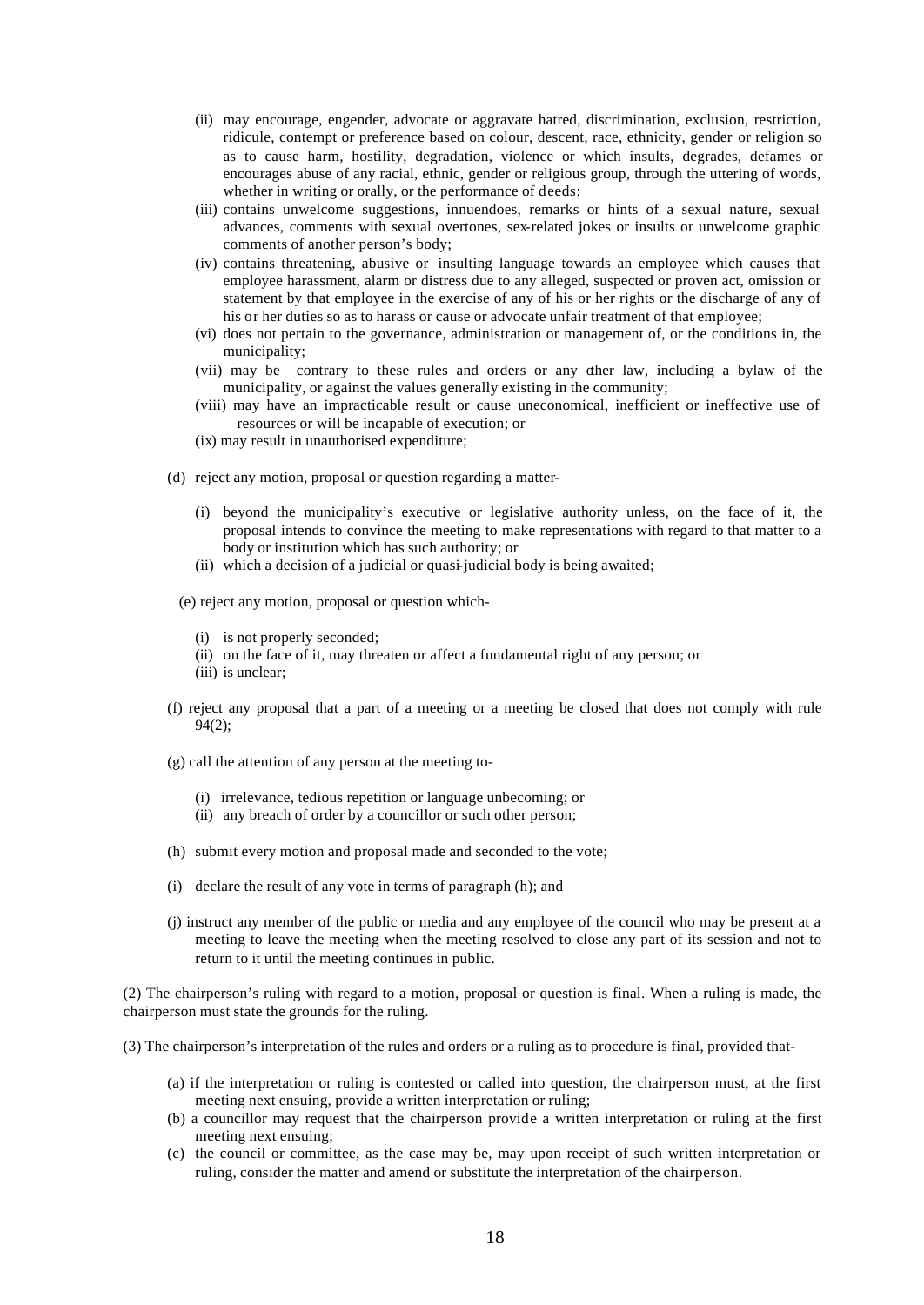- (4) The chairperson may, in performing his or her functions and powers-
	- (a) consult with the municipal manager;
	- (b) direct any person who is speaking to discontinue his or her speech or to desist from breaching the order or to discontinue making interjections;
	- (c) direct any person to apologise for or to apologise for and withdraw any allegation, statement or remark if it is unbecoming, unnecessarily tactless, incriminating, disparaging, improper, racist or sexist or inciting violence or injures or impairs the dignity or honour of a councillor or employee of the municipality;
	- (d) direct any person who persist in disregarding the chair or who obstructs the business at a meeting, to retire from the meeting; and
	- (e) instruct any person to leave a meeting if the meeting resolve to close its session or any part of it.

(5) If a person refuses to retire from a meeting or hearing after having been directed in terms of sub-rule (4)(d) or (e), the chairperson may direct an employee of the municipality present at the meeting to remove that person or cause his or her removal and to take steps to prevent that person from returning to the meeting or hearing.

(6) The chairperson may change the order of business at the meeting despite any provisions to the contrary herein.

#### **Failure or refusal to exercise the powers or discharge the duties by chairperson at a meeting or hearing**

20(1) Whenever a councillor or traditional leader who attended a meeting or hearing is of the opinion that the chairperson at that meeting or hearing failed or refused to exercise any of his or her powers or to discharge any of his or her duties properly, he or she may direct a written allegation against the chairperson concerned to the municipal manager.

(2) An allegation in terms of sub-rule (1) must quote the relevant rule or convention that had been breached or not fulfilled and must state to what extent it had been breached or not fulfilled.

(3) The municipal manager must submit the allegation to-

- (a) the speaker in the case of an allegation against the mayor or executive mayor or the chairperson of a section 79-committee if the municipality has a plenary executive system, if any;
- (b) the mayor or executive mayor, as the case may be, in the case of an allegation against the chairperson of a section 79-committee;
- (c) the council in the case of an allegation against the speaker

and send a copy thereof to the councillor against whom the allegation had been made.

(4) The relevant functionary or the council, as the case may be, must determine the time and place of the hearing when the matter will be considered and inform the municipal manager accordingly, provided that in a case referred to in-

- (a) sub-rule (3)(b), the municipal manager must include the matter in the agenda for the first ordinary executive or mayoral committee meeting, as the case may be;
- (b) sub-rule (3)(c), the municipal manager must include the matter in the agenda for the first ordinary council meeting

after receipt of the allegation.

(5) The municipal manager must inform the councillor who made the allegation and the councillor against whom the allegation had been made of the time and place where the matter will be heard.

(6) At the hearing the councillor making the allegation and the councillor against whom the allegation had been made must have the opportunity to state his or her case, to call witnesses, to examine any documents submitted and to cross examine any witness.

(7) After the matter had been heard the speaker, mayor, executive mayor or the council, as the case may be, must make a ruling as to the most probable version of the event and make a finding.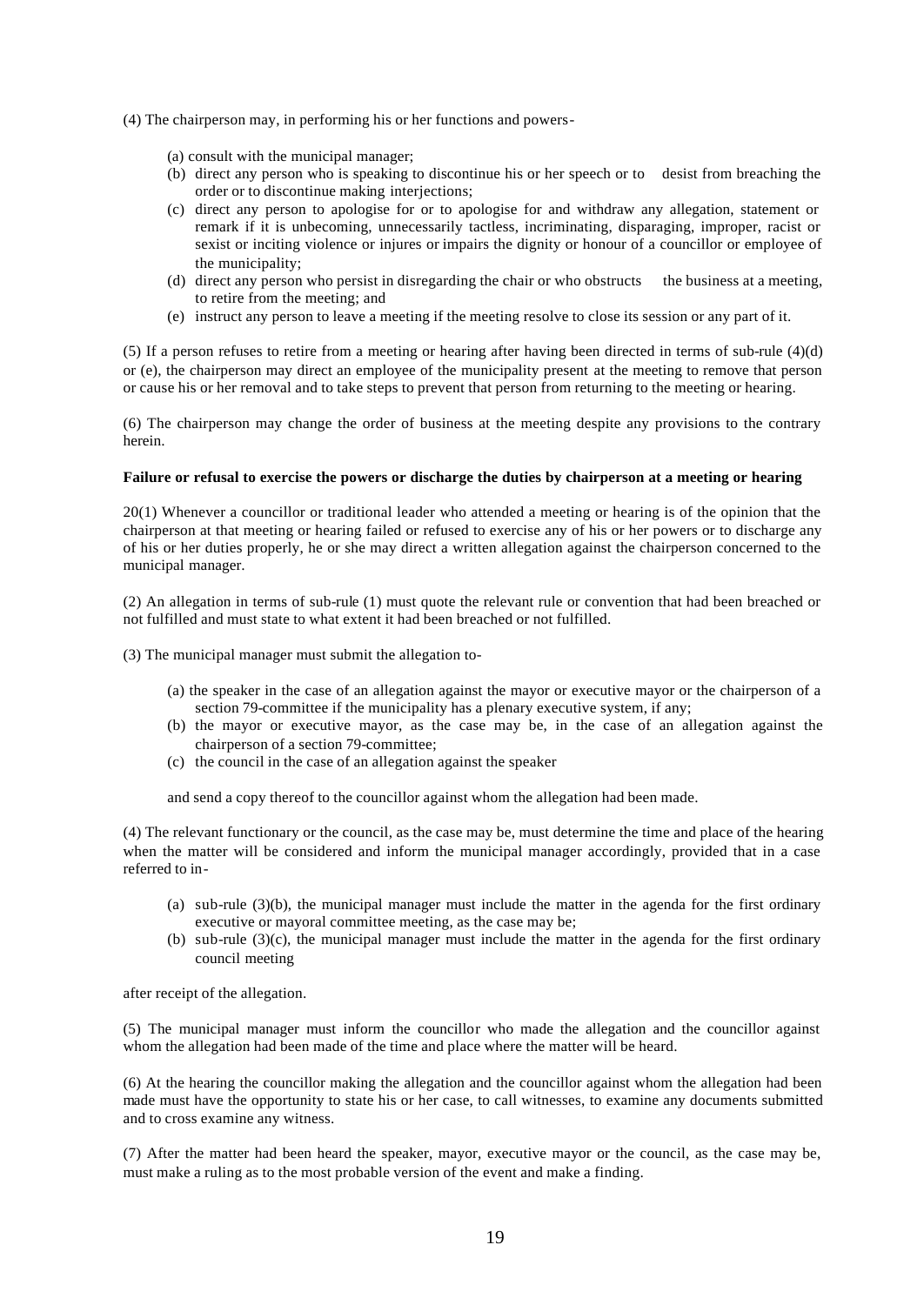(8) Should it be found that an allegation against the speaker was true, the council must decide an appropriate penalty. Whenever the speaker finds that an allegation against the mayor or the executive mayor or the chairperson of a section 79-committee if the municipality has a plenary executive system was true, he or she must submit his or her finding to the council and recommend an appropriate penalty. Whenever the mayor finds that an allegation against the chairperson of a section 79-committee was true, the mayor must submit his or her finding to the executive committee and recommend an appropriate penalty. Whenever the executive mayor finds that an allegation against the chairperson of a section 79-committee was true he or she must decide an appropriate penalty.

(9) An appropriate penalty may include a formal warning or reprimand. Whenever a formal warning is issued, the council or the executive committee or the executive mayor, as the case may be, must determine the period during which the warning is valid.

## **Status of chairperson at a meeting**

21. Whenever the chairperson at a meeting speaks, any person then speaking or offering to speak must sit down, if he or she stood, and all persons in the meeting must remain silent so that the chairperson may be heard without interruption.

## **Presiding at the first council meeting after a general election**

22. The municipal manager, or if there is not a municipal manager, a person appointed by the MEC, presides at the first meeting of a council after a general election of councillors until a speaker is elected.

## **Presiding at council meetings**

23(1) The speaker presides, with due regard for the provisions of these rules and orders, at every council meeting where he or she is present.

(2) Whenever the speaker is absent from or unable to preside at or during any part of a council meeting, the council must elect from amongst the councillors present at that meeting an acting speaker for the duration of the speaker's absence or inability.

(3) The municipal manager presides over the election of an acting speaker.

(4) The council may not elect a member of the executive committee, the executive mayor or a member of the mayoral committee, as the case may be, as acting speaker.

#### **Presiding at council meetings when the position of speaker is vacant**

24(1) Whenever the office of speaker becomes vacant, the municipal manager must call a special council meeting for the purpose of electing a speaker on a date and at a time and venue determined by him or her, except if the office of speaker becomes vacant during a council meeting, provided that such special council meeting must take place within fourteen days after the office became vacant.

(2) The municipal manager presides over the election of a speaker in terms of sub-rule (1).

(3) The speaker elected at a meeting in terms of sub-rule (1) serves as speaker for the unexpired term of his or her predecessor.

#### **Presiding at executive committee meetings**

25(1) The mayor presides at meetings of the executive committee where he or she is present.

(2) Whenever the mayor is absent from or unable to preside at or during any part of an executive committee meeting-

(a) the deputy mayor (if any) or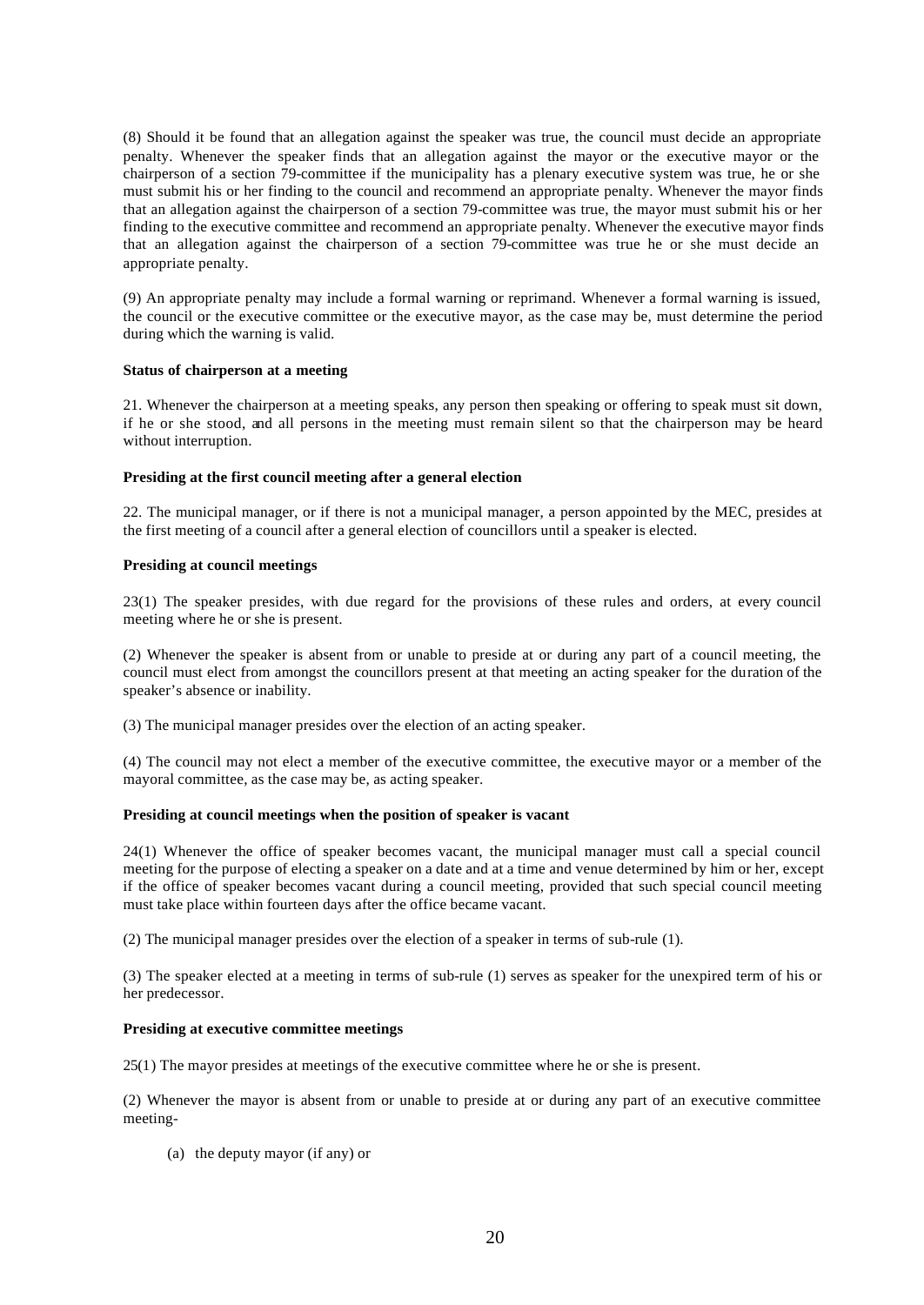(b) in the absence of a deputy mayor, the member of the executive committee elected by the members of that committee that is present at that meeting

presides at the meetings of the executive committee for the duration of the mayor's absence or inability.

- (3) The municipal manager presides over the election of a presiding member in terms of sub-rule (2)(b).
- (4) The committee may not elect the speaker as presiding member in terms of sub-rule (2)(b).

#### **Presiding at mayoral committee meetings**

26. The executive mayor presides at meetings of the mayoral committee.

## **Presiding at section 79-committee meetings**

27(1) The member of the executive or mayoral committee, as the case may be, appointed by that committee or the executive mayor, as the case may be, or the councillor appointed by the council if the municipality has a plenary executive system, as chairperson of a section 79-committee (in this rule referred to as the "chairperson"), presides at meetings of such committee where he or she is present.

(2) Whenever the chairperson is absent from or unable to preside at or during any part of the committee meeting the member of that committee elected by the members of the committee that is present at that meeting presides at the meetings of the committee for the duration of the chairperson's absence or inability.

(3) The municipal manager presides over the election of a presiding officer in terms of sub-rule (2).

(4) The committee may not elect the speaker or the mayor or the executive mayor as chairperson in terms of sub-rule (2).

## **Presiding at public meetings of voters, constituency meetings and public hearings**

28(1) The speaker presides at public meetings of voters and any public hearing convened by the council, with due regard for the provisions of sub-rule (2).

(2) The councillor for a ward presides at constituency meetings or public hearings convened by the council in his or her ward.

(3) The executive mayor presides at public hearings convened by him or her.

(4) The mayor presides at public hearings convened by the executive committee.

(5) Whenever the councillor designated in terms of sub-rules (1) to (4) is absent from or unable to preside at or during any part of a public meeting of voters or constituency meeting or a public hearing, the councillors present at such meeting or hearing must elect from amongst their number a chairperson for the meeting or hearing for the duration of that councillor's absence or inability.

(6) The municipal manager presides over the election of a chairperson in terms of sub-rule (5).

# *Part 6: Conduct of persons at meetings*

# **Conduct of members of the public at council or committee meetings**

29(1) A member of the public or the media or an employee other than the municipal manager or a departmental head attending a council or committee meeting may not-

- (a) address the meeting at any time, unless he or she is a member of a deputation in terms of rule 48;
- (b) obstruct the business of the meeting;
- (c) make any interjections;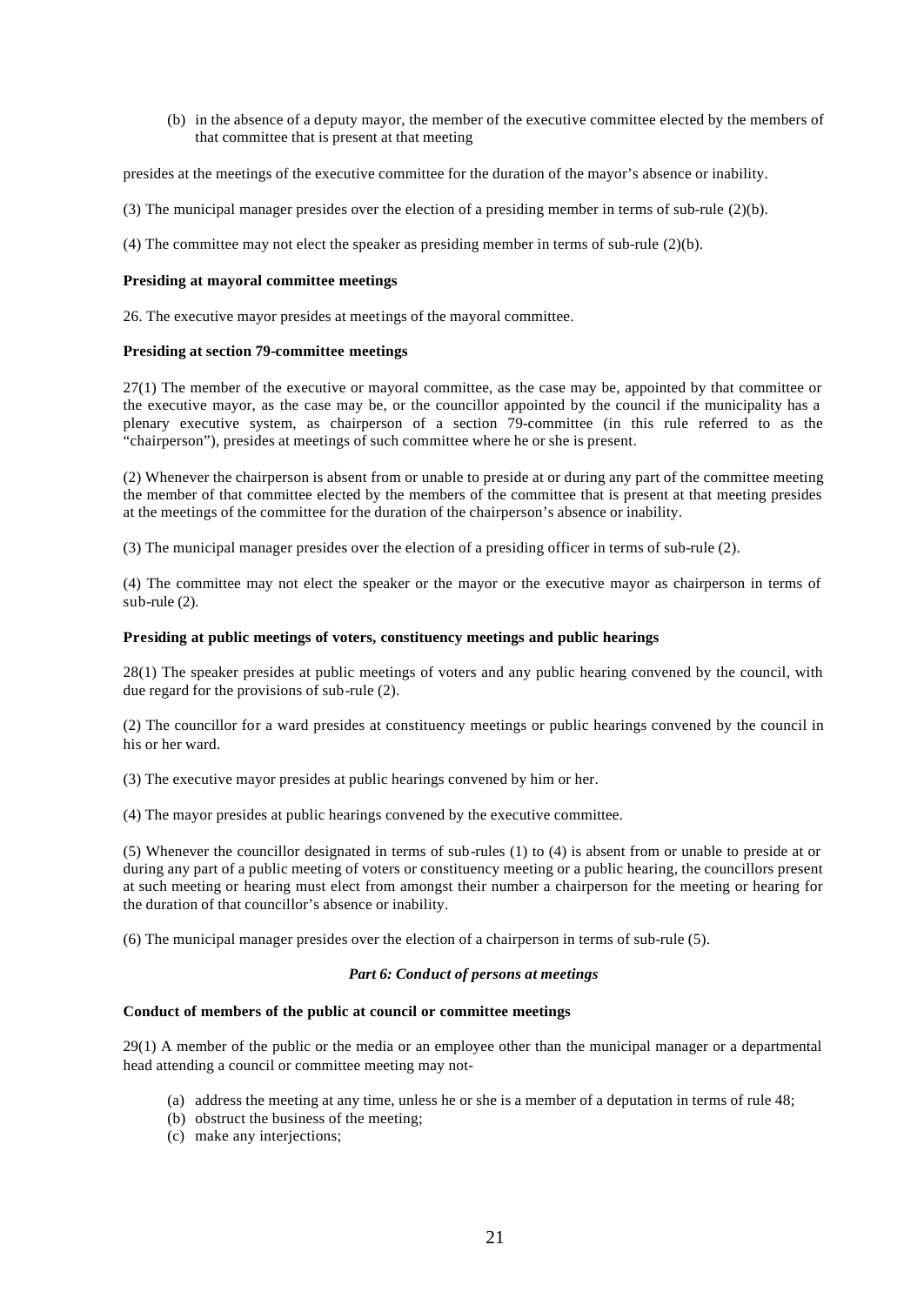- (d) make unwelcome suggestions, innuendoes, remarks or hints of a sexual nature, sexual advances, comments with sexual overtones, sex-related jokes or insults or unwelcome graphic comments of another person's body;
- (e) encourage, engender, advocate or aggravate hatred, discrimination, exclusion, restriction, ridicule, contempt or preference based on colour, descent, race, ethnicity, gender or religion so as to cause harm, hostility, degradation, violence or which insult, degrade, defame or encourage abuse of any racial, ethnic, gender or religious group, through the uttering of words, whether in writing or orally, or the performance of deeds;
- (f) use threaten, abusive or insulting language towards an employee or display any writing, sign or other visible presentation which is threatening, abusive or insulting which causes that employee harassment, alarm or distress due to any alleged, suspected or proven act, omission or statement by that employee in the exercise of any of his or her rights or the discharge of any of his or her duties so as to harass or cause or advocate unfair treatment of that employee; or
- (g) make unwelcome or obscene gestures.

(2) Whenever a meeting resolves to close its session or a part thereof any member of the public, media and employee must leave the meeting immediately and not return to that meeting until it resumes as a public meeting.

(3) A member of the public or media attending a council or committee meeting is subject to the authority of the chairperson of the meeting.

## **Recording of proceedings at meetings**

30. Except for the purpose of writing the official minutes of a meeting by an employee, nobody may unless the express prior approval of the chairperson of a meeting had been obtained, make any recording, whether audio or visual or both audio and visual, of a meeting or any part thereof.

## **Conduct of councillors during meetings**

31(1) The following conduct by a councillor or traditional leader during a meeting is deemed contrary to the provisions of item 2(b) of the code of conduct-

- (a) to make unnecessary tactless, incriminating, disparaging or improper suggestions or express such opinions;
- (b) to make unwelcome suggestions, innuendoes, remarks or hints of a sexual nature, sexual advances, comments with sexual overtones, sex-related jokes or insults or unwelcome graphic comments of another person's body;
- (c) to make unwelcome or obscene gestures;
- (d) to make or second a proposal that may be contrary to these rules and orders or any other law, including a bylaw of the municipality, or against the values generally existing in the community;
- (e) to make or second a proposal that may have an impracticable result or cause uneconomical, inefficient or ineffective use of resources;
- (f) to make or second a proposal that may result in unauthorised expenditure;
- (g) to make or second a proposal on a matter on which the municipality has no executive or legislative authority unless the intention is to convince the meeting to make representations to an institution that has the required authority;
- (h) to make or second a proposal that is calculated to or may threaten or affect a fundamental right of any person;
- (i) to encourage, engender, advocate or aggravate hatred, discrimination, exclusion, restriction, ridicule, contempt or preference based on colour, descent, race, ethnicity, gender or religion to cause harm, hostility, degradation, violence or which insult, degrade, defame or encourage abuse of any racial, ethnic, gender or religious group, through the uttering of words, whether in writing or orally, or the performance of deeds;
- (j) to incite imminent violence;
- (k) to compel or attempt to compel employees or councillors by threats to partake in any actions against their will;
- (l) to breach the order;
- (m) to disregard the chair;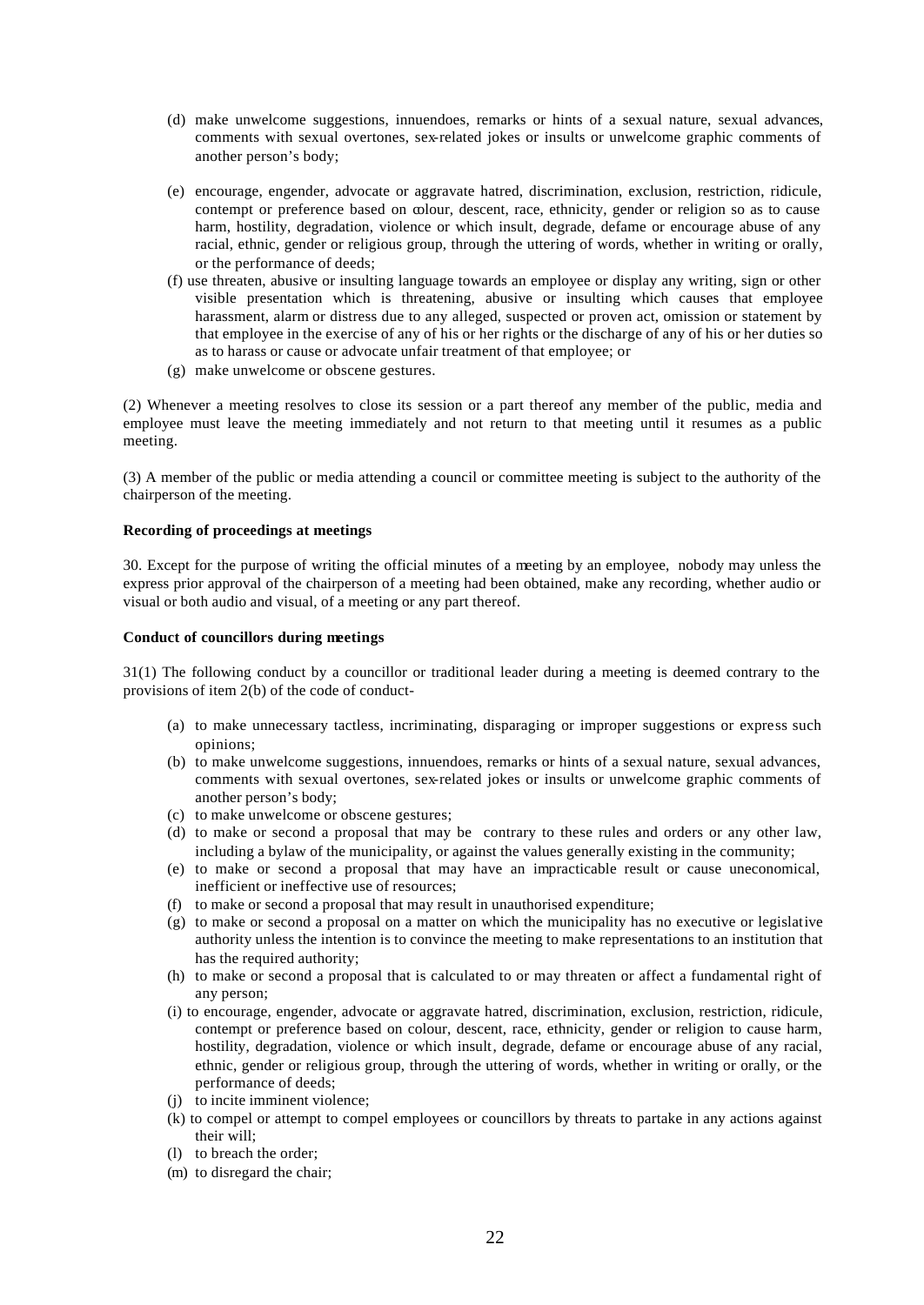- (n) to use threaten, abusive or insulting language towards an employee or display any writing, sign or other visible presentation which is threatening, abusive or insulting which causes that employee harassment, alarm or distress due to any alleged, suspected or proven act, omission or statement by that employee in the exercise of any of his or her rights or the discharge of any of his or her duties so as to harass or cause or advocate unfair treatment of that employee; or
- (o) to make an allegation, statement or remark that is unbecoming a councillor or injures or impairs the dignity or honour of a councillor or employee of the municipality; or
- (p) to submit a motion or to request the municipal manager or any other employee of the municipality to formulate a motion that-
	- (i) may be contrary to these rules and orders or any other law, including a bylaw of the municipality, or against the values generally existing in the community;
	- (ii) may have an impracticable result or cause uneconomical, inefficient or ineffective use of resources;
	- (iii) may result in unauthorised expenditure;
	- (iv) falls outside the municipality's executive or legislative authority unless the intention is to convince the meeting to make representations to an institution that has the required authority; or
	- (v) is calculated to or may threaten or affect a fundamental right of any person.

(2) A traditional leader may not second or vote on any motion, proposal or question before a meeting.

#### **Dress code**

32. The council may by resolution prescribe a dress code for councillors and traditional leaders attending meetings.

# **Person speaking to address the chairperson**

33. A person addressing a meeting or hearing must address the chairperson of that meeting or hearing.

### **Councillor to stand while speaking**

34(1) Unless otherwise directed by the chairperson of a meeting or hearing a councillor and traditional leader addressing a meeting or hearing must stand while speaking.

(2) If a councillor or traditional leader who is not speaking raises his or her hand while another councillor is speaking on a point of order or to make a proposal and the chairperson addresses such councillor or traditional leader, the councillor or traditional leader who speaks must sit down (if he or she stood) and remain silent until the chairperson has made a ruling on the point of order or the proposal.

#### **Duration and reading of speeches**

35(1) Unless expressly otherwise determined in these rules and orders, a councillor and traditional leader may not speak longer than ten minutes on any matter.

(2) Except when a councillor or traditional leader is -

- (a) delivering the speaker's, mayoral or executive mayor's report or
- (b) presenting the draft budget

he or she may not read a speech, but may refresh his or her memory by referring to notes.

#### **Councillor to speak only once**

36(1) Unless expressly otherwise determined in these rules and orders, a councillor or traditional leader may speak only once on a matter.

(2) The introducer of a motion or proposal may reply in conclusion of the debate but must confine his or her reply to answering to previous speakers.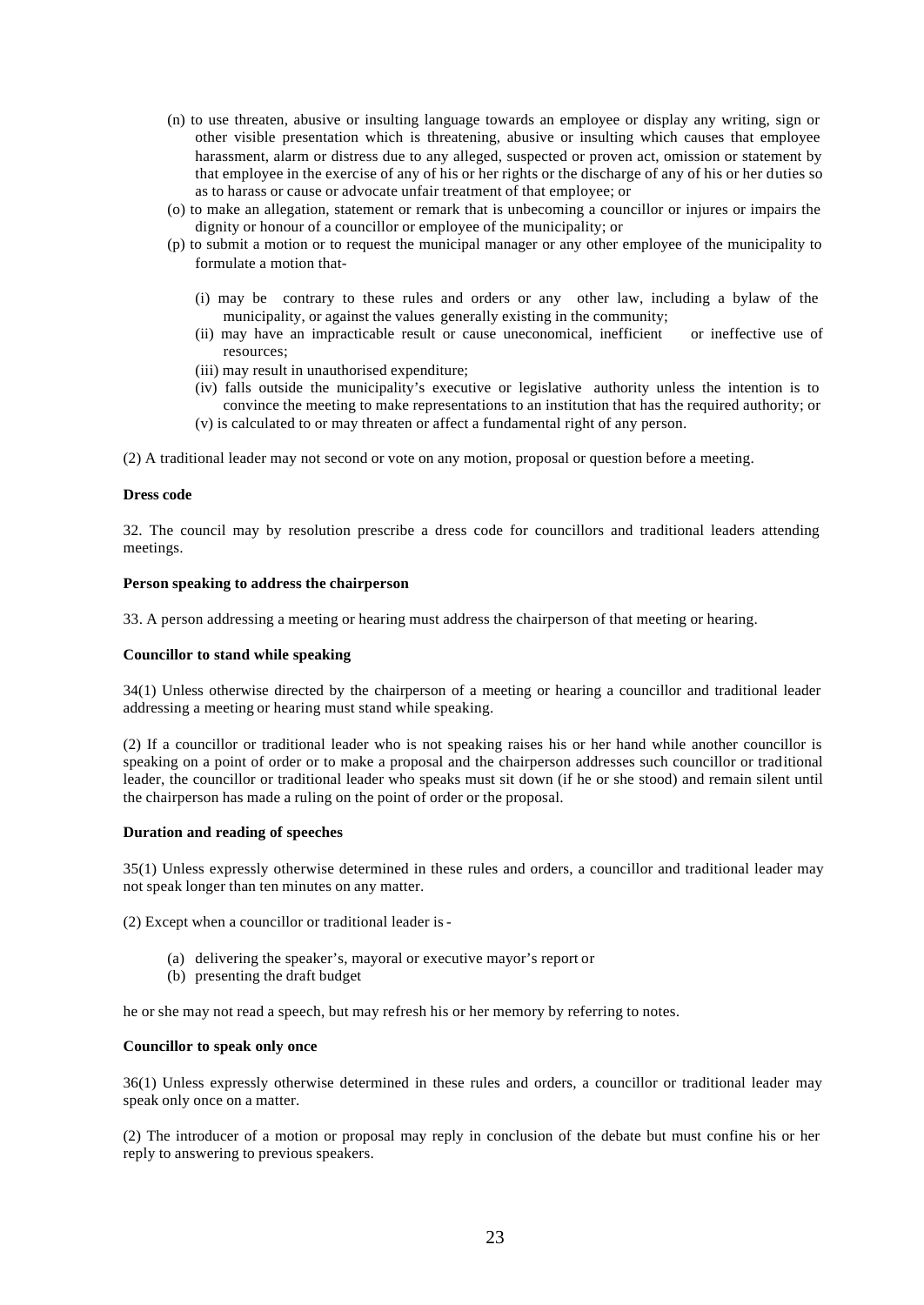(3) The council may allow the mayor or the executive mayor or the chairperson of a section 79 committee if the municipality has a plenary executive system, as the case may be, to make an explanatory statement prior to the consideration of any particular matter in the report of the executive or section 79- committee or the executive mayor or during the discussion of such report in reply to a specific question.

## **Relevance**

37(1) A councillor or traditional leader who speaks must confine his or her speech strictly to the matter under discussion.

(2) No discussion may take place-

- (a) which will anticipate a matter on the agenda unless the chairperson has granted leave to discuss two or more items at the same time or the municipal manager indicated in the agenda that two or more items should be considered together or
- (b) on any motion or proposal that had been rejected in terms of rule 19.

## **Councillor's right to information**

38. A councillor has the right to request the municipal manager to supply such information as may be required for the proper performance of his or her duties as a councillor, including the making of a speech at a meeting or hearing. The municipal manager is not obliged to entertain any request for information where-

- (a) the information sought is privileged or confidential as defined in item 10 of the code of conduct;
- (b) in his or her opinion, the information sought constitute an invasion of another person's privacy;
- (c) the request is, in his or her opinion, unreasonable given the timeframe allowed for obtaining the information;
- (d) the information sought is a trade secret or confidential commercial information of a supplier to the municipality or a person seeking to become a supplier to the municipality; or
- (e) the request will, in his or her opinion, cause an extra-ordinary administrative or financial burden on the municipality.

## **Personal explanation, point of order and clarification**

39(1) A councillor or a traditional leader may, at any time during a meeting, whether or not he or she participated in a debate underway, rise-

- (a) to a point if order in the event of a departure from these rules and orders or any law; or
- (b) to explain any part of his or her speech that may have been misunderstood.; or
- (c) to request that any part of a speech that he or she may have misunderstood be explained.

(2) A councillor or traditional leader referred to in sub-rule (1) must be heard forthwith.

(3) The ruling of the chairperson of the meeting on a point of order or a personal explanation is, subject to rule 19(3), final and may not be discussed.

### **Right of the municipal manager to have advice recorded in the minutes**

40 (1) The chairperson at a meeting must give the municipal manager an opportunity to address that meeting on any matter before the meeting in order to advise the meeting as to the eligibility of any proposal or motion before the meeting.

(2) The municipal manager has the right to have his or her advice regarding any motion or proposal which may -

- (a) cause unauthorised expenditure; or
- (b) be beyond the authority of the municipality

recorded in the minutes of the meeting where the advice was given**.**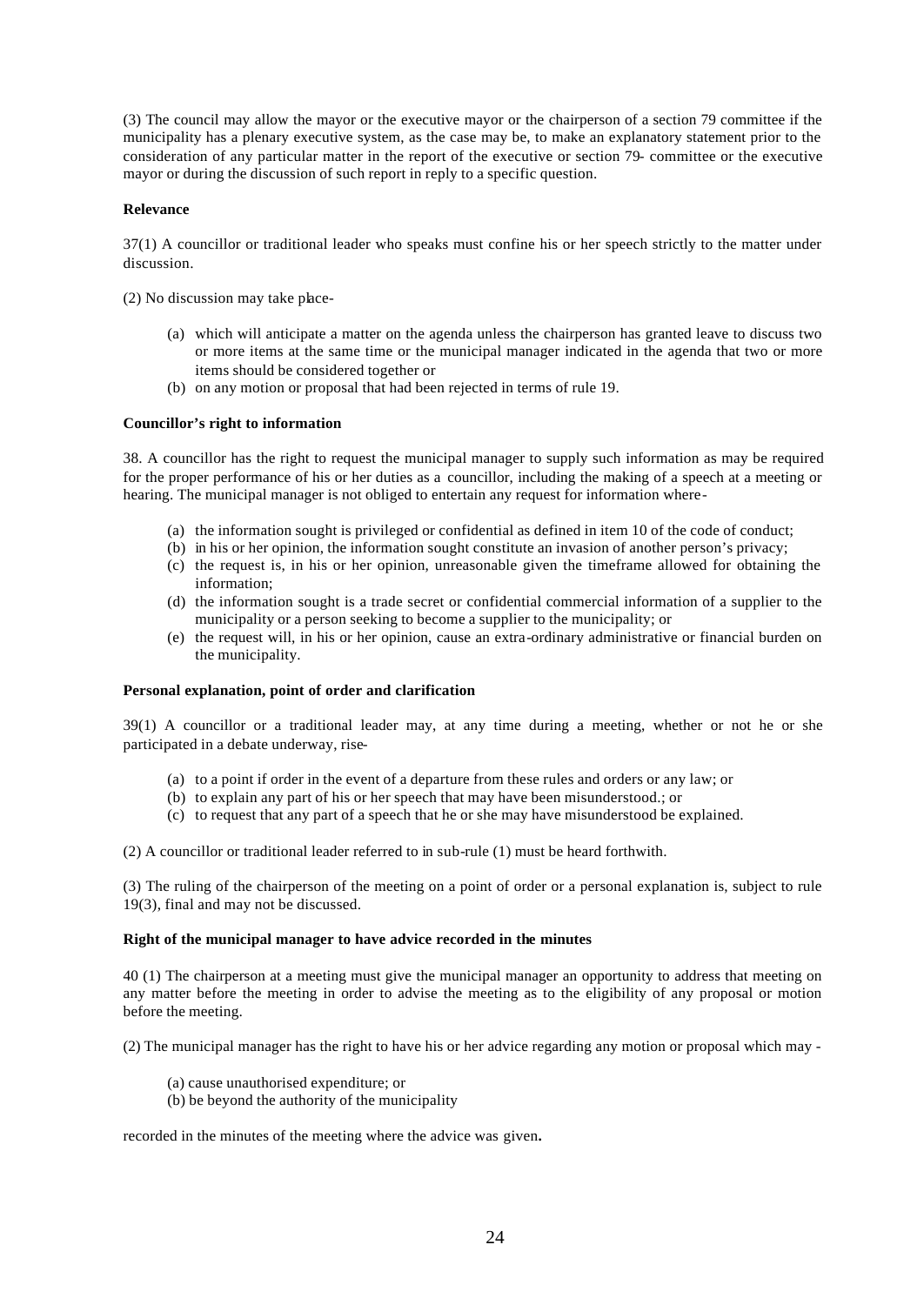## *Part 7: Adjournment and continuation of meetings*

## **Adjournment of meeting in the absence of a quorum**

41(1) If there is not a quorum for the meeting present within 15 minutes after the time stipulated in the notice referred to in rule 10 such meeting is not held but a continuation meeting is held in terms of rule 43.

(2) If at any time during the course of a council or committee meeting it is suspected that there is not a quorum present-

- (a) the chairperson must discontinue the proceedings immediately; and
- (b) cause the councillors present to be counted

and if the suspicion is proved, the chairperson must instruct the municipal manager to ring the bell for one minute. If there is still no quorum five minutes after the bell had been rung, the chairperson must adjourn the meeting forthwith.

(3) If the shortfall of councillors contemplated in sub-rule (2) is owing to the withdrawal of one or more councillors in compliance with the code of conduct, the chairperson must arrange that such matter be dealt with at the first meeting next ensuing and the unfinished business is dealt with.

(4) If a sufficient number of councillors is present after the bell had been rung, the meeting continues, provided that the councillor who was speaking when the proceedings were discontinued, is, in his or her own discretion, entitled to start his or her speech from afresh.

(5) Any business except a matter referred to in sub-rule (3) which had not been dealt with at a meeting that had been adjourned, must be considered at a continuation meeting contemplated in rule 43, provided that any unfinished business arising from a special meeting, must be considered at the first ordinary meeting next ensuing unless the date of such ordinary meeting is later than the date contemplated in rule 43.

## **Adjournment of a meeting before it completed its business**

42(1) A councillor may at any time during a meeting propose that the meeting be adjourned and must state the reasons for the proposal, provided that no councillor may more than twice during the same meeting propose that it be adjourned.

(2) A proposal in terms of sub-rule (1) must be seconded by at least three councillors present at the meeting, provided that a councillor may not second a proposal to adjourn more than twice during the same meeting. Such a proposal lapses if it is not properly seconded.

(3) A proposal in terms of sub-rule (1) is carried if a majority of the members present at a meeting vote in favour thereof.

(4) Whenever a meeting adjourns in terms of sub-rule (1) before it had finished the business stated in the agenda for that meeting, the meeting must resume as a continuation meeting in terms of rule 43 to deal with any unfinished business unless the date of the first ordinary meeting next ensuing is earlier than the date referred to in rule 43 in which case the unfinished business of an adjourned meeting is dealt with at that ordinary meeting.

## **Continuation of an adjourned meeting**

43(1) A continuation meeting is held at the same time and venue as a meeting that had been adjourned in terms of rule 41 or 42 on a day seven days later, provided that if the said seventh day falls on a Sunday or public holiday, the continuation meeting must take place on the first workday after such Sunday or public holiday.

(2) The agenda for a continuation meeting is the agenda for the meeting that had been adjourned.

# **Temporary adjournment of a meeting**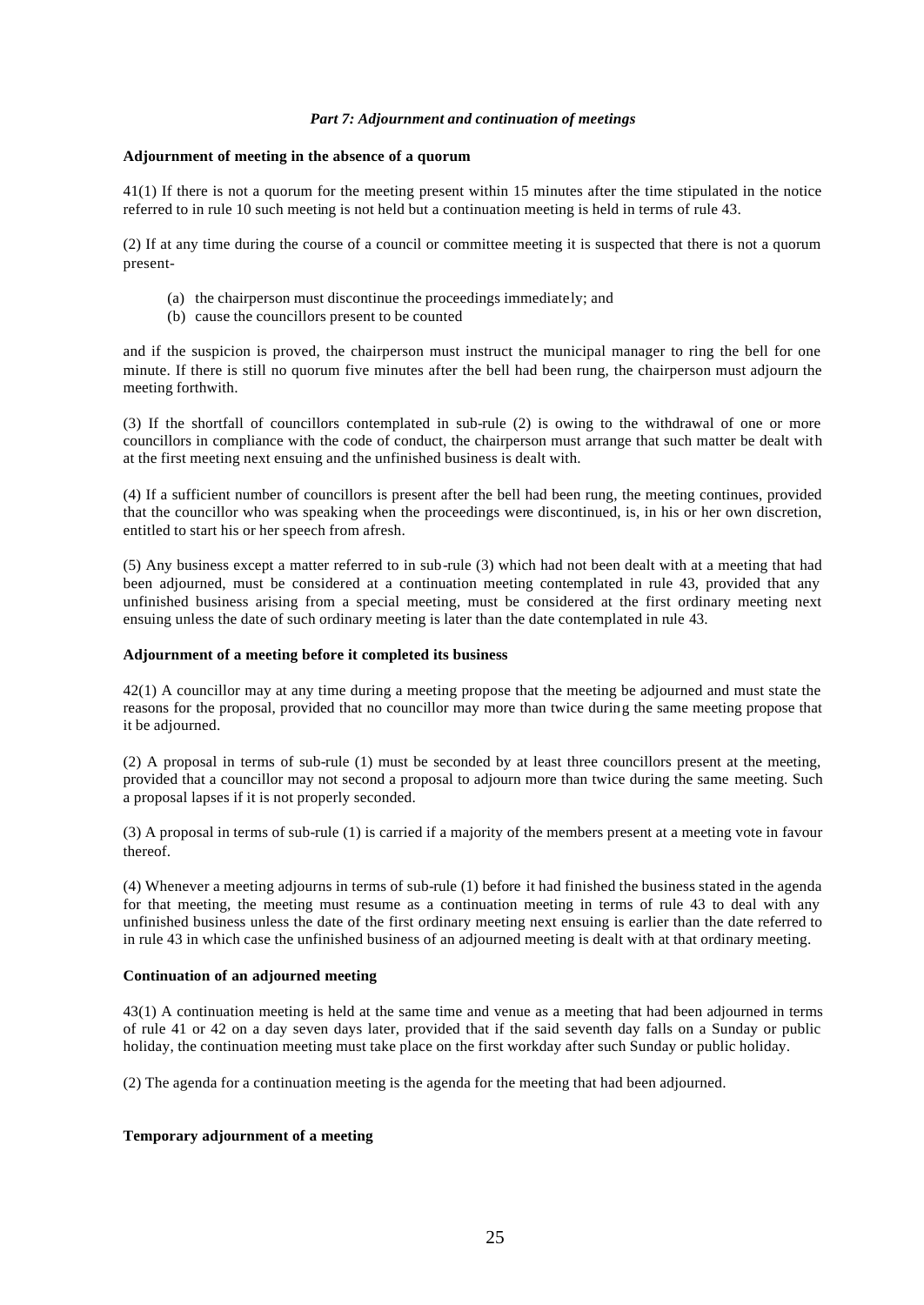44(1) A councillor may at any time during a meeting propose that the meeting be adjourned for a period proposed by him or her and must state the reasons for the proposal, provided that not more than two such proposals may be made during the same meeting and that no such adjournment may exceed thirty minutes.

(2) Despite the provisions of sub-rule (1) the chairperson at a meeting may, if she or he is of the opinion that a third temporary adjournment of a meeting may facilitate the discussion and resolution of a matter, allow a third adjournment in terms of sub-rule (1).

(3) A proposal in terms of sub-rule (1) must be seconded by at least three councillors present at the meeting, provided that a councillor may not second a proposal to adjourn more than twice during the same meeting. Such a proposal lapses if it is not properly seconded.

(4) A proposal in terms of sub-rule (1) is carried if a majority of the members present at a meeting vote in favour thereof.

(3) The meeting resumes after the expiry of the period referred to in sub-rule (1) and deals with any unfinished business contained in its agenda.

## *Part 8: Agendas and minutes of meetings*

## **Only matters included in the agenda are dealt with**

45(1) Subject to the provisions of sub-rules (2) and (5) only matters included in an agenda for a meeting may be dealt with.

(2) A councillor may at any time during a meeting propose that sub-rule (1) be suspended to allow discussion of any matter not included in the agenda and must give reasons for his or her proposal.

(3) A proposal in terms of sub-rule (1) need not be seconded and no debate about the proposal is allowed.

(4) A proposal referred to in sub-rule (2) is carried if the councillors present at a meeting unanimously adopt it.

(5) An urgent report received from the executive or a section 79-committee if the municipality has a plenary executive system or the executive mayor, as the case may be, may be tabled and considered during a council meeting with the express prior permission of the speaker. An urgent report received from a section 79 committee may be tabled and considered at an executive or mayoral committee meeting with the express prior approval of the mayor or the executive mayor, as the case may be.

# **Minutes of meetings and summary of evidence at hearings**

46(1) The municipal manager must keep, or cause to be kept, minutes of the proceedings of every public meeting of voters, public hearing, council and committee meeting.

(2) The minutes of a meeting must reflect-

- (a) the names of the councillors and traditional leaders attending;
- (b) the names of the councillors and traditional leaders absent with or without leave;
- (c) the periods of absence during a meeting of a councillor or traditional leader;
- (d) the names of the councillors voting respectively for and against any matter for the decision of which a division is called;
- (e) the name of any councillor who demanded that his or her vote against any particular decision be recorded in the minutes;
- (f) any adjournment of the meeting;
- (g) any declaration of a personal or pecuniary interest by a councillor or a traditional leader;
- (h) any advice of the municipal manager regarding possible unauthorised expenditure or resolutions beyond the authority of the municipality; and
- (i) the resolutions taken.

(3) The minutes of a meeting must be delivered to the councillors with the notice of the ensuing meeting or prior to delivering such a notice.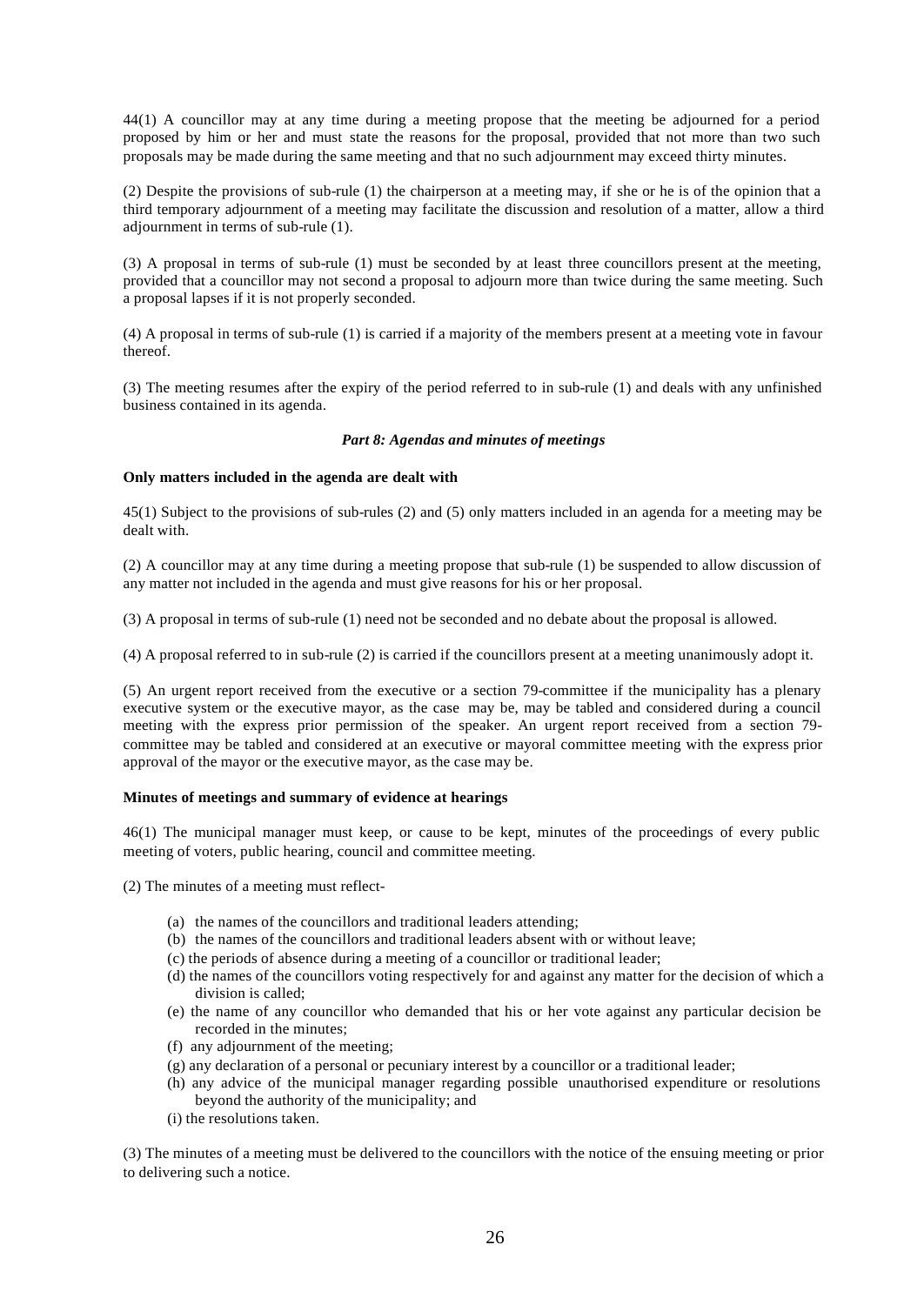(4) Minutes delivered in terms of sub-rule (3) are deemed read with a view to their approval.

(5) No proposal regarding minutes, except a proposal relating to the accuracy thereof may be allowed.

(7) The minutes of a meeting must, if in order, be approved at the next ordinary meeting of the council or committee, as the case may be, provided that the council must approve the minutes of a public meeting of voters.

(8) The chairperson of the meeting must sign the minutes upon approval. If the minutes are written on loose sheets, each sheet must be signed.

(9) The minutes relating to any matter, which had been discussed and resolved in closed session, must be clearly separated from the minutes of that part of the meeting that had been conducted in public.

(10) Any councillor or other person speaking at a meeting may request that his or her speech not be recorded. Upon receipt of such a request the municipal manager must cease such a recording.

(11) The municipal manager must make, or cause to be made, a summary of the proceedings and evidence given at a public hearing and submit it at the first ordinary meeting of the council or the executive committee after the hearing or to the executive mayor, as the case may be.

#### **Declaration of personal and pecuniar y interest**

47(1) A councillor or traditional leader wishing to declare a personal or pecuniary interest in terms of item 5 of the code of conduct must do so when the chairperson put the relevant item in the agenda to order.

(2) No councillor or traditional leader may speak more than five minutes on the question whether his or her interest is so trivial or remote or irrelevant as to render a clash of interests unlikely.

#### *Part 9: Deputations, petitions, objections and representations*

# **Deputations**

48(1) Anybody who wishes to obtain an interview with the council or a committee of the council, must lodge a written application with the municipal manager. Such an application must state the representations the applicant wishes to make.

(2) The municipal manager must submit the application to the-

- (a) speaker in the case of an application for an interview with the council;
- (b) mayor, in the case of an application for an interview with the executive committee;
- (c) executive mayor in the case of an application for an interview with the mayoral committee; or
- (d) chairperson of the relevant committee in any other case

who may grant or refuse the interview or request additional information.

(3) Whenever the speaker, mayor, executive mayor or chairperson of a committee-

- (a) grants an interview, she or he must determine the date, time and venue of the interview and the size of the deputation that may attend the interview; or
- (b) refuses an application, he or she must supply reasons for the refusal

and inform the municipal manager of his or her decision.

(4) The municipal manager must inform the applicant of a decision in terms of sub-rule (3).

(5) If the subject matter of a application in terms of sub-rule (1) falls within the terms of reference of a committee the speaker may direct that the chairperson of the relevant committee consider the application.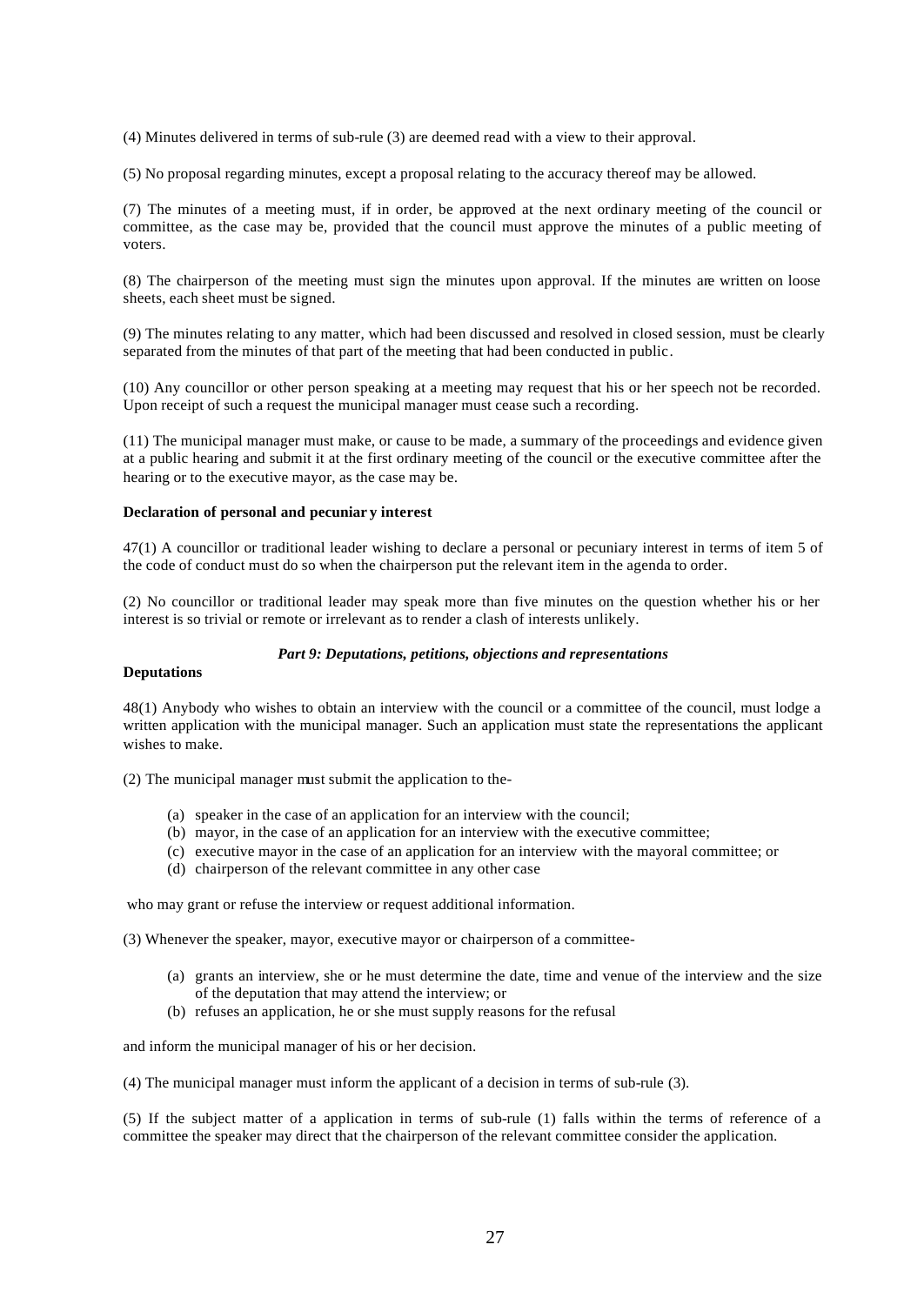(6) If a committee conducts an interview and that committee does not have the power to dispose of the matter, the committee must submit its report and recommendations to the council or, in the case of a section 79 committee, to the executive committee or executive mayor, as the case may be.

(7) During an interview only one member of the deputation may address the meeting except when a councillor asks a question whereupon any member of the deputation may respond.

(8) Unless the council or a committee conducts an interview in closed session, the members of a deputation may remain in the meeting whilst the council or committee considers the matter after the interview had been completed.

## **Attendance of council meeting by the Auditor -General**

49(1) Whenever the audit report is included in the agenda for a council meeting, the municipal manager must in writing invite the Auditor-General, the provincial treasury and the department responsible for local government to that meeting.

(2) Despite any provisions in these rules and orders to the contrary, the speaker may change the order of business at a meeting referred to in sub-rule (1) to allow the Auditor-General to address the council and councillors to ask questions with regard to the audit report and audit findings.

## **Petitions**

50(1) A councillor or traditional leader must submit a petition received by him or her to the speaker.

(2) The municipal manager must inform the speaker of any petition he or she receives.

(3) Any petition in terms of sub-rules (1) or (2) and any petition received by the speaker, must be referred to the relevant committee or the executive mayor, as the case may be, who may dispose of the matter.

(4) If the committee or the executive mayor to whom a petition had been referred does not have the power to dispose of the matter, the committee or the executive mayor, as the case may be, must submit its report and recommendations to the council, provided that in the case of a section 79-committee where the municipality has a collective or mayoral executive system, such report and recommendations must be submitted to the executive committee or the executive mayor, as the case may be.

# **Objections and representations**

51(1) Whenever the municipality invites public comment, representations or objections with regard to any proposed resolution before the council or a resolution the council had taken, the municipal manager must designate a person who will be responsible for the receipt of such comment, representations or objections.

(2) The person designated in terms of sub-rule (1) must within seven days after the closing date for comments, representations or objections, make a summary of the comments, representations and comments that were received (if any) and submit it to the relevant departmental head.

(3) The departmental head must consider the summary and submit it, together with his or her report and recommendations to the municipal manager who must refer it, with his or her comments, to the council or the executive mayor or the relevant committee, as the case may be.

(4) The executive mayor or committee, as the case may be, must consider the summary and report and recommendations of the departmental head and the comments of the municipal manager and submit the matter to the council together with their recommendations.

# *Part 10: Questions*

# **Questions of which notice had been given**

52(1) A councillor or traditional leader may at any time submit a written question he or she intends to ask during a council meeting or a meeting of a committee of which he or she is a member to the municipal manager,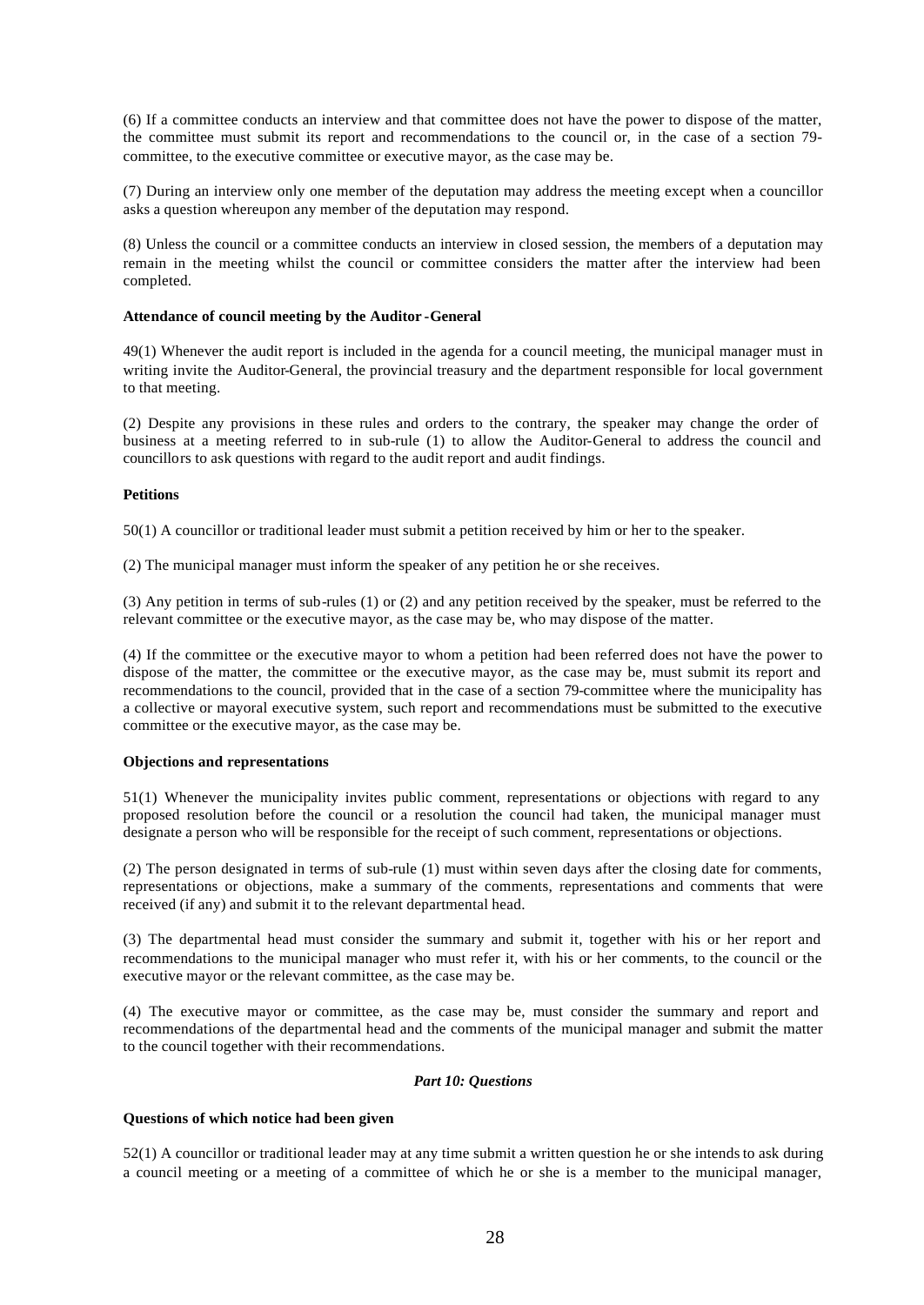provided that such question must be submitted to the municipal manager at least ten work days before the meeting where the question will be asked. A councillor or traditional leader may request the municipal manager, to assist him or her to formulate the question.

(2) The municipal manager must immediately upon receipt of a question in terms of sub-rule (1), provide a copy thereof to the relevant departmental head and instruct him or her to prepare a reply to the question. The municipal manager may direct a departmental head to which he or she has sent the question to consult with any other departmental head before he or she prepares the answer.

(3) Provided the question had been received at least ten workdays before the scheduled date of the meeting where the question would be asked, the municipal manager must ensure that the question and the answer thereto is included in the agenda for the first ordinary meeting of the council or committee next ensuing where the question will be asked.

# **Questions during meetings**

53(1) A councillor or traditional leader may at a meeting of the council or a committee of which he or she is a member, ask a question-

- (a) regarding a matter arising from or pertaining to an item contained in the agenda; or
- (b) regarding the work of the municipality in general and that does not arise from or pertain to an item in the agenda.

(2) The chairperson of the meeting may allow the question if, in his or her opinion, it affects the interests of the residents within the municipal area and may respond to it or direct another councillor to respond to it.

(3) No discussion of the question or the answer thereto is allowed.

(4) If the answer to the question is unclear to the councillor or traditional leader who asked it, he or she may ask for, and is entitled to, an explanation of the answer.

(5) If the question is answered, the councillor or traditional leader who asked the question may request, and is entitled, to a written reply within fourteen days from the date of the meeting. Such a written reply must be included in the minutes of the meeting where the question was asked.

(6) The chairperson of the meeting where the question is asked may, with the concurrence of the councillor or traditional leader who asked the question, reply at the first ordinary meeting of the council or the committee next ensuing, as the case may be.

(7) A question may only be asked during a meeting to solicit factual information and may not deal with matters of policy except the implementation of policy, nor seek to solicit an opinion or include or amount to a statement of fact.

#### *Part 11: Motions*

## **Motion must be in written form**

54(1) A councillor or traditional leader may put a matter on the agenda of a committee of which he or she is a member or of the council by submitting a written motion to the municipal manager, provided that a councillor or traditional leader may orally request the municipal manager to include a motion in the agenda for the first ordinary meeting of such committee or the council next ensuing.

(2) When the municipal manager receives an oral request from a councillor or traditional leader in terms of subrule (1), he or she must reduce the request to writing, or cause it to be reduced to writing and include it in the relevant agenda.

## **Submission and limitation of motions**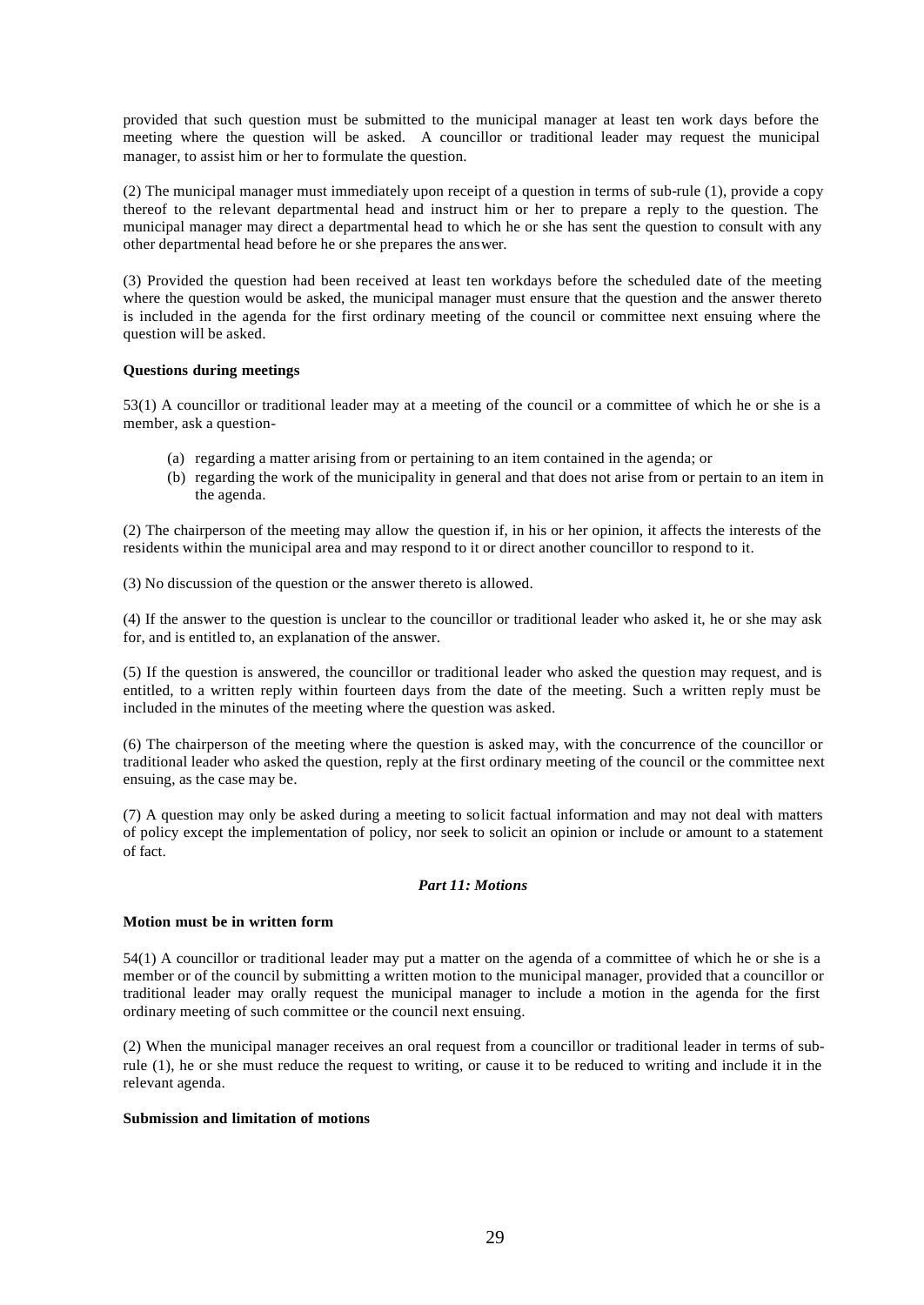55(1) With due regard for the provisions of sub-rule (4) a motion in terms of rule 54 must be included in the agenda for the first ordinary meeting next ensuing of the council or the committee concerned, provided it had reached the municipal manager at least forty-eight hours before the date referred to in rule 10(1).

(2) Only one motion of a councillor or traditional leader may be considered at a meeting.

(3) If the introducer of a motion is absent during the meeting when the motion is put to the order, it is deferred to the ensuing ordinary meeting of the council or committee, as the case may be.

(4) Any motion which-

- (a) contemplates the repeal or amendment of a resolution taken during the preceding three months; or
- (b) has the same scope as a motion that had been rejected during the preceding three months

may not be included in the agenda, unless it had be signed by at least three councillors in addition to its introducer.

## **Withdrawal and amendment of motions**

56(1) With due regard for any provisions to the contrary in these rules and orders, the introducer of a motion may, at any time before the motion is put to the order at a meeting, withdraw it. A motion that had been withdrawn lapses without further discussion.

(2) The introducer of a motion may, during a meeting where the motion is considered, request permission to amend the motion, which permission must be granted or denied without discussion.

## *Part 12: Subject matter and consideration of motions and proposals*

## **Right of introducer of motion to speak and reply**

57. The introducer of a motion in terms of rule 54 has the right, if the motion had not been rejected or withdrawn, to introduce the motion and to reply.

#### **Motion or proposal regarding the budget**

58(1) The executive mayor or the mayor or the councillor responsible for finance, as the case may be, must introduce the draft budget or a revised draft budget or a draft adjustments budget (in this rule the "draft budget") at a council meeting-

- (a) which may not be closed for the public and the press and
- (b) of which at least ninety-six hours notice had been given, despite the provisions of rule 10(1).

(2) The councillor who introduces the draft budget must address the following matters when he or she introduces that budget:

- (a) The expected financial performance of the municipality for the financial year during which the draft budget is tabled and the reasons therefore.
- (b) An evaluation of the municipality's debt collection, credit control, indigent support and tariff policies, procedures and the implementation thereof.
- (c) Any proposed strategies, plans and programmes to improve the financial performance of the municipality during the next financial year or the remainder of the current financial year in the case of a revised draft budget or draft adjustments budget.
- (d) The procedure, with specific reference to community participation and consultation with different constituencies, which had been followed in compiling the draft budget.
- (e) The impact that such participation and consultation and public hearings had on the draft budget.
- (f) The priority needs in the community that will be addressed in the draft budget and how they were determined and quantified.
- (g) The factors, expectations and assumptions that influenced the draft budget.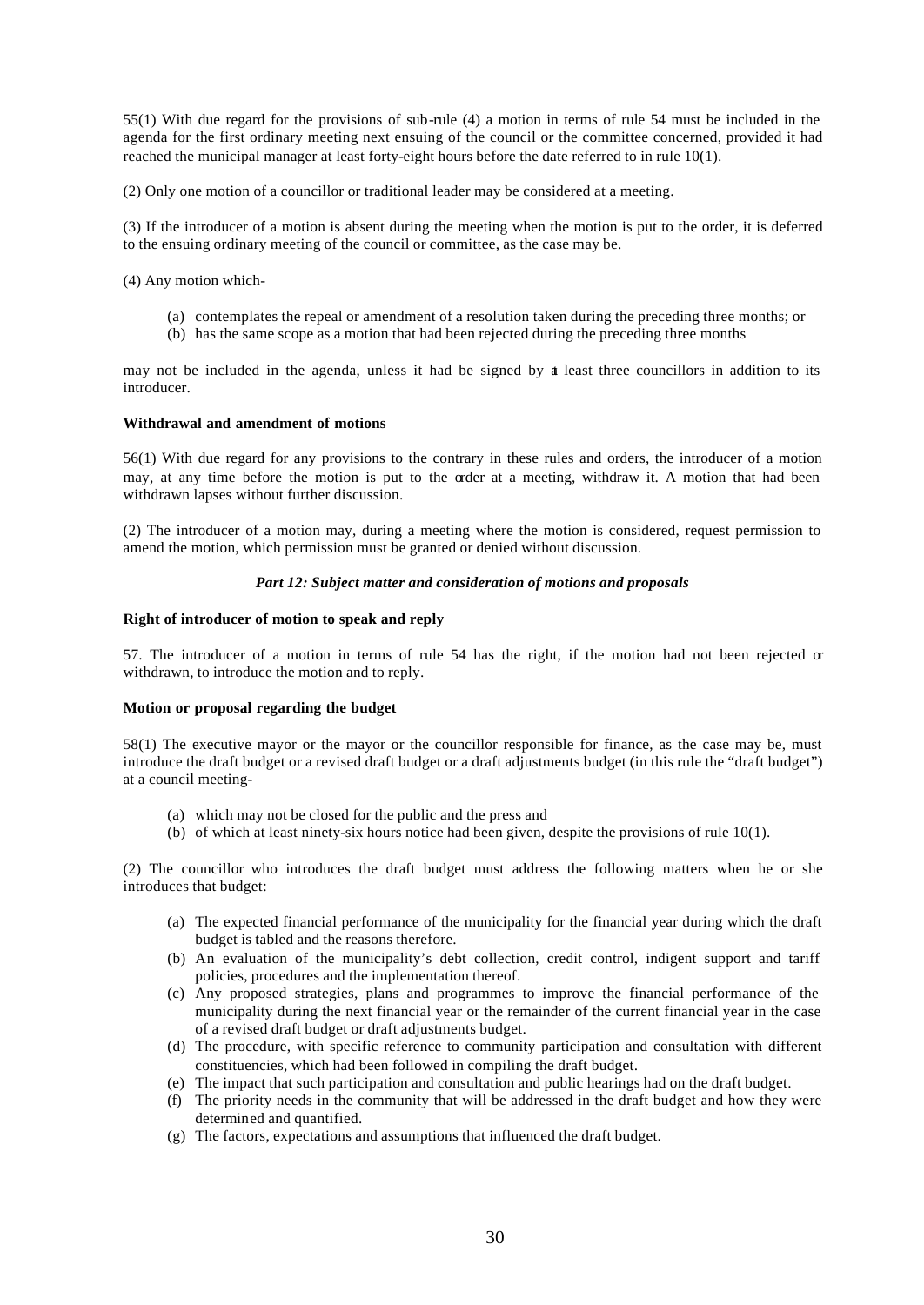- (h) Key ratios of expected income from different sources of revenue to overall expected income and main expenditure groups to expected expenditure, differentiating between capital and operating expenditure.
- (i) Proposals regarding borrowing, if any, and the likely impact of borrowing on rates, taxes, tariffs and charges.
- (j) The extent to which the draft budget give effect to the municipality's integrated development plan.
- (k) Proposals regarding increases in rates, taxes, tariffs and charges.
- (l) Any other relevant matter.

(3) A proposal that will cause an increase in expected revenue or a decrease in expected expenditure may not be put to the vote until the debate on the draft budget is exhausted. When the debate is exhausted and the councillor introducing the draft budget had replied to any proposals made during the debate, the proposals is put to the vote in the order they were made.

(4) A proposal that will cause an increase in expected revenue or a decrease in expected expenditure changes the draft budget when it is carried.

(5) A proposal that will cause a decrease in expected revenue does not change the budget until and unless a corresponding saving in expenditure is proposed and carried. If such proposal is not forthcoming, the meeting adjourns in terms of rule 42.

(6) A proposal that will cause an increase in expected expenditure does not change the draft budget until and unless an increase in rates, tariffs, charges or taxes that will cover the expected increase in expenditure is proposed and carried. If such proposal is not forthcoming, the meeting adjourns in terms of rule 42.

(7) If the amount saved or earned in terms of a proposal referred to in sub-rule (5) or (6) is insufficient to cover the expected shortfall, the draft budget is not amended but it is referred back to the executive mayor or the executive committee or the councillor responsible for finance, as the case may be, and the meeting adjourns in terms of rule 42.

(8) At the continuation meeting in terms of rule 43, any proposal contemplated in sub-rule (5) or (6) and the comment of the councillor introducing the draft budget with regard to it is debated.

(9) The speaker must put each proposal referred to in sub-rule (7) to the vote when the debate in terms of subrule (8) is exhausted. Should any such proposal be carried, the draft budget is changed accordingly.

(10) If no proposal as referred to in sub-rule (3) is made or immediately after the debate referred to in sub-rule (9) had been exhausted, the speaker must put the amended draft budget to the vote as a whole. If the amended draft budget is adopted, the budget is approved.

#### **Motion or proposal regarding legislation**

59. A motion or proposal before the council affecting the repeal, drafting or amendment of legislation must, before the council considers it, be referred to and considered by the executive committee or the executive mayor or the appropriate section 79-committee if the municipality has a plenary executive system, as the case may be, for its report and recommendations.

# **Eligible proposals**

 $60(1)$  With due regard for the provisions of rule  $19(1)(c)$  to (f), only the following proposals may be made during the discussion of any motion, proposal or matter contained in an agenda, namely-

- (a) that the motion or proposal be amended;
- (b) that the matter be referred back to the executive committee, the executive mayor or the relevant committee for further consideration;
- (c) that consideration of the matter be deferred;
- (d) that the debate be suspended;
- (e) that the matter be put to the vote;
- (f) that the meeting continue to the next matter.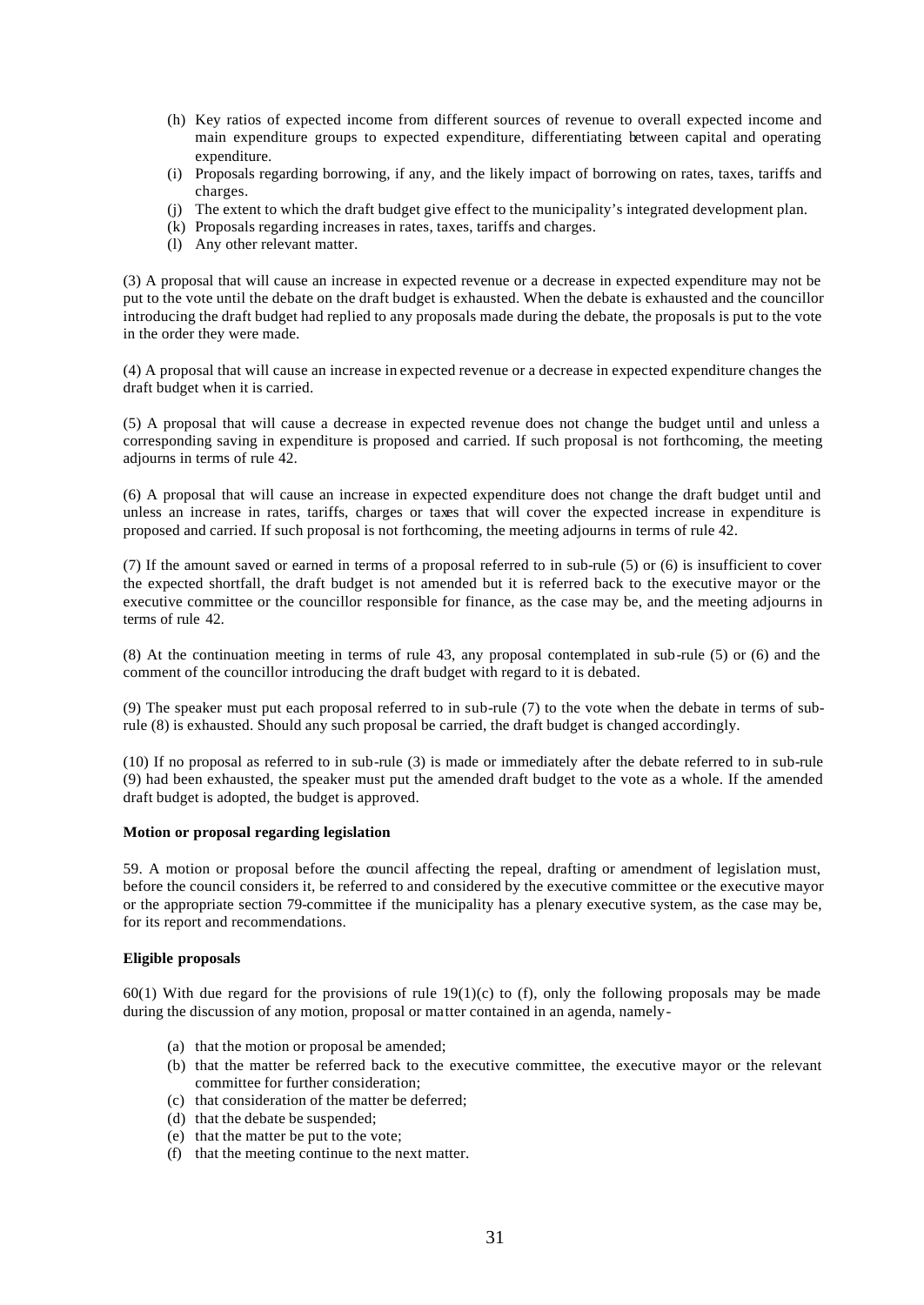(2) Any proposal in terms of sub-rule (1) may only be subjected to the vote if it had been properly seconded.

## **Amendment of the motion or proposal**

61(1) A proposal that a motion or proposal (hereafter the "original motion") be amended, may only be made by a councillor or traditional leader during his or her speech on the original motion.

(2) No councillor or traditional leader may make more than one proposal for the amendment of the same original motion.

(3) A proposal in terms of sub-rule (1) must be relevant to the original motion and the chairperson must clearly repeat it to the meeting before it is put to the vote.

(4) With due regard for sub-rule (5) more than one amendment of an original motion may be introduced. Every amendment introduced must be put to the vote at the close of the debate.

(5) If a proposal in terms of sub-rule (1) had been made, no other proposal may be made until its introducer had addressed the meeting. The councillor or traditional leader who made the proposal may address the meeting for five minutes on his or her proposal, but he or she has no right of reply. The seconder may not address the meeting on the proposal.

(6) The introducer of the original motion may, when a proposal in sub-rule (1) had been made and its introducer had spoken in terms of sub-rule (5), address the meeting on that proposal without diminishing from his or her right to reply should that proposal be rejected. If a proposal in terms of sub-rule (1) is rejected, a vote must be taken on the original motion without any further discussion.

(7) If more than one amendment on an original motion had been introduced, they must be put to the vote in the order they were made. If any amendment is carried, the amended motion or proposal takes the place of the original motion and becomes the motion or proposal in respect of which any further proposed amendments must be put to the vote.

#### **Referring the matter back**

62(1) A proposal that a motion or proposal (hereafter the "original motion") be referred back, may only be made by a councillor or traditional leader during his or her speech on the original motion.

(2) A proposal in terms of sub-rule (1) may only be made during a council meeting in the case of a recommendation by the executive committee, the executive mayor or a section 79-committee if the municipality has a plenary executive system, as the case may be. A proposal in terms of sub-rule (1) may only be made during an executive or mayoral committee meeting in the case of a recommendation of a section 79-committee.

(3) If a proposal in terms of sub-rule (1) had been made, no other proposal may be made until its introducer had addressed the meeting. The councillor or traditional leader who made the proposal may address the meeting for five minutes on his or her proposal, but he or she has no right of reply. The seconder may not address the meeting on the proposal.

(4) The introducer of the original mo tion may, when a proposal in sub-rule (1) had been made and after its introducer had spoken in terms of sub-rule (3), address the meeting on that proposal without diminishing from his or her right to reply should that proposal be rejected. If a proposal in terms of sub-rule (1) is rejected, a vote must be taken on the original motion without any further discussion.

(5) A proposal in terms of sub-rule (1) may not be put to the vote until the mayor or the executive mayor or the chairperson of the relevant committee, as the case may be, had addressed the meeting. If such proposal is carried, the debate on the recommendation must end and the meeting proceeds to the next matter.

#### **Deferring consideration of the matter**

63(1) A councillor or traditional leader who did not participate in the debate on a motion or proposal (hereafter the "original motion") may at the end of a speech about the original motion propose that the matter be deferred.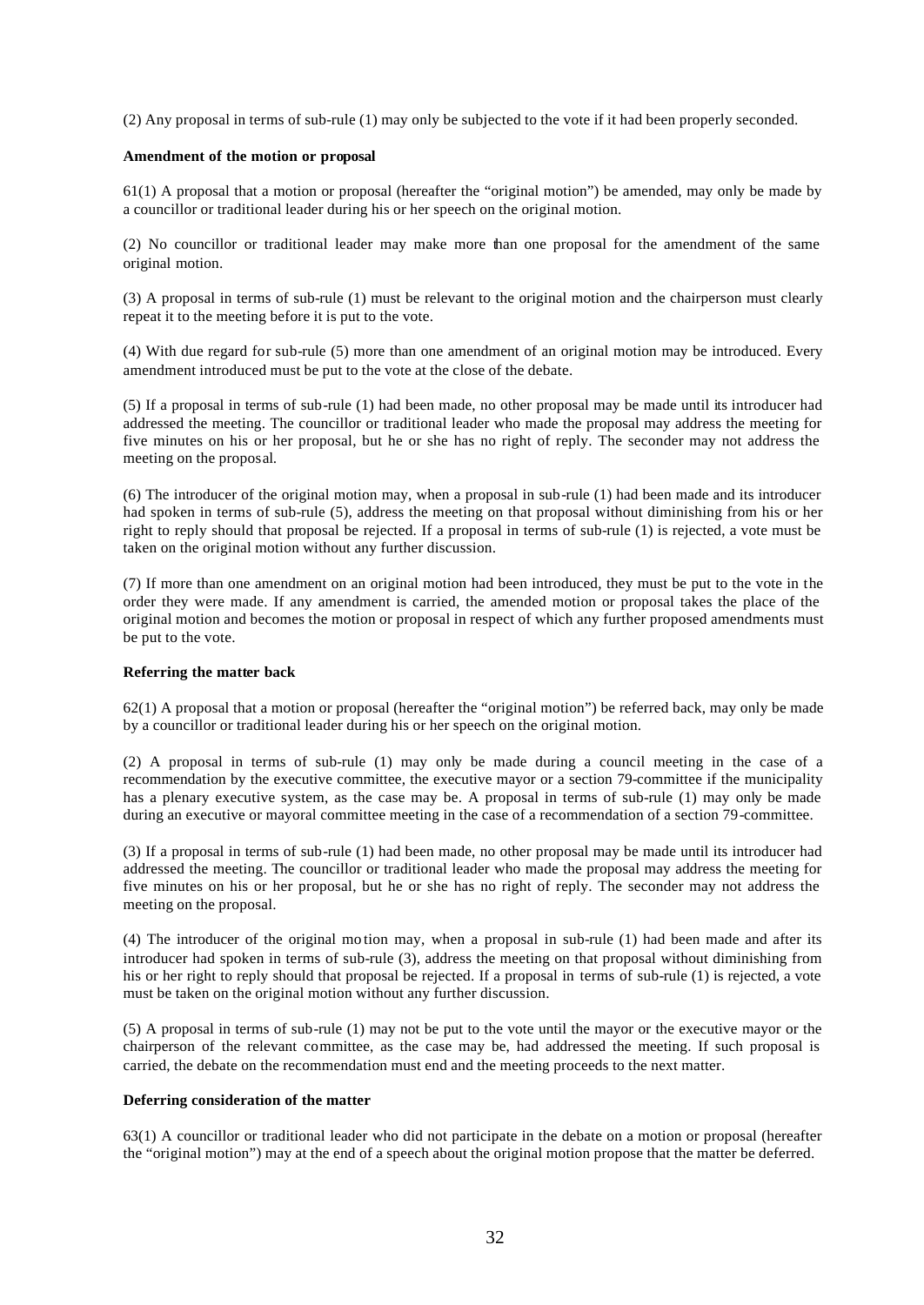(2) The councillor or traditional leader who made the proposal in terms of sub-rule (1) may address the meeting for five minutes on his or her proposal, but he or she has no right of reply. The seconder may not address the meeting on the proposal

(3) A proposal similar to the proposal in terms of sub-rule (1) may not be made within half an hour after the first proposal was defeated in respect of the same original motion.

(4) The introducer of the original motion may, when a proposal in sub-rule (1) had been made and its introducer had spoken in terms of sub-rule (2), address the meeting on that proposal without diminishing from his or her right to reply should that proposal be rejected. If a proposal in terms of sub-rule (1) is rejected, a vote must be taken on the original motion without any further discussion.

(5) If the proposal in terms of sub-rule (1) concerns a recommendation of the executive committee, the executive mayor or a section 79-committee if the municipality has a plenary executive system, as the case may be, the matter must, if that proposal is carried, be included in the next report of the executive committee, executive mayor or section 79-committee to the council. If the proposal in terms of sub-rule (1) concerns a recommendation of the a section 79-committee if the municipality has a collective or mayoral executive system, the matter must, if that proposal is carried, be included in the next report of the committee to the executive or mayoral committee. If the proposal in terms of sub-rule (1) concerns any other matter, the matter must be included in the agenda of the first ordinary council meeting next ensuing.

#### **Suspending a debate**

64(1) A councillor or traditional leader who did not participate in the debate on a motion or proposal (hereafter the "original motion") may at the end of a speech about the original motion propose that the debate be suspended, provided that no councillor or traditional leader may move or second more than one proposal that a debate be suspended during any meeting.

(2) The councillor or traditional leader who made the proposal in terms of sub-rule (1) may address the meeting for five minutes on his or her proposal, but he or she has no right of reply. The seconder may not address the meeting on the proposal

(3) A proposal similar to the proposal in terms of sub-rule (1) may not be made within half an hour after the first proposal was defeated in respect of the same original motion.

(4) The introducer of the original motion may, when a proposal in sub-rule (1) had been made and after its introducer had spoken in terms of sub-rule (2), address the meeting on that proposal without diminishing from his or her right to reply should that proposal be rejected. If a proposal in terms of sub-rule (1) is rejected, a vote must be taken on the original motion without any further discussion.

(5) A proposal in terms of sub-rule (1) must be rejected if the council or committee, as the case may be, is required by law to pass a resolution on the matter at or before a particular date.

(6) If a proposal in terms of sub-rule (1) is carried, the meeting must deal with the next item on the agenda. The item, in respect of which the debate had been suspended, must be placed first on the list of motions in the next agenda of the council or committee, as the case may be.

(7) At the resumption of a suspended debate, the introducer of the suspension must address the meeting first.

# **Putting the matter to the vote**

65(1) A councillor or traditional leader who did not participate in the debate on a motion or proposal (hereafter the "original motion") may at the end of a speech about the original motion propose that the matter be put to the vote.

(2) The councillor or traditional leader who made the proposal in terms of sub-rule (1) may address the meeting for five minutes on his or her proposal, but he or she has no right of reply. The seconder may not address the meeting on the proposal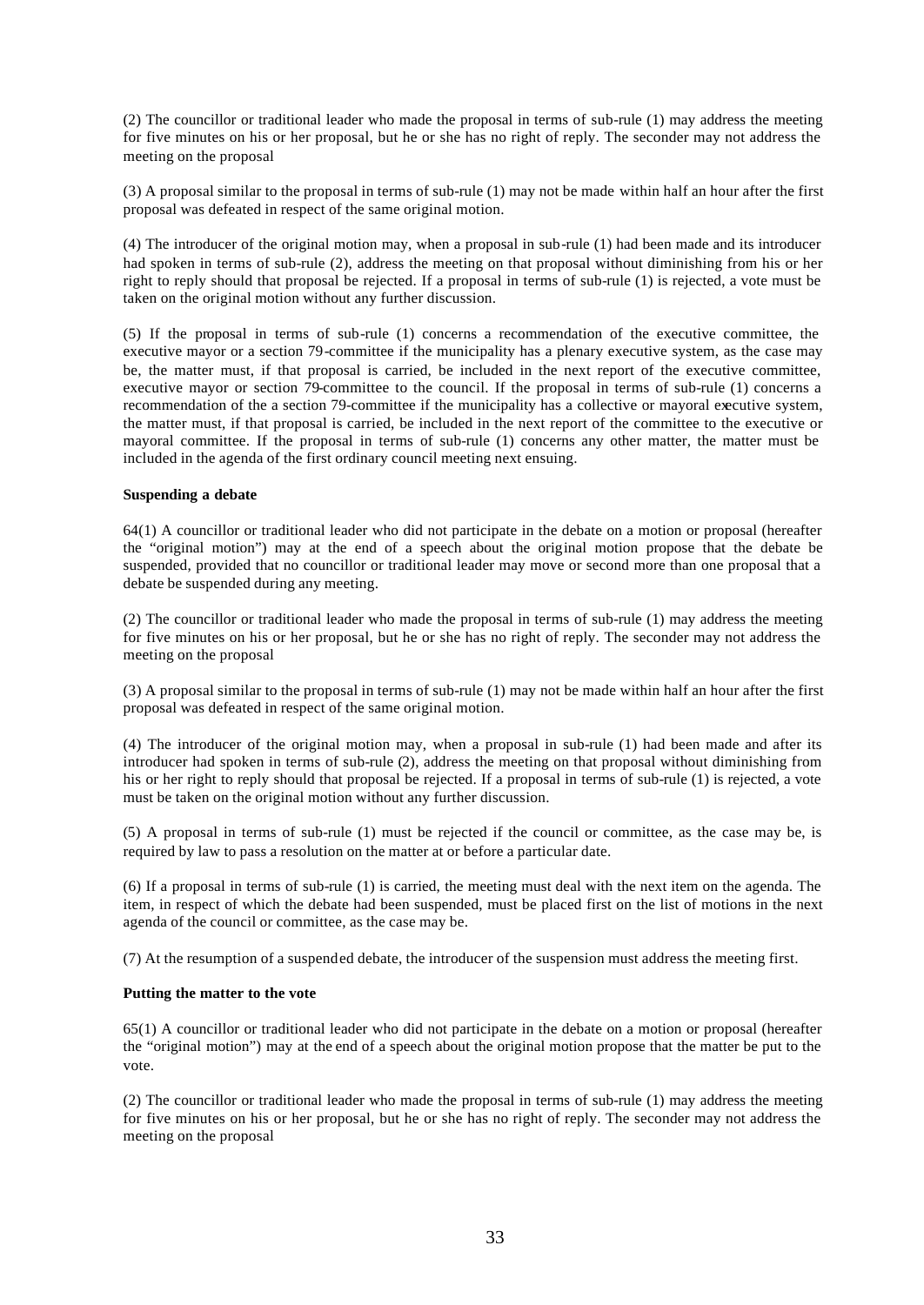(3) A proposal similar to the proposal in terms of sub-rule (1) may not be made within half an hour after the first proposal was defeated in respect of the same original motion.

(4) The introducer of the original motion may, when a proposal in sub-rule (1) had been made and its introducer had spoken in terms of sub-rule (2), address the meeting on that proposal without diminishing from his or her right to reply should that proposal be rejected. If a proposal in terms of sub-rule (1) is rejected, a vote must be taken on the original motion without any further discussion.

(5) The introducer of the original motion has the right, before the matter is put to the vote, to reply.

## **Proceeding to the next business**

66(1) A councillor or traditional leader who did not participate in the debate on a motion or proposal (hereafter the "original motion") may at the end of a speech about the original motion propose that the meeting proceed to the next business.

(2) The councillor or traditional leader who made the proposal in terms of sub-rule (1) may address the meeting for five minutes on his or her proposal, but he or she has no right of reply. The seconder may not address the meeting on the proposal

(3) A proposal similar to the proposal in terms of sub-rule (1) may not be made within half an hour after the first proposal was defeated in respect of the same original motion.

(4) The introducer of the original motion may, when a proposal in sub-rule (1) had been made and its introducer had spoken in terms of sub-rule (2), address the meeting on that proposal without diminishing from his or her right to reply should that proposal be rejected. If a proposal in terms of sub-rule (1) is rejected, a vote must be taken on the original motion or proposal without any further discussion.

(5) A proposal in terms of sub-rule (1) must be rejected if the council or committee, as the case may be, is required by law to pass a resolution on the matter at or before a particular date.

(6) If the proposal in terms of sub-rule (1) is carried the matter under discussion lapse without further discussion.

# *Part 13: Applications by councillors and traditional leaders*

#### **Applications to obtain a financial interest in council business**

67(1) A councillor or traditional leader must lodge a written application with the municipal manager to obtain the council's consent in terms of item 6(2) of the code of conduct.

(2) The municipal manager must submit an application in terms of sub-rule (1) to the council at the earliest opportunity.

(3) A councillor or traditional leader who submitted an application in terms of sub-rule (1) may not be present during the consideration of his or her application.

(4) The council may not close its meeting whilst it considers an application in terms of sub-rule (1).

(5) The council may grant or refuse an application and may impose conditions when it grants an application.

(6) Whenever the council refuses an application in terms of sub-rule (1) it must state the reasons for its refusal.

#### **Disclosure of declared interests**

68(1) The municipal manager must compile a register of the financial interests of councillors and traditional leaders declared in terms of item 7(1) of the code of conduct.

(2) As soon as the municipal manager has completed the register referred to in sub-rule (1) he or she must submit it to the council.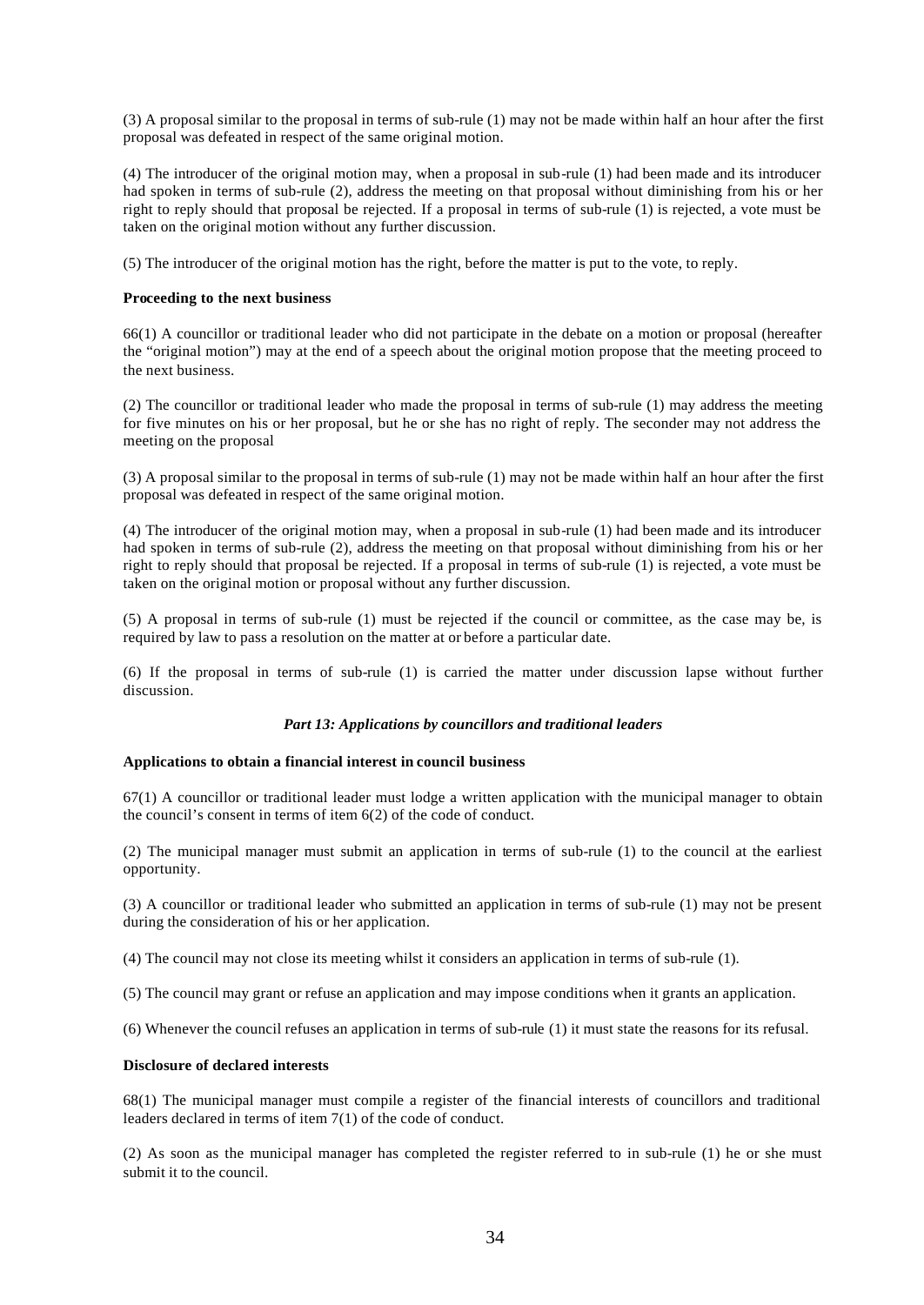(3) The council must on receipt of the register in terms of sub-rule (2) during a closed meeting determine which of the declared financial interests must be made public having regard for the need for confidentiality and the need for public disclosure.

(4) A councillor or traditional leader who has declared an interest that is recorded in the register may not be present during the consideration of the matter.

(5) Any interest declared in terms of this rule that had not been made public, is confidential.

## **Resignation of councillors and vacancies in offices**

69(1) A councillor may, by written notice signed by him or her and delivered to the municipal manager, resign-

- (a) as councillor; or
- (b) from any office he or she holds.

(2) A councillor may resign from office at any time during a council or committee meeting by making a declaration to the council or committee in that regard, provided that the she or he must immediately after such a declaration, resign in writing. A declaration in terms of this rule may not be withdrawn.

(3) If the resignation was that of the speaker, mayor, member of the executive committee or executive mayor, as the case may be, the council must as soon as the resignation of the councillor concerned in terms of sub-rule (2) had been reduced to writing, signed and given to the municipal manager, elect a speaker, executive mayor, member of the executive committee or mayor, as the case may be, despite the provisions of rule 23 or 24, as the case may be.

(4) A resignation in terms of sub-rule (1) or (3) may not be withdrawn and takes effect upon receipt thereof by the municipal manager. If the executive mayor resigns, the members of the mayoral committee are deemed to have resigned from the same date as the executive mayor.

(5) The municipal manager must immediately upon receipt of a resignation of a councillor or when a vacancy arises in the council in any other manner report it to the speaker, except when the resignation or vacancy is that of the speaker, and to-

- (a) the mayor, in the case of a resignation of a member of the executive committee;
- (b) the executive mayor, in the case of a resignation of member of the mayoral committee.

(6) The municipal manager must ensure that any resignation or a report of any vacancy arising in another manner is contained in the agenda for the next ordinary council meeting after the vacancy arose.

(7) The council must, except in the case of a vacancy arising in the mayoral committee, at the meeting where a vacancy in an office of the council is reported, elect from amongst the councillors a successor for the councillor who left the vacancy. A councillor elected to an office in terms of this sub-rule serves for the unexpired term of his or her predecessor.

#### *Part 14: Full-time councillors*

## **Designation of full-time councillors**

70. Before the council considers designating any councillor identified by the MEC as a possible full-time councillor, it must obtain and consider a report from the municipal manager, provided that the municipal manager must submit such a report at the first meeting of the council after a general election of councillors.

#### **Report of the municipal manager with regar d to full-time councillors**

71(1) A report in terms of rule 70, must reflect on-

(a) the extent of the powers and functions of the municipality;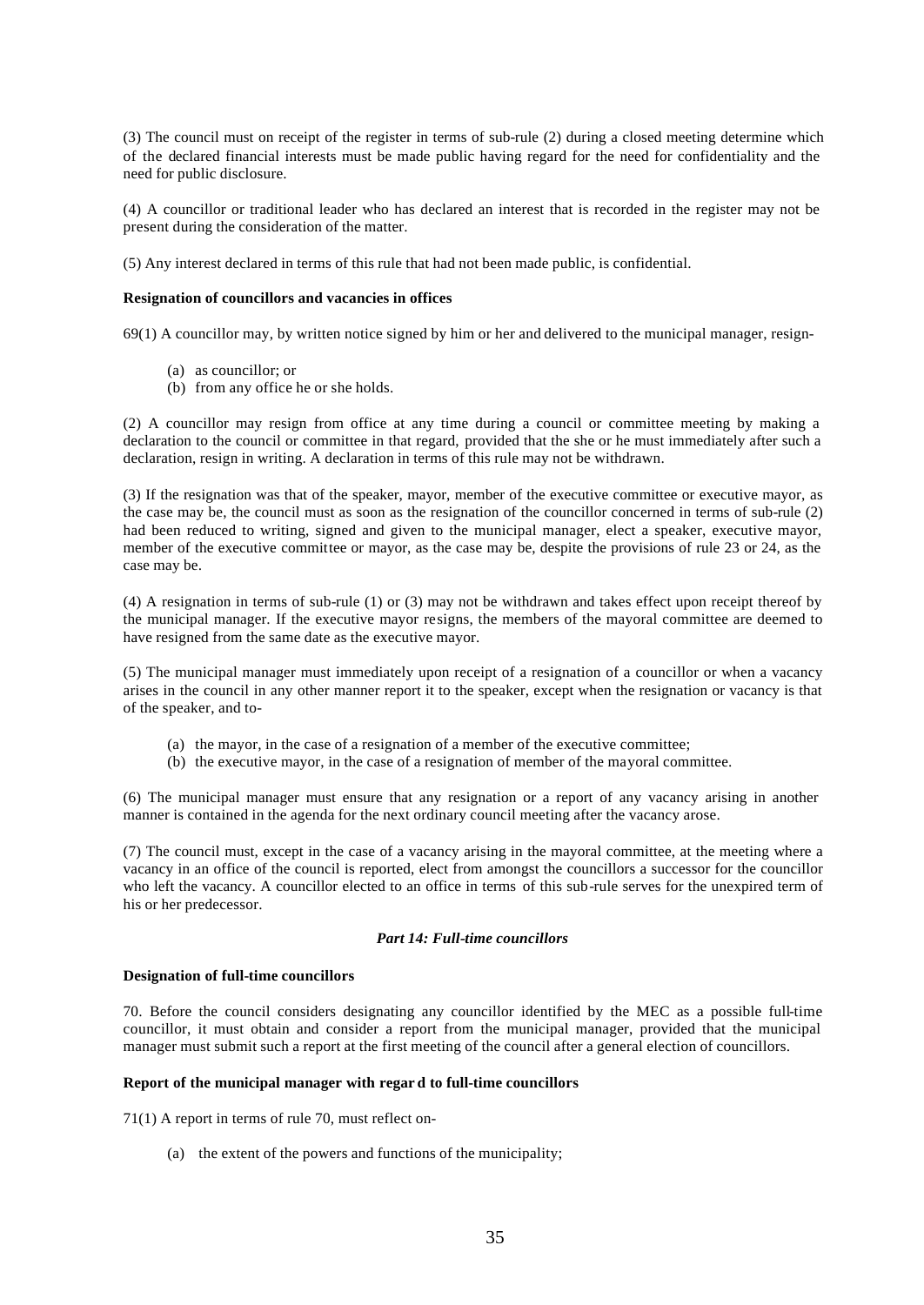- (b) the need to delegate those powers and functions to promote efficiency and effectiveness in their performance to a full-time councillor;
- (c) proposed powers that could be delegated to a full-time councillor and where there may be more than one full-time councillors, the different powers that may be delegated to each of them;
- (d) the reasons not to delegate any such power or function to an employee of the municipality;
- (e) the available financial and administrative resources of the municipality to support the work of a fulltime councillor or councillors, including the availability or cost of establishing and maintaining suitable office facilities, office equipment and secretarial assistance;
- (f) the need for the economical, efficient and effective use of resources;
- (g) the burden the workload of a full-time councillor may put on the incumbent;
- (h) the need for coordination of decision-making;
- (i) the need for the regular availability of a councillor to interview the public and visitors to the municipality;
- (j) the need for close political supervision of, and accountability for, the administration;
- (k) the likely improvement or deterioration of the relationship between the council and the administration;
- (l) the need to establish and maintain sound relationships between office-bearers in the different spheres of government;
- (m) the likely effect delegated powers may have on the enthusiasm and interest of councillors who are not full-time councillors;
- (n) the functions a full-time councillor must perform as a duty of office;
- (o) the likely improvement or deterioration in the quality and speed of decision-making if an office is not a full-time office; and
- (p) any other relevant matter.

(2) The report must contain recommendations with regard to-

- (a) the working hours of a full-time councillor as contemplated in rule  $72(1)$ ;
- (b) arrangements with regard to the provision of office facilities and equipment and secretarial support to the full-time councillor and a proposed budget for such facilities and services where they are inadequate:
- (c) the powers that may be delegated to the full-time councillor and where there may be more than one full-time councillor, the different powers that may be delegated to each of them;
- (d) the format, frequency and framework for reports on the activities of the full-time councillor and the exercise of his or her delegated powers;
- (e) the specification and clarification of the role and responsibility of the full-time councillor or councillors and the municipal manager and departmental heads of the municipality, with due regard for the statutory duties and responsibilities of the municipal manager; and
- (f) any other relevant matter.

(3) The designation of a councillor as a full-time councillor does not establish an employment relationship between the municipality and the councillor concerned.

# **Applications by full-time councillors to undertake other paid work**

72(1) The council must, when it designates a councillor as a full-time councillor, determine the working hours for the office held by that councillor.

(2) A councillor who was designated as a full-time councillor may apply for permission of the council to undertake other paid work (in this rule "private work").

(3) An application for private work must be lodged in writing with the municipal manager and must state the following:

- (a) the nature of the private work the applicant wishes to undertake;
- (b) an estimation of the demands such work will make on the time and availability of the applicant; and
- (c) where such work will be performed.

(4) The council may grant or refuse an application for private work, provided that-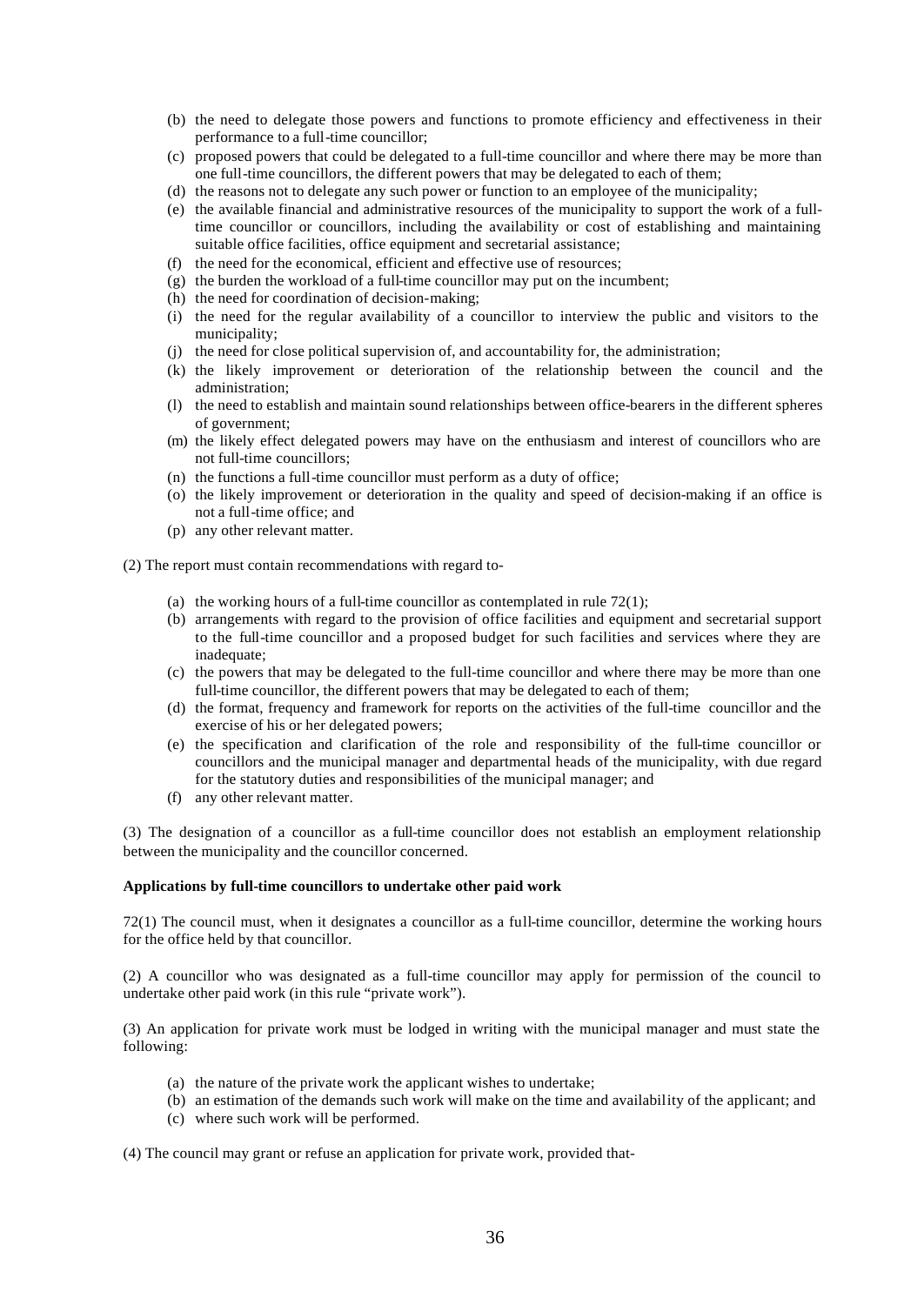- (a) permission to perform private work may not be unreasonably refused; and
- (b) when the council refuses an application it must state the reasons for its refusal.
- (5) The meeting where an application for private work is considered may not be closed.

(6) The applicant may not be present at a meeting during the discussion of the application, provided that the speaker may request the applicant to supply such information as the council may request during that meeting. Whenever such a request is made to the applicant, the applicant may supply the requested information orally during the meeting.

(7) The council may, before it considers an application for private work, request that additional information with regard to the intended work as may be necessary for the proper consideration of the application be submitted in writing.

(8) The granting of permission to undertake private work is valid for only twelve months after which the councillor concerned must submit a new application and is subject to the following conditions:

- (a) private work may only be undertaken outside the working hours contemplated in sub-rule (1);
- (b) private work may not negatively influence the applicant's performance in office or infringe on his or her official functions and duties;
- (c) no appointments or other arrangements in connection with private work may be made or conducted during the working hours contemplated in sub-rule (1);
- (d) the applicant may not use the council's equipment, employees, facilities or material for his or her private work;
- (e) the council's postal address, telephone and fax numbers and electronic mail address may not be used in connection with private work;
- (f) private work may not cause the applicant to breach the provisions of the code of conduct;
- (g) the councillor may not use his or her position with the council to recruit private work; and
- (h) any other condition as the council may determine.

(9) Any permission in terms of this rule does not exempt a councillor from complying with the code of conduct neither is such permission a defence against any allegation of a breach of the code.

(10) An application for private work must be refused if, in the opinion of the council, there may exist, or there is likely to arise, a conflict of interest between the councillor's duties as a councillor and those of his or her private work.

(11) The council may, by notice to the councillor concerned, withdraw its permission to perform private work if there was a material breach of the conditions stipulated in sub-rule (7) or a conflict of interest arise as contemplated in sub-rule (10). Such a notice must contain the reasons for the withdrawal and must site the breaches of the conditions that occurred.

(12) Before the council issues a notice in terms of sub-rule (11) it must allow the councillor concerned an opportunity to state his or her case.

(13) Any refusal of an application or a withdrawal of permission already granted is final and binding on the councillor concerned.

(14) An application that had been refused may only be reconsidered after expiry of a period of six months from the date of the resolution refusing the application, provided the councillor concerned submits a new application. A new application for private work may not be considered within six months after permission to perform private work had been withdrawn in terms of sub-rule (11).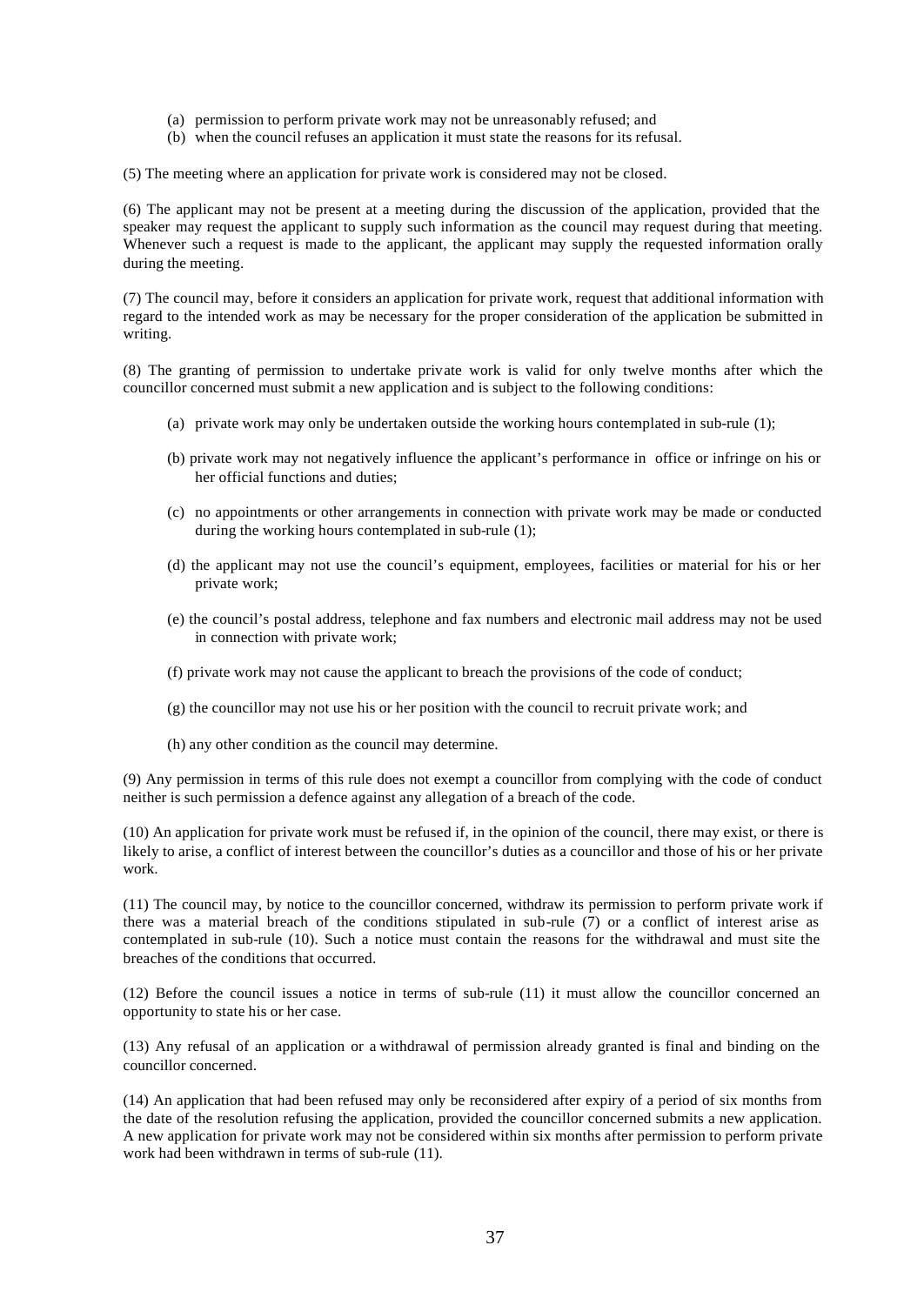# **Leave of full-time councillors**

73(1) A full-time councillor is entitled to-

- (a) 21 work days holiday leave with full remuneration after every completed year he or she occupied a full-time office of which 15 consecutive days must be taken within six months after the end of each such year;
- (b) 10 work days sick leave with full remuneration during every completed year he or she occupied a full-time office, provided that the council may grant more sick leave to a councillor; and
- (c) such other leave with or without remuneration as the council may decide.

(2) A councillor may not encash holiday leave to his or her credit.

(3) A full-time councillor must apply for leave of absence for any period that she or he would not be or had not been available in the municipality during the working hours referred to in rule  $71(2)(a)$ .

(4) An application for leave of absence in terms of sub-rule (1) must be in writing and must be submitted to the municipal manager.

(5) The municipal manager must submit an application in terms of sub-rule (4) to the council at the first opportunity.

(6) The council must approve the application, if it is an application for leave in terms of sub-rule (1). If the council approves an application for leave of the speaker or the mayor if there is not a deputy mayor, the council must elect an acting speaker or mayor for the period of the absence of the speaker or mayor, as the case may be.

(7) Leave to the credit of a councillor when he or she vacates office may not be paid out.

# **CHAPTER 3**

# **LANGUAGE POLICY OF THE MUNICIPALITY**

#### **Determination of language policy**

74. The council must at its first meeting after a general election for councillors review the language policy of the municipality in terms of rule 77 and, where such policy does not exist, instruct the municipal manager to develop a draft policy and submit it to the council.

# **Differentiation between languages for different purposes**

75. The council may determine that one or more languages be used-

- (a) for the purposes of local government in the municipality;
- (b) for internal written communications relating to the operations of the municipality;
- (c) for the preparation of agendas for, and minutes of, meetings;
- (d) during debates in council and committee meetings;
- (e) during public meetings of voters, constituency meetings and public hearings;
- (f) for written communication with persons communicating with the municipality, including the language or languages used for billing the municipality's debtors;
- (g) for public announcements and courtesy and official notices of the municipality;
- (h) for the promulgation of its bylaws;
- (i) for the compilation of the municipal code in terms of section 19 of the Systems Act; and
- (j) on forms used or issued by the municipality.

#### **Factors to be taken into account**

76. When the council determines a language policy it must take the following factors into account:

(a) The need to take practical and positive steps to elevate the status and advance the use of indigenous languages that are official languages in terms of section 6(1) of the Constitution.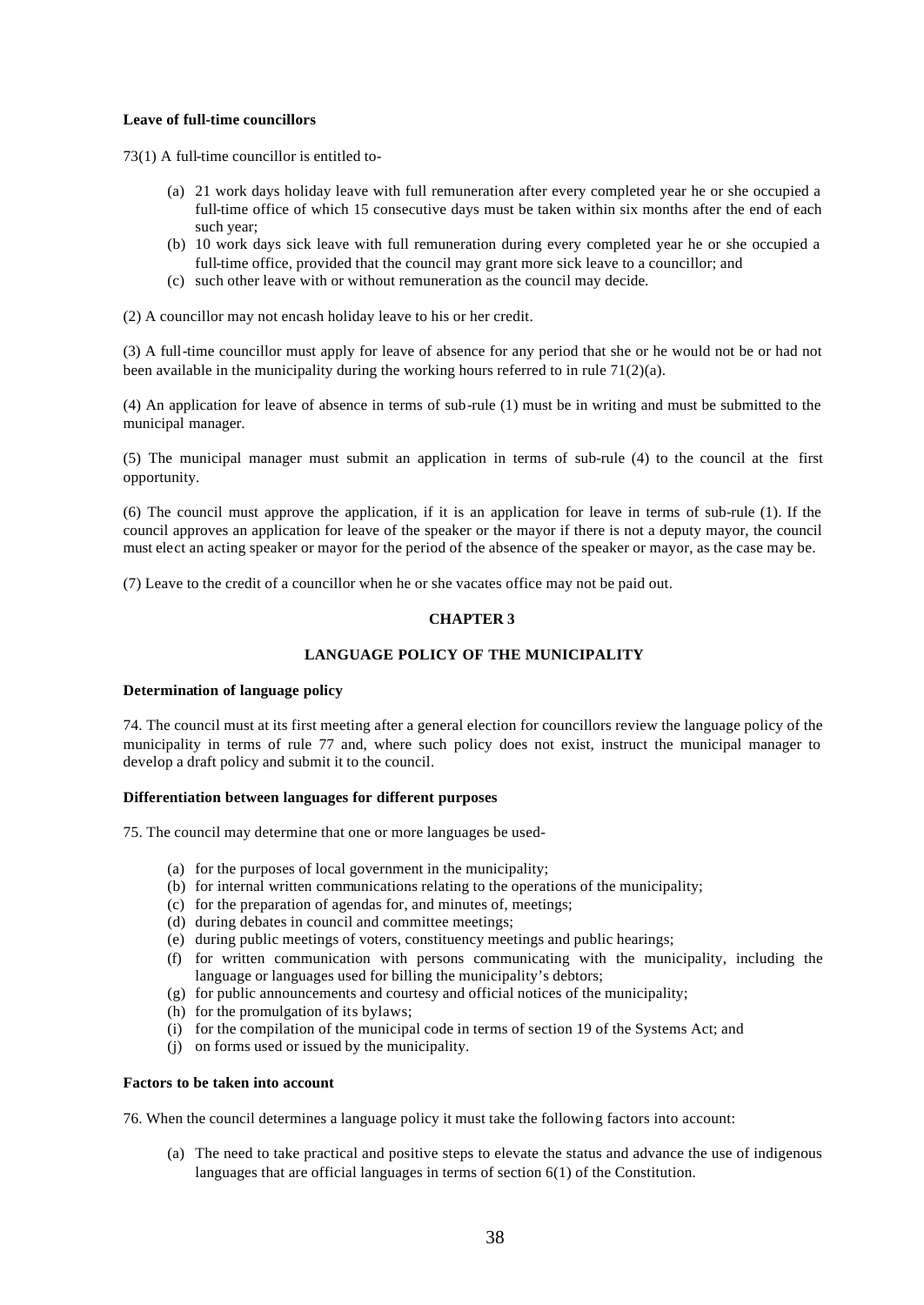- (b) Language usage and preferences of the residents within the municipal area.
- (c) The practicability and expense of choosing any particular language or languages.
- (d) The right of an employee accused of misconduct to state his or her case during a disciplinary enquiry in a language of his or her choice and to have the proceedings at such enquiry translated to such language.
- (e) The dominant languages used by newspapers circulating in the area.
- (f) The right of everyone to use the language of their choice.
- (g) The economical, efficient and effective use of resources.

### **Review of language policy**

77(1) The council may at any time review and amend its language policy, having due regard for the factors referred to in rule 76.

(2) The council must review its language policy upon receipt of a written request demanding such a review signed by at least one-third of the councillors.

(3) A request in terms of sub-rule (2) must state the reasons for the demand and must contain proposals for any amendment, taking into account the factors referred to in rule 76.

(4) A request in terms of sub-rule (2) must be submitted to the municipal manager.

(5) The municipal manager must submit a copy of the request to the speaker and must ensure that the request is contained in the agenda for the first ordinary council meeting next ensuing.

(6) The speaker must submit a written report and recommendations about the request to the municipal manager, who must include it in the agenda for the meeting referred to in sub-rule (5).

# **CHAPTER 4**

# **ORDER OF BUSINESS AT MEETINGS**

#### **Order of business at ordinary council meetings**

78. The order of business at an ordinary council meeting, except the first meeting of the council after a general election of councillors, is as follows:

- (a) Opening
- (b) Applications for leave of absence
- (c) Official announcements of the speaker
- (d) Reports of the speaker in terms of rules 15(1) and 99(4)
- (e) Applications and appeals from councillors in terms of rules 14(1), 67 and 72
- (f) Reports received from the speaker
- (g) Motions of sympathy and congratulations by the speaker
- (h) Motions of sympathy and congratulations by other councillors
- (i) Deputations and interviews
- (j) Disclosure of interest
- (k) Minutes of the previous meeting
- (l) Questions of which notice were given
- (m) Report of the executive committee/executive mayor/committee reports
- (n) Reports of decisions taken under delegated powers
- (o) Motions
- (p) Closing

#### **Order of business at the first council meeting after a general election of councillors**

79. The order of business at the first meeting of a council after a general election of councillors is as follows:

- (a) Opening
- (b) Applications for leave of absence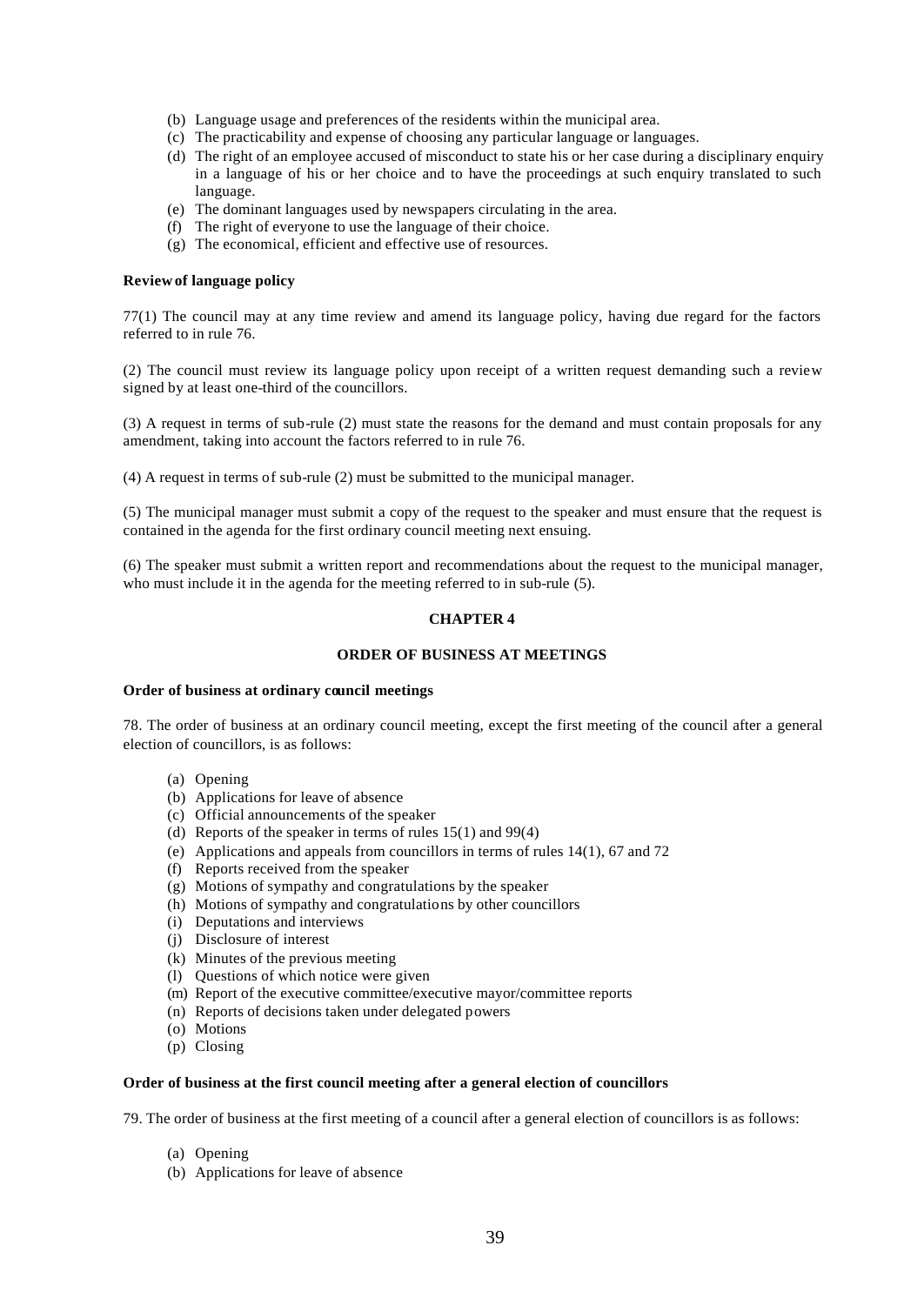- (c) Election of speaker
- (d) Motion of congratulations of the municipal manager
- (e) Motions of congratulations from councillors
- (f) Acceptance speech of the speaker
- (g) Confirmation of type of municipality
- (h) Election of members of the executive committee, or executive mayor, as the case may be
- (i) Election of mayor
- (j) Designation of councillor responsible for finance
- (k) Election of representatives in the district municipality
- (l) Designation of full-time councillors
- (m) Election of representative in FRELOGA's executive committee
- (n) Review of language policy
- (o) Review of delegated powers
- (p) Closing

# **Order of business at committee meetings**

80. The order of business at an ordinary executive or mayoral committee meeting is as follows:

- (a) Opening
- (b) Applications for leave of absence
- (c) Official announcements
- (d) Motions of sympathy and congratulations
- (e) Disclosure of interests
- (f) Minutes if the previous meeting
- (g) Questions of which notice had been given
- (h) Matters deferred from the previous meeting
- (i) Reports of section 79-committees (if any)
- (j) Reports of the municipal manager
- (k) Deputations and interviews
- (l) Closing

# **CHAPTER 5**

### **VOTING AND DECISION-MAKING**

### **Voting at public meetings of voters and constituency meetings**

81(1) Questions submitted and proposals made at a public meeting of voters or a constituency meeting is decided by show of hands of the voters present at that meeting.

(2) The chairperson of the meeting may request the municipal manager to take all reasonable steps to ensure that only voters vote at such a meeting.

(3) An entry of the declaration of the result of a vote in the minutes of a meeting is conclusive evidence of the result.

### **Decision only taken in certain circumstances**

82(1) No decision may be taken unless the council or a committee has sufficient information before it to take an informed decision. Such information must preferably be contained in a written report.

(2) Before the council takes a decision on a matter directly affecting the area of a traditional authority, it must, by written notice, invite the traditional leader of the authority to make written submissions to the council with regard to the matter.

(3) A traditional leader is deemed not to have any views on the matter if she or he does not respond within 21 days of the invitation in terms of sub-rule (2).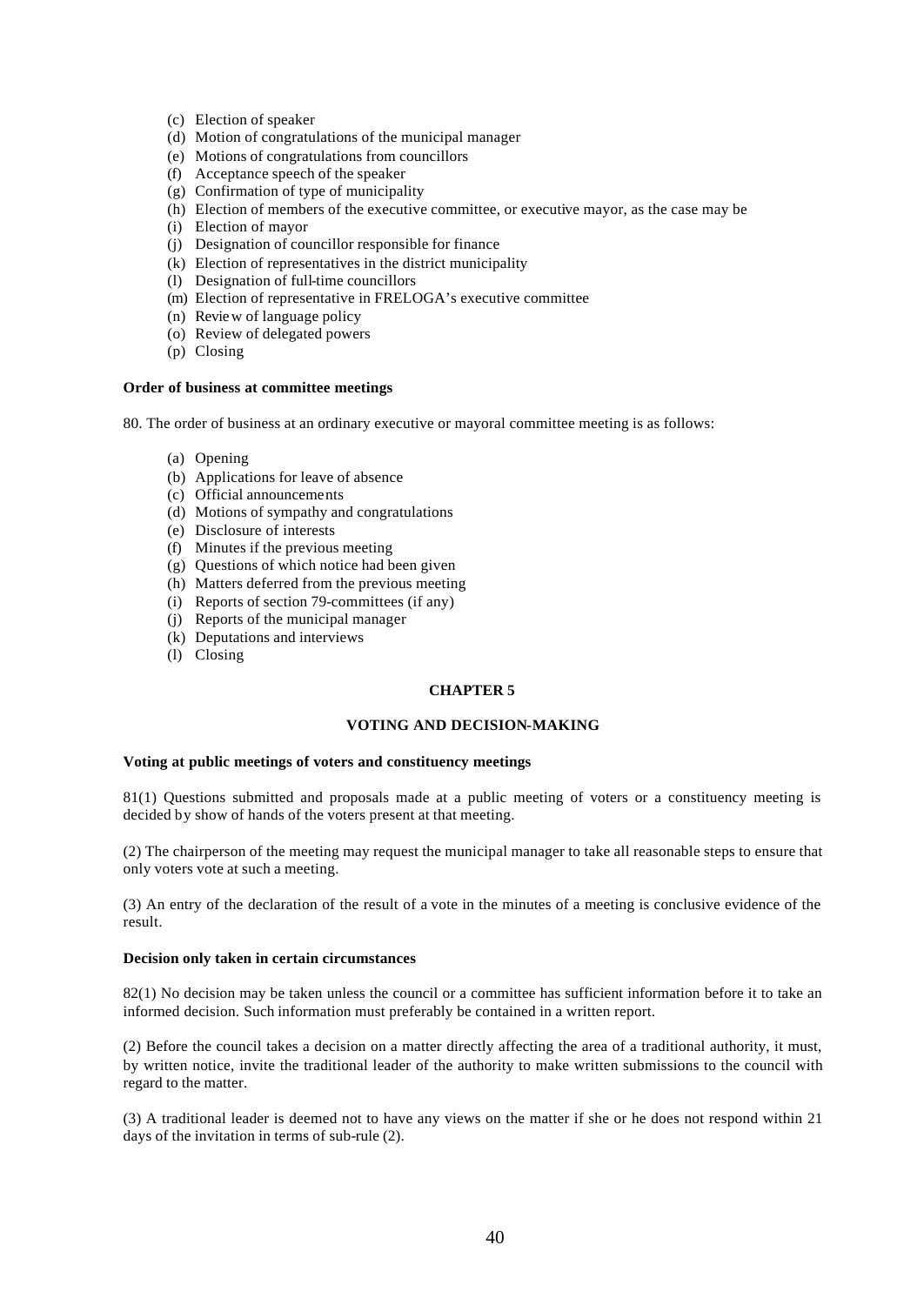(4) The fact that a traditional leader did not respond to an invitation in terms of sub-rule (2) does not in any way limit her or his right to attend and participate in any council meeting where the matter will be discussed.

#### **Voting at council and committee meetings**

83(1) Voting in a council or committee meeting is by show of hands, unless a councillor requests a secret ballot on any question. When such a request is received the provisions of rule 85 applies.

(2) After the chairperson has declared the result of a vote a councillor may demand-

- (a) that his or her vote against the decision be recorded or
- (b) a division.

(3) An entry of the declaration of the result of a vote in the minutes of a meeting is conclusive evidence of the result.

### **When a division is called**

84(1) When a division is called in terms of rule 83, all entrances to the venue of the meeting must be closed and no councillor may leave or enter the venue after the entrances had been closed until the result of the division was declared.

(2) Immediately thereafter the chairperson of the meeting must repeat the motion or proposal, put the motion or proposal to the vote and take the vote of each councillor separately.

(3) The chairperson must declare the result of the vote after all the councillors had been polled.

(4) When a division is called, every councillor must vote for or against the proposal or motion in respect of which the division had been called.

(5) A councillor who called for a division may not leave the venue of the meeting until the result of the vote had been declared.

(6) An entry of the declaration of the result of a vote in the minutes of a meeting is conclusive evidence of the result.

#### **Voting by secret ballot**

85(1) A request in terms of rule 83 that a secret ballot be held in respect of any motion or proposal, is carried if it is seconded.

(2) The municipal manager must ensure that a sufficient supply of ballot papers that substantially comply with the following design, is available at each meeting:

| For the proposal     |  |
|----------------------|--|
| Against the proposal |  |

(3) Immediately after the request that a secret ballot be held had been seconded, the municipal manager must give to each councillor present a ballot paper.

(4) Upon receipt of a ballot paper the councillor must indicate his or her vote by clearly marking whether he or she is for or against the proposal concerned whereupon he or she must fold the ballot paper in half and hand it back to the municipal manager.

(5) When all the councillors present has handed their ballot papers back, the municipal manager must determine the result of the ballot and inform the chairperson thereof.

(6) The fact that a secret ballot had been held must be recorded in the minutes of that meeting.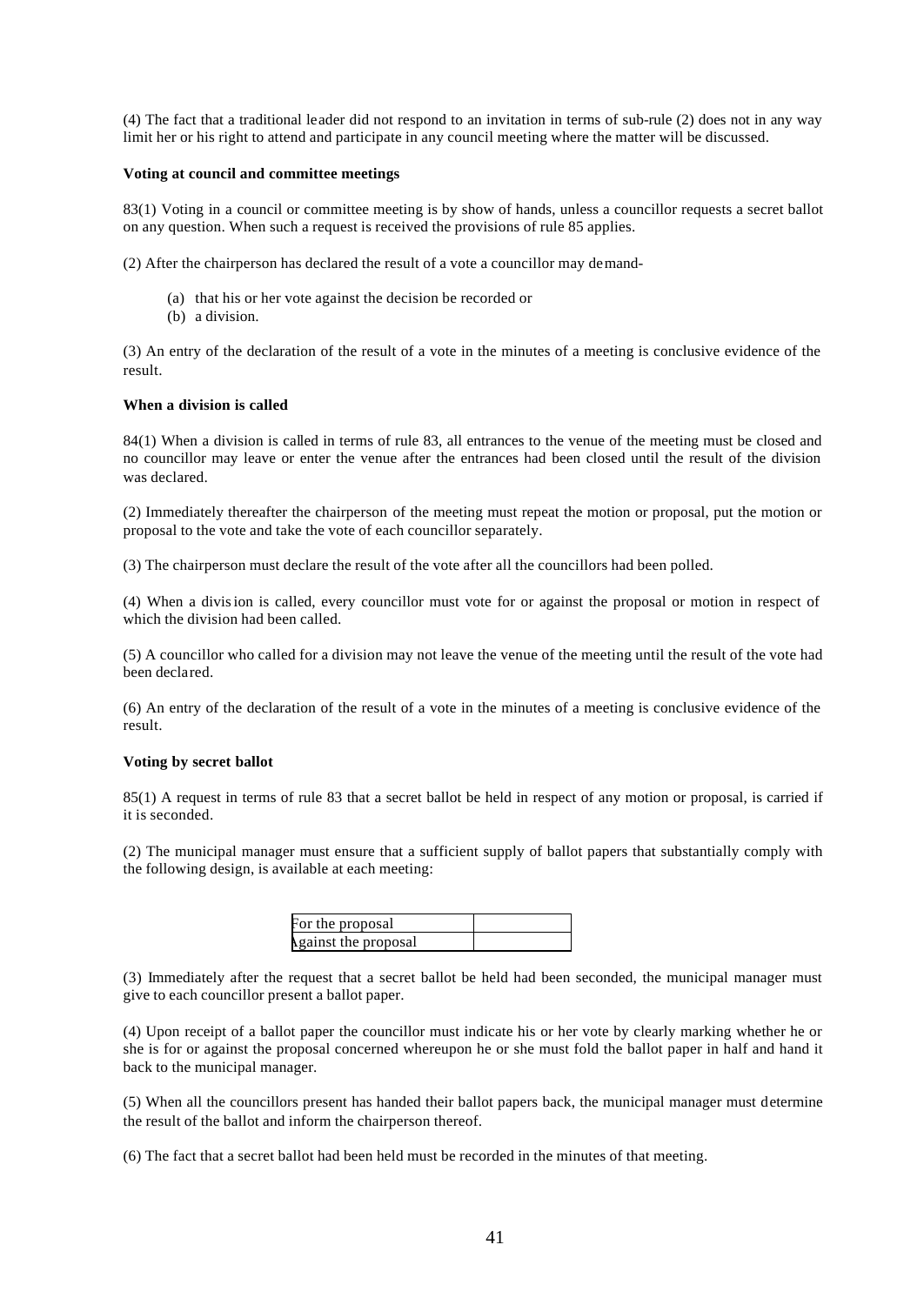(7) All used ballot papers must be destroyed upon conclusion of the meeting.

(8) An entry of the declaration of the result of a vote in the minutes of a meeting is conclusive evidence of the result.

#### **Equality of votes**

86(1) Unless a specific majority had been prescribed in respect of any matter or when a secret ballot is conducted or when expressly stated otherwise in these rules and orders, the chairperson at a meeting may cast a casting vote where there is an equality of votes on any question in addition to his or her deliberative vote.

(2) Should there be an equality of votes after a division had been called and the chairperson refuses to use his or her casting vote, the matter must be referred back to the executive committee, executive mayor or relevant section 79-committee if the municipality has a plenary executive system, as the case may be, or must be deferred until the next meeting if there is not a committee or an executive mayor.

(3) Should there be an equality of votes after a secret ballot had been conducted, the matter must be referred back to the executive committee, executive mayor or relevant section 79-committee if the municipality has a plenary executive system, as the case may be, or must be deferred until the next meeting if there is not a committee or an executive mayor.

(4) In all cases other than those mentioned in sub-rules (2) and (3) where there is an equality of votes and the chairperson refuses to use his or her casting vote, the matter must be referred back to the executive committee, executive mayor or relevant section 79-committee if the municipality has a plenary executive system, as the case may be, or must be deferred until the next meeting if there is not a committee or an executive mayor.

# **CHAPTER 6**

### **REMOVAL OF OFFICE-BEARERS FROM OFFICE**

#### **Removal of speaker**

87(1) A councillor (hereafter called "the initiator") may by written motion, which must be seconded by at least three other councillors, move that the speaker be removed from office. Such a motion must be submitted to the municipal manager and may not be sent by electronic mail, telex or telegram. If such motion is transmitted by facsimile, the original must be delivered to the municipal manager within seven days.

(2) The motion must contain a brief summary of the reasons for the motion.

(3) A motion in terms of sub-rule (1) may, despite the provisions of rule 56, not be withdrawn.

(4) The municipal manager must, upon receipt of a motion in terms of sub-rule (1), forthwith send a copy to the speaker.

(5) Unless the speaker resigns upon receipt of a motion in terms of sub-rule (1), he or she must forthwith upon receipt thereof determine the date, time and venue for a special council meeting in terms of rule 4. The date of such a special meeting may not be less than fourteen and not more than twenty-one days from the date the speaker received a copy of the motion from the municipal manager.

(6) Despite the provisions of rule 10(1) at least seven days notice of a meeting in terms of sub-rule (5) must be given to every councillor and traditional leader.

(7) If the speaker resigns from office at any time before a meeting in terms of sub-rule (5) takes place, the motion lapses and the meeting does not go ahead.

(8) The meeting may not be closed for the public or the media before a vote had been taken on a motion in terms of sub-rule (1).

(9) The municipal manager presides over the proceedings on a motion in terms of sub-rule (1) but he or she may not vote.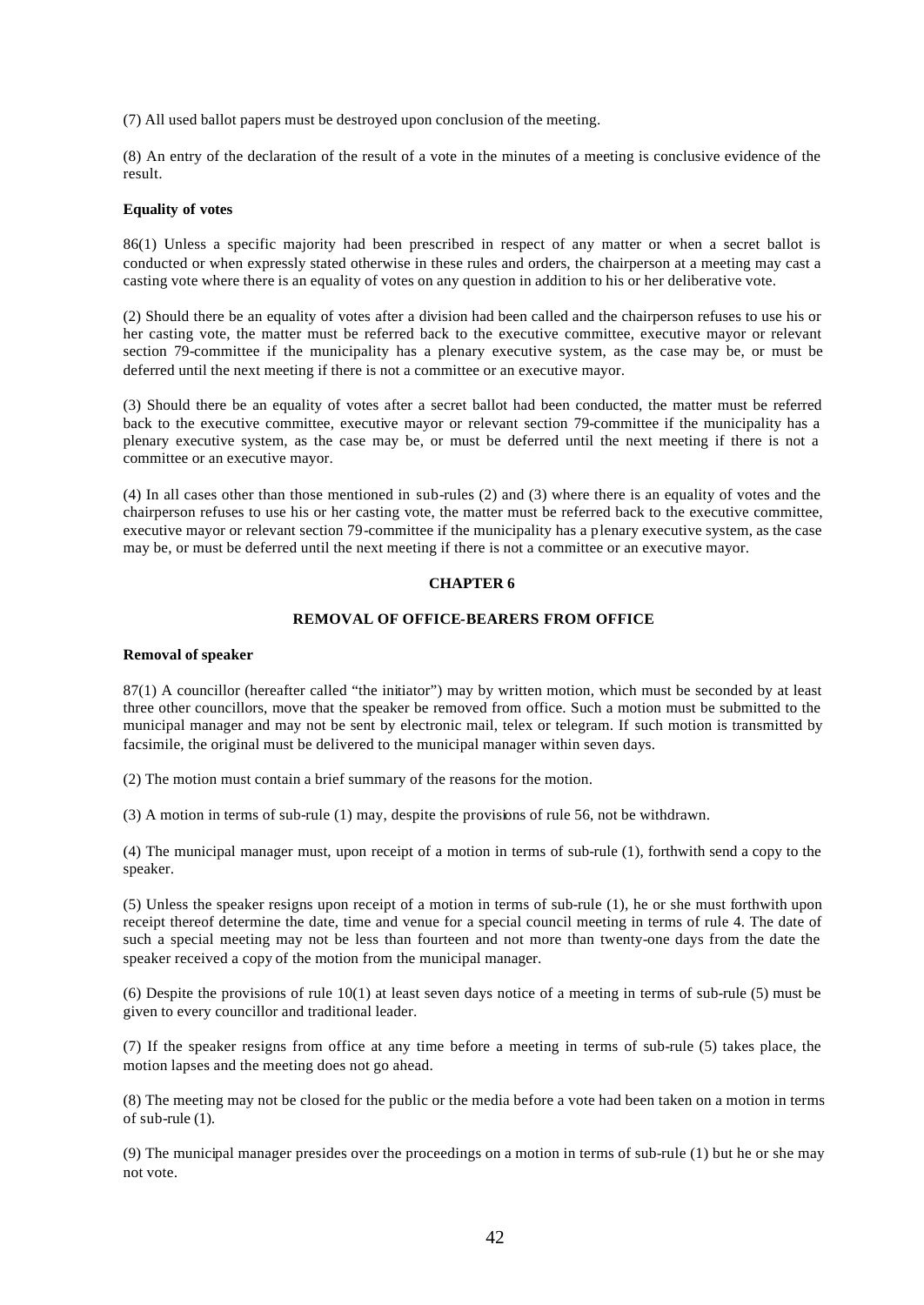(10) The speaker has the right and must be allowed the opportunity during the proceedings to-

- (a) respond to every allegation made in the motion and during the proceedings;
- (b) call witnesses and to cross-examine any witnesses called by the initiator; and
- (c) submit documents and to examine any documents submitted by the initiator,

provided that if the speaker is not present during the meeting, the council may, in its sole discretion, continue with the proceedings. A proposal to proceed in the absence of the speaker is carried if a majority of the councillors of the municipality votes in favour of it.

(11) With due regard for rules 35 and 36, the municipal manager must put the motion to the vote after the debate had been exhausted.

(12) If the speaker at any time during the proceedings but before the motion is put to the vote, make a declaration in terms of rule 69(2), the proceedings are discontinued immediately and the motion lapses and the council proceeds to elect a new speaker despite any provisions to the contrary in these rules and orders.

(13) If the motion is carried, the speaker is removed from office with immediate effect and the council proceeds to elect a new speaker despite any provisions to the contrary in these rules and orders.

(14) A councillor elected as speaker in terms of sub-rule (12) or (13) serve for the unexpired term of his or her predecessor.

(16) If the motion is defeated, no motion forwarding the same allegations may be submitted within the next three months unless the council directs otherwise.

# **Removal from office of executive committee members**

88(1) A councillor (hereafter called "the initiator") may by written motion, which must be seconded by at least three other councillors, move that one or more members of the executive committee be removed from office. Such a motion must be submitted to the municipal manager and may not be sent by electronic mail, telex or telegram. If such motion is transmitted by facsimile, the original must be delivered to the municipal manager within seven days.

(2) If the motion is not made in respect of all the members of the executive committee, it must state the names of the councillors who must be removed.

(3) The motion must contain a brief summary of the reasons for the motion. If the motion is made in respect of two or more members of the executive committee it must contain a summary of the reasons for the motion in respect of each of them separately.

(4) A motion in terms of sub-rule (1) may, despite the provisions of rule 56, not be withdrawn.

(5) The municipal manager must, upon receipt of a motion in terms of sub-rule (1), forthwith send a copy to the speaker and the members of the executive committee.

(6) The speaker must forthwith upon receipt of the motion determine the date, time and venue for a special council meeting in terms of rule 4. The date of such a special meeting may not be less than fourteen and not more than twenty-one days from the date the speaker received a copy of the motion from the municipal manager.

(7) Despite the provisions of rule 10(1) at least seven days notice of a meeting in terms of sub-rule (6) must be given to every councillor and traditional leader.

(8) If the members of the executive committee or the members named in the motion resign from office at any time before a meeting in terms of sub-rule (6) takes place, the motion lapses and the meeting does not go ahead. If one or more, but not all, of the me mbers of the executive committee or any councillor, but not all, named in the motion resign at any time before a meeting in terms of sub-rule (6) takes place, the motion lapses in so far as they are concerned but the meeting goes ahead in respect of any councillor who did not resign.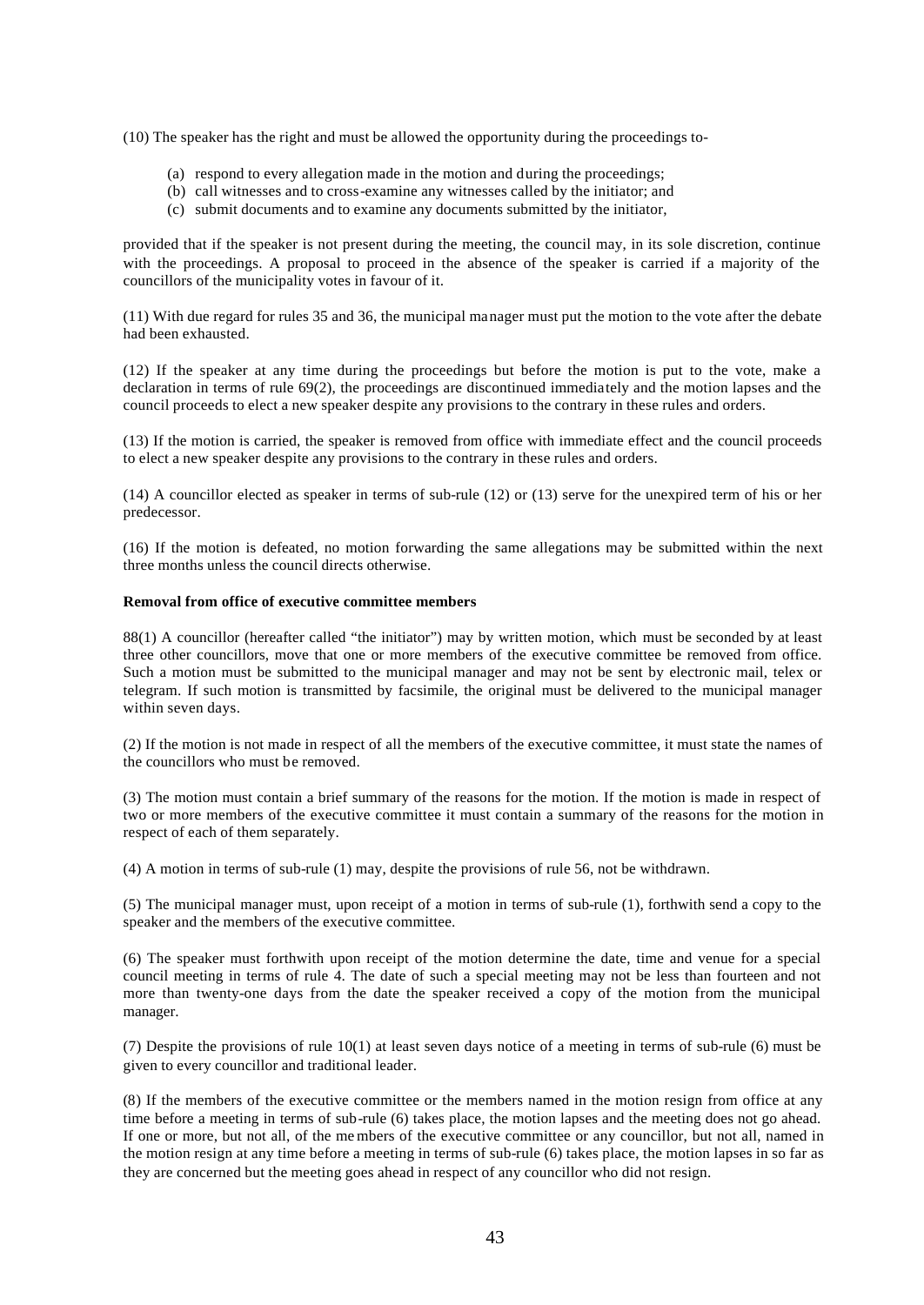(9) The meeting may not be closed for the public or the media before a vote had been taken on the matter.

(10) The speaker presides over the proceedings on a motion in terms of sub-rule (1) but he or she does not have a casting vote if there is an equality of votes.

(11) The councillors in respect of whom the proceedings take place has the right and must be allowed the opportunity during the proceedings to separately-

- (a) respond to every allegation made in the motion and during the proceedings;
- (b) call witnesses and to cross-examine any witnesses called by the initiator; and
- (c) submit documents and to examine any documents submitted by the initiator

provided that if any of the members of the executive committee in respect of whom the motion had been submitted is not present at the meeting, the council may, in its sole discretion, continue with the proceedings. A proposal to proceed in the absence of any councillor is carried if a majority of the councillors of the municipality votes in favour of it.

(12) With due regard for rules 35 and 36, the speaker must put the motion to the vote after the debate had been exhausted. The motion is put to the vote separately in respect of each of the councillors to which it relates.

(13) If any councillor against whom the proceedings was initiated at any time during the debate but before the motion is put to the vote make a declaration in terms of rule 69(2), the debate is discontinued immediately in respect of him or her and the motion lapses in respect of him or her.

(14) Every councillor in respect of whom the motion is carried is removed from office with immediate effect.

(15) As soon as the proceedings had been concluded the council proceed to fill any vacancies in the executive committee despite any provisions to the contrary in these rules and orders. If the position of mayor is also vacant the council proceed to elect a mayor from amongst the members of the executive committee after any vacancies in the executive committee had been filled.

(16) A councillor elected as a member of the executive committee in terms of sub-rule (15) serve for the unexpired term of his or her predecessor.

(17) If the motion is defeated, no motion naming a councillor in respect of whom it had been defeated, forwarding the same allegations may be submitted within the next three months unless the council directs otherwise.

#### **Abolishing the executive committee during the term of the council**

89(1) The council of a municipality that has a collective executive system may at any time during its term and must when-

- (a) such a recommendation is received from the executive committee; or
- (b) a motion proposing that the executive committee be abolished, seconded by three councillors, is submitted

consider abolishing the executive committee.

(2) A motion in terms of sub-rule (1)(b) must be submitted to the municipal manager and may not be sent by electronic mail, telex or telegram. If such motion is transmitted by facsimile, the original must be delivered to the municipal manager within seven days.

(3) A motion or recommendation in terms of sub-rule (1) must contain a brief summary of the reasons for the motion.

(4) The provisions of rule 88(4) to (7), (9), (10) and (12) apply with regard to the consideration of a motion or recommendation in terms of sub-rule (1).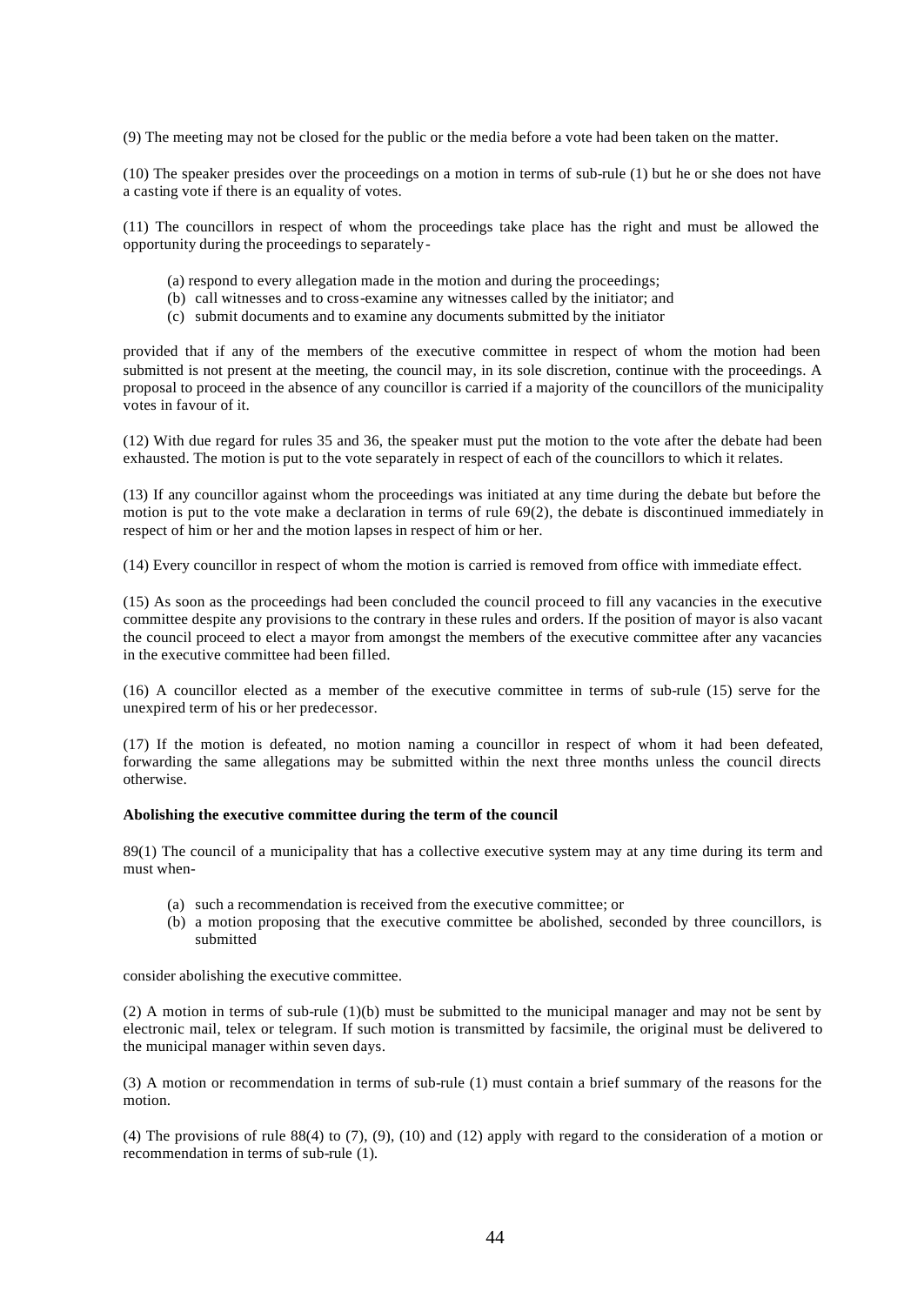(5) If a recommendation or motion in terms of sub-rule (1) is adopted or carried, the executive committee is abolished with immediate effect, the members of the executive committee is deemed to have resigned as such members effective from that date and the council operates as a municipality with a plenary executive system.

(6) A motion, proposal or recommendation for-

- (a) the reinstitution of an executive committee that had been abolished; or
- (b) the abolishing of the executive committee

may not be made, submitted or considered within six months after a similar motion or recommendation had been adopted or defeated, as the case may be.

### **Removal from office of the executive mayor**

90(1) A councillor (hereafter called "the initiator") may by written motion, which must be seconded by at least three other councillors, move that the executive mayor be removed from office. Such a motion must be submitted to the municipal manager and may not be sent by electronic mail, telex or telegram. If such motion is transmitted by facsimile, the original must be delivered to the municipal manager within seven days.

(2) The motion must contain a brief summary of the reasons for the motion.

(3) A motion in terms of sub-rule (1) may, despite the provisions of rule 56, not be withdrawn.

(4) The municipal manager must, upon receipt of a motion in terms of sub-rule (1), forthwith send a copy to the speaker and the executive mayor.

(5) The speaker must forthwith upon receipt of the motion determine the date, time and venue for a special council meeting in terms of rule 4. The date of such a special meeting may not be less than fourteen and not more than twenty-one days from the date the speaker received a copy of the motion from the municipal manager.

(6) Despite the provisions of rule 10(1) at least seven days notice of a meeting in terms of sub-rule (5) must be given.

(7) If the executive mayor resigns from office at any time before a meeting in terms of sub-rule (5) takes place, the motion lapses and the meeting does not go ahead. If the executive mayor resigns, the members of the mayoral committee are deemed to have resigned from the same date.

(8) The meeting may not be closed for the public or the media before a vote had been taken on the matter.

(9) The speaker presides over the proceedings on a motion in terms of sub-rule (1) but he or she does not have a casting vote.

(10) The executive mayor has the right and must be allowed the opportunity during the proceedings to-

- (a) respond to every allegation made in the motion and during the debate;
- (b) call witnesses and to cross-examine any witnesses called by the initiator; and
- (c) submit documents and to examine any documents submitted by the initiator,

provided that if the executive mayor is not present during the meeting, the council may, in its sole discretion, continue with the proceedings. A proposal to proceed in the absence of the executive mayor is carried if a majority of the councillors of the municipality votes in favour of it.

(11) With due regard for the provisions of rules 35 and 36, the speaker must put the motion to the vote after the debate had been exhausted.

(12) If the executive mayor at any time during the debate but before the motion is put to the vote make a declaration in terms of rule 69(2), the debate is discontinued immediately and the motion lapses and the council proceeds to elect a new executive mayor despite any provisions to the contrary in these rules. When such a declaration is made the members of the mayoral committee are deemed to have resigned as such members.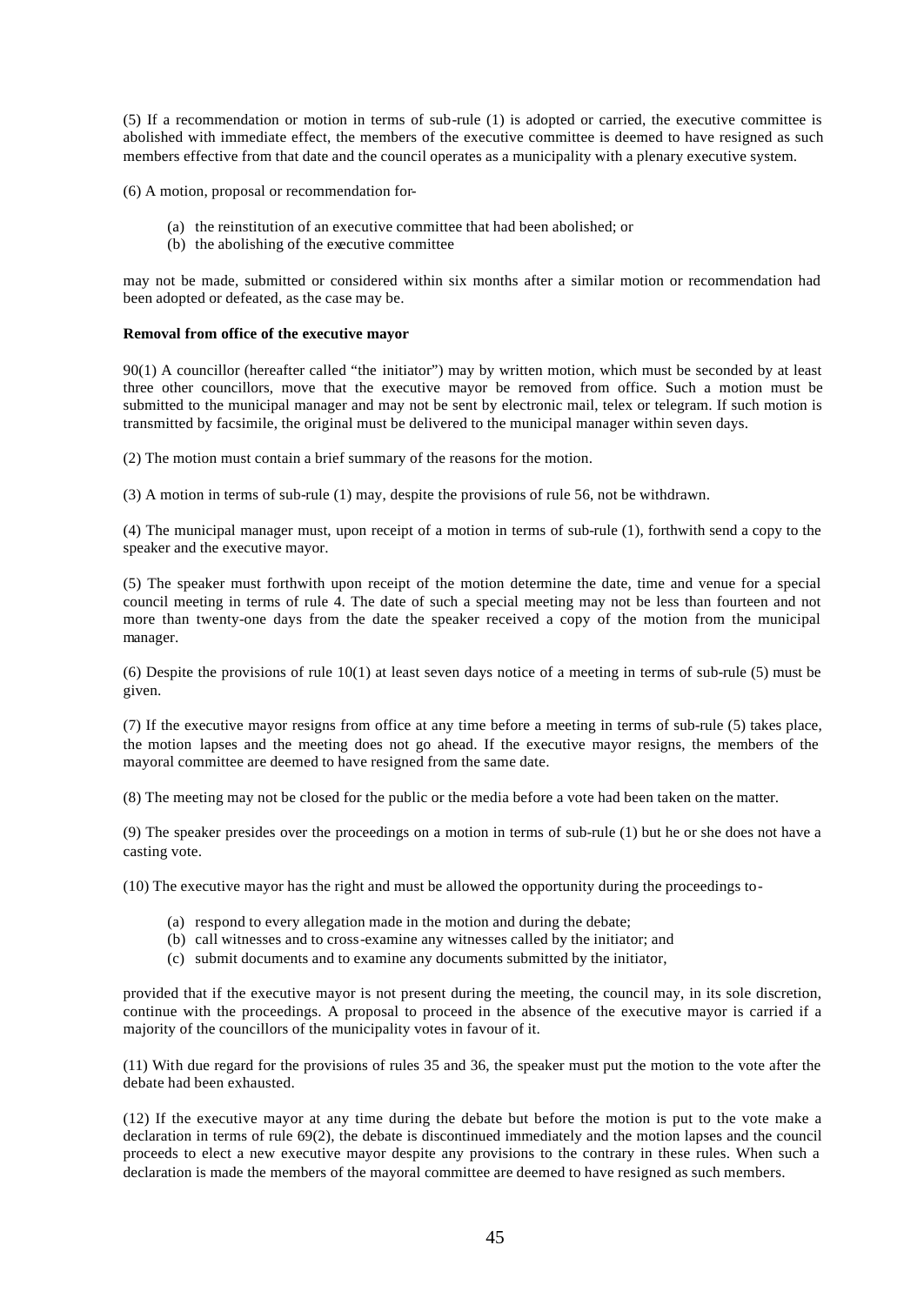(13) If the motion is carried, the executive mayor is removed from office with immediate effect and the council proceeds to elect a new executive mayor despite any provisions to the contrary in these rules.

(14) A councillor elected as executive mayor in terms of sub-rule (12) or (13) serve for the unexpired term of his or her predecessor.

(15) If the motion is defeated, no motion forwarding the same allegations may be submitted within the next three months unless the council directs otherwise.

### **Abolishing of office of executive mayor during the term of the council**

91. The provisions of rule 89 apply, with the necessary changes required by context to the executive mayor, provided that if the motion or recommendation to abolish the office of executive mayor is carried, the members of the mayoral committee are demmed to have resigned from that date.

#### **Removal of members of section 79-committees**

92(1) A councillor (hereafter called "the initiator") may by written motion, which must be seconded by at least three other councillors, move that one or more members of a section 79-committee (hereafter referred to as "the committee") be removed from office. Such a motion must be submitted to the municipal manager and may not be sent by electronic mail, telex or telegram. If such motion is transmitted by facsimile, the original must be delivered to the municipal manager within seven days.

(2) A motion for removal of the chairperson of a section 79-committee if the municipality has a collective executive system must be dealt with in terms of the procedure contained in rule 88. A motion for the removal of the chairperson of a section 79-committee if the municipality has a mayoral executive system must be referred to and dealt with by the executive mayor in terms of rule 93.

(3) If the motion is not made in respect of all the members of the committee, it must state the names of the councillors who must be removed.

(4) The motion must contain a brief summary of the reasons for the motion. If the motion is made in respect of two or more members of the committee it must contain a summary of the reasons for the motion in respect of each of them separately.

(5) A motion in terms of sub-rule (1) may, despite the provisions of rule 56, not be withdrawn.

(6) The municipal manager must, upon receipt of a motion in terms of sub-rule (1), forthwith send a copy to the speaker, the mayor or the executive mayor, as the case may be, and the members of the committee concerned.

(7) The speaker must forthwith upon receipt of the motion determine the date, time and venue for a special council meeting in terms of rule 4. The date of such a special meeting may not be less than fourteen and not more than twenty-one days from the date the speaker received a copy of the motion from the municipal manager.

(8) At least seven days notice of a meeting in terms of sub-rule (7) must be given, despite the provisions of rule  $10(1)$ .

(9) If the members of the committee or the members named in the mo tion resign from office at any time before a meeting in terms of sub-rule (7) takes place, the motion lapses and the meeting does not go ahead. If one or more, but not all, of the members of the committee or any councillor, but not all, named in the motion resign at any time before a meeting in terms of sub-rule (7) takes place, the motion lapses in so far as they are concerned but the meeting goes ahead in respect of any councillor who did not resign.

(10) The meeting may not be closed for the public or the media before a vote had been taken on the matter.

(11) Except when the motion in terms of sub-rule (1) is submitted in respect of a member of the mayoral committee, the speaker presides over the proceedings on a motion in terms of sub-rule (1) but he or she does not have a casting vote if there is an equality of votes.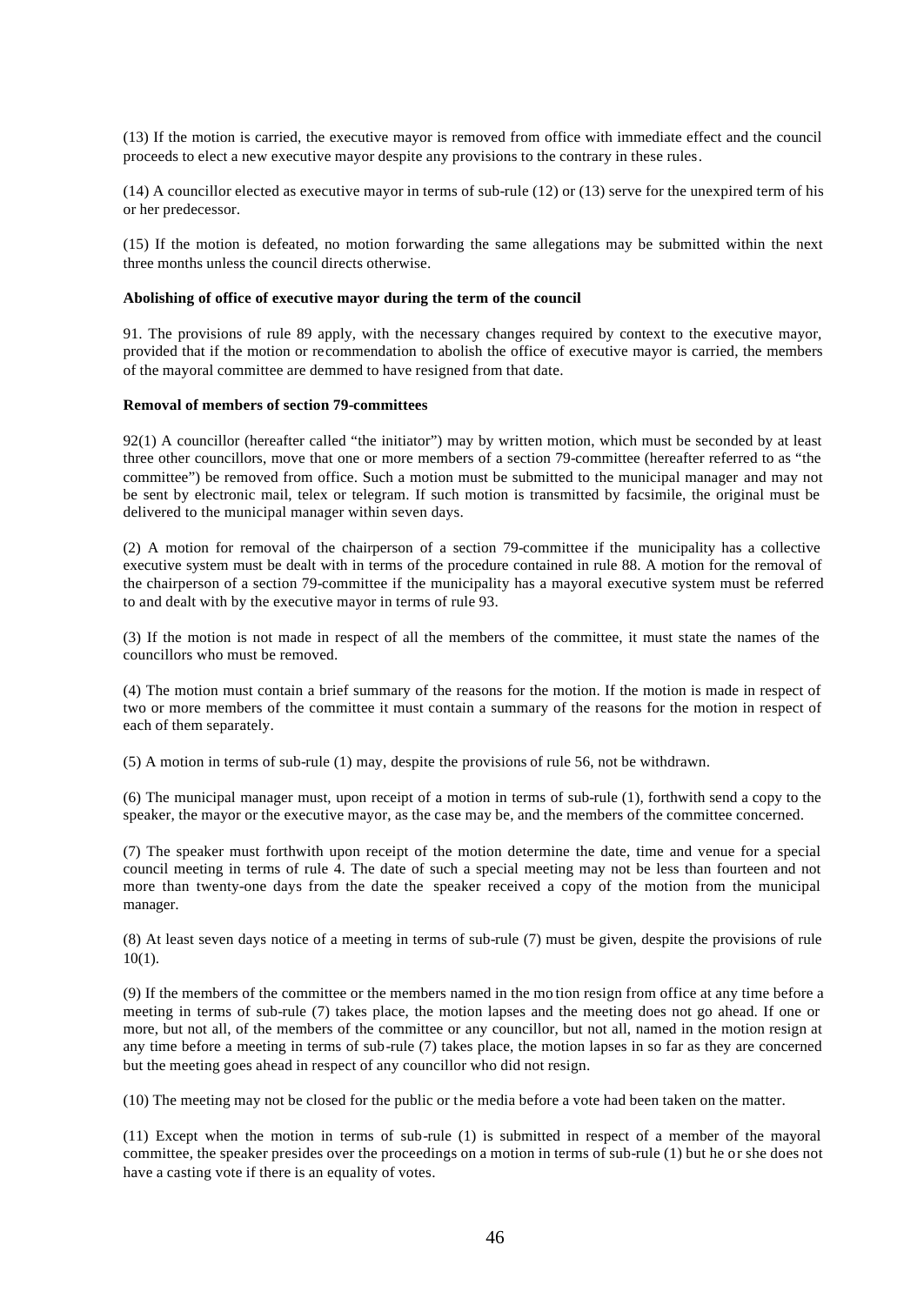(12) The councillors in respect of whom the proceedings take place has the right and must be allowed the opportunity during the proceedings to separately-

- (a) respond to every allegation made in the motion and during the debate;
- (b) call witnesses and to cross-examine any witnesses called by the initiator; and
- (c) submit documents and to examine any documents submitted by the initiator

provided that if any of the members of the committee in respect of whom the motion had been submitted is not present at the meeting, the council may, in its sole discretion, continue with the proceedings. A proposal to proceed in the absence of the any councillor concerned is carried if a majority of the councillors of the municipality votes in favour of it.

(13) After the debate had been exhausted, the speaker must put the motion to the vote. The motion is put to the vote separately in respect of each of the councillors to which it relates.

(14) If any councillor to whom a motion in terms of sub-rule (1) relates at any time during the debate but before the motion is put to the vote make a declaration in terms of rule 69(2), the debate is discontinued immediately in respect of him or her and the motion lapses in respect of him or her.

(15) Every councillor in respect of whom the motion is carried is removed from office with immediate effect.

(16) As soon as the proceedings had been concluded the council proceed to fill the vacancies in the committee despite any provisions to the contrary in these rules and orders.

(17) A councillor elected as a member of the committee in terms of sub-rule (16) serve for the unexpired term of his or her predecessor.

(18) If the motion is defeated, no motion naming a councillor in respect of whom it had been defeated, forwarding the same allegations may be submitted within the next three months unless the council directs otherwise.

#### **Removal from office of chairperson of section 79-committee in mayoral executive system**

93(1) A councillor (hereafter called "the initiator") may by written motion, which must be seconded by at least three other councillors, move that a member of the mayoral committee-

- (a) who is the chairperson of a section79-committee be removed as chairperson of the committee concerned; or
- (b) be removed as such a member.

(2) A motion in terms of sub-rule (1) must be submitted to the municipal manager and may not be sent by electronic mail, telex or telegram. If such motion is transmitted by facsimile, the original must be delivered to the municipal manager within seven days.

(3) The motion must contain a brief summary of the reasons for the motion.

(4) A motion in terms of sub-rule (1) may, despite the provisions of rule 56, not be withdrawn.

(5) The municipal manager must, upon receipt of a motion in terms of sub-rule (1), forthwith send a copy to the executive mayor.

- (6) The executive mayor may, upon receipt of the motion-
	- (a) in writing dismiss the councillor concerned with immediate effect; or
	- (b) determine the date, time and venue for a special mayoral committee meeting in terms of rule 6 and send a copy of the motion to the councillor concerned.

(7) The date of such a special mayoral committee meeting may not be less than fourteen and not more than twenty-one days from the date he or she received a copy of the motion from the municipal manager.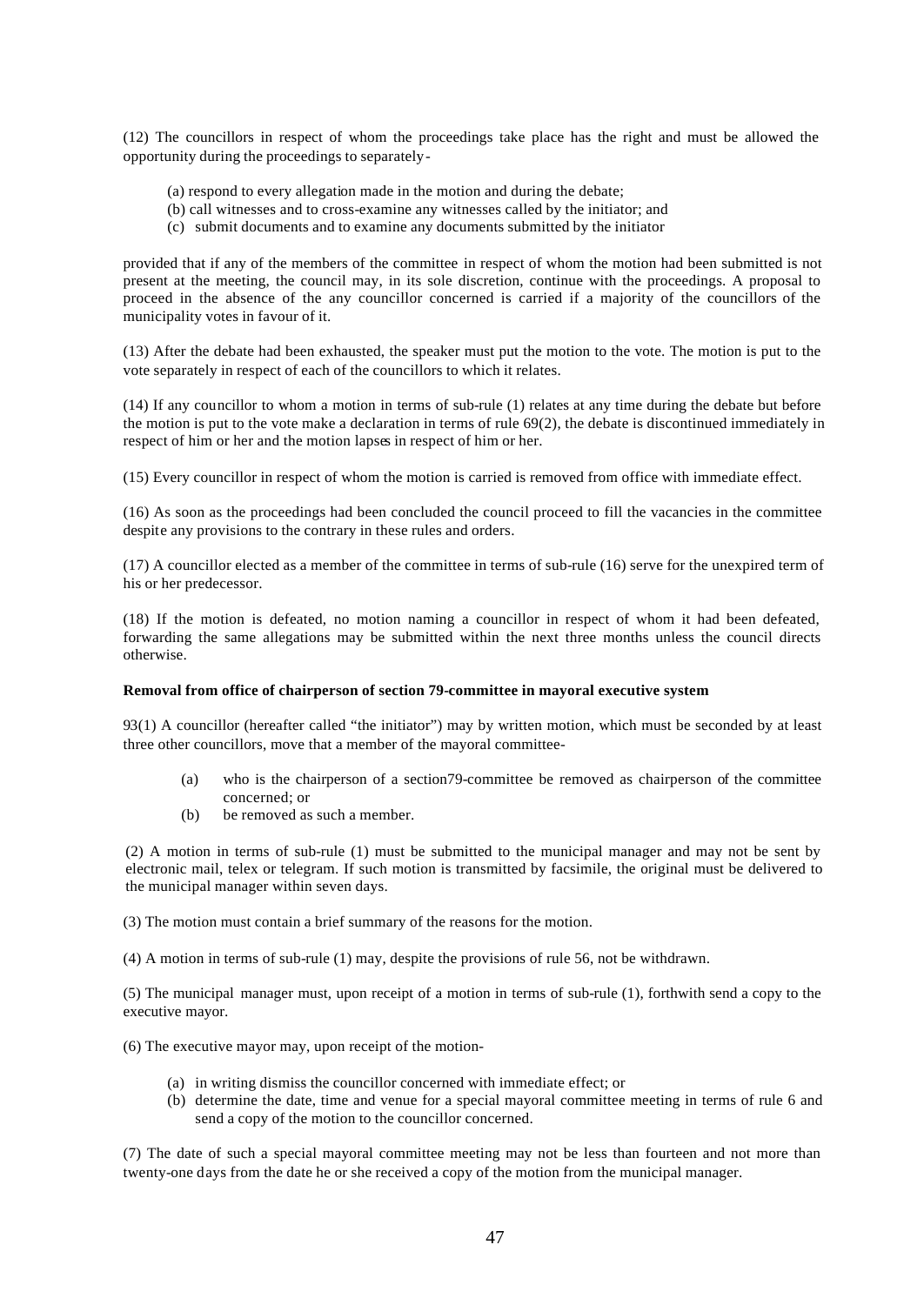(8) Despite the provisions of rule  $10(1)$  at least seven days notice of a meeting in terms of sub-rule (6)(b) must be given.

(9) If the councillor concerned resigns from office at any time before a meeting in terms of sub-rule (6)(b) takes place, the motion lapses and the meeting do not go ahead.

(10) The meeting may not be closed for the public or the media before a vote had been taken on the matter.

(11) The executive mayor presides over the proceedings on a motion in terms of sub-rule (1) but he or she does not have a casting vote.

(12) The councillor concerned has the right and must be allowed the opportunity during the proceedings to-

- (a) respond to every allegation made in the motion and during the debate;
- (b) call witnesses and to cross-examine any witnesses called by the initiator; and
- (c) submit documents and to examine any documents submitted by the initiator,

provided that if the councillor concerned is not present during the meeting, the executive mayor may, in his or her sole discretion, continue with the proceedings.

(13) After the debate had been exhausted, the executive mayor must put the motion to the vote.

(14) If the councillor concerned at any time during the debate but before the motion is put to the vote make a declaration in terms of rule 69(2), the debate is discontinued immediately and the motion lapses.

(15) If the motion is carried, the executive mayor must remove the councillor concerned from office with immediate effect. The executive mayor may fill a vacancy arising in terms of sub-rule (9), (14) or this sub-rule.

(16) A councillor appointed to the mayoral committee in terms of sub-rule (14) or (15) serve for the unexpired term of his or her predecessor.

(17) If the motion is defeated, no motion forwarding the same allegations may be submitted within the next three months unless the council directs otherwise.

#### **CHAPTER 7**

### **CLOSING OF MEETINGS**

#### **Circumstances that must be present to close a meeting**

94(1) Recognising the need for transparency and open and accountable government the council or a committee may, with due regard for any provisions to the contrary in these rules and orders or any other law, resolve to close any part of a meeting for the public and the media.

(2) A resolution in terms of sub-rule (1) may be made only-

- (a) if a proposal in that regard had been made and is carried in terms of these rules and orders; and
- (b) if the matter in respect of which the proposal had been made is a matter which concerns discussing or making public -
	- (i) a trade secret or confidential commercial information of any supplier of the municipality or any person offering to become a supplier of the municipality;
	- (ii) personal and private information of any councillor or an employee of the municipality;
	- (iii) the price the municipality may offer for the purchase of land;
	- (iv) the intention of the municipality to purchase land;
	- (v) any strategy to be used in defence or initiation of litigation against or by the municipality;
	- (vi) disciplinary proceedings against an employee of the municipality; or
	- (vii) any matter that may not be publicly disclosed in terms of a law; or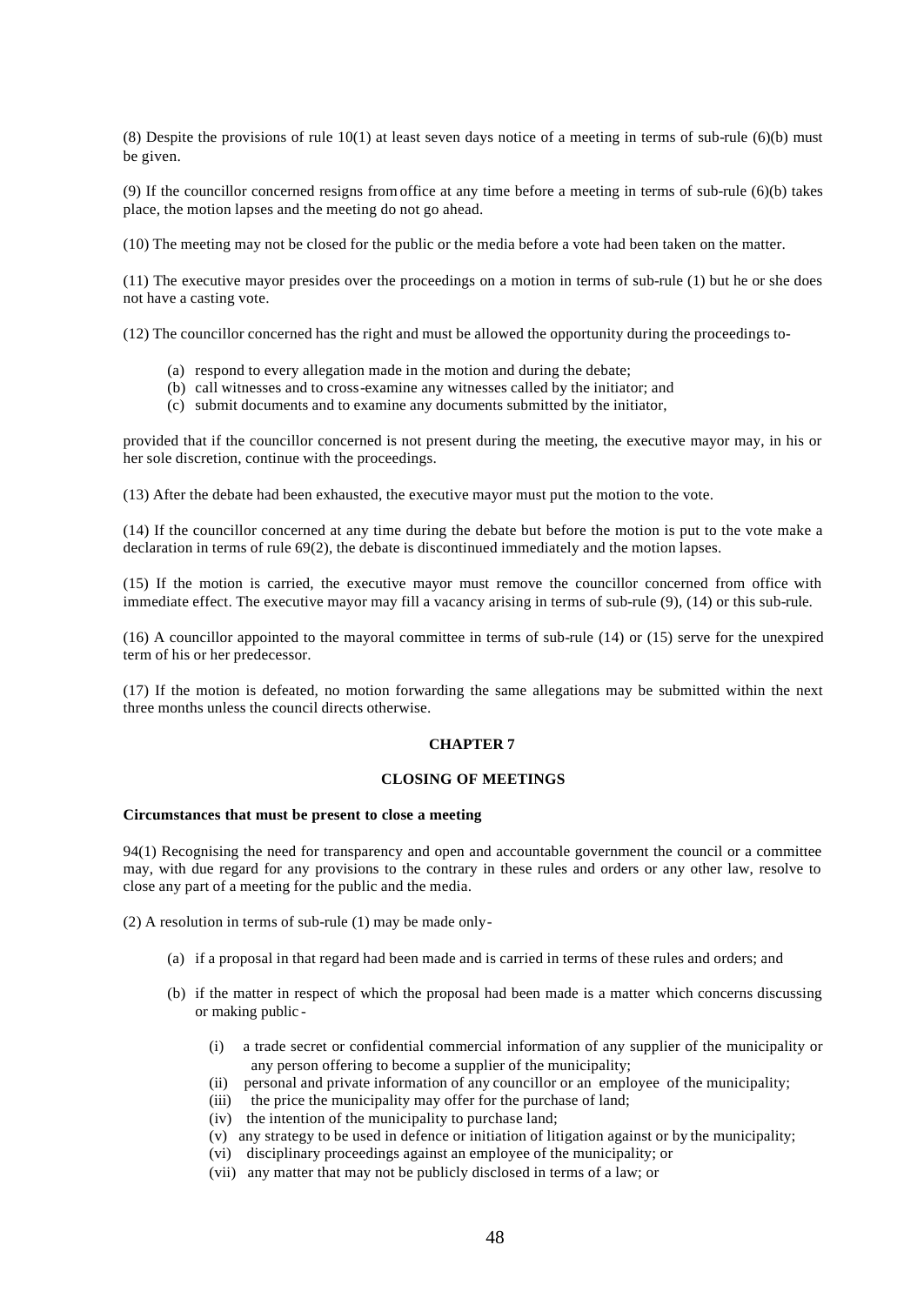(c) to approve the minutes of any part of a meeting that had been closed.

### **Procedure for closing meetings**

95(1) A councillor may, with due regard for the provisions of rules 87 to 93, when an item in the agenda is put to order or at any time during the debate on an item, propose that the matter be further dealt with in closed session.

(2) No seconder is required for a proposal in terms of sub-rule (1).

(3) Despite anything to the contrary in these rules and orders, only the introducer of the motion may speak on the proposal for a period not exceeding five minutes and must during his or her argument state the reasons for the proposal.

(4) The chairperson at the meeting, if he or she does not reject the proposal, must subject the proposal to the vote immediately after the introducer has spoken.

(5) If the proposal is carried, the chairperson must determine when the matter concerned must be debated.

(6) When the council or a committee, as the case may be, resolves to close a part of a meeting and subject to any determination of the chairperson in terms of sub-rule (5), all members of the public and media and municipal employees present at the meeting, except such employees as the chairperson may require to remain, must leave the meeting and may not return for the duration of the closed proceedings.

### **Rules governing closed meetings**

96(1) When a meeting was closed in terms of rule 95, the provisions of these rules apply to that meeting.

(2) If a proposal in terms of rule 95 is carried, the further debate on the matter, whether in closed session or public, is deemed a continuation of the preceding debate on the matter.

(3) At the conclusion of a closed debate, the meeting automatically reverts to a meeting in public.

# **Opening a closed meeting**

97(1) A councillor may at any time during a meeting that is closed propose that the meeting proceed in public.

(2) No seconder is required for a proposal in terms of sub-rule (1).

(3) Despite anything to the contrary in these rules and orders, only the introducer of the motion may speak on the proposal for a period not exceeding five minutes and must during his or her argument state the reasons for the proposal.

(4) The chairperson at the meeting, if he or she does not reject the proposal, must subject the proposal to the vote immediately after the introducer has spoken.

(5) If the proposal is carried, the meeting immediately resumes in public.

### **Supplying information to the media**

98(1) The municipal manager may make confirmed minutes (excluding any part of such minutes with regard to a matter dealt with in terms of rule 95) and official agendas available to any interested person or registered newspaper at such fees as the council may determine or free of charge.

(2) The municipal manager may, and if so instructed by the council or a committee must, make the confirmed minutes (excluding any part of such minutes regarding a matter dealt with in terms of rule 95) and official agendas available in the reference section of a public library in the municipal area.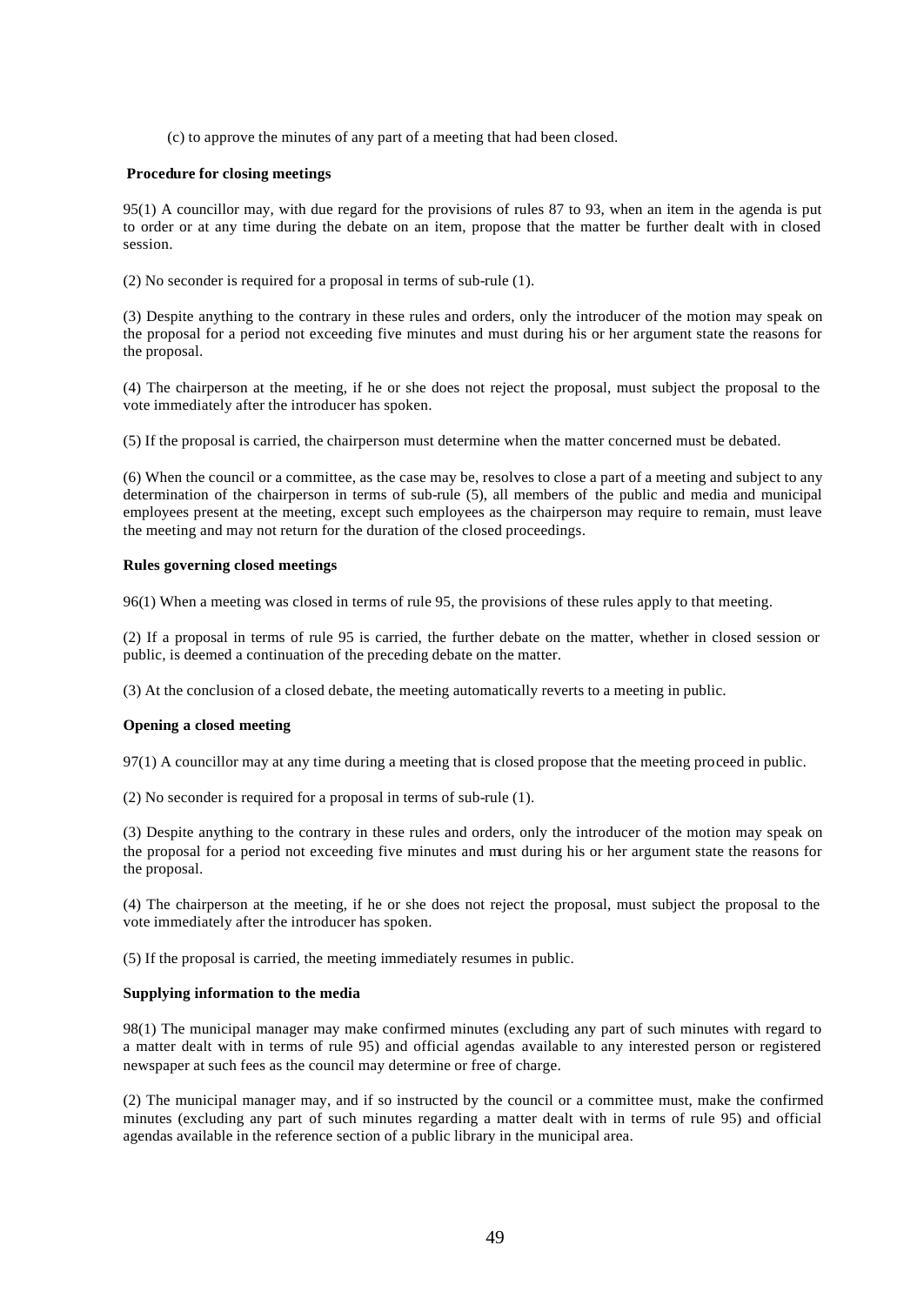(3) The speaker or the mayor, in respect of the executive committee, or the executive mayor, in respect of the mayoral committee, or the chairperson of a section 79-committee, if the municipality has a plenary executive system in respect of such a committee, may hold media conferences and briefings and issue media statements.

(4) The municipal manager may, in respect of any matter included in the official agenda or the confirmed minutes of a meeting, issue media statements and convene media conferences and briefings.

(5) A departmental head may, in consultation with the municipal manager, in respect of any matter within his or her department, issue media statements and call media conferences.

# **CHAPTER 8**

### **APPLICATION OF THE CODE OF CONDUCT**

#### **Investigating suspected breaches of the code**

99(1) Whenever a written or oral allegation is made to the municipal manager or he or she has reason to believe that a councillor or traditional leader has contravened or failed to comply with any provision of the code of conduct (in this rule referred to as the "code"), he or she must report it in writing to the speaker. If such an allegation is made to a departmental head, she or he must report it to the municipal manager.

(2) Upon receipt of a report in terms of sub-rule (1) and when the speaker has reason to believe that a provision of the code had been breached, he or she must-

- (a) investigate the facts and circumstances of the case; and
- (b) give the councillor or traditional leader concerned a reasonable period within which to respond in writing to the alleged breach.

(3) When performing an investigation in terms of sub-rule (2) the speaker may examine any official records and documents of the municipality and interview any person.

(4) As soon as the speaker has completed the investigation he or she must submit-

- (a) a written report, which must include his or her finding and recommendation; and
- (b) the response of the councillor or traditional leader written response, if any,

to the municipal manager for inclusion in the agenda of the first ordinary council meeting next ensuing. The municipal manager must immediately deliver a copy of the report to the councillor or traditional leader concerned and the relevant traditional authority, in appropriate cases.

(5) If the councillor or traditional leader concerned fails to respond to the allegation within fourteen days after being invited by the speaker to do so, the speaker may submit his or her report without such comment.

(6) The speaker makes a finding on a preponderance of probabilities.

(7) If the speaker found that the councillor or traditional leader concerned breached the code and he or she recommends that-

- (a) the council must apply to the MEC to suspend the councillor concerned for a period, he or she must make a recommendation as to the period of suspension;
- (b) a fine should be imposed, he or she must make a recommendation as to the amount of such fine; or
- (c) a warning should be issued, he or she must make a recommendation as to the period during which the warning should apply.

(8) Nobody may victimise or threaten any person who gave evidence in an investigation in terms of this rule.

### **Consideration of the speaker's report by the council**

100(1) The speaker must vacate the chair during any council meeting when a report in terms of rule 99 is put to order.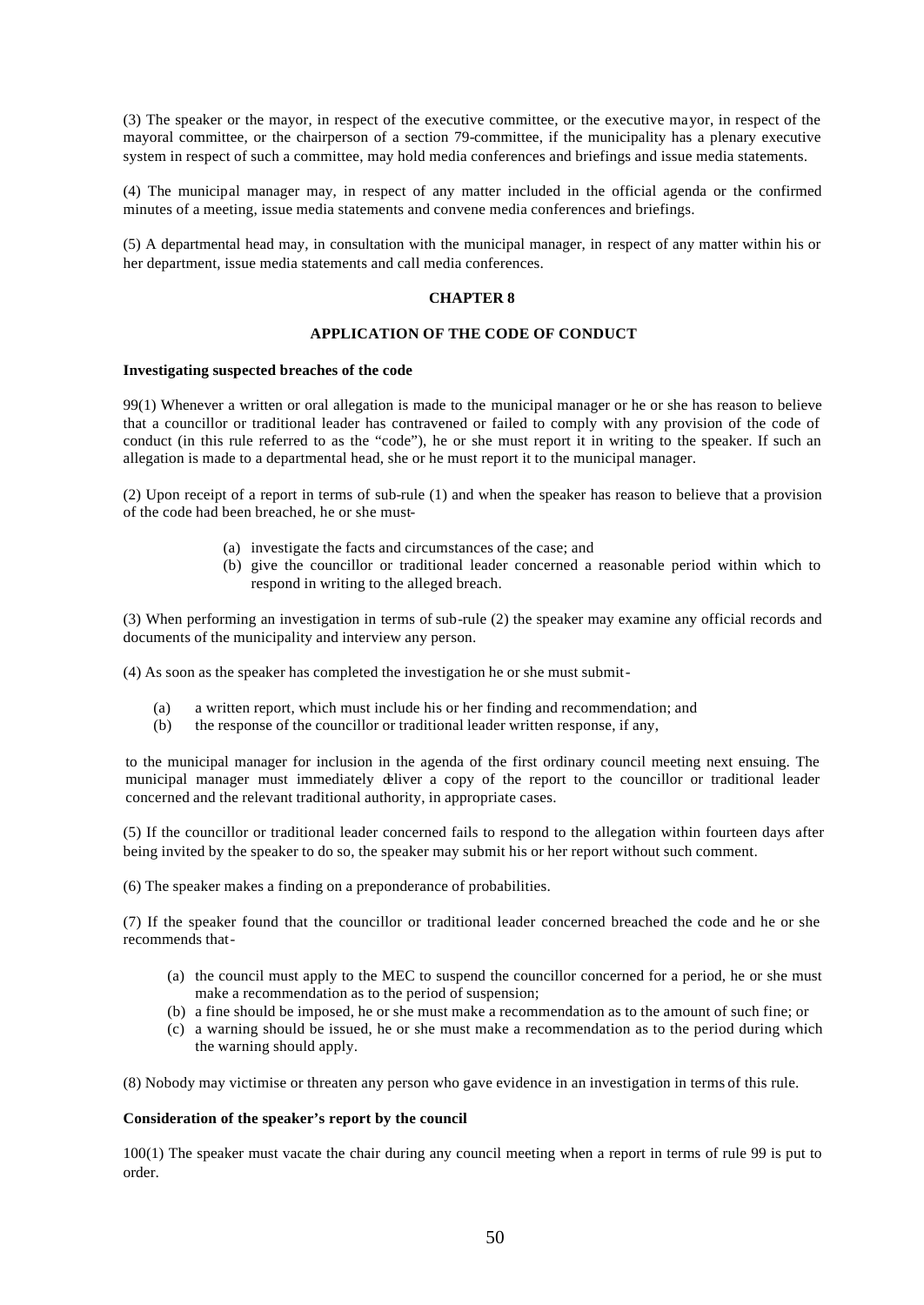(2) Whenever the speaker vacates the chair in terms of sub-rule (1) the municipal manager must preside over the debate on the report.

(3) The proceedings in terms of sub-rule (2) may not be closed for the public and the media.

(4) After the speaker has introduced his or her report, the municipal manager must allow the councillor or traditional leader concerned to reply to the allegations and findings.

(5) As soon as the councillor or traditional leader concerned has spoken, the matter is debated in terms of these rules.

(6) Despite any provisions to the contrary in these rules and orders, the councillor or traditional leader concerned has a right to-

- (a) reply to all the allegations made during the debate before the speaker replies;
- (b) examine any documents submitted by the speaker or any other councillor or traditional *eader* and submit documents in his or her defence; and
- (c) call witnesses and to cross-examine any witness called by the speaker.

(7) With due regard for the provision of rules 35 and 36 the speaker must, after the debate had been exhausted, reply and propose -

- (a) that his or her report, findings and recommendation be accepted; or
- (b) that his or her report and finding and a different recommendation be accepted ; or
- (c) that the council elect a committee to further investigate the matter.

(8) A proposal in terms of sub-rule (7) need not be seconded.

(9) After the proposal in terms of sub-rule (7) had been made, the municipal manager must put the proposal to the vote.

- (10) If the proposal in terms of sub-rule (7) is-
	- (a) defeated, the matter is discontinued; or
	- (b) carried, the municipal manager must forthwith implement the resolution.

### **Implementing the result of the vote**

 $101(1)$  If a proposal in terms of rule  $100(7)(a)$  or (b) is carried and a fine is imposed, the municipal manger must deduct the amount of such fine from the first next payment of the municipality to the councillor concerned unless he or she has paid the fine in cash before such payment is due.

(4) If a proposal in terms of rule  $100(7)(a)$  or (b) is made and carried that the councillor or traditional leader concerned must be suspended or the councillor must be removed from the council, the municipal manager must forthwith make such an application to the MEC.

(5) If the MEC on application of the council suspend the councillor or traditional leader concerned, he or she is, despite any rule to the contrary, deemed to be absent with leave from any meeting he or she would have been required to attend had he or she not been suspended.

(6) Where an allegation against a traditional leader is found to be true, the municipal manager must inform the relevant traditional authority accordingly.

#### **Investigating the matter further**

102(1) The council must immediately appoint from amongst its members an investigation committee of not less than three and not more than five councillors and appoint the chairperson of the committee if-

(a) a proposal in terms of rule  $100(7)(c)$  is carried; or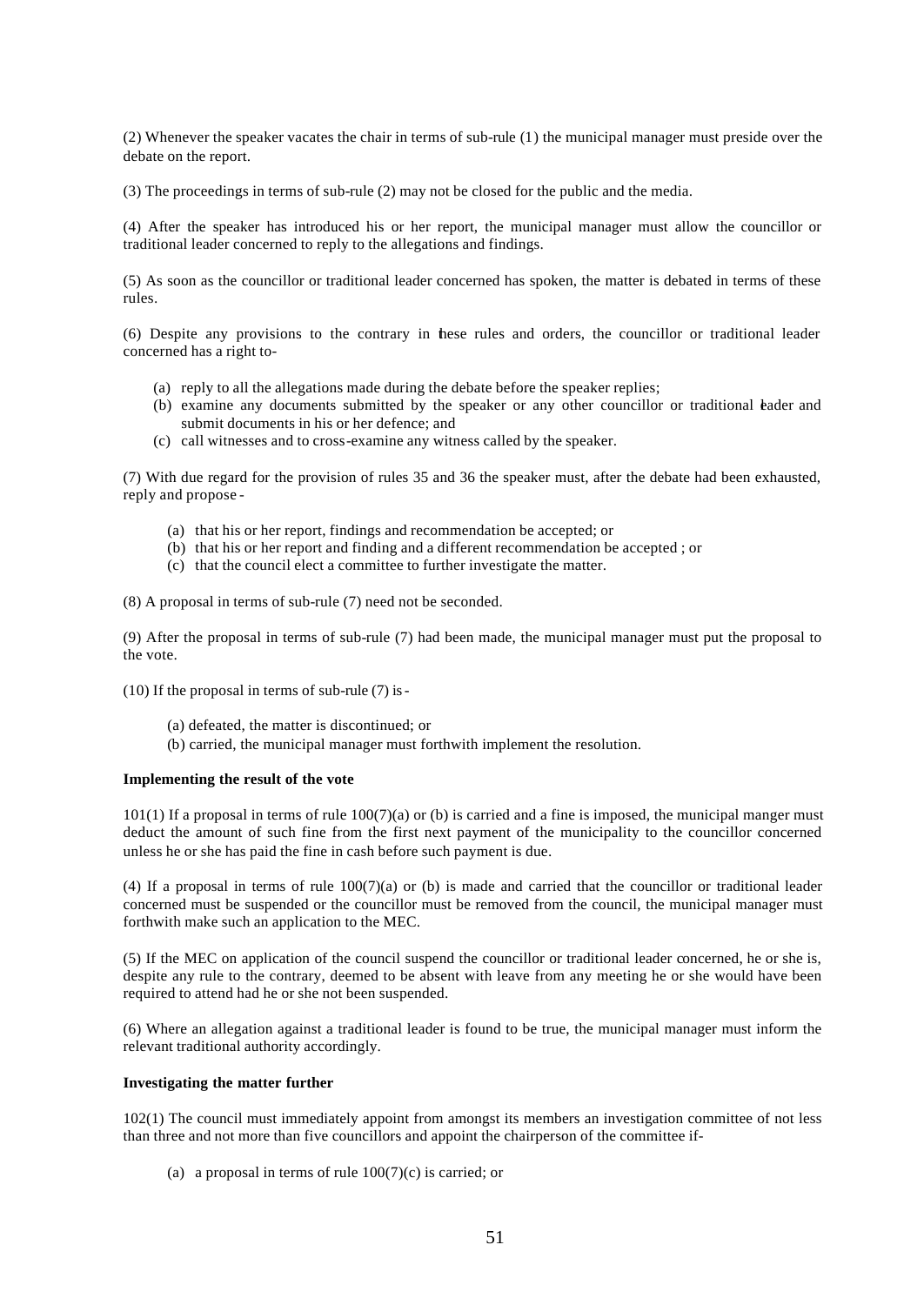(b) the speaker reported in terms of rule 99(4) that he found the allegation without any grounds and evidence was given during the meeting referred to in rule 100 that the allegation may be true despite the speaker's finding,

provided that the speaker may not serve as a member of the committee.

(2) An investigation committee must be constituted in such a way that parties and interests reflected in the council are fairly represented in it.

(3) The investigation committee must conclude its investigation not later than twenty-one days after its appointment.

(4) When performing an investigation in terms of sub-rule (3) the investigation committee may examine any official records and documents of the municipality and interview any person. The investigating committee must consider the minutes of the meeting referred to in rule 100 during its investigation.

(5) The municipal manager must make a copy of the minutes of the meeting referred to in rule 100 available to the councillor or traditional leader concerned as soon as possible after the meeting concluded.

(6) The councillor or traditional leader concerned is entitled to make written submissions to the investigating committee, but the committee is not obliged to request the councillor's or traditional leader's written comments on the allegations. The investigating committee must take account of the written response of the councillor or traditional leader concerned contemplated in rule 99(2) and any written submission made in terms of this subrule.

(7) The municipal manager must make such reasonable administrative support as the investigating committee may require available to the committee.

(8) As soon as the investigating committee has completed the investigation it must submit a written report, including its finding and any submission in terms of sub-rule (6), to the municipal manager for inclusion in the agenda of the first ordinary council meeting next ensuing. The municipal manager must immediately deliver a copy of the report to the councillor or traditional leader concerned and the relevant traditional authority.

(9) The investigating committee makes a finding on a preponderance of probabilities.

(10) If the investigating committee found that the councillor or traditional leader concerned breached the code it may recommend-

- (a) that the speaker's finding and recommendation in terms of rule 99(8) be confirmed; or
- (b) that the speaker's finding be confirmed and make a different recommendation.

(11) If the investigating committee recommends that-

- (a) the council must apply to the MEC to suspend the councillor concerned for a period, it must make a recommendation as to the period of suspension;
- (b) a fine should be imposed, it must make a recommendation as to the amount of such fine; or
- (c) a warning should be issued, it must make a recommendation as to the period during which the warning should apply.

(12) Nobody may victimise or threaten any person who gave evidence in an investigation in terms of this rule.

# **Consideration of further report by the council**

103(1). The provisions of rule 100 apply, with the necessary changes, to the consideration of a report of an investigating committee, provided that any reference in that rule to the speaker must be construed as a reference to the chairperson of the investigating committee.

(2) The committee dissolves upon conclusion of the debate on its report during the council meeting.

# **Effect of appeal on a resolution**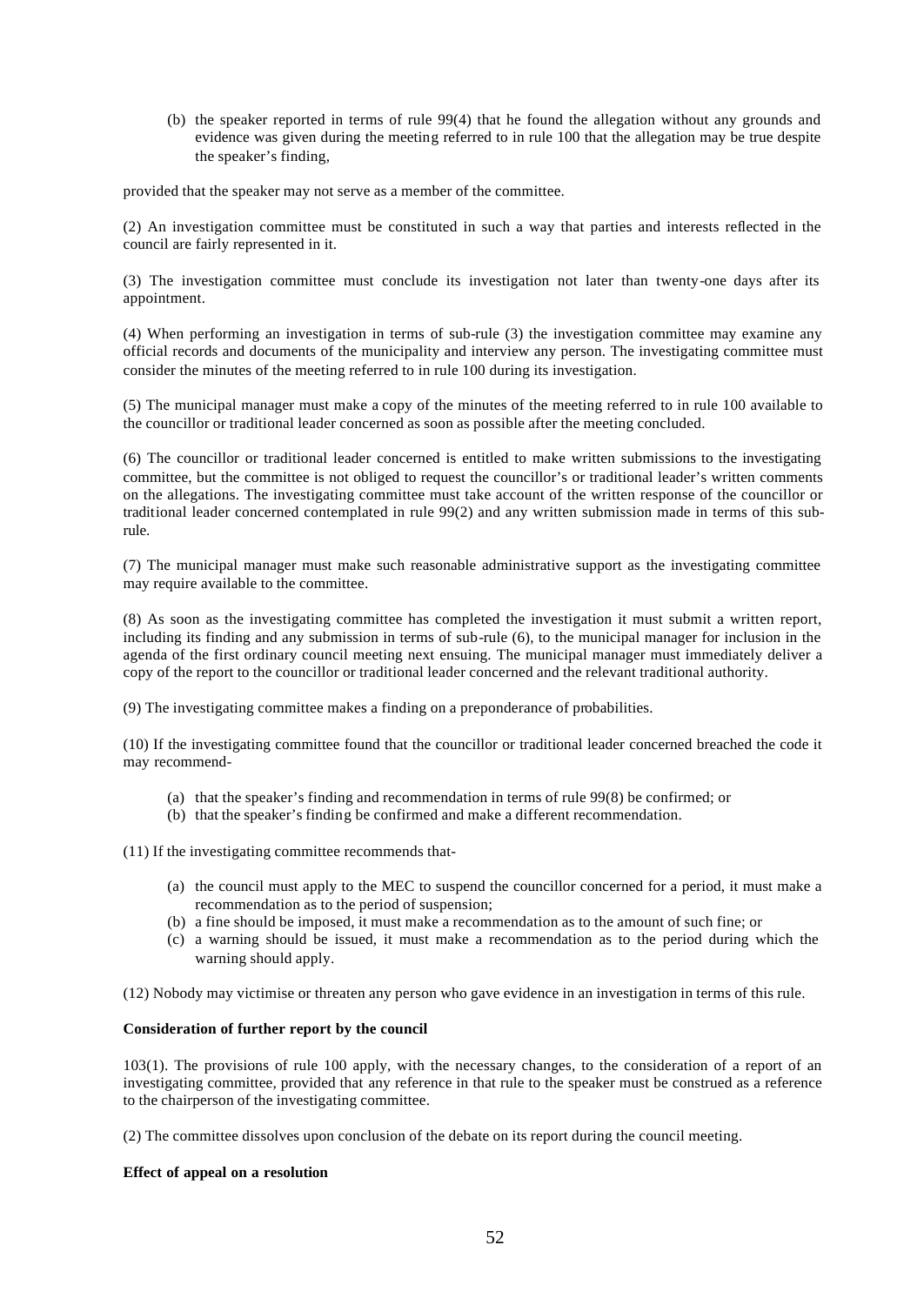104(1) If the councillor or traditional leader concerned appeals against the finding or the penalty imposed by the council or against both such finding and penalty as described in rule 100 before the municipal manager had deducted the fine, he or she must defer the matter until the result of the appeal is known.

(2) If the councillor or traditional leader concerned appeals before the municipal manager could submit an application in terms of rule 101(4), the municipal manager must defer the matter until the result of the appeal is known.

#### **Breaches of these rules and orders or legislation relating to privileges and immunities**

105. Any alleged breach of the provisions of these rules and orders for which a specific procedure and penalty had not been pres cribed or of legislation regulating the privileges and immunities of councillors, must be dealt with in accordance with the provisions of rules 99 to 104.

### **CHAPTER 9**

# **DISSOLUTION OF THE COUNCIL**

## **Conditions for dissolution**

106(1) The council may at any time after two years have lapsed since it was elected consider the dissolution of the council.

(2) The council must consider the dissolution of the council if two years have lapsed after the council had been elected-

- (a) upon receipt of a petition proposing the dissolution signed by not less than 500 voters; or
- (b) upon receipt of a recommendation proposing the dissolution from the speaker, executive mayor, executive committee or a section 79-committee if the municipality has a plenary executive system; or
- (c) when so directed by resolution of a public meeting of voters in terms of rule 8; or
- (d) upon receipt of a motion proposing the dissolution from a councillor signed by at least one-third of the councillors in addition to the introducer of the motion; or
- (e) when section 139 of the Constitution is invoked in respect of the municipality.

### **Procedure for considering the dissolution of the council**

107(1) Whenever any of the circumstances referred to in rule 106(2) arise, the speaker must determine the date, time and venue of a special council meeting in terms of rule 4. The date of such a special meeting may not be less than fourteen and not more than twenty-one days from the date the petition was delivered, recommendation was made, resolution was taken, motion was submitted or instruction received referred to in rule 106(2), as the case may be.

(2) At least seven days notice of a meeting in terms of sub-rule (1) must be given, despite the provisions of rule  $10(1)$ .

(3) A meeting in terms of sub-rule (1) may not be closed to the public and the media.

(4) Despite any provisions to the contrary in these rules and orders the municipal manager presides over the debate of the petition, recommendation, resolution or motion, as the case may be.

(5) With due regard for the provision of rules 35 and 36 the municipal manager must subject the petition, recommendation, resolution or motion, as the case may be, to a secret ballot in terms of rule 85 despite the provisions of rule 83 when the debate is exhausted.

(6) The proposal is carried if two-thirds of the councillors of the municipality votes in favour of it.

(7) The council is dissolved and all councillors vacate their seats immediately if the proposal is carried.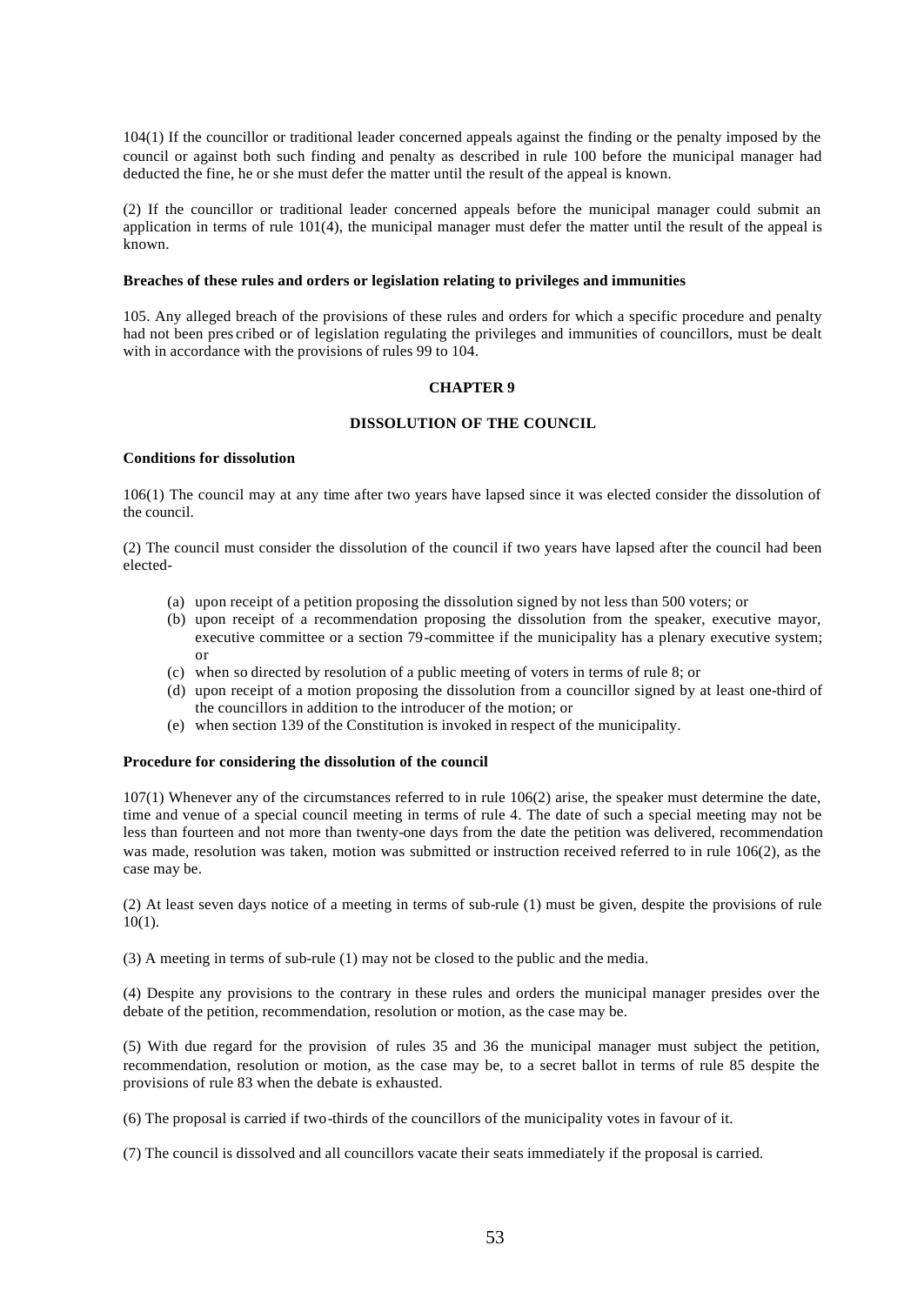### **CHAPTER 10**

### **COMMITTEES**

#### *Part 1: Section 79-committees*

#### **Report of the municipal manager before the establishment of a committee**

108(1) With due regard for the provisions of parts 3 and 4 of this chapter, the council must, before it establishes and elects the members of a section 79-committee (in this part "the committee"), consider a report from the municipal manager regarding the proposed committee.

(2) The municipal manager in preparing a report contemplated in sub-rule (1) must consider the need for the proposed committee, taking into account-

- (a) the extent of the powers and functions of the municipality;
- (b) the need to delegate those powers and functions to promote efficiency and effectiveness in their performance;
- (c) the reasons not to delegate any such power or function to an existing committee (if any) or the executive mayor (if any) or an employee of the municipality;
- (d) the available financial and administrative resources of the municipality to support the work of the committee, including the preparation of agendas and minutes of the committee;
- (e) the need for the economical, efficient and effective use of resources;
- (f) the burden the workload of the proposed committee may put on its members;
- (g) the need for coordination of decision-making at the level of the council and its structures;
- (h) possible measures to reduce the cross referral of matters between committees of the council, including the amendment of the terms of reference of one or more other committees; and
- (i) the likely improvement or deterioration in the quality and speed of decision-making if the committee is established.

(3) The report of the municipal manager must contain recommendations with regard to the matters listed in rule 109 and the electoral system contemplated in rule 111, despite any recommendation that he or she may make that the proposed committee not be established.

(4) The municipal manager must submit his or her report to the executive committee (if any) or the executive mayor (if any), as the case may be. Where the municipality has plenary executive system the report must be submitted to the council.

(5) The executive committee (if any) or the executive mayor (if any), as the case may be, must consider the report and recommendations of the municipal manager and submit it, together with its own comment and recommendations to the council.

#### **Consideration of the municipal manager's report**

109(1) After the council considered the municipal manager's report and the comment and recommendation of the executive committee (if any) or the executive mayor (if any), as the case may be, and the council decides to establish the committee, the council must-

- (a) determine the size of the committee;
- (b) determine the terms of reference of the committee;
- (c) determine the powers it delegates to the committee (if any);
- (d) determine the system for electing the members of the committee and elect the members of the committee in terms of that system;
- (e) if the municipality has a plenary executive system appoint from amongst those members the chairperson of the committee;
- (f) prescribe how often the committee must meet;
- (g) consider authorising the committee to appoint persons who are not councillors or employees of the municipality as members of the committee; and
- (h) prescribe how often the committee must submit a report to the council, if the municipality has a plenary executive system, or the executive committee or the executive mayor, as the case may be.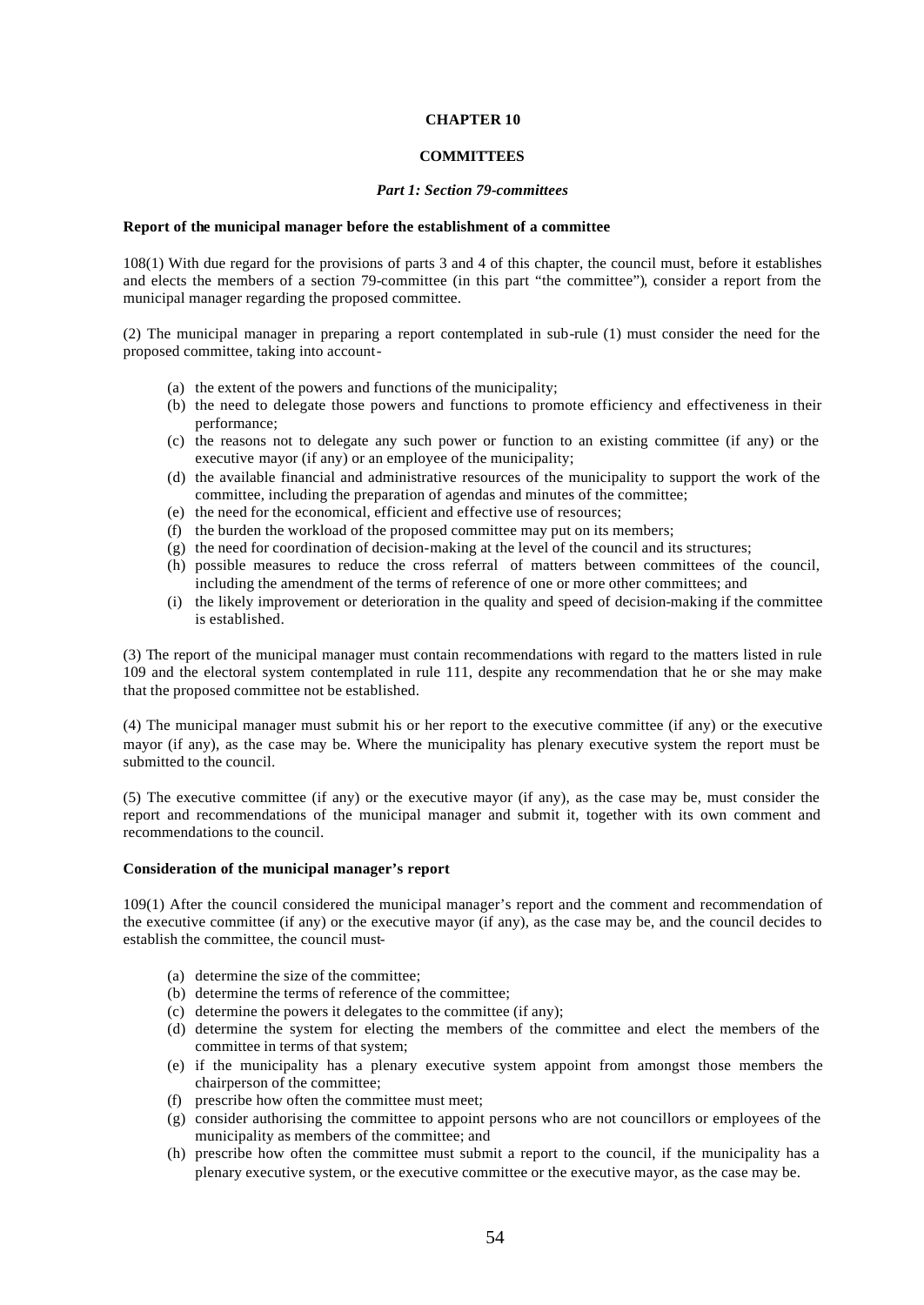(2) If the council at any time authorises the committee to appoint persons who are not councillors or employees of the municipality as members of the committee, it must-

- (a) determine the qualifications, experience, specialised knowledge, demonstrated abilities or potential and other attributes such person must have to be appointed to the committee;
- (b) determine the procedure for selecting and appointing any such person; and
- (c) determine the remuneration (if any) of any such person for serving in the committee and the conditions of such remuneration, provided that the council may decide that only the travelling cost, at tariffs determined by the council, and reasonable out of pocket expenses of such person in connection with his or her membership of the committee be paid.

### **Determining the size of the committee**

110(1) No more than twenty percent of the councillors of the council or ten councillors, whichever is the least, may be elected as members of the committee provided that the committee must have at least three members who are councillors.

(2) If the council authorises the committee to appoint persons in terms of rule 109(g) as members of the committee, it must determine the upper limit of the number of appointments that may be made, provided that-

- (a) the number of councillors who may serve on the committee is reduced with a corresponding number; and
- (b) the number of councillors serving in a committee always exceeds the number of persons who are not councillors in that committee.

(3) No reduction of the number of councillors in terms of sub-rule (2) may be done if the committee has only three councillors as members, provided that the number of committee members who are not councillors or employees may not exceed two persons.

#### **Election system and election of members of a committee**

111(1) The members of the committee who are councillors must be elected according to a system that ensures that the parties and interests reflected in the council are fairly represented in that committee.

(2) The speaker, mayor or executive mayor, as the case may be, may not be elected as a member of the committee.

(3) Immediately after the council determined the election system in terms of sub-rule (1) the council must elect the members of the committee.

#### **Term of a committee and filling of vacancies**

112(1) The members of the committee are elected and appointed, subject to sub-rule (2) for a term ending when the next municipal council is declared elected.

(2) A member of the committee vacates office during the term of the council if that member-

- (a) resigns as a member of the committee;
- (b) is removed from office as a member of the committee in terms of rule 92;
- (c) ceases to be a councillor.

(3) The council must, subject to rule 111(1), at the earliest opportunity after a vacancy occurred, elect and appoint another person to serve as member of the committee for the unexpired term of his or her predecessor.

#### **Quorum and decision-making**

113(1) A majority of the members of the committee must be present before a decision on any matter may be taken.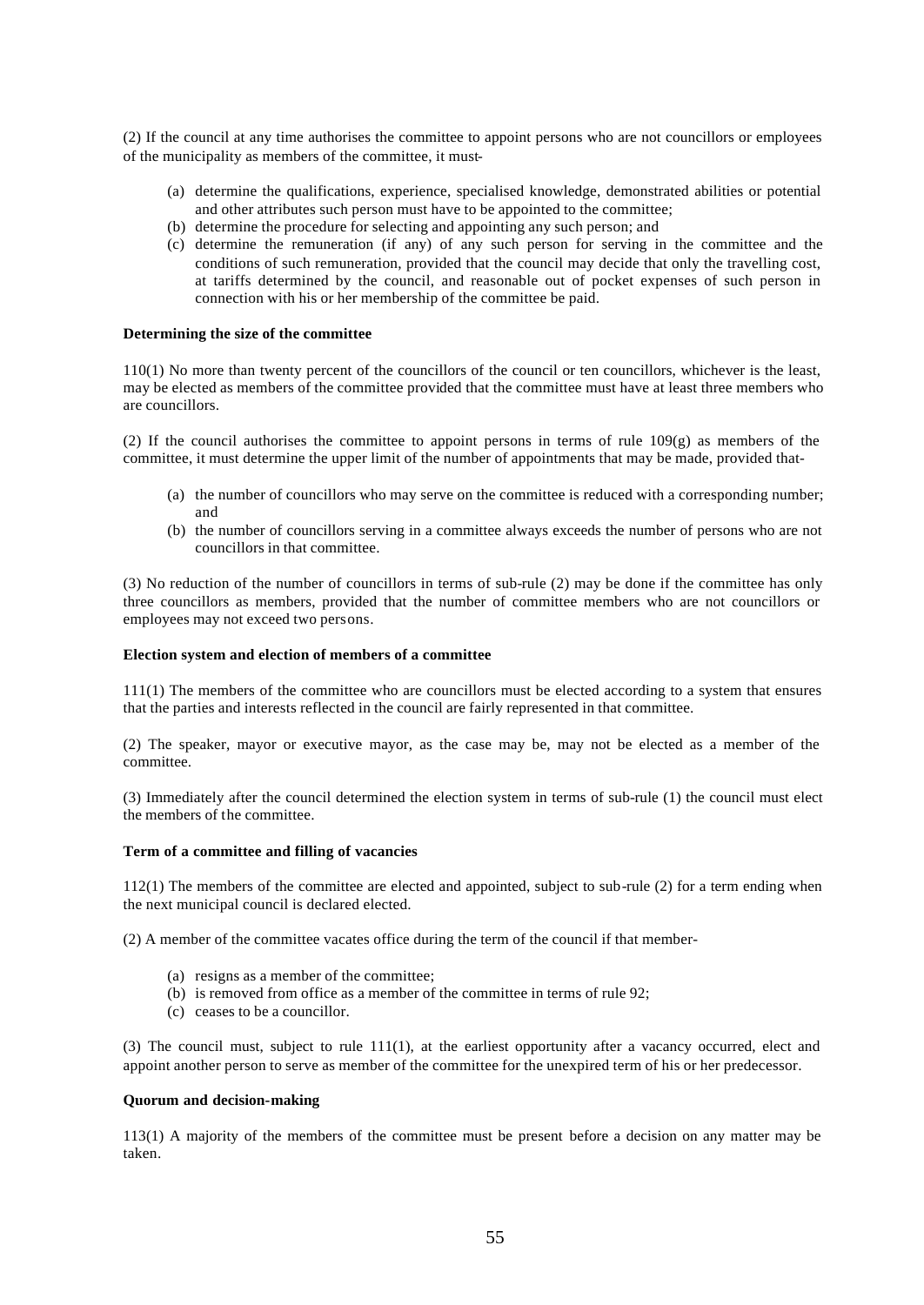(2) A question before the committee is decided if there is agreement among at least the majority of the members present at a meeting.

(3) If on any question there is an equality of votes, the chairperson may exercise a casting vote in addition to her or his deliberative vote.

### *Part 2: Executive committee*

# **Application of this part**

114. This part applies only to a municipality that has a collective executive system.

#### **Making the decision to establish an executive committee**

115(1) The council must, at its first meeting after a general election of councillors, immediately after it elected the speaker, consider whether or not to establish an executive committee.

(2) The council takes a decision in terms of sub-rule (1) only after it considered a report of the municipal manager in terms of rule 116.

#### **Report of the municipal manager about an executive committee**

116(1) The municipal manager in preparing a report contemplated in rule 115(2) must consider the need for an executive committee, taking into account-

- (a) the extent of the powers and functions of the municipality;
- (b) the need to delegate those powers and functions to promote efficiency and effectiveness in their performance to an executive committee;
- (c) the reasons not to delegate any such power or function to an employee of the municipality;
- (d) the available financial and administrative resources of the municipality to support the work of an executive committee, including the preparation of agendas and minutes of the committee;
- (e) the need for the economical, efficient and effective use of resources;
- (f) the burden the workload of an executive committee may put on its members;
- (g) the need for co-ordination of decision-making;
- (h) the likely effect delegated powers may have on the enthusiasm and interest of councillors who are not elected to the executive committee; and
- (i) the likely improvement or deterioration in the quality and speed of decision-making if an executive committee is established.
- (2) The report must contain recommendations with regard to-
	- (a) the powers that may be delegated to the executive committee;
	- (b) the format, frequency and framework for reports on the activities of the executive committee and the exercise of its delegated powers;
	- (c) the ceremonial functions that may be vested in the mayor;
	- (d) the electoral system and procedure to be used to obtain the result contemplated in section 43(2) of the Structures Act;
	- (e) the specification and clarification of the role and responsibility of the executive committee and the mayor on the one hand and the municipal manager and departmental heads of the municipality on the other, with due regard to the statutory duties and responsibilities of the municipal manager; and
	- (f) any other relevant matter.

### **Considering the municipal manager's report**

117(1) After the council considered the municipal manager's report and the council decides to establish an executive committee, the council must-

(a) determine the size of the committee in terms of section 43(1) of the Structures Act;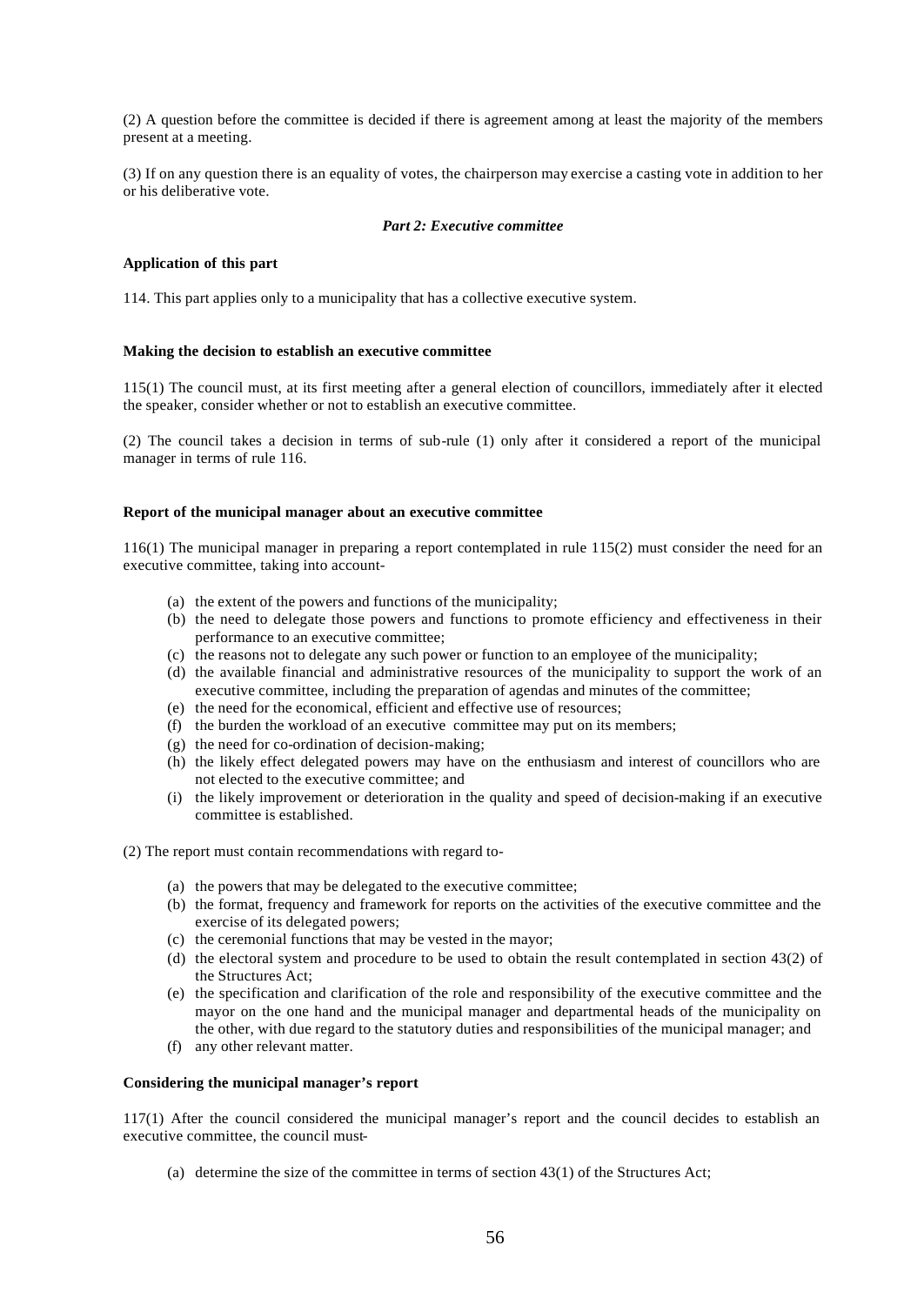- (b) determine the powers it delegates to the committee (if any);
- (c) elect the members of the committee in terms of an electoral system determined by the council with due regard for the recommendation of the municipal manager;
- (d) elect from amongst the members elected the mayor in terms of Schedule 3 to the Structures Act;
- (e) prescribe how often the committee must meet;
- (f) prescribe the format, frequency and framework for reports on the activities of the executive committee and the exercise of its delegated powers;
- (g) prescribe the ceremonial functions that may be vested in the mayor; and
- (h) specify and clarify role and responsibility of the executive committee and the mayor on the one hand and the municipal manager and departmental heads of the municipality on the other, with due regard to the statutory duties and responsibilities of the municipal manager.

(2) If the council decides, after it considered the municipal manager's report, not to establish an executive committee-

- (a) the matter may not be considered again during the next three months; and
- (b) the council operates as a municipality with a plenary executive system.

# *Part 3: Executive mayor*

#### **Application of this part**

118. This part applies only to a municipality that has a mayoral executive system.

#### **Making the decision to establish the office of executive mayor**

119(1) The council must, at its first meeting after a general election of councillors, immediately after it elected the speaker, consider whether or not to elect an executive mayor.

(2) The council takes a decision in terms of sub-rule (1) only after it considered a report of the municipal manager in terms of rule 120.

#### **Report of the municipal manager about an executive mayor**

120(1) The municipal manager in preparing a report contemplated in rule 119(2) must consider the need for an executive mayor, taking into account-

- (a) the extent of the powers and functions of the municipality;
- (b) the need to delegate those powers and functions to promote efficiency and effectiveness in their performance to an executive mayor;
- (c) the reasons not to delegate any such power or function to an employee of the municipality;
- (d) the available financial and administrative resources of the municipality to support the work of an executive mayor, including the preparation of agendas and minutes of the mayoral committee;
- (e) the availability or provision of office facilities, office equipment and secretarial support for the executive mayor;
- (f) the need for the economical, efficient and effective use of resources;
- (g) the burden the workload may put on the executive mayor;
- (h) the need for coordination of decision-making;
- (i) the likely effect delegated powers may have on the enthusiasm and interest of councillors who are not appointed to the mayoral committee; and
- (j) the likely improvement or deterioration in the quality and speed of decision-making if an executive mayor is elected.
- (2) The report must contain recommendations with regard to-
	- (a) the powers that may be delegated to the executive mayor;
	- (b) the format, frequency and framework for reports on the activities of the executive mayor and the exercise of his or her delegated powers;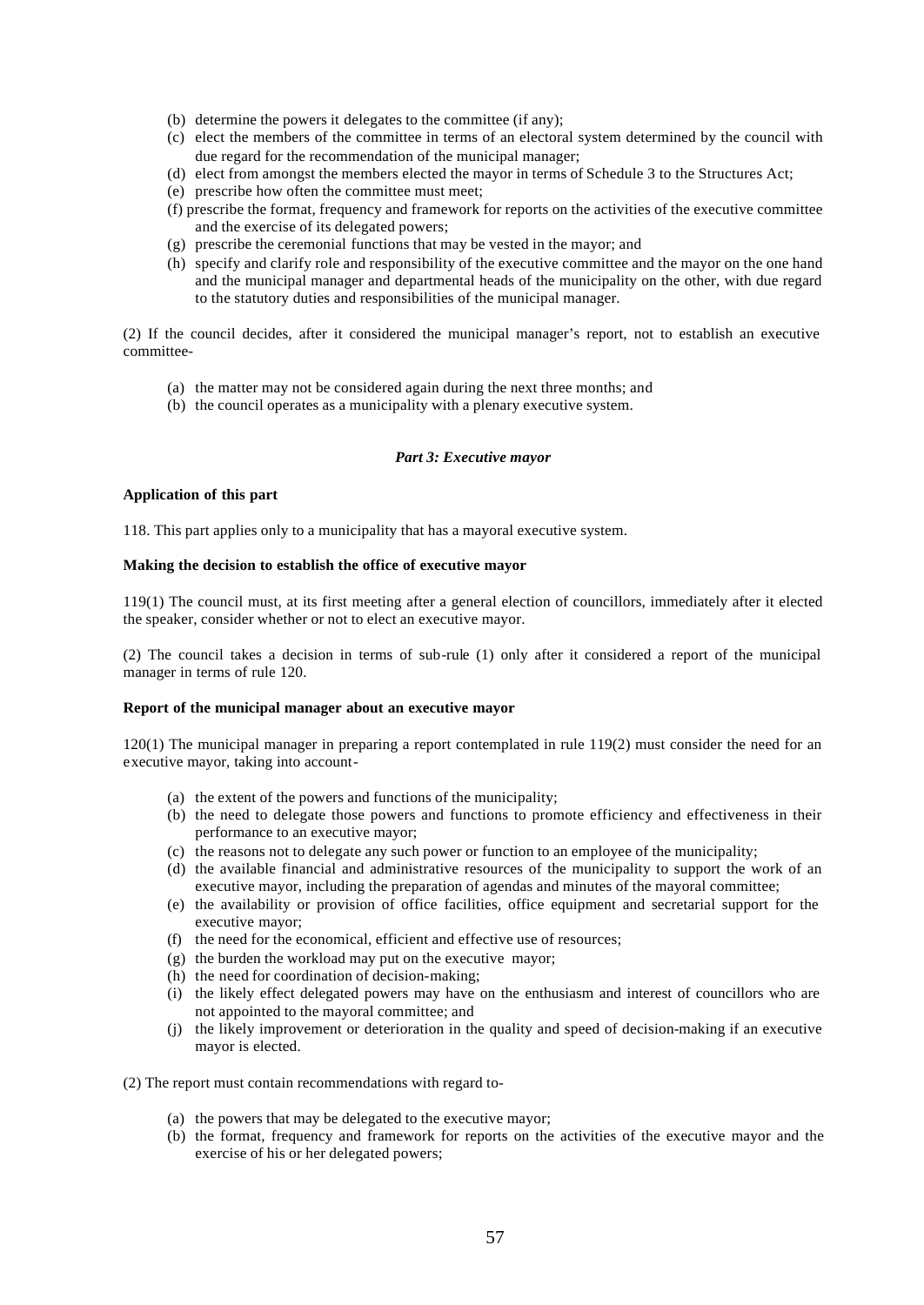- (c) the specification and clarification of the role and responsibility of the executive mayor on the one hand and the municipal manager and departmental heads of the municipality on the other, with due regard to the statutory duties and responsibilities of the municipal manager; and
- (d) any other relevant matter.

### **Considering the municipal manager's report**

121(1) After the council considered the municipal manager's report and the council decides to establish an office of the executive mayor, the council must-

- (a) determine the powers it delegates to the executive mayor(if any);
- (b) elect the executive mayor in terms of Schedule 3 to the Structures Act;
- (c) prescribe how often the mayoral committee must meet;
- (d) prescribe the format, frequency and framework for reports on the activities of the executive mayor and the exercise of his or her delegated powers; and
- (e) specify and clarify the role and responsibility of the executive mayor on the one hand and the municipal manager and departmental heads of the municipality on the other, with due regard to the statutory duties and responsibilities of the municipal manager.

(2) If the council decides, after it considered the municipal manager's report, not to establish an office of executive mayor-

- (a) the matter may not be considered again during the next three months; and
- (b) the council operates as a municipality with a plenary executive system.

#### **Establishment of mayoral committee**

122(1) The executive mayor must establish the mayoral committee with due regard for the following factors-

- (a) the extent of the powers and functions of the municipality;
- (b) the need to delegate those powers and functions to promote efficiency and effectiveness in their performance;
- (c) the reasons not to delegate any such power or function to an existing committee (if any) or the executive mayor (if any) or an employee of the municipality;
- (d) the available financial and administrative resources of the municipality to support the work of the committee, including the preparation of agendas and minutes of the committee;
- (e) the need for the economical, efficient and effective use of resources;
- (f) the burden the workload of the proposed committee may put on its members;
- (g) the need for coordination of decision-making at the level of the council and its structures;
- (h) possible measures to reduce the cross referral of matters between committees of the council, including the amendment of the terms of reference of one or more other committees; and
- (i) the likely improvement or deterioration in the quality and speed of decision-making if the committee is established.
- (2) After the executive mayor considered the factors in sub-rule (1) the executive mayor must-
	- (a) determine the size of the committee;
	- (b) determine the powers he or she delegates to the members of the committee (if any); and
	- (c) appoint the members of the committee.

(3) After the executive mayor appointed the members of the mayoral committee he or she must submit at the first ordinary council meeting next ensuing-the names of the committee members.

## **Term of a committee and filling of vacancies**

123(1) The members of the mayoral committee are appointed, subject to sub-rule (2) for a term ending when the next municipal council is declared elected.

(2) A member of the committee vacates office during the term of the council if that member-

(a) resigns as a member of the committee;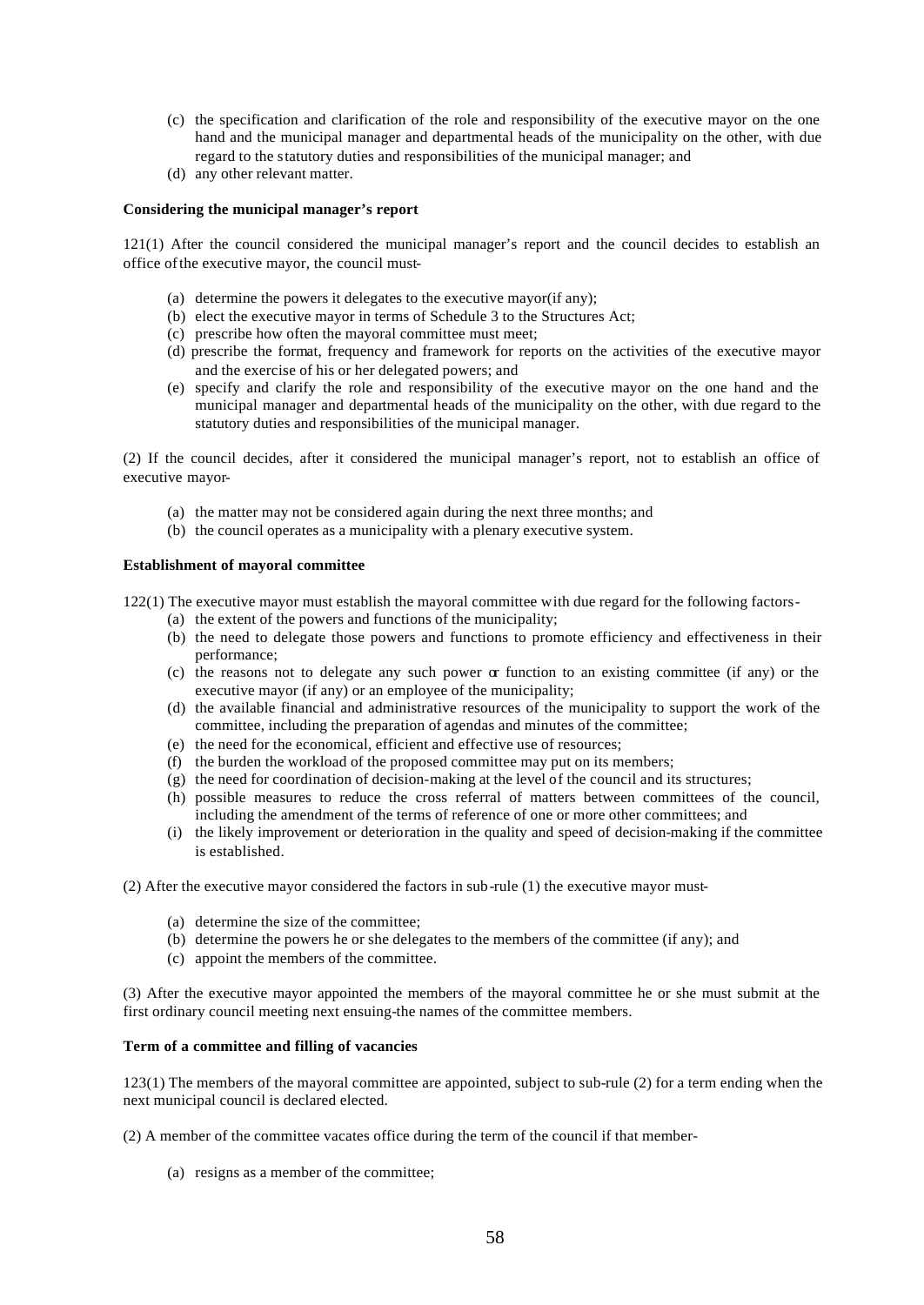- (b) is removed from office as a member of the committee in terms of rule 93;
- (c) ceases to be a councillor.

(3) The executive mayor must, unless he or she decides to reduce the size of the mayoral committee, at the earliest opportunity after a vacancy occurred, appoint another person to serve as member of the committee for the unexpired term of his or her predecessor.

## **Quorum and decision-making**

124(1) A majority of the members of the mayoral committee must be present before a decision on any matter may be taken.

(2) A question before the mayoral committee is decided if there is agreement among at least the majority of the members present at a meeting.

(3) If on any question there is an equality of votes, the executive mayor may exercise a casting vote in addition to her or his deliberative vote.

# *Part 4: Audit Committee*

### **Establishment of audit committee**

125(1) The council has an audit committee.

(2) The council mu st elect and appoint the members of the audit committee not later than the second ordinary council meeting after a general election of councillors.

(3) At the meeting referred to in sub-rule (2) the members of the audit committee is elected and appointed immediately after the mayor if the municipality has a collective executive system or the executive mayor if the municipality has a mayoral executive system or the speaker if the municipality has a plenary executive system was elected.

(4) The audit committee consists of three councillors, at least one of who must have knowledge and experience of accounting and auditing, provided that-

- (a) if no person with the prescribed knowledge and experience is available from amongst the councillors, the council must appoint a person who is not a councillor or an employee of the municipality and who has such knowledge and experience as a member of the audit committee at such remuneration and conditions as the council may determine; and
- (b) the speaker, a member of the executive committee or the executive mayor or a member of the mayoral committee, as the case may be, may not be elected as a member of the audit committee.

(5) Immediately after the council has elected and appointed the members of the audit committee, it must appoint one of them as the chairperson of the committee.

# **Term of the audit committee and vacancies**

126(1) The members of the audit committee are elected and appointed, subject to sub-rule (2), for a term ending when the next municipal council is declared elected.

(2) A member of the audit committee vacates office during the term of the council if that member-

- (a) resigns as a member of the audit committee;
- (b) is removed from office as a member of the audit committee in terms of rule 92;
- (c) ceases to be a councillor if he or she was a councillor

(3) The council must, subject to rule 125(4), at the earliest opportunity after a vacancy occurred, elect and appoint another person to serve as member of the audit committee for the unexpired term of his or her predecessor.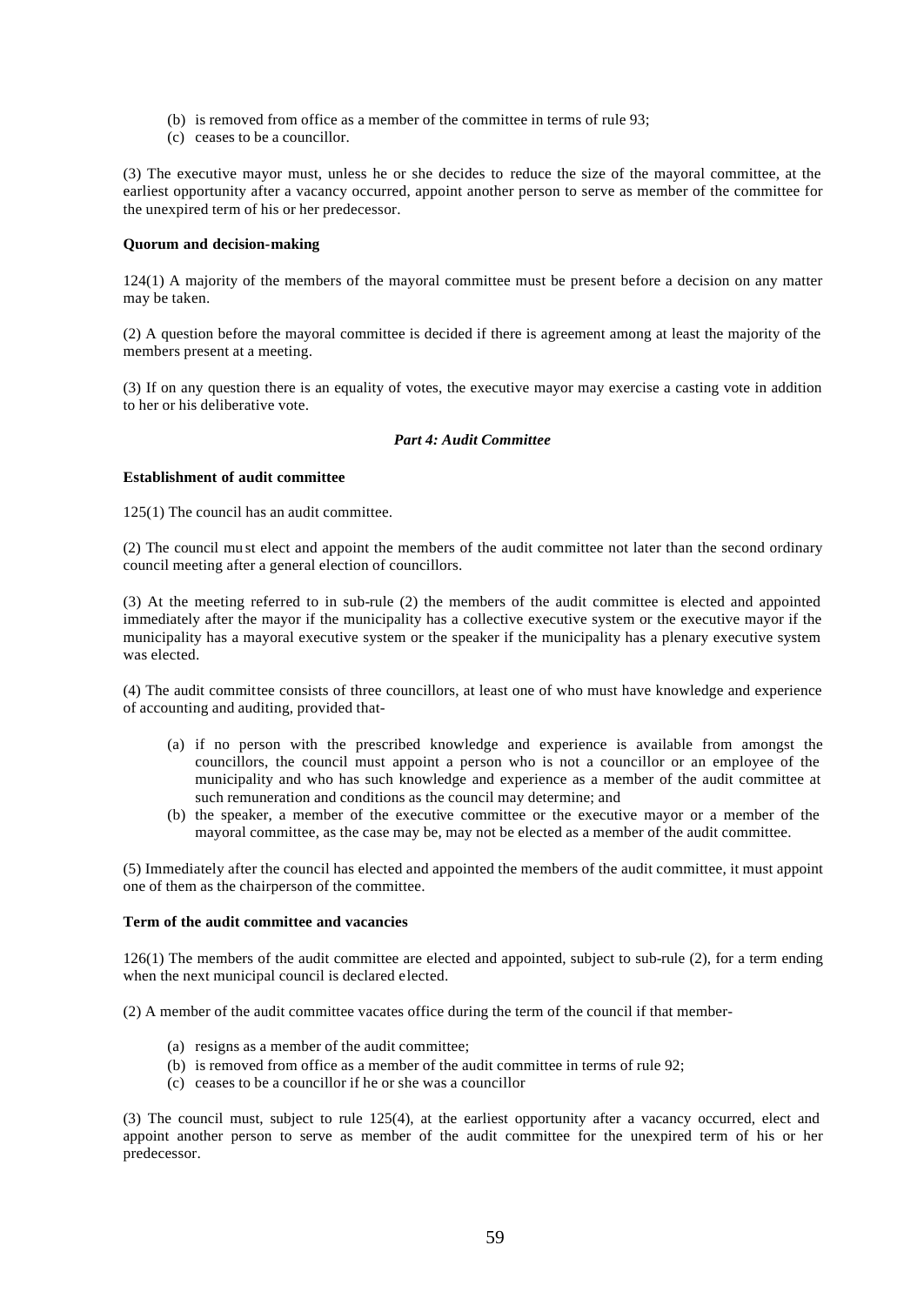#### **Removal from office of member of the audit committee**

127. The provisions of rule 92 apply, with the necessary changes required by the context, to the removal of a member of the audit committee.

#### **Objects of the audit committee**

128. The objects of the audit committee are –

- (a) to enhance the accuracy, reliability and credibility of financial reporting by and to the council;
- (b) to ensure that proper accounting and internal control measures are made, implemented and maintained for the safe custody and protection of the municipality's assets and resources; and
- (c) to facilitate communication between itself and the municipal manager, internal auditors and the Auditor-General.

### **Functions and duties of the audit committee**

129(1) The audit committee must, with regard to any audit performed by or on be half of the Auditor-General,-

- (a) together with the municipal manager, the external auditor and such other employees of the council as it may deem appropriate, assess the planning and scope of and approach to such audit;
- (b) evaluate the findings of the external auditor, especially-
	- (i) significant transactions that do not fall within the normal activities of the municipality;
	- (ii) substantial deficiencies in internal control and the recommendations to improve them;
	- (iii) the reasonable reporting, presentation and publication of information in the annual financial statements;
	- (iv) the relevance of the accounting policy followed in the compilation of annual financial statements;
	- (vi) compliance with generally accepted municipal accounting practice;
	- (vii) compliance with the law;
- (c) generally evaluate the report of the external auditor on the financial statements;
- (d) evaluate substantial unsolved accounting or auditing problems experienced during such audit;
- (e) evaluate the advice provided by the external auditor or any other person with regard to the objects of the audit committee; and
- (f) assess the coordination and cooperation between the external auditors and the internal auditor, if any.

(2)The audit committee must, with respect to internal auditing-

- (a) provide a forum for direct reporting of the findings of the internal auditor, if any;
- (b) evaluate the efficiency and effectiveness of the internal audit function, if any; and
- (c) assess matters of significant importance reported by the internal auditor, if any.
- (3) The audit committee must, in respect of financial reporting-
	- (a) assess the effectiveness of policies for and procedures of financial reporting; and
	- (b) consider ways of fair presentation of the financial statements.
- (4) The audit committee must, with regard to internal control-
	- (a) review the effectiveness of the accounting and control system;
	- (b) assess any deficiency in the accounting and internal control system discovered in terms of paragraph (a);
	- (c) assess the measures implemented to address such deficiencies; and
	- (d) assess and confirm the policies and procedures for identifying areas of risk and the measures implemented to ensure adequate control of and security at such areas.
- (5) Whenever a performance audit is conducted, the audit committee must-
	- (a) assess the measures and procedures implemented to ensure effective and efficient management;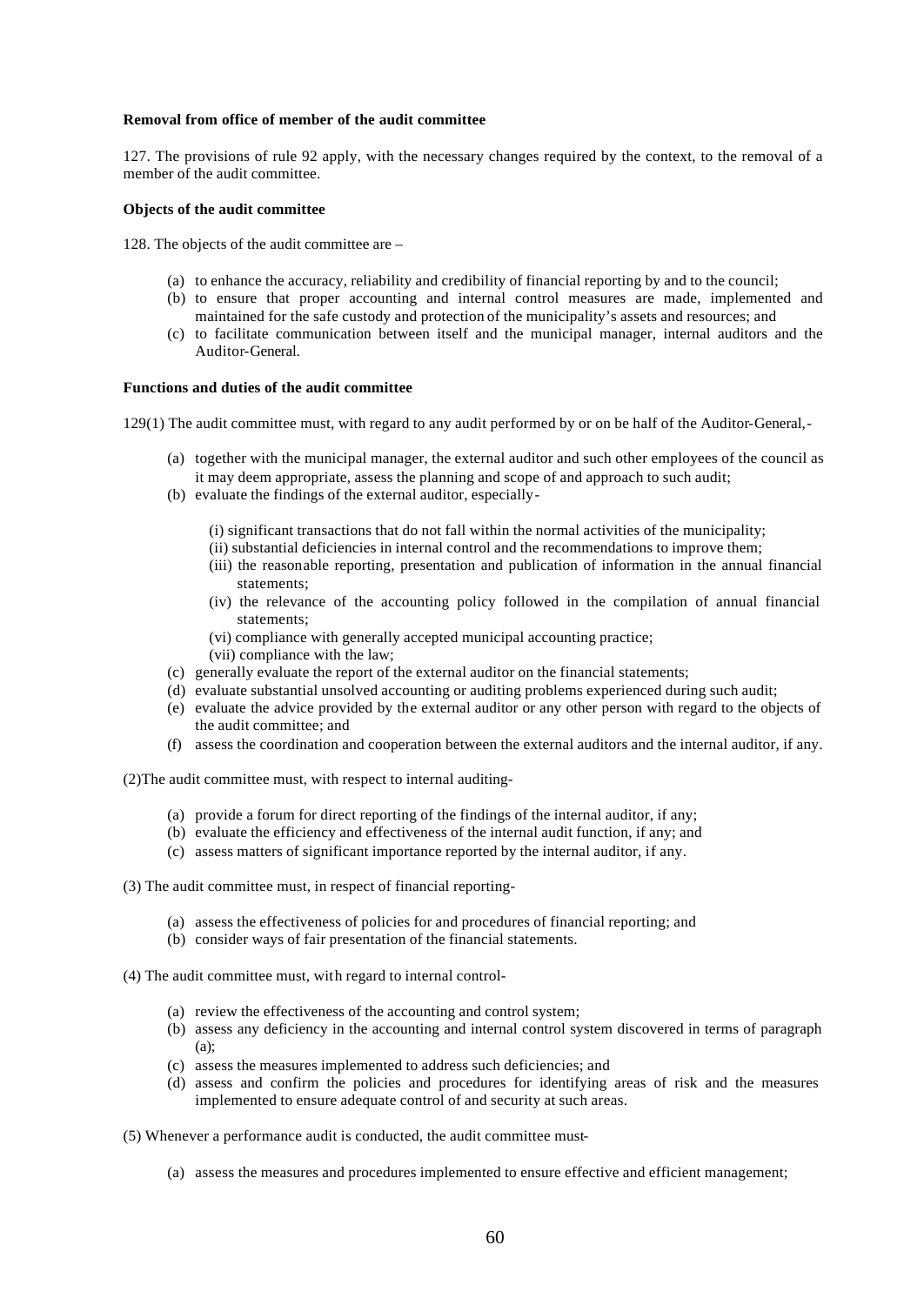- (b) evaluate the finding of such audit; and
- (c) evaluate the reporting, in the financial statements, of the effective and efficient use of the municipality's resources.

(6) The audit committee must-

- (a) consider and submit a report on matter referred to it by the municipal manager or the council; and
- (b) perform such functions as the council may assign to it from time to time.

#### **Powers of the audit committee**

130. The audit committee may, to the extent necessary for the efficient and effective performance of its functions and achievement of its objects-

- (a) access and inspect any records, documents and information held otherwise by the municipality or an employee of the municipality;
- (b) access and inspect any premises on which or from where the activities of the municipality are performed;
- (c) conduct interviews with the council or any committee thereof and summons any employee of the municipality to appear before it and interview him or her;
- (d) investigate or cause to be investigated by any employee of the municipality, after consultation with the municipal manager, any matter;
- (e) ensure that effective accounting policies, systems and reporting are implemented and applied; and
- (f) facilitate improvement of the standard of financial reporting.

#### **Meetings, procedures and reporting of the audit committee**

131(1) The audit committee must have at least four ordinary meetings during a financial year at a time, date and venue determined by it.

(2) The municipal manager must perform, or cause to be performed, the administrative functions of the committee.

(3) The audit committee must submit its report and recommendations to the municipal manager.

(4) The municipal manager must submit the report of the audit committee, together with his or her recommendations to the council and to such committees and departmental heads as may be necessary.

#### **Quorum and decision-making**

132(1) A majority of the members of the audit committee must be present before a decision on any matter may be taken.

(2) A question before the audit committee is decided if there is agreement among at least the majority of the members present at a meeting.

(3) If on any question there is an equality of votes, the chairperson may exercise a casting vote in addition to her or his deliberative vote.

## **Facilitating the audit committee's work**

133(1) The municipal manager and every other employee of the municipality must-

- (a) assist the audit committee in the performance of its functions;
- (b) produce any book, record or other information required by the audit committee, the custody and control of which had been entrusted to him or her; and
- (c) appear before the audit committee when summonsed to do so and answer any question or enquiry of the committee truthfully and to the best of his or her knowledge.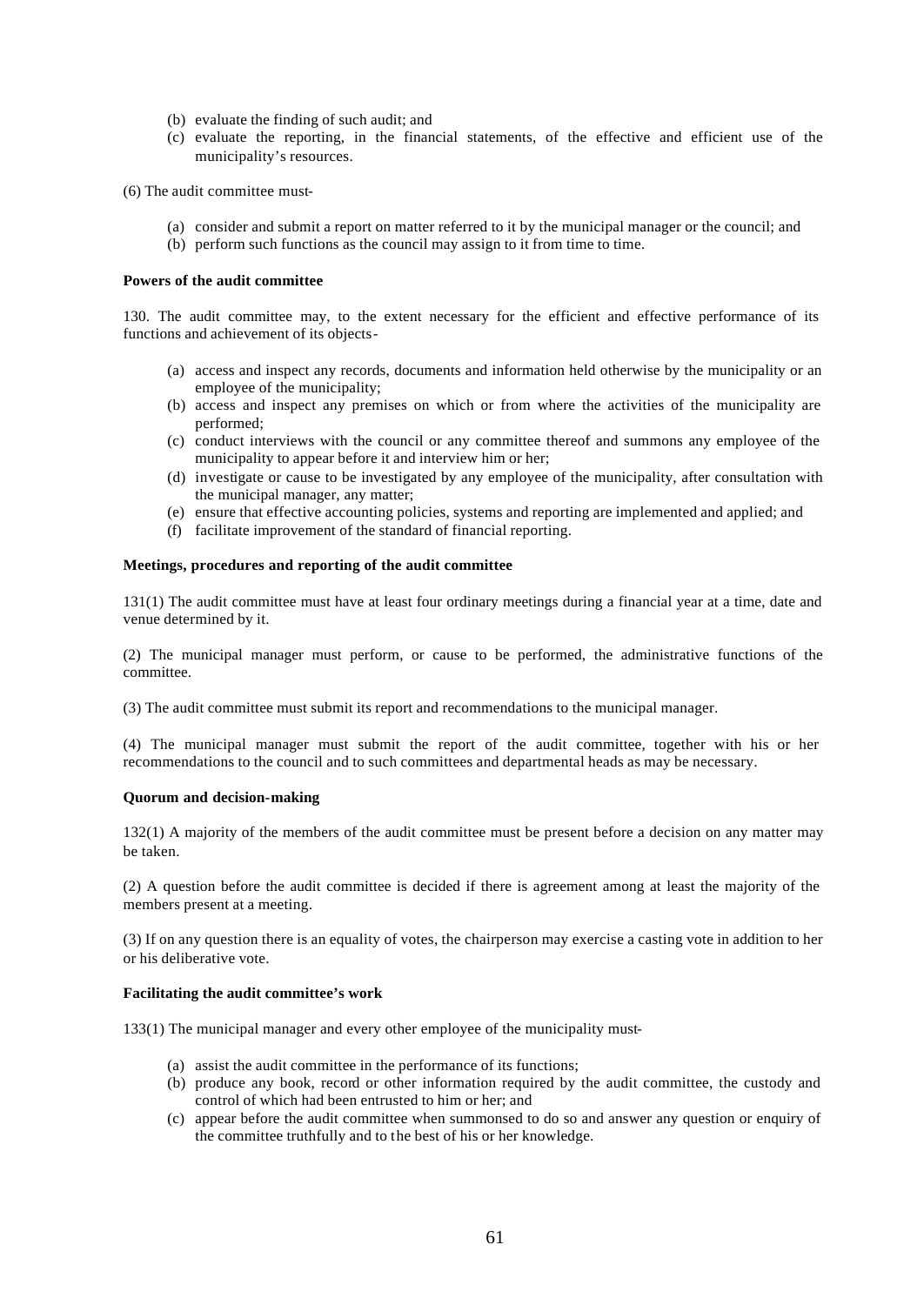(2) The municipal manager may, after consultation with the relevant departmental head, direct any employee to assist or appear before the audit committee.

### *Part 4: Finance committee in a plenary executive system*

### **Establishment of finance committee**

134.The council of a municipality that has a plenary executive system must after it elected a speaker, elect the members of the finance committee.

### **Composition of finance committee**

135(1) The council referred to in rule 134 must elect no more than 20 per cent of the councillors or 10 councillors, whichever is the least, as members of the finance committee. A finance committee may not have less than three members.

(2) The finance committee must be composed in such a way that parties and interests represented in the council are represented in the committee in substantially the same proportion they are represented in the council.

### **Object of the finance committee**

136. The object of the finance committee is to ensure adequate consideration and management of the municipality's resources and the provision of services to residents within the municipal area.

#### **Functions and powers of finance committee**

137(1) The finance committee must-

- (a) identify the needs of the municipality;
- (b) review and evaluate those needs in order of priority;
- (c) recommend to the council strategies, programmes and services to address priority needs through the integrated development plan and estimates of revenue and expenditure, taking into account any applicable national and provincial development plans; and
- (d) recommend or determine the best methods, including partnership and other approaches, to deliver those strategies, programmes and services to the maximum benefit of the community;
- (e) identify and develop criteria in terms of which progress in the implementation of the strategies, programmes and services referred to in paragraph (c) can be evaluated, including key performance indicators which are specific to the municipality and common to local government in general;
- (f) evaluate progress against the key performance indicators;
- (g) review the performance of the municipality in order to improve-
	- (i) the economy, efficiency and effectiveness of the municipality;
	- (ii) the efficiency of credit control and revenue and debt collection services; and
	- (iii) the implementation of the municipality's by-laws;
- (h) monitor the management of the municipality's administration in accordance with the policy directions of the council;
- (i) oversee the provision of services to communities in the municipality in a sustainable manner;
- (j) discharge the duties, perform the functions and exercise the powers the council may delegate to it;
- (k) annually report on the involvement of communities and community organisations in the affairs of the municipality; and
- (l) ensure that regard is given to public views and report on the effect of consultation on the decisions of the council.

(2) The finance committee must report to the council on all decisions taken by the committee.

### **Term of office of members**

138. The members of the finance committee are elected for a term ending, subject to rule 137, when the next council is declared elected.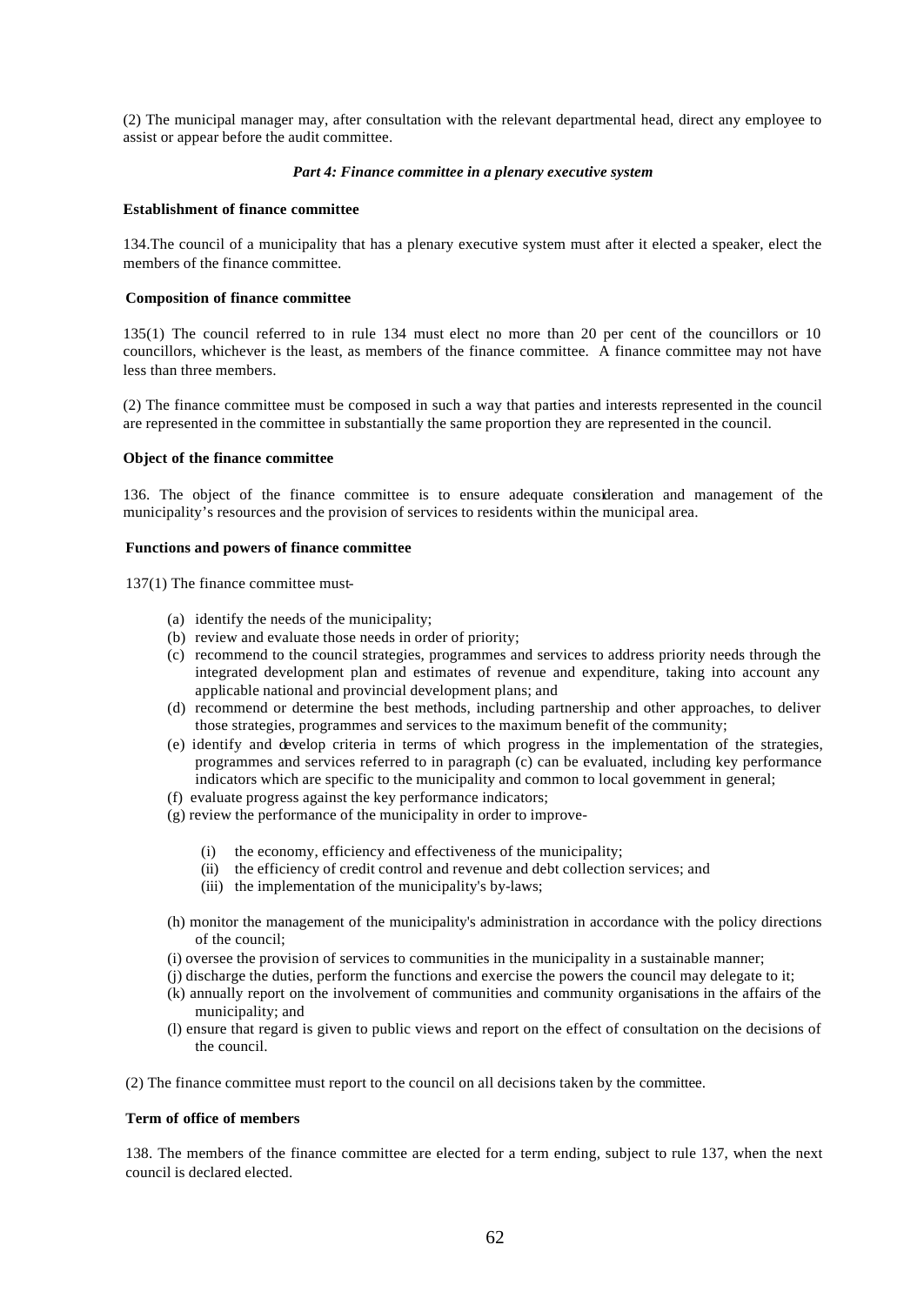## **Vacancies**

139(1) A member of a finance committee vacates office during a term if that member-

- (a) resigns as a member of the committee;
- (b) is removed from office as a member of the committee in terms of rule 92; or
- (c) ceases to be a councillor.

(2) The filling of a vacancy in an executive committee is subject to rule 133.

### **Quorum and decisions**

140(1) A majority of the members of a finance committee constitutes a quorum for a meeting.

(2) A question before the committee is decided if there is agreement among at least the majority of the members present at the meeting.

(3) If on any question there is an equality of votes, the member presiding must exercise a casting vote in addition to that member's deliberative vote.

### *Part 5:Advisory committees*

### **Establishment and disestablishment of advisory committees**

141(1) The council may at any time appoint an advisory committee of persons who are not councillors or employees of the municipality in terms of this part.

(2) The council may at any time disestablish an advisory committee established in terms of sub-rule (1).

(3) The council must, before it establishes and appoints the members of an advisory committee consider a report from the municipal manager regarding the proposed committee.

# **Report of the municipal manager about a proposed advisory committee**

142(1) The municipal manager in preparing a report contemplated in rule 139(3) must consider the need for the proposed committee, taking into account-

- (a) the extent of the powers and functions of the municipality;
- (b) the need to have professional advice when performing those powers and functions to promote efficiency and effectiveness;
- (c) the reasons why the advice needed are not provided by the employees of the municipality or its other providers, including consultants;
- (d) the available financial and administrative resources of the municipality to support the work of an advisory committee, including the preparation of agendas and minutes of the committee;
- (e) the need for the economical, efficient and effective use of resources;
- (f) the burden the workload of the proposed committee may put on its me mbers;
- (g) the need for co-ordination of decision-making at the level of the council and its structures;
- (h) possible measures to reduce the cross referral of matters between committees of the council, including the amendment of the terms of reference of one or more other committees; and
- (i) the likely improvement or deterioration in the quality and speed of decision-making if the committee is established.

(2) The report of the municipal manager must contain recommendations with regard to the matters listed in rule 143 despite any recommendation that he or she may make that the proposed committee not be established.

(3) The municipal manager must submit his or her report to the executive committee or the executive mayor or, in a municipality that has a plenary executive system, the finance committee, as the case may be.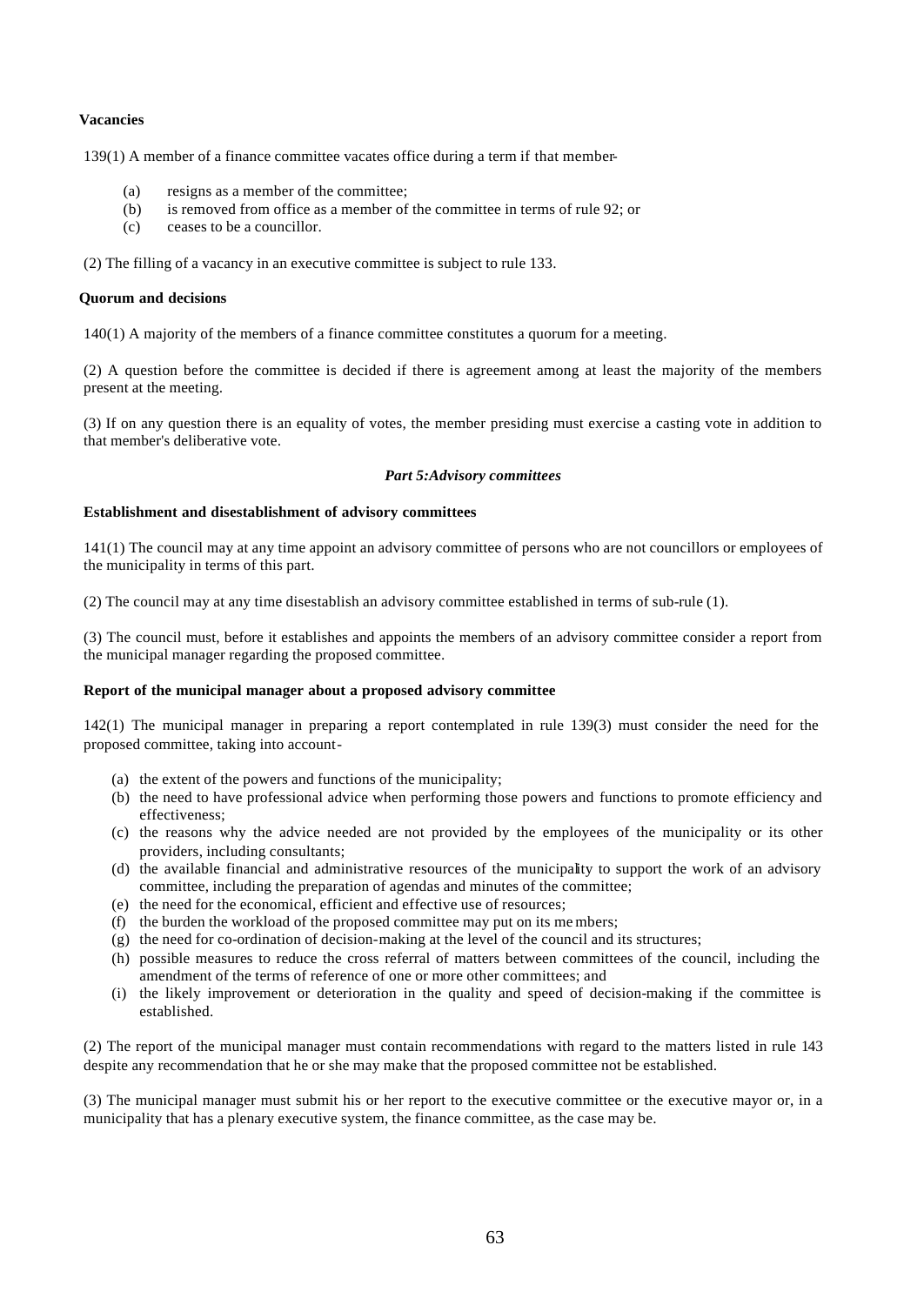(4) The executive or finance committee or the executive mayor, as the case may be, must consider the report and recommendations of the municipal manager and submit it, together with its own comment and recommendations to the council.

# **Consideration of the municipal manager's report**

143. After the council considered the municipal manager's report and the comment and recommendation of the executive or finance committee or the executive mayor, as the case may be, and the council decides to establish the committee, the council must-

- (a) determine the size of the committee;
- (b) determine the terms of reference of the committee;
- (c) determine the advice it wants from the committee;
- (d) nominate the members of the committee;
- (e) appoint from amongst those members the chairperson of the committee;
- (f) prescribe how often the committee must meet;
- (g) prescribe how often the committee must submit a report to the council;
- (h) determine the term of the committee; and
- (i) determine the remuneration (if any) of any person for serving in the committee and the conditions of such remuneration, provided that the council may decide that only the travelling cost, at tariffs determined by the council, and reasonable out of pocket expenses of such person in connection with his or her membership of the committee be paid.

#### **Term of office of members**

144. The members of an advisory committee is appointed for a period determined by the council, subject to rule 145.

## **Vacancies**

145(1) A member of an advisory committee vacates office during a term if that member-

- (a) resigns as a member of the committee; or
- (b) is removed from office as a member of the committee.
- (2) The filling of a vacancy in an advisory committee is subject to rule 143(a).

### **Quorum and decisions**

146(1) A majority of the members of an advisory committee constitutes a quorum for a meeting.

(2) A question before the committee is decided if there is agreement among at least the majority of the members present at the meeting.

#### *Part 6: Ad hoc committees*

## **Establishment and disestablishment of ad hoc committees**

147(1) The council or the executive committee or, where the municipality has a plenary executive, the finance committee may at any time establish an ad hoc committee to deal with or advise it with regard to a particular matter.

(2) An ad hoc committee ceases to exist when-

- (a) it furnishes its final report to the council or committee that established it; or
- (b) the council or committee that established it, disestablishes it;

# **Terms of reference of ad hoc committees**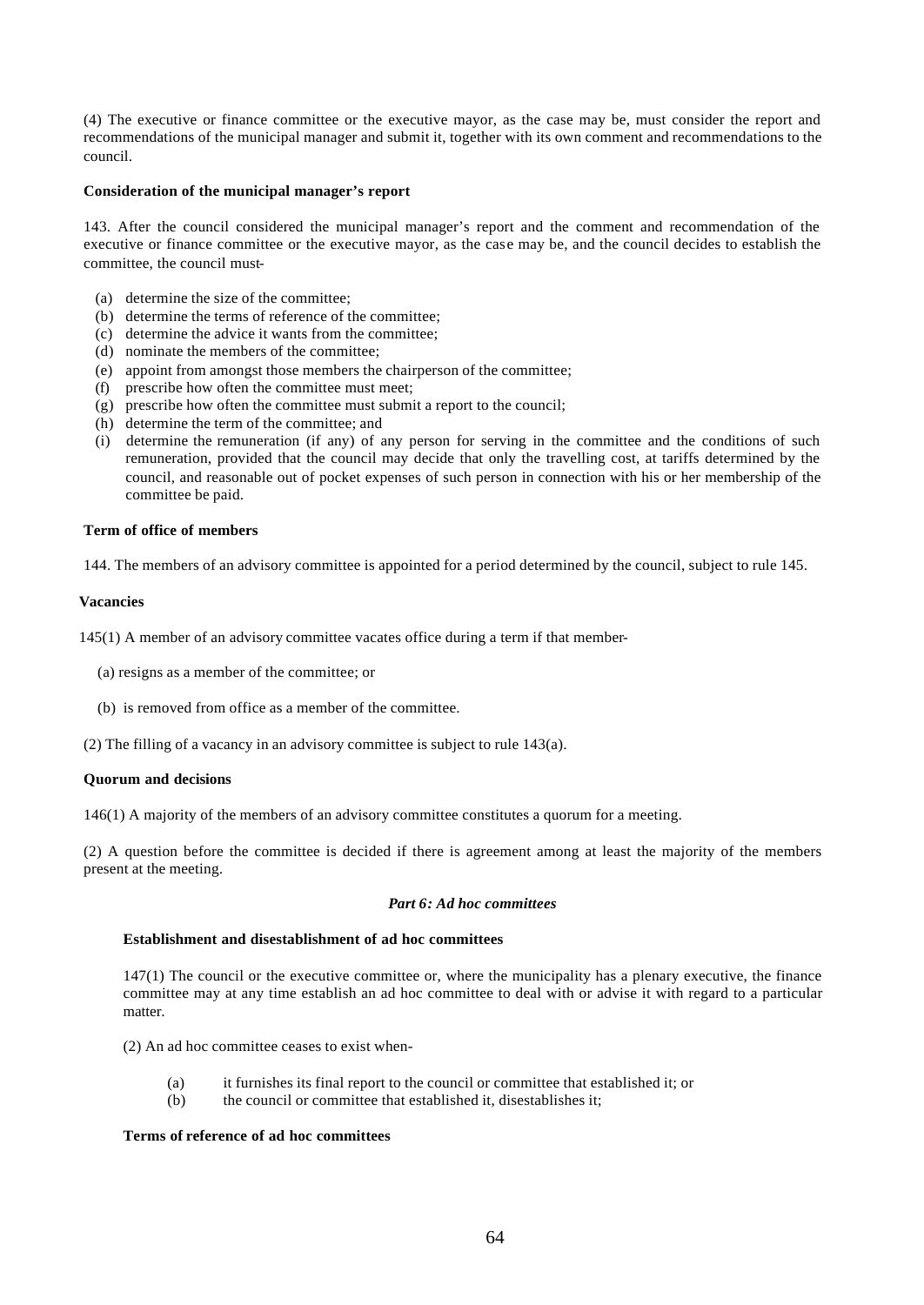148. The council or committee that establishes an ad hoc committee must determine the terms of reference of that ad hoc committee when it establishes it.

### **Removal from office of members of ad hoc committees**

149. The council or committee that establishes an ad hoc committee may at any time remove one or more of the members from the committee.

# *Part 7: Ward committees*

### **Making the decision to establish ward committees**

150(1) The council must, not later than twelve moths after its election, decide whether to establish a ward committee system.

(2) For the purpose of making the decision in terms of sub-rule (1) the municipal manager must submit a report to the council.

(3) The municipal manager in preparing a report contemplated in sub-rule (1) must consider the need for ward committees, taking into account-

- (a) the extent of the area and powers and functions of the municipality;
- (b) the need to empower the residents and community organisations within the municipality to participate in decision-making that affects them;
- (c) the need to improve access for disadvantaged persons to decision-making systems;
- (d) the efficacy of other methodologies of promoting public participation in local government matters used in and by the municipality;
- (e) the need to improve communication between the municipality and the residents and community organisations in the municipal area;
- (f) the need to foster transparency and improve accountability of the municipality;
- (g) the need for the municipality to consult the residents and community organisations within its area about the level, quality and coverage of services;
- (h) the need to improve responsiveness in the municipality;
- (i) the available financial and administrative resources of the municipality to support the work of ward committees, including the preparation of agendas and minutes of such committees;
- (j) the administrative support that the municipality can provide and the capacity-building role that it can play;
- (k) the need for the economical, efficient and effective use of resources; and
- (l) the likely improvement or deterioration in the quality, speed and legitimacy of decision-making if ward committees are established.

(4) The municipal manager must submit his or her report to the executive committee or the executive mayor or, if the municipality has a plenary executive system to the council, as the case may be.

(5) The executive committee or the executive mayor, as the case may be, must consider the report and recommendations of the municipal manager and submit it, together with its own comment and recommendations to the council.

### **Consideration of the municipal manager's report**

151(1) After the council considered the municipal manager's report and the comment and recommendation of the executive committee or the executive mayor, as the case may be, the council must take a decision. If the council adopts the system it must determine the size of every ward committee.

(2) When the council approves the ward committee system, it must assign each one of the councillors elected to proportionally represent a party in the council, to a ward.

(3) The councillor assigned in terms of sub-rule (2) must assist the councillor for that ward (in this part the "chairperson") to manage the ward committee in that ward.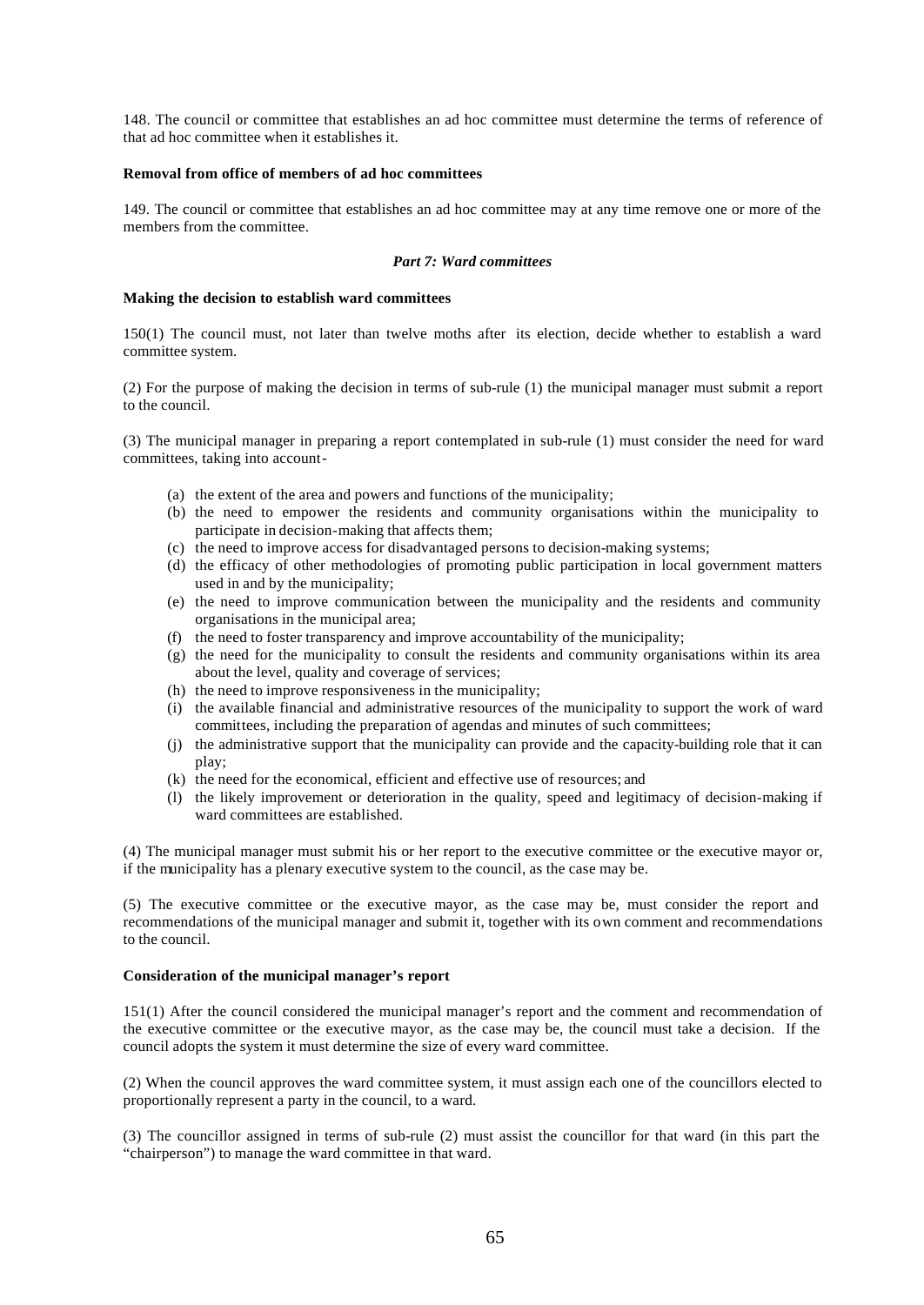(4) The council must assign a traditional leader to the ward that includes the bulk of the area of the traditional authority which that leader represents in the council, provided that where the area of the traditional authority falls in more than one ward, the traditional leader may serve as a member of the ward committee for all those wards.

(5) A councillor representing a ward may, if the council rejects the system, establish a ward committee for his or her ward.

### **Object and objectives of ward committees**

152(1) The object of the ward committee system is to enhance participatory democracy in local government.

- (2) A ward committee must strive to-
	- (a) express the needs and concerns of the residents within the ward it represents;
	- (b) identify development priorities in its ward;
	- (c) establish dialogue with the council, through the ward councillor, to ensure that the municipality-
		- (i) respond to the needs and concerns of the resident within the ward;
		- (ii) involve the residents in the ward in identifying and prioritising needs;
		- (iii) identify resources in the ward for meeting needs;
		- (iv) promote accountability of the municipality to the residents of the ward; and
		- (v) assist residents in the ward to access municipal services;
	- (d) monitor municipal programmes and services in its ward; and
	- (e) promote friendly relations between the residents in its ward, the municipality and community organisations.

#### **Determination of time, date and venue of meetings**

153(1) The chairperson, after consultation with the councillor referred to in rule 151(2) and any traditional leader in terms of rule 151(3), determines the date, time and venue of ward committee meetings, provided that-

- (a) a ward committee must meet in the ward concerned; and
- (b) a ward committee meeting may not be held on the same day as a council meeting.

(2)The provisions of rule 2(3) are applicable to the determination of the venue of a ward committee meeting.

(3) The chairperson must, if a majority of the members of the ward committee requests him or her in writing to convene a special ward committee meeting convene a special ward committee meeting on a date set out in the request and at a time and venue determined by him or her.

#### **Frequency of meetings**

154. A ward committee must meet as often as is necessary but at least six times during any year.

## **Meetings are open to the public and the media**

155. The meetings of a ward committee are open for the residents of that ward and the media.

### **Conduct of members of ward committees**

156. The provisions of the code of conduct and rule 29 are as far as it can be applied, applicable to the members of a ward committee.

# **Notice of meetings of ward committees**

157(1) The chairperson must give notice of every ward committee meeting to every ward committee member, provided that where a ward committee has designated a secretary in terms of rule 159, the secretary must give such notice.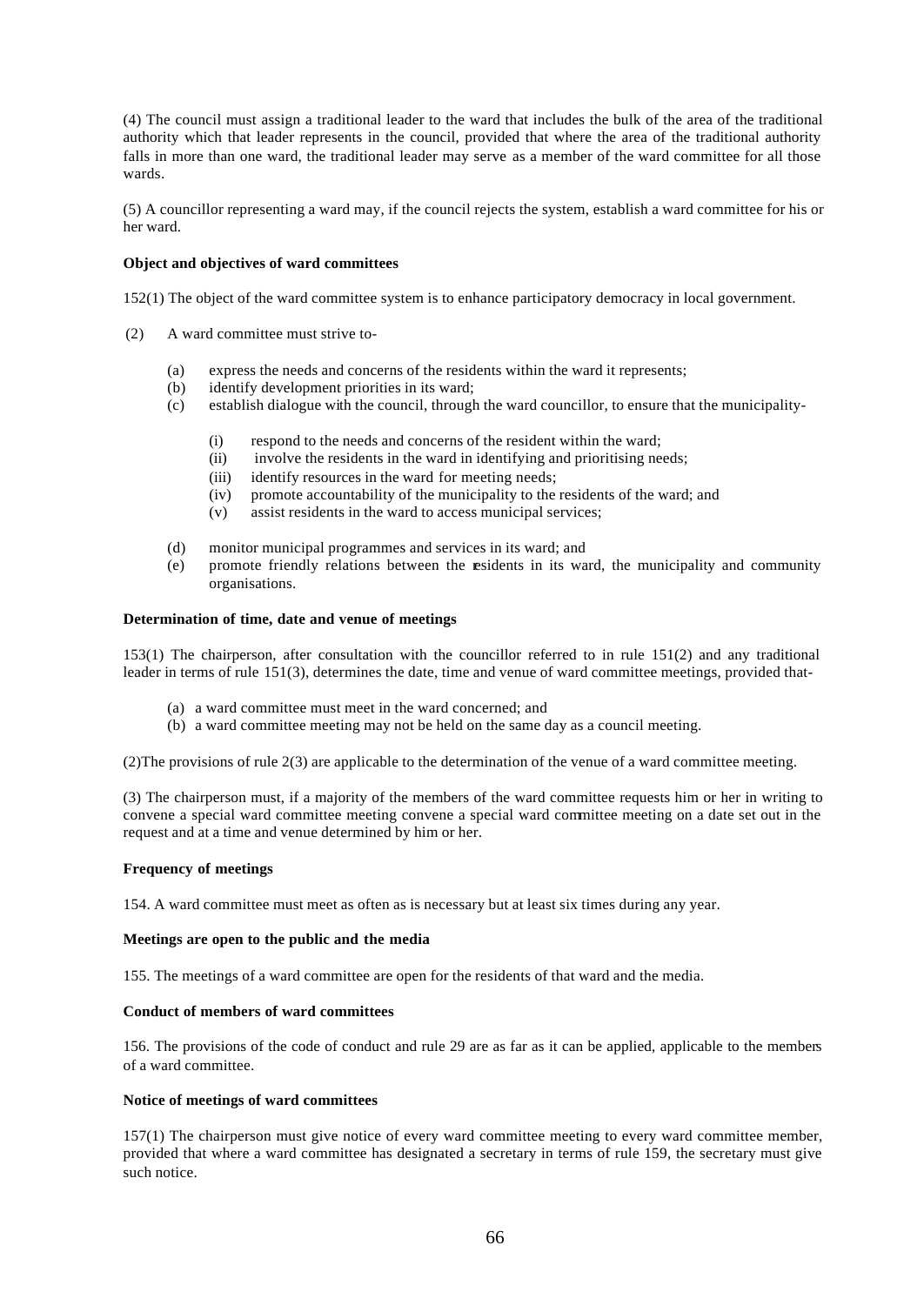(2) Notice in terms of sub-rule (1) must be given at least twenty-four hours before the meeting.

### **Quorum and decision-making**

158(1) A majority of the members of a ward committee constitute a quorum.

(3) A question before a ward committee is decided if there is agreement among the majority of the members present at a meeting.

(3) If on any question before a ward committee there is an equality of votes, the chairperson has a casting vote.

### **Minutes of meetings**

159(1) The chairperson must ensure that minutes of meetings of the ward committee is kept.

(2) A ward committee may for the purpose of sub-rule (1) designate one of its members as the secretary of the committee.

## **Election of members of a ward committee**

160(1) A ward must, at the first constituency meeting in terms of rule 8, and thereafter as often as it is necessary, elect the members of the ward committee.

(2) The notice for a meeting in terms of sub-rule (1) must-

- (a) state that a ward committee will be elected at that meeting;
- (b) call for written nominations of candidates for the ward committee, signed by the candidate and at least two other voters registered in that ward, to be delivered in a sealed envelope at a specified time at a specified address within the ward concerned; and
- (c) specify the address in that ward where nomination forms will be available and the hours during which such forms would be available at that address.

(3) The municipal manager must design a nomination form and make a sufficient supply thereof available to every councillor representing a ward not later than the date of the publication of the notice of a constituency meeting referred to in sub-rule (1).

(4) At the constituency meeting for a ward the chairperson must open and read out the name of every person that was nominated and verify that he or she and the seconders that signed his or her nomination are voters registered in that ward.

(5) The chairperson must reject any nomination that does not comply with these rules.

(6) The chairperson may select from amongst the persons present one or more persons who had not been nominated as candidates for the election to assist him or her with the counting of the votes.

(7) Every voter registered in the ward concerned has one vote in respect of every seat in the ward committee.

(8) As soon as all the nominations had been verified, the chairperson must read the names of the nominees in alphabetical order.

(9) After the chairperson has called the name of a candidate in terms of sub-rule (8) the voters registered in that ward and who is present at that meeting, cast their vote by show of hands in respect of that name. The chairperson must ensure that the number of votes in favour of every candidate is recorded.

(10) After the vote had been conducted in respect of every candidate, the chairperson must determine the result and announce the names of those persons who had accrued the most votes in descending order until the number of members of the ward committee had been reached.

#### **Ward committee members must attend constituency and committee meetings**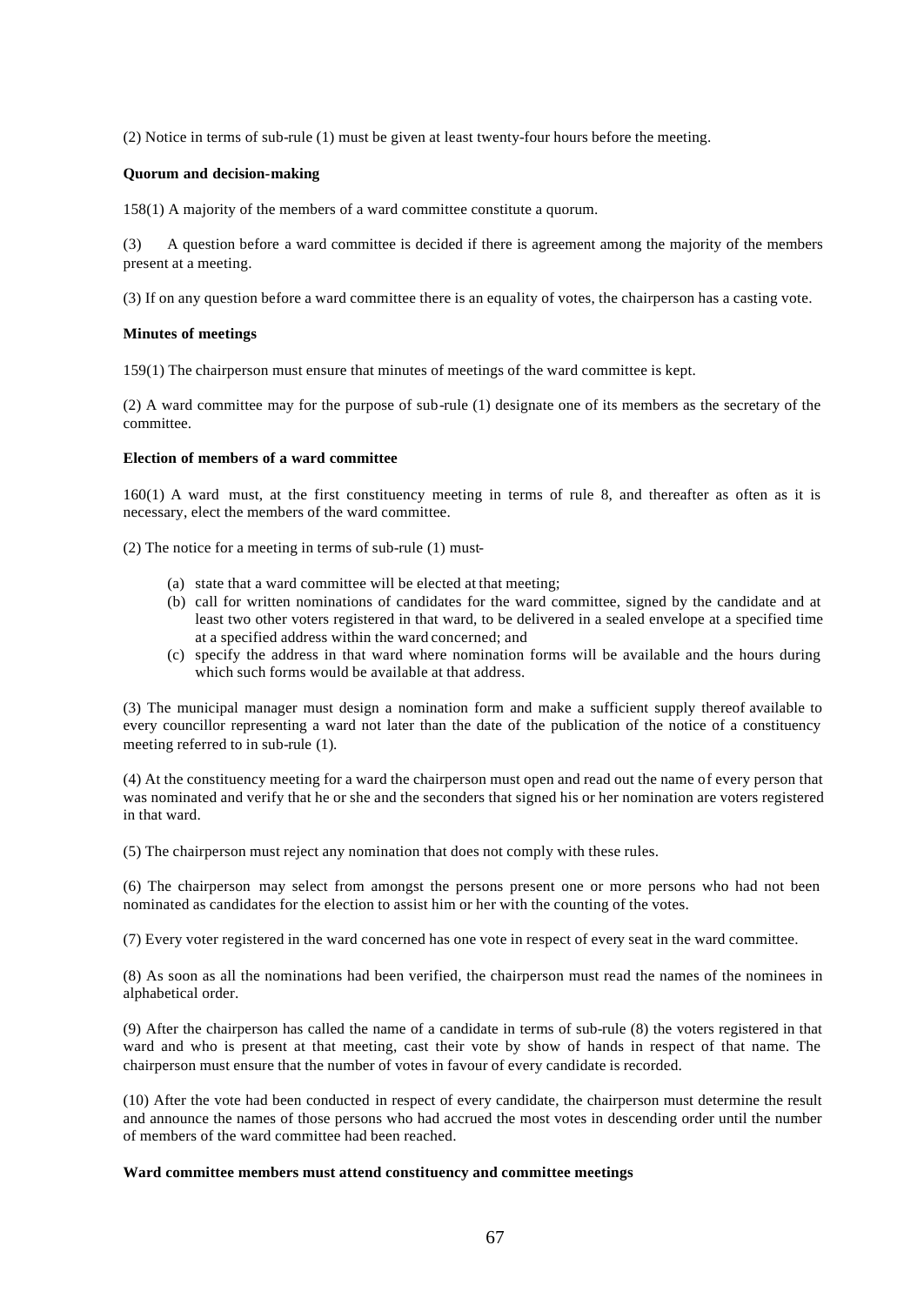161(1) A member of a ward committee must attend every constituency and ward committee meeting of that ward, unless he or she had tendered an application for leave of absence before the commencement of a constituency meeting with the chairperson.

(2) A ward committee may remove a member of the committee if he or she had been absent-

- (a) without leave from three or more consecutive ward committee meetings; or
- (b) with leave from six or more consecutive ward committee meetings.

#### **Term of office of ward committees**

162(1) Subject to sub-rule (2) a ward committee member is elected and serves as a member for a period of two years.

(2) A member of a ward committee vacates office if he or she-

- (a) is removed from the committee in terms of sub-rule (1);
- (b) resigns as member;
- (c) ceases to be registered as a voter in that ward;
- (d) if the ward committee is dissolved in terms of rule 164; or
- (e) is removed from the committee at any time during a vote at a constituency meeting for that ward.

(3) A vacancy occurring in terms of sub-rule (2)(a) to (c) is filled at the first constituency meeting for that ward next ensuing. A vacancy in terms of sub-rule (2)(e) is filled at the meeting where the member was removed.

(4) A casual vacancy arising in a ward committee is filled in the accordance with the procedure contained in rule 160, provided that in the case of a vacancy in terms of sub-rule (2)(e), nominations are called and made at the meeting where the vacancy occurs.

(5) A person elected in terms of sub-rule (4) to fill a casual vacancy in a ward committee serve for the unexpired term of his or her predecessor.

#### **Functions and powers of a ward committee**

163(1) A ward committee may-

- (a) make recommendations on any matter affecting its ward to the chairperson or, through the chairperson, to the council or a committee of the council;
- (b) organise in its ward campaigns, competitions and celebrations to promote pride in and the cleanliness and elegance of the ward and the municipality;
- (c) supply to residents within the ward information of municipal services in the ward and events regarding the ward or the municipality generally;
- (d) promote the conservation and development of cultural, natural and historical heritage within its ward;
- (e) perform such functions and exercise such powers as the council may delegate to it;
- (f) organise constituency meetings in its ward;
- (g) establish sub-committees of its members and other residents of the ward to investigate and make recommendations to it regarding any matter relevant to the objectives of the ward committee;
- (h) establish sub-committees of persons representing any readily identifiable group of residents in the ward, whether they are organised or not, that share common economic or social interests or conditions;
- (i) organise in its ward and lodge petitions to support or oppose any resolution taken or about to be taken by the council or any other public body that will affect its ward;
- (j) respond to any invitation of the municipality or another public body to comment on, make representations concerning or object to any resolution the municipality or that other body must take or had taken;
- (k) attend and participate in any public hearing through a delegation appointed by it;
- (l) delegate one or more of its members to attend any council or committee meeting;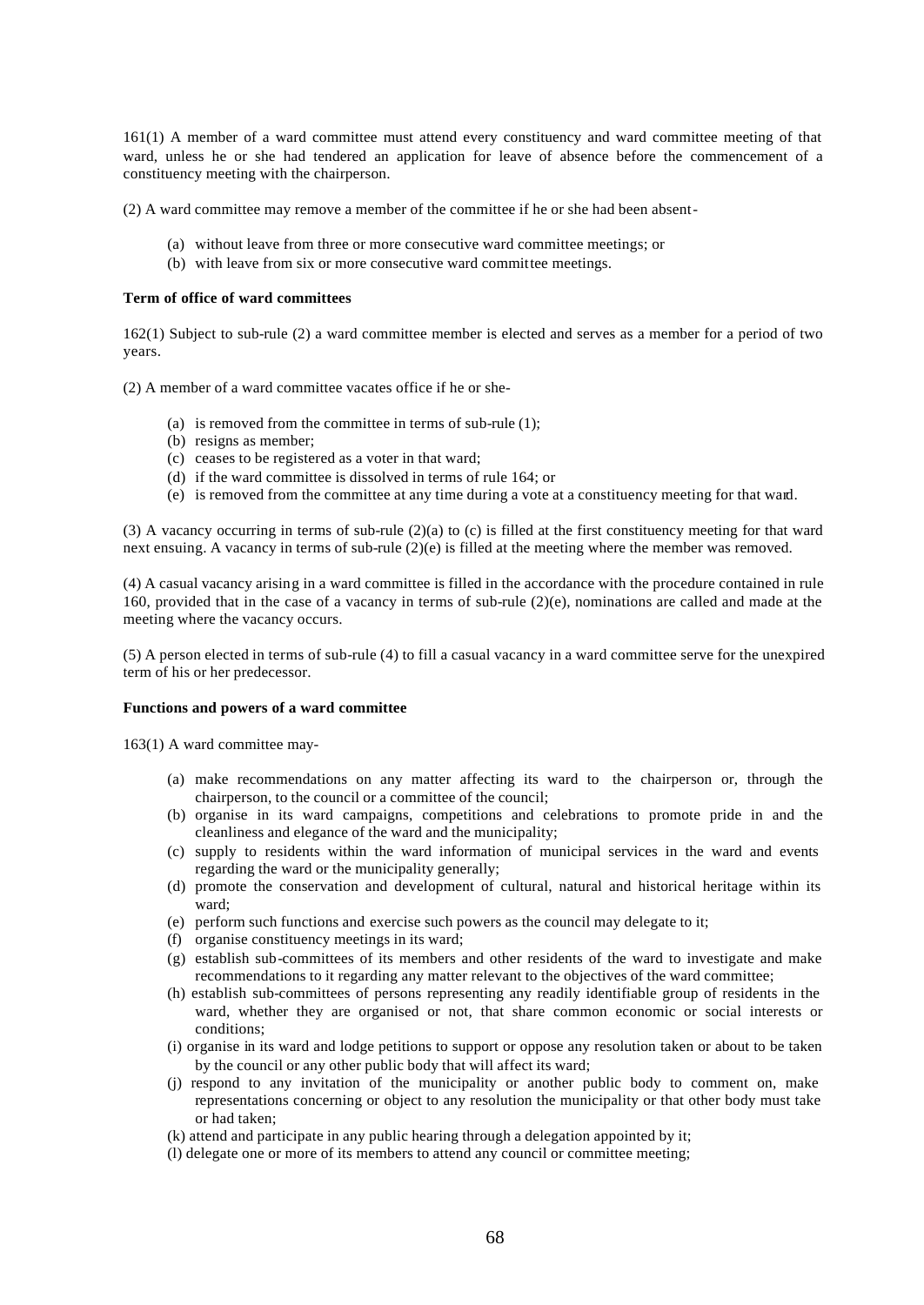- (m) file complaints on any matter within the authority of the municipality with the appropriate department or the municipal manager;
- (n) apply to the council to delegate any function or power of the municipality in respect of its ward to it;
- (o) cooperate with any other ward committee within the municipal area;
- (p) invite the municipal manager or a departmental head of the municipality or any office-bearer of the municipality to attend any of its meetings; and
- (q) engage with the municipal manager or departmental heads of the municipality about a particular matter regarding the ward.

(2) Whenever a ward committee makes a recommendation on a matter affecting its ward through the chairperson, the chairperson must submit a motion regarding that matter in terms of rule 54 to the municipal manager.

# **Dissolution of ward committee**

164(1) A ward committee may be dissolved by resolution taken by the majority of the voters registered in that ward present at a constituency meeting.

(2) A ward committee may dissolve itself by resolution of the majority of the members of a ward committee during a ward committee meeting.

(3) Whenever the council is of the opinion that a ward committee is not fulfilling its object, it must, before it takes a resolution on the dissolution of that committee give the committee an opportunity to respond to the allegation in writing.

#### **Monitoring of ward committees**

165(1) The speaker must as often as is necessary but at least once a year, call a meeting of all the chairpersons of ward committees.

(2) At a meeting in terms of sub-rule (1) the meeting must evaluate the performance of ward committees and make appropriate recommendations to the council.

### **Facilitation of ward committee's work**

166. The council may in its own discretion provide for assistance to ward committees.

#### *Part 8: Committee to draft integrated development plan*

#### **Establishment of committee to draft integrated development plan**

167(1) This part applies only to a municipality that has a plenary executive system.

(2) In a municipality that has a collective executive system, the executive committee must manage the drafting of the integrated development plan of the municipality. In a municipality that has a mayoral executive system, the executive mayor must manage the drafting of the integrated development plan.

# **Making the decision to establish the committee**

168(1) The council must, when it establishes a committee to manage the drafting of the integrated development plan, take the following factors into account-

- (a) the available financial and administrative resources of the municipality to support the work of the committee, including the preparation of agendas and minutes of the committee;
- (b) the need for the economical, efficient and effective use of resources;
- (c) the burden the workload of the proposed committee may put on its members;
- (d) the need for coordination of decision-making at the level of the council and its structures;
- (e) possible measures to reduce the cross referral of matters between committees of the council, including the amendment of the terms of reference of one or more other committees; and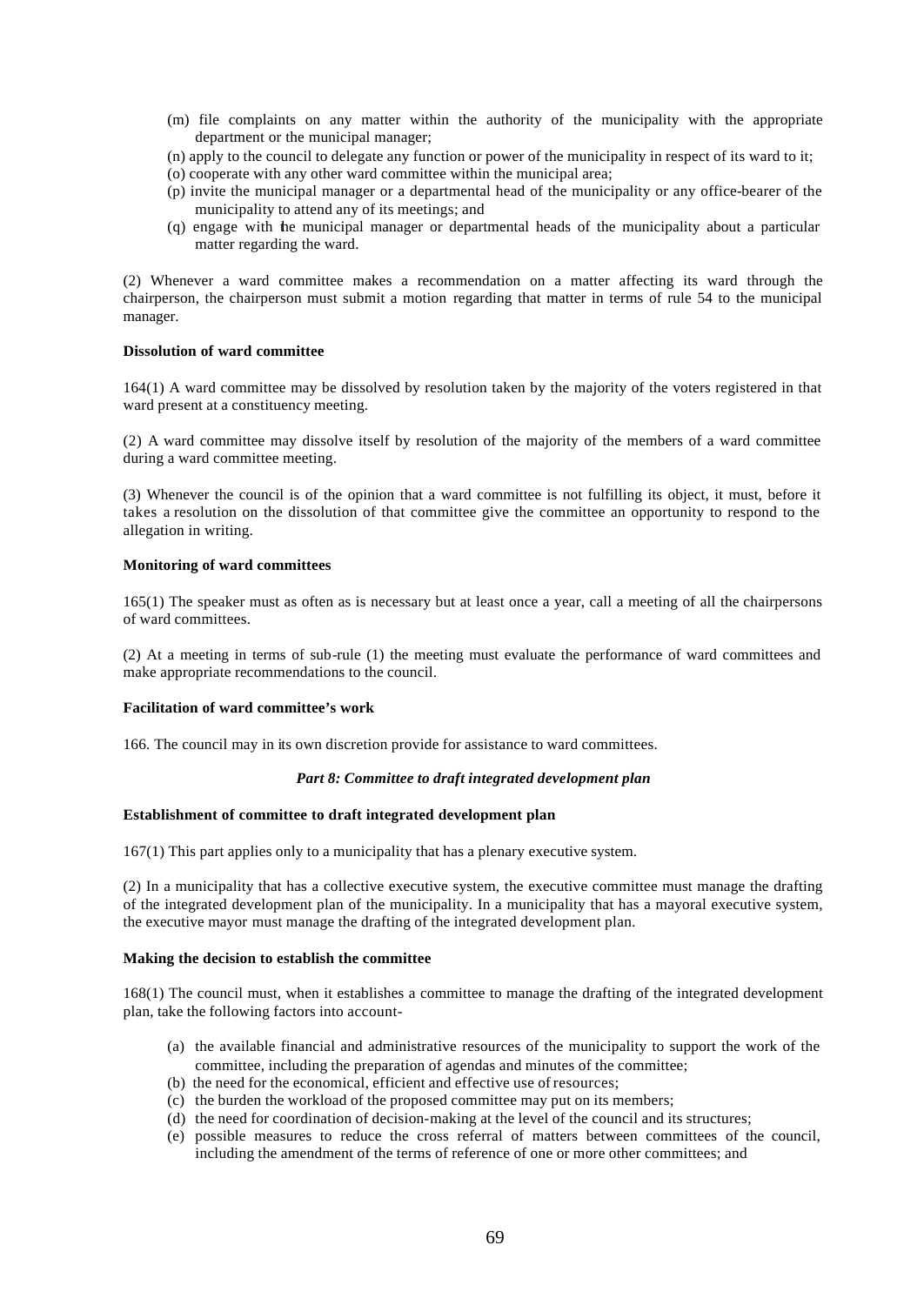- (f) the likely improvement or deterioration in the quality and speed of decision-making if the committee is established.
- (2) The council must-
	- (a) determine the size of the committee;
	- (b) determine the terms of reference of the committee;
	- (c) determine the powers it delegates to the committee (if any);
	- (d) elect or elect and appoint the members of the committee;
	- (e) appoint from amongst those members the chairperson of the committee;
	- (f) prescribe how often the committee must meet;
	- (g) consider authorising the committee to appoint persons who are not councillors or employees of the municipality as members of the committee; and
	- (h) prescribe how often the committee must submit a report to the council.

(3) If the council at any time authorises the committee to appoint persons who are not councillors or employees of the municipality as members of the committee, it must-

- (a) determine the qualifications, experience, specialised knowledge, demonstrated abilities or potential and other attributes such person must have to be appointed to the committee;
- (b) determine the procedure for selecting and appointing any such person; and
- (c) determine the remuneration (if any) of any such person for serving in the committee and the conditions of such remuneration, provided that the council may decide that only the travelling cost, at tariffs determined by the council, and reasonable out of pocket expenses of such person in connection with his or her membership of the committee be paid.

## **Determining the size of the committee**

169(1) No more than twenty percent of the councillors of the council or ten councillors, whichever is the least, may be elected as members of the committee provided that the committee must have at least three members who are councillors.

(2) If the council authorises the committee to appoint persons in terms of rule  $168(2)(g)$  as members of the committee, it must determine the upper limit of the number of appointments that may be made, provided that-

- (a) the number of councillors who may serve on the committee is reduced with a corresponding number; and
- (b) the number of councillors serving in a committee always exceeds the number of other persons in that committee.

(3) No reduction of the number of councillors in terms of sub-rule (2) may be done if the committee has only three councillors as members, provided that the number of committee members who are not councillors or employees may not exceed two persons.

#### **Election system and election of members of a committee**

170(1) The members of the committee who are councillors must be elected according to a system that ensures that the parties and interests reflected in the council are fairly represented in that committee.

(2) The speaker, mayor or executive mayor, as the case may be, may not be elected as a member of the committee.

(3) Immediately after the council determined the election system in terms of sub-rule (1) the council must elect the members of the committee.

#### *Part 9: Committee to draft performance management system*

#### **Establishment of committee to draft performance management system**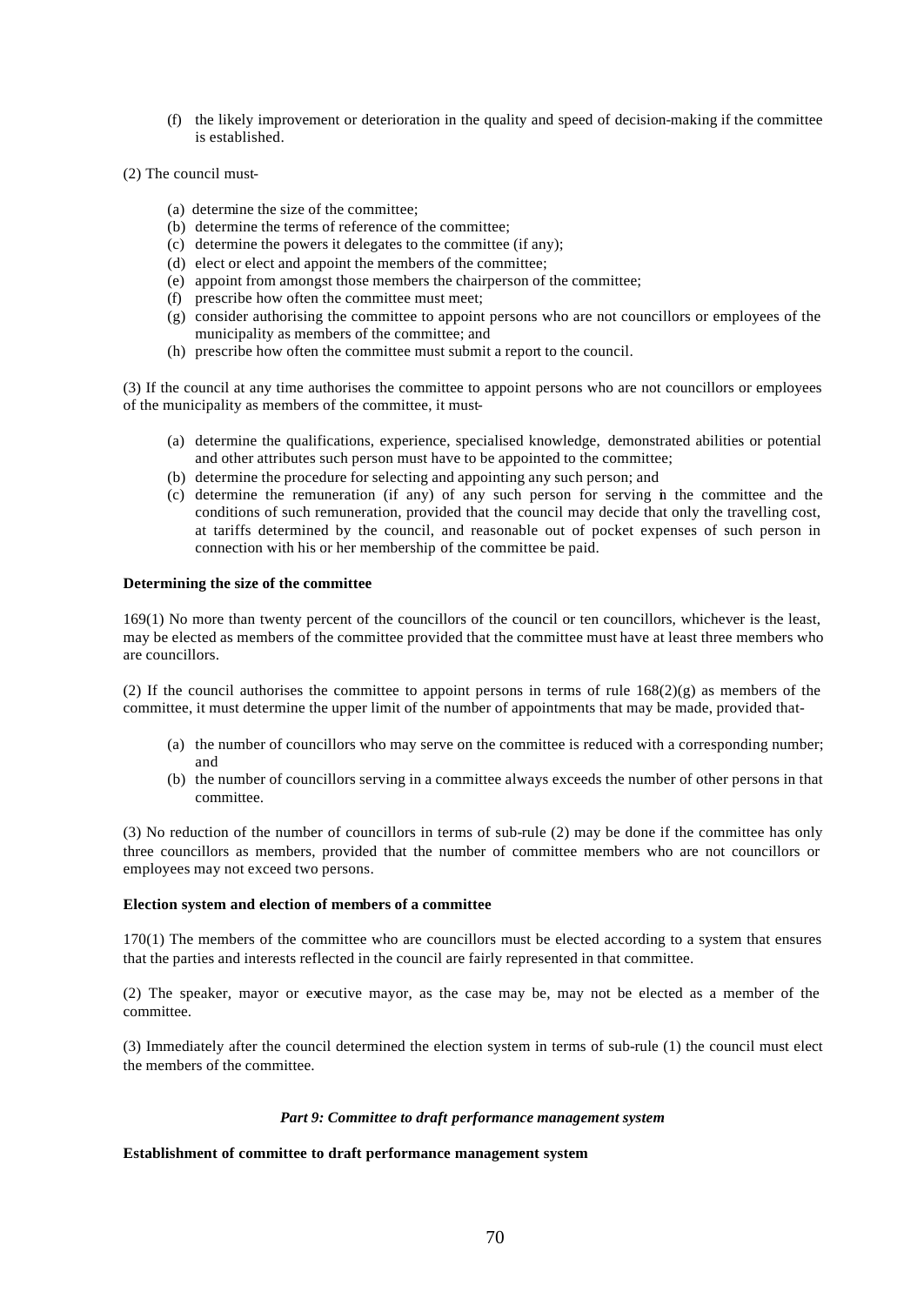171(1) This part applies only to a municipality that has a plenary executive system.

(2) In a municipality that has a collective executive system, the executive committee must manage the drafting of the performance management system of the municipality. In a municipality that has a mayoral executive system, the executive mayor must manage the drafting of the performance management system.

### **Making the decision to establish the committee**

172(1) The council must, when it establishes a committee to manage the drafting of the performance management system, take the following factors into account-

- (a) the available financial and administrative resources of the municipality to support the work of the committee, including the preparation of agendas and minutes of the committee;
- (b) the need for the economical, efficient and effective use of resources;
- (c) the burden the workload of the proposed committee may put on its members;
- (d) the need for co-ordination of decision-making at the level of the council and its structures;
- (e) possible measures to reduce the cross referral of matters between committees of the council, including the amendment of the terms of reference of one or more other committees; and
- (f) the likely improvement or deterioration in the quality and speed of decision-making if the committee is established.

(2) The council must -

- (a) determine the size of the committee;
- (b) determine the terms of reference of the committee;
- (c) determine the powers it delegates to the committee (if any);
- (d) elect the members of the committee;
- (e) appoint from amongst those members the chairperson of the committee;
- (f) prescribe how often the committee must meet;
- (g) consider authorising the committee to appoint persons who are not councillors or employees of the municipality as members of the committee; and
- (h) prescribe how often the committee must submit a report to the council.

(3) If the council at any time authorises the committee to appoint persons who are not councillors or employees of the municipality as members of the committee, it must-

- (a) determine the qualifications, experience, specialised knowledge, demonstrated abilities or potential and other attributes such person must have to be appointed to the committee;
- (b) determine the procedure for selecting and appointing any such person; and
- (c) determine the remuneration (if any) of any such person for serving in the committee and the conditions of such remuneration, provided that the council may decide that only the travelling cost, at tariffs determined by the council, and reasonable out of pocket expenses of such person in connection with his or her membership of the committee be paid.

### **Determining the size of the committee**

173(1) No more than twenty percent of the councillors of the council or ten councillors, whichever is the least, may be elected as members of the committee provided that the committee must have at least three members who are councillors.

(2) If the council authorises the committee to appoint persons in terms of rule  $172(2)(g)$  as members of the committee, it must determine the upper limit of the number of appointments that may be made, provided that-

- (a) the number of councillors who may serve on the committee is reduced with a corresponding number; and
- (b) the number of councillors serving in a committee always exceeds the number of other persons in that committee.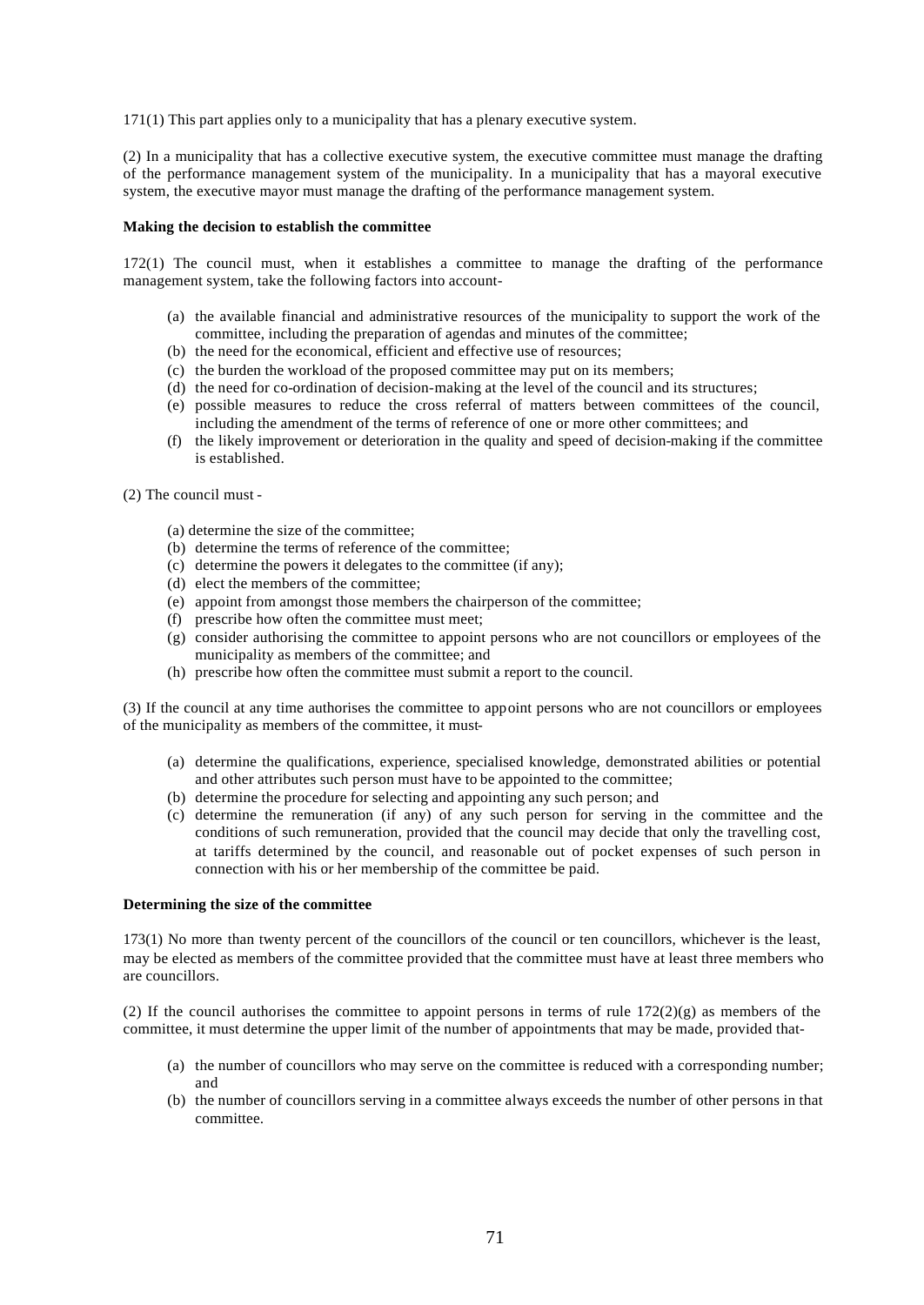(3) No reduction of the number of councillors in terms of sub-rule (2) may be done if the committee has only three councillors as members, provided that the number of committee members who are not councillors or employees may not exceed two persons.

#### **Election system and election of members of a committee**

174(1) The members of the committee who are councillors must be elected according to a system that ensures that the parties and interests reflected in the council are fairly represented in that committee.

(2) The speaker, mayor or executive mayor, as the case may be, may not be elected as a member of the committee.

(3) Immediately after the council determined the election system in terms of sub-rule (1) the council must elect the members of the committee.

# **CHAPTER 12**

#### **REPORTS**

#### **Reports of the executive committee/executive mayor/finance committee**

175(1) The executive committee or the executive mayor or a section 79-committee if the municipality has a plenary executive system, as the case may be, must submit a report on its decisions and recommendations on the matters considered by it, at every ordinary council meeting.

(2) A section 79-committee in a municipality that has a collective executive system must submit a report on its decisions and recommendations on the matters considered by it at every ordinary meeting of the executive committee after it had a meeting.

(3) A section 79-committee in a municipality that has a mayoral executive system, must submit a report on its decisions and recommendations on the matters considered by it as often as it had a meeting to the executive mayor.

(4) Unless a matter is submitted to the council or the executive committee or the executive mayor, as the case may be, for information only, the report of a committee on any matter must contain a recommendation.

## **Delivery of reports of committees**

176(1) Except a report accepted by the speaker or chairperson in the case of a committee as a matter of urgency, a report of a committee in terms of rule 175 is delivered to the council or the executive committee, as the case may be, together with the agenda for the meeting where it must be considered.

(2) The municipal manager must deliver a report in terms of rule 175 of a section 79-committee in a mayoral executive system to the executive mayor upon receipt thereof.

# **Submission of committee reports**

177(1) The report of-

- (a) the executive committee or the executive mayor or a section 79-committee in a municipality that has a plenary executive system, as the case may be, is submitted for consideration of the council; and
- (b) a section 79-committee in the case of a municipality that has a collective executive system, is submitted for consideration by the executive committee

by the chairperson of the committee concerned, or a member of such committee designated by her or him, or the executive mayor, as the case may be, by proposing: " I propose that the report of the committee be considered".

- (2) A proposal in terms of sub-rule (1)-
	- (a) may not be discussed; and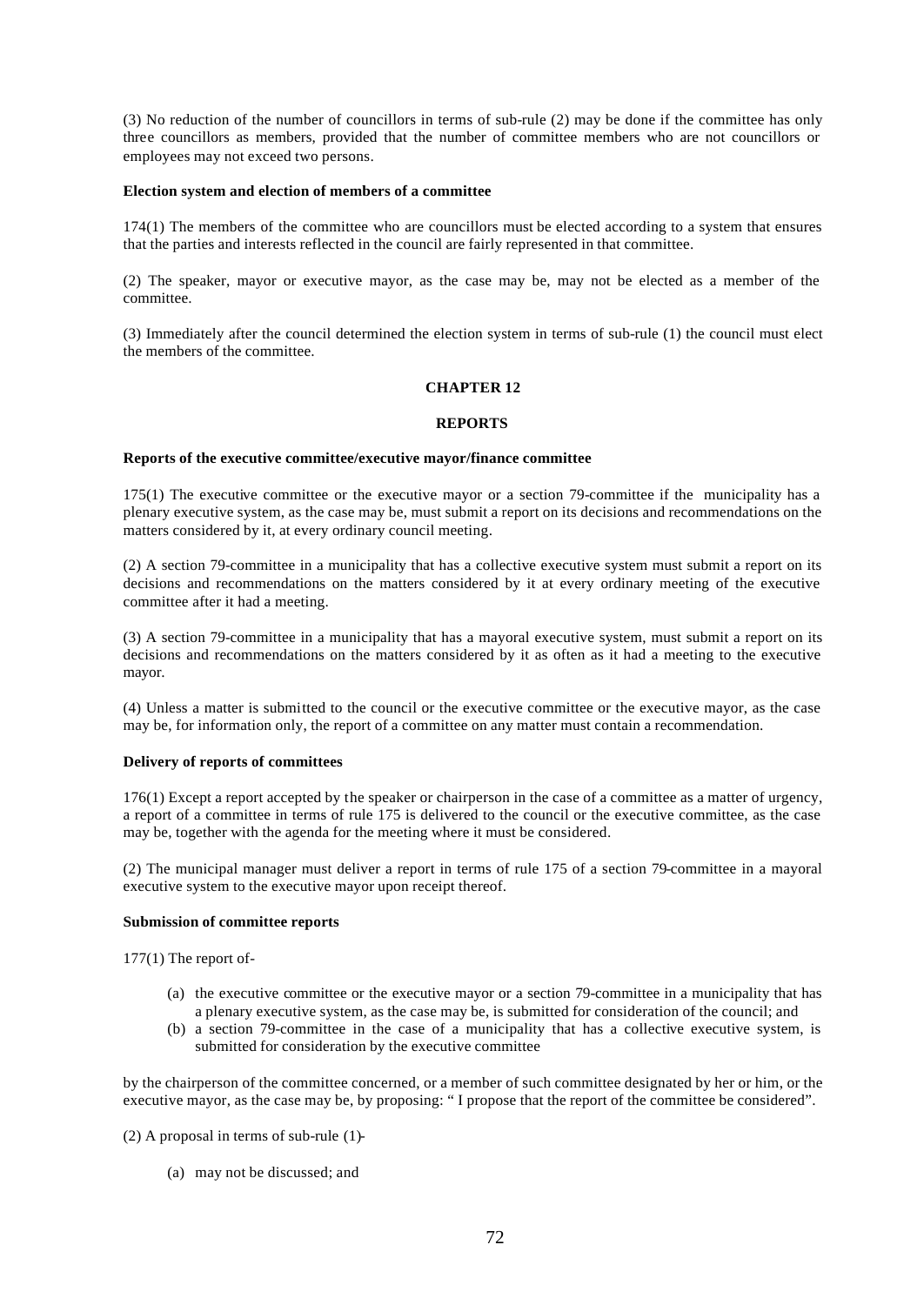(b) is deemed seconded once made.

### **Considering a committee report**

178(1) When a report in terms of rule 175 is considered, the speaker or mayor, as the case may be, must-

- (a) put the matters contained in that report not disposed of by the committee or the executive mayor, as the case may be, in terms of its delegated or statuary powers, one after the other; and
- (b) thereafter put the matters disposed of by the committee or executive mayor, as the case may be, in terms of its delegated or statuary powers, one after the other.

(2) The speaker or mayor, as the case may be, may alter the sequence of the matters dealt with in a committee report at his or her own discretion.

(3) The section of a report referred to in sub-rule (1)(b) is considered in terms of rule 188.

(4) The report and recommendation of a committee or the executive mayor, as the case may be, on a matter is deemed proposed and seconded.

(5) When a recommendation referred to in sub-rule (4) is adopted, it becomes a council resolution.

(7) During the consideration of a matter in terms of sub-rule (4)-

- (a) the mayor or chairperson of the committee or a member of the committee designated by him or her or the executive mayor, as the case may be, may speak for 10 minutes on any matter contained in such report despite any other provisions to the contrary herein contained; and
- (b) a councillor may demand that his or her opposition to a recommendation and resolution be recorded in the minutes.

(8) The chairperson of the committee concerned or the executive mayor, as the case may be, may at any time during the debate on a matter-

- (a) request that the matter be withdrawn and referred back to the committee or the executive mayor, as the case may be, for further consideration; or
- (b) amend a recommendation contained in such report

with the permission of the other members of the committee present in the case of the executive committee or a section 79-committee in a municipality that has a plenary executive system.

(9) Permission in terms of sub-rule (8) must be granted or denied without discussion.

(10) A matter that is withdrawn in terms of sub-rule (8)(a) lapse without further discussion.

(11) The chairperson of the committee or the executive mayor, as the case may be, may conclude the debate on the matter, provided that the chairperson of a committee may designate another councillor who is a member of the committee to conclude such debate.

# **Reports of the audit committee**

179(1) The audit committee must submit its report after every committee meeting to the council.

(2) The provision of rules 175, 176 and 177 apply, with the necessary changes, to the report of the audit committee, provided that if the chairperson of the audit committee is not a councillor, the member of that committee who is a councillor designated by him or her must discharge the duties of the chairperson during the meeting where its report is considered.

#### **Reports on the state of the budget**

180(1) The municipal manager must not later than the first ordinary council meeting after-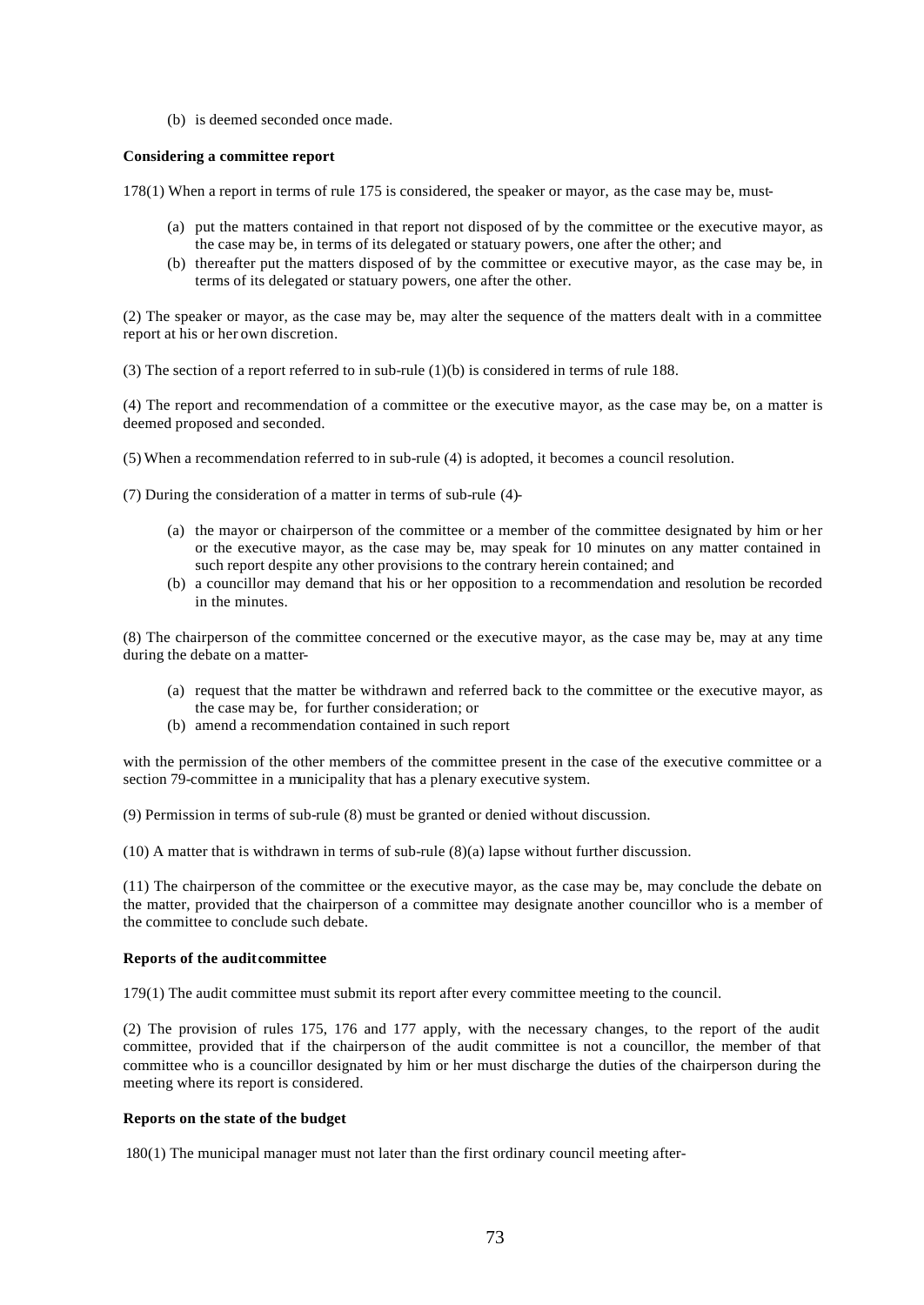- (a) 30 September;
- (b) 31 December;
- (c) 31 March; or
- (d) 30 June

of every year submit at such meeting a report on the state of the budget for that financial year.

(2) The report in terms of sub-rule (1) must contain the particulars referred to in section 19(4) of the Finance Management Act and must be in the format prescribed under that Act. Despite any prescripts in terms of that Act, the report must contain a written statement of-

- (a) the total amount owed to and received by the municipality in respect of rates, rent, charges for water, electricity, solid waste removal and sanitation, at the end of each month covered by such report with regard to every part of the municipal area as may be determined by the council, identifying the ten biggest debtors;
- (b) the total amount of grants, fiscal transfers and subsidies, including any ad hoc allocations, received from the national or the provincial government or the district municipality during the period covered by the report and the allocation thereof compared to the amount claimed or allocated, as the case may be;
- (c) the income owed to and received by the municipality from any other source not mentioned in paragraphs (a) and (b);
- (d) the number of debtors invoices issued by the municipality and the number actually paid during every month covered by the report;
- (e) the total amount of income from rates during every month covered by such report expressed as a percentage of the expected income form rates for each such month;
- (f) the total amount due by the municipality to its creditors during each month covered by the report, including a statement of the ten biggest creditors, the creditors outstanding for more than thirty days and the amount paid to each creditor and the reasons for any difference between the amount owed and the amount paid;
- (g) the cashbook balance at the end of each month covered by the report and the reason for any trend that may occur during the period;
- (h) progress made with the implementation of every project or programme indicated in the capital budget and the reasons for underperformance;
- (i) the balance of every fund created by the council and a statement of payments made from and income accruing to each such fund during the period covered by the report;
- (j) the balance of every external and internal loan, including any overdraft facility extended by the municipality's bank, raised by the municipality, the remaining term of each such loan and the purpose thereof;
- (k) every investment made by or on behalf of the council, including the institution where the investment was made, the date when such investment had been made, the term of such investment and the interest rate on such investment; and
- (l) the staff complement of every department within the administration, including an indication of the number of posts vacant on the permanent and temporary establishment, the period for which they had been vacant, the grading of each such vacancy and a full explanation of the need for each such post.

(3) A report in terms of sub-rule (1) must be submitted to the executive committee or the executive mayor or the relevant section 79-committee if the municipality has a plenary executive system.

(4) A committee or executive mayor, as the case may be, must consider the report and submit it, together with its comment and recommendations to the council.

## **Report on unauthorised expenditure**

181(1) The municipal manager must, when a committee or a councillor of the municipality contemplates taking a resolution that may result in unauthorised expenditure, advise that committee or councillor of the reasons why the expenditure may be unauthorised.

(2) Any advice of the municipal manager given during a meeting of the council or a committee in terms of subrule (1) must be recorded in the minutes of that meeting. If the advice is given not during a meeting of the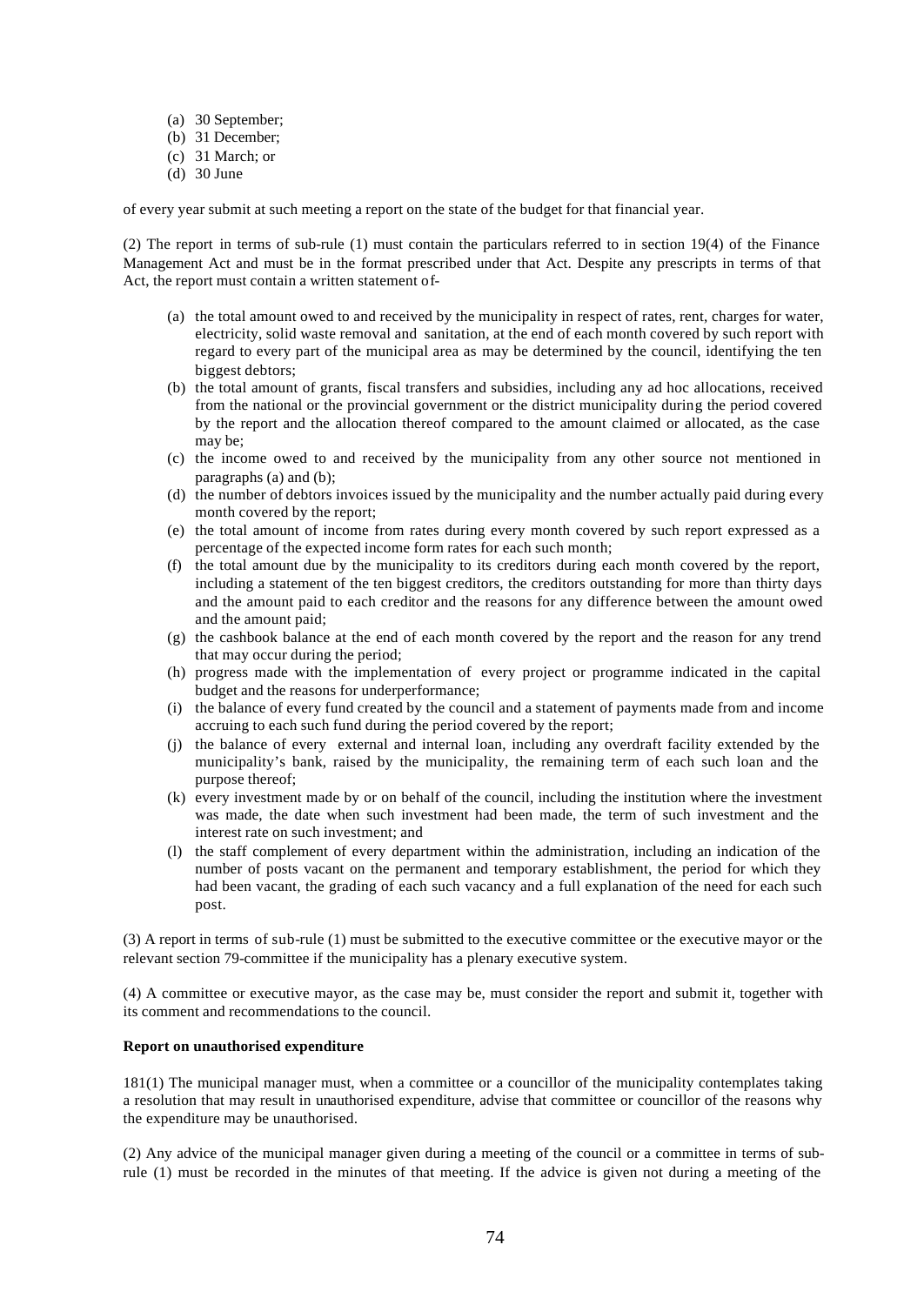council or a committee, the municipal manager must confirm his or her advice at the earliest possible opportunity in writing in a letter addressed to the councillor concerned.

(3) Whenever it is brought under the attention of the municipal manager that a decision had been taken that would result in unauthorised expenditure, the municipal manager must refer that decision, together with his or her report there on to the council  $\alpha$  the committee or the councillor or departmental head who took the resolution.

(4) As soon as the municipal manager becomes aware that any unauthorised expenditure had been incurred, he or she must immediately report the matter to the council if the municipality has a plenary executive system or the executive committee or the executive mayor, as the case may be.

(5) A report in terms of sub-rule (4) must-

- (a) state the amount of the unauthorised expenditure;
- (b) the steps that had been taken to recover or rectify the unauthorised expenditure;
- (c) an explanation for the unauthorised expenditure;
- (d) the identity of the beneficiary of and the person responsible for incurring the unauthorised expenditure; and
- (e) the steps that had been taken to prevent a recurrence of the event.

(6) The municipal manager must take disciplinary action against any employee who had been responsible for incurring unauthorised expenditure, provided that where an employee alleges that such expenditure had been incurred on the instruction of that employee's departmental head or supervisor, disciplinary action must also be taken against the departmental head or supervisor concerned.

## **Information statement on intended debt**

182. Whenever the municipality contemplates incurring debt, the municipal manager must submit a report to the council setting out-

- (a) the purpose for which the debt is to be incurred;
- (b) the anticipated total cost of credit over the repayment period;
- (c) the essential repayment terms and conditions;
- (d) particulars of any security to be provided; and
- (e) the influence of the intended debt on rates and other tariffs over the total repayment period.

## **Monthly financial report**

183. A report in terms of section 30(2) of the Finance Management Act must be incorporated into the report of the executive committee, the executive mayor or the finance committee referred to in rule 134.

#### **Report about virement**

184(1) A report in terms of section 31(2) of the Municipal Finance Management Act must be incorporated into the report of the executive committee, the exe cutive mayor or the finance committee referred to in rule 134.

(2) A report referred to in sub-rule (1) must state-

- (a) the amount of the saving;
- (b) the reasons why the amount was saved in the vote under which it was originally appropriated;
- (c) the reasons for the over expenditure of the vote to which the amount had been transferred; and
- (d) the steps that had been taken to prevent over and under budgeting in the following financial year.

### **Report on inability to comply with reporting requirements or any other duty**

185(1) The municipal manager must report immediately to the executive committee or the executive mayor or the council, if the municipality has a plenary executive system, if he or she is not able to comply with any of his or her reporting requirements or any duty in terms of-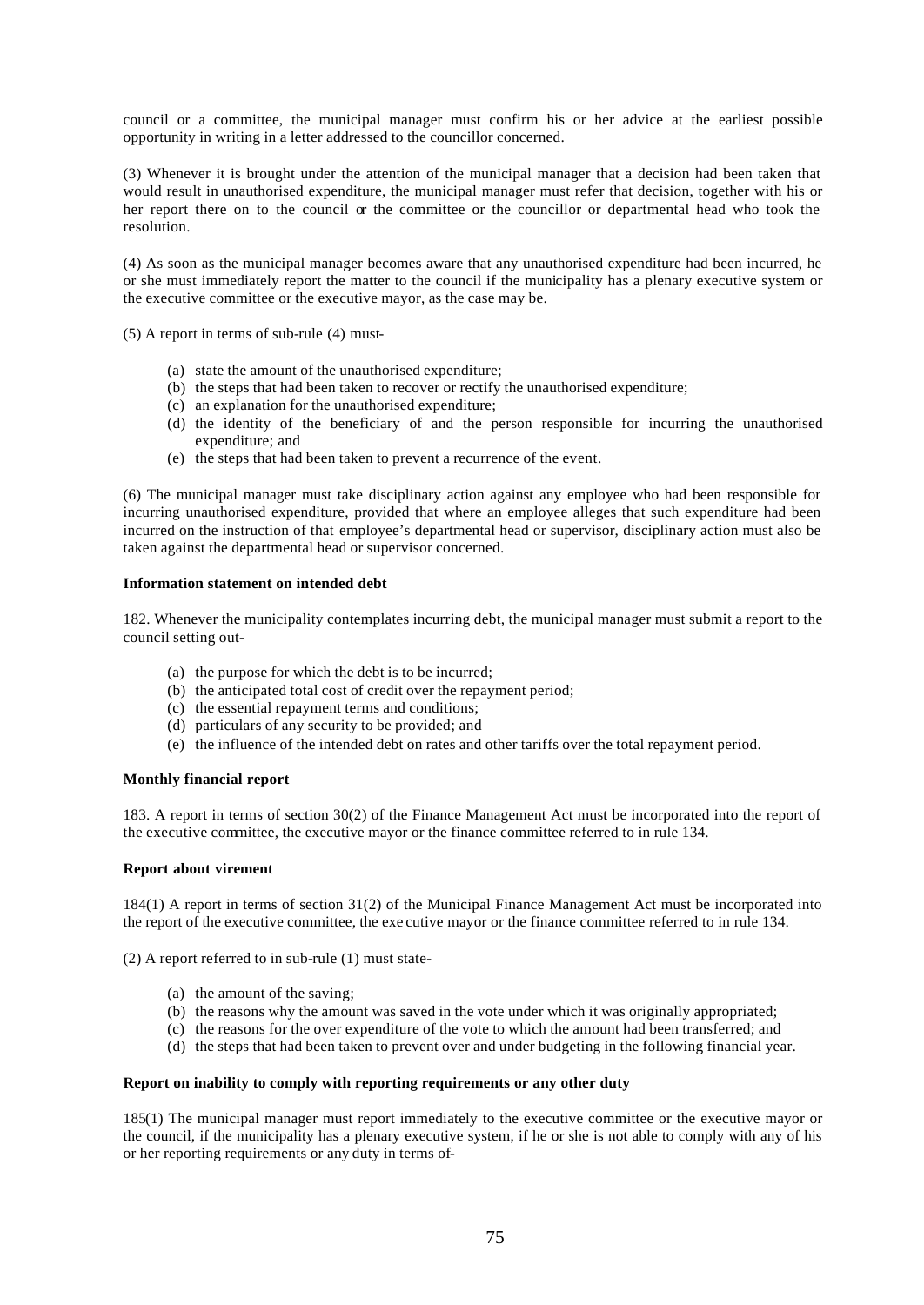- (a) any legislation, including these rules and orders; or
- (b) his or her contract of employment.

(2) A report in terms of sub-rule (1) must state the reasons for the inability.

(3) Whenever the reasons for the inability arise from the inadequate guidance, instruction, training or counselling, the report must state the extent to which such guidance, instruction, training or counselling fell short of being adequate.

(4) Whenever the reasons for the inability arise from a lack of co-operation from any departmental head or other employee of the municipality, the municipal manager must make appropriate recommendations as to prevent such an occurrence in future.

### **Reporting about performance**

186(1) The municipal manager must, together with the report in terms of rule 178 submit a report on the implementation and results of the municipality's performance management system.

(2) The report in terms of sub-rule (1) must, in addition to any matters prescribed in terms of the Systems Act, state-

- (a) the development objectives of the municipality and the performance indicators and targets determined in respect of each of them;
- (b) how progress was measured and the indicators applied
- (c) the extent to which each of the performance targets had been achieved;
- (d) the reasons for every difference between any performance target and the actual achievement thereof;
- (e) recommendations for the improvement of performance where underperformance against any performance target had been identified;
- (f) recommendations for the increase in performance targets where such targets had been achieved;
- (g) recommendations for the change of any performance indicator or development objective;
- (h) the result and recommendations of the performance appraisal of the municipal manager and every departmental head during any period since the last report was submitted; and
- (i) any other relevant matter.

### **CHAPTER 13**

### **DELEGATED POWERS**

#### **Reporting on exercise of delegated powers**

187(1) A committee, councillor or employee to whom a power had been delegated must report to the delegating authority on all decisions taken in terms of its delegated powers.

(2) A report in terms of sub-rule (1) must be submitted-

- (a) by the executive committee or the executive mayor or a section 79-committee in the case of a municipality that has a plenary executive system, as the case may be, to the council together with its report in terms of rule 175;
- (b) by the municipal manager to the executive committee or the executive mayor or the appropriate section 79-committee if the municipality has a plenary executive system, as the case may be, within fourteen days of the end of each month; and
- (c) by a departmental head to the municipal manager within fourteen days of the end of each month.

(3) A report in terms of-

- (a) sub-rule (2)(b) must be incorporated into the report of the relevant committee or the executive mayor, as the case may be, to the council; and
- (b) sub-rule (2)(c) must be incorporated into the report of the municipal manager in terms of sub-rule  $(2)(b)$ .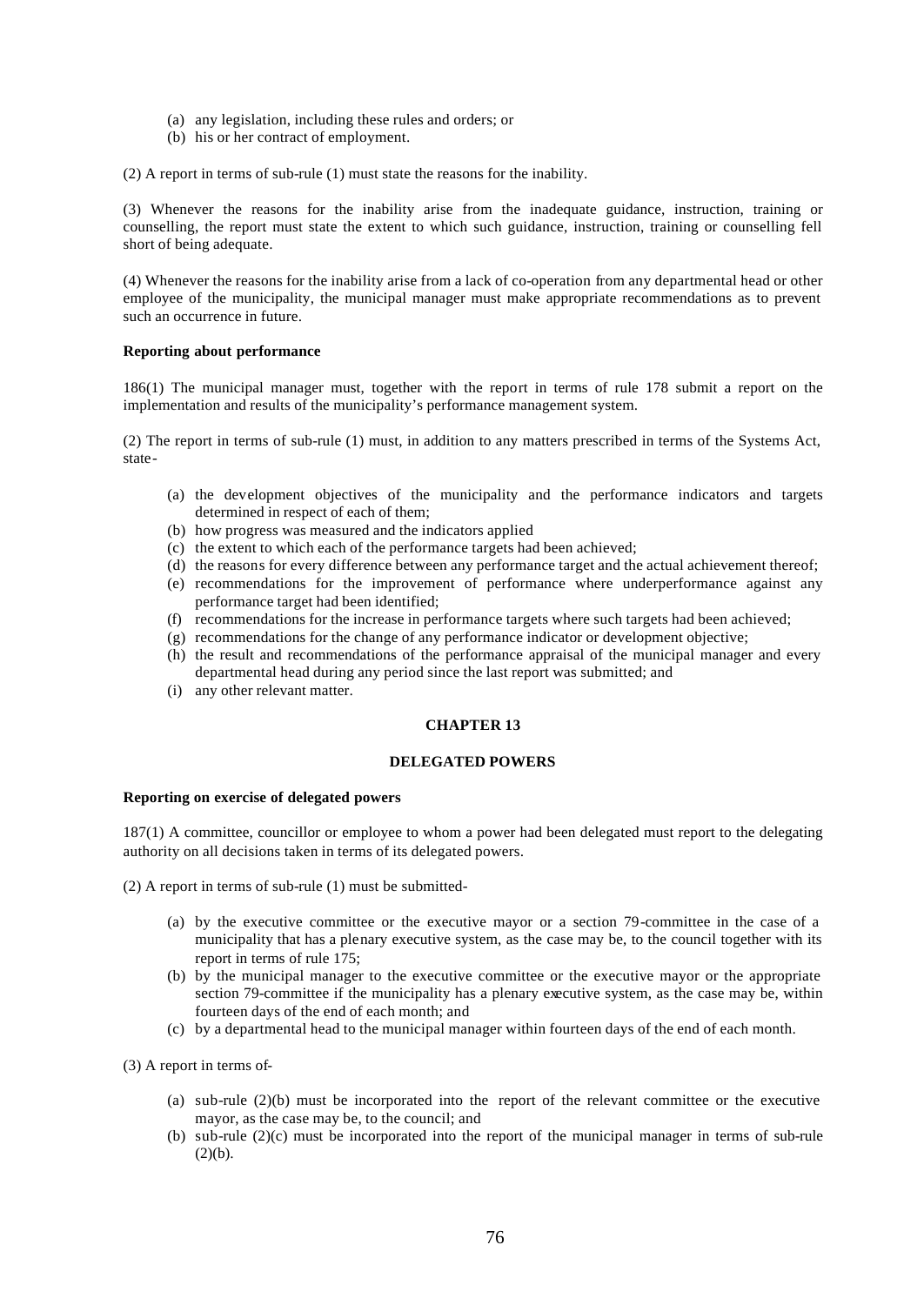### **Review of decisions under delegated powers**

188(1) The speaker must, after a report in terms of rule 175(1)(a) had been disposed of, put the matters disposed of by the committee or the executive mayor, as the case may be, in terms of its delegated or statuary powers, one after the other.

(2) The speaker may alter the sequence of the matters dealt with in a report in terms of sub-rule (1) at his or her own discretion.

(3) During the consideration of a matter in terms of sub-rule (1)-

- (a) the chairperson of the committee or a member of the committee designated by him or her or the executive mayor, as the case may be, may speak for 10 minutes on any matter contained in such report despite any other provisions to the contrary contained in these rules and orders;
- (b) no proposal other than a proposal that the matter be referred back for consideration by the relevant committee may be made; and
- (c) a councillor may demand that his or her opposition to a resolution contained in such report be recorded in the minutes.

(4) The chairperson of the committee concerned or the executive mayor, as the case may be, may at any time during the debate on a matter-

- (a) request that the matter be withdrawn and referred back to the committee or the executive mayor for further consideration; or
- (b) amend a resolution contained in such report

with the permission of the other members of the committee present in appropriate cases.

(5) Permission in terms of sub-rule (4) must be granted or denied without discussion.

(6) A matter that is withdrawn in terms of sub-rule (4)(a) lapse without further discussion.

(7) The chairperson of the committee or the executive mayor, as the case may be, may conclude the debate on the matter, provided that in the case of a committee, the chairperson may designate another councillor who is a member of the committee to conclude such debate.

## **Review of delegated powers**

189(1) The municipal manager must, not later than the third ordinary council meeting after a general election of councillors, and thereafter as often as the council so requires, submit a report on the delegated powers of the municipality to the council.

(2) The report in terms of sub-rule (1) must be submitted to the executive committee or the executive mayor or the appropriate section 79-committee if the municipality has a plenary executive system, as the case may be.

(3) The committee or the executive mayor, as the case may be, must consider the report and recommendations of the municipal manager. The committee or executive mayor, as the case may be, must submit the report, together with its comments and recommendations to the council at the first ordinary council meeting next ensuing.

# **CHAPTER 14 DEPUTY MAYOR AND DEPUTY EXECUTIVE MAYOR**

## **Report by the municipal manager**

190(1) Whenever the council contemplates applying to the MEC for approval to-

(a) elect a deputy mayor in terms of section 48(1) of the Structures Act if the municipality has a collective executive system or